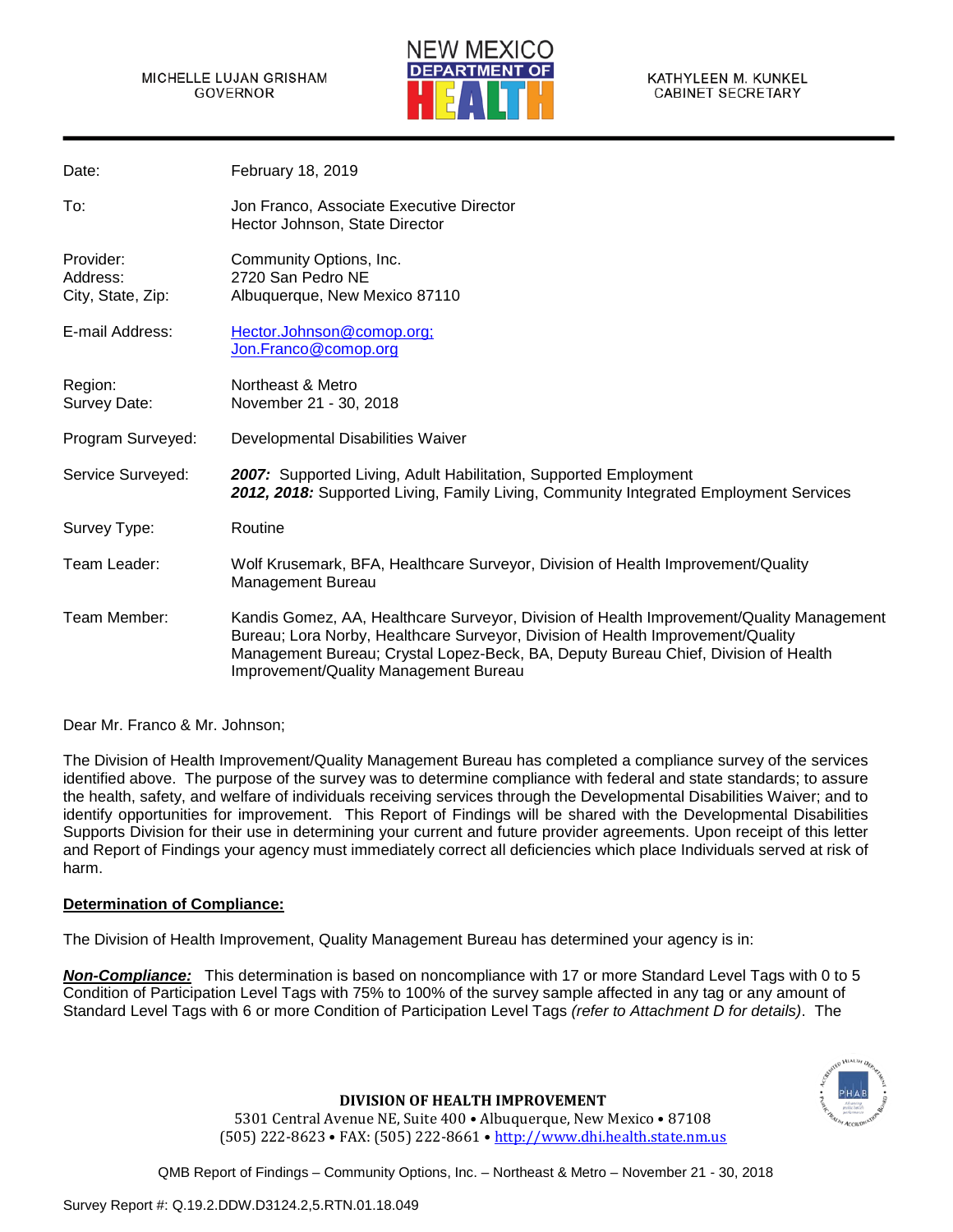attached QMB Report of Findings indicates Standard Level and Condition of Participation Level deficiencies identified and requires completion and implementation of a Plan of Correction.

The following tags are identified as Condition of Participation Level:

- Tag # 1A08.3 Administrative Case File: Individual Service Plan/ISP Components
- Tag # 1A32 Administrative Case File: Individual Service Plan Implementation
- Tag # LS14 Residential Service Delivery Site Case File (ISP and Healthcare requirements)
- Tag # 1A20 Direct Support Personnel Training
- Tag # 1A22 Agency Personnel Competency
- Tag # 1A25.1 Caregiver Criminal History Screening (CoP)
- Tag # 1A26.1 Consolidated On-line Registry Employee Abuse Registry (CoP)
- Tag # 1A07 Social Security Income (SSI) Payments
- Tag # 1A08.2 Administrative Case File: Healthcare Requirements & Follow-up
- Tag # 1A09 Medication Delivery Routine Medication Administration
- Tag # 1A15 Healthcare Documentation Nurse Availability
- Tag # 1A15.2 Administrative Case File: Healthcare Documentation (Therap and Required Plans)
- Tag # 1A31 Client Rights/Human Rights

The following tags are identified as Standard Level:

- Tag # 1A08 Administrative Case File (Other Required Documents)
- Tag # 1A08.1 Administrative and Residential Case File: Progress Notes
- Tag # 1A32.1 Administrative Case File: Individual Service Plan Implementation (Not Completed at Frequency)
- Tag # 1A32.2 Individual Service Plan Implementation (Residential Implementation)
- Tag # 1A38 Living Care Arrangement / Community Inclusion Reporting Requirements
- Tag # IS12 Person Centered Assessment (Inclusion Services)
- Tag # LS14.1 Residential Service Delivery Site Case File (Other Required Documentation)
- Tag # 1A26 Consolidated On-line Registry/Employee Abuse Registry
- Tag # 1A43.1 General Events Reporting Individual Reporting
- Tag # 1A09.0 Medication Delivery Routine Medication Administration
- Tag # 1A33.1 Board of Pharmacy License
- Tag # 1A39 Assistive Technology and Adaptive Equipment
- Tag # LS25 Residential Health and Safety (Supported Living & Family Living)
- Tag # 5I44 Adult Habilitation Reimbursement
- Tag # IS30 Customized Community Supports Reimbursement
- Tag # LS26 Supported Living Reimbursement
- Tag # LS27 Family Living Reimbursement

### **Plan of Correction:**

The attached Report of Findings identifies the deficiencies found during your agency's on-site compliance review. You are required to complete and implement a Plan of Correction. Your agency has a total of 45 business days (10 business days to submit your POC for approval and 35 days to implement your *approved* Plan of Correction) from the receipt of this letter.

You were provided information during the exit meeting portion of your on-site survey. Please refer to this information (Attachment A) for specific instruction on completing your Plan of Correction. At a minimum your Plan of Correction should address the following for each Tag cited:

# **Corrective Action for Current Citation**:

• How is the deficiency going to be corrected? (i.e. obtained documents, retrain staff, individuals and/or staff no longer in service, void/adjusts completed, etc.) This can be specific to each deficiency cited or if possible an overall correction, i.e. all documents will be requested and filed as appropriate.

### **On-going Quality Assurance/Quality Improvement Processes:**

• What is going to be done on an ongoing basis? (i.e. file reviews, etc.)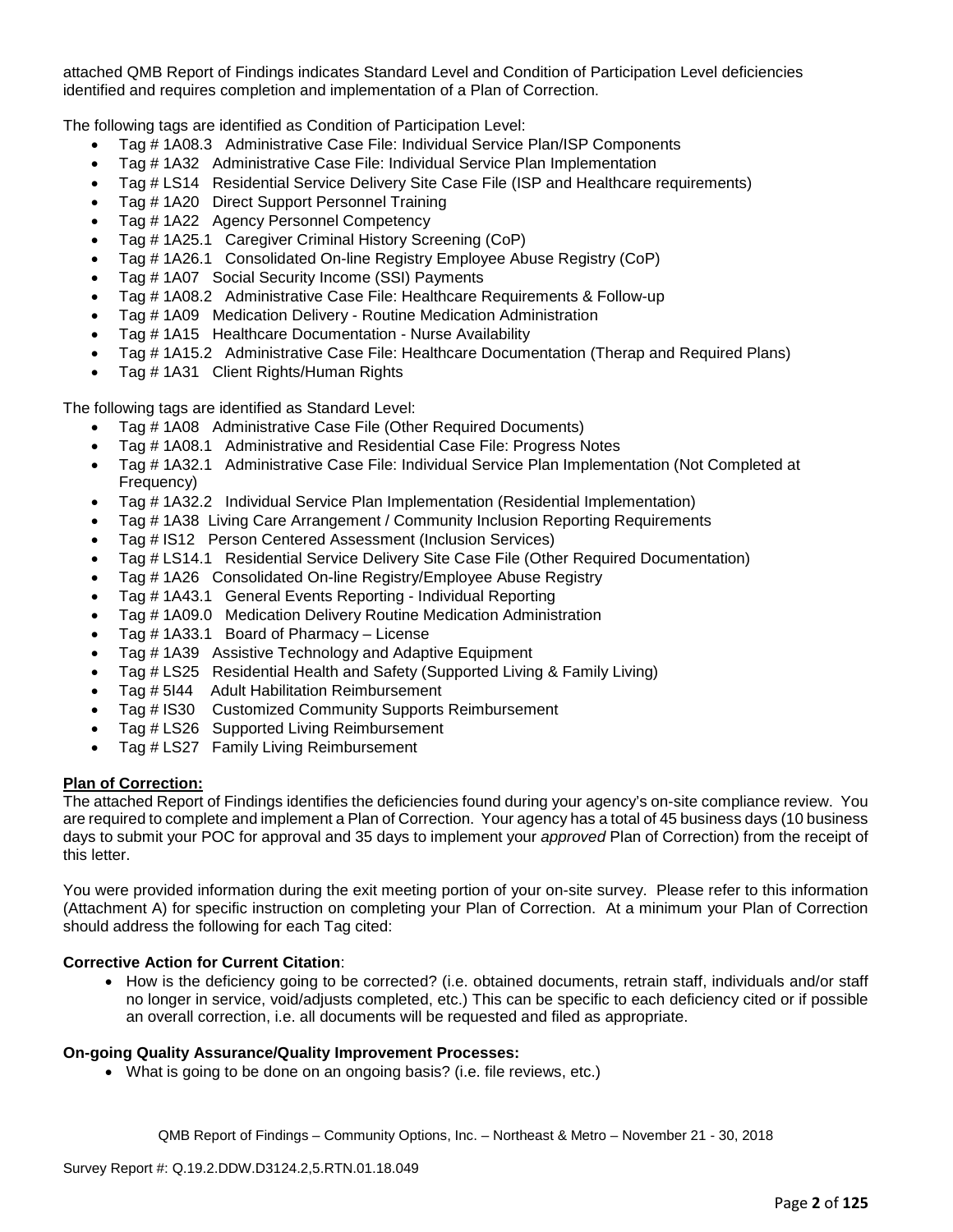- How many individuals is this going to effect? (i.e. percentage of individuals reviewed, number of files reviewed, etc.)
- How often will this be completed? (i.e. weekly, monthly, quarterly, etc.)
- Who is responsible? (responsible position within your agency)
- What steps will be taken if issues are found? (i.e. retraining, requesting documents, filing RORA, etc.)
- How is this integrated in your agency's QIS, QI Committee reviews and annual report?

#### **Submission of your Plan of Correction:**

Please submit your agency's Plan of Correction in the available space on the two right-hand columns of the Report of Findings. *(See attachment "A" for additional guidance in completing the Plan of Correction)*.

Within 10 business days of receipt of this letter your agency Plan of Correction must be submitted to the parties below:

- **1. Quality Management Bureau, Attention: Amanda Castaneda, Plan of Correction Coordinator 1170 North Solano Suite D Las Cruces, New Mexico 88001**
- **2. Developmental Disabilities Supports Division Regional Office for region of service surveyed**

Upon notification from QMB that your *Plan of Correction has been approved*, you must implement all remedies and corrective actions to come into compliance. If your Plan of Correction is denied, you must resubmit a revised plan as soon as possible for approval, as your POC approval and all remedies must be completed within 45 business days of the receipt of this letter.

Failure to submit your POC within the allotted 10 business days or complete and implement your Plan of Correction within the total 45 business days allowed may result in the imposition of a \$200 per day Civil Monetary Penalty until it is received, completed and/or implemented.

#### **Billing Deficiencies:**

If you have deficiencies noted in this report of findings under the *Service Domain: Medicaid Billing/Reimbursement*, you must complete a "Void/Adjust" claim or remit the identified overpayment via a check within 30 calendar days of the date of this letter to HSD/OIG/PIU, *though this is not the preferred method of payment*. If you choose to pay via check, please include a copy of this letter with the payment. Make the check payable to the New Mexico Human Services Department and mail to:

> *Attention: Lisa Medina-Lujan* HSD/OIG Program Integrity Unit 2025 S. Pacheco Street Santa Fe, New Mexico 87505

Please be advised that there is a one-week lag period for applying payments received by check to Void/Adjust claims. During this lag period, your other claim payments may be applied to the amount you owe even though you have sent a refund, reducing your payment amount. For this reason, we recommend that you allow the system to recover the overpayment instead of sending in a check.

### **Request for Informal Reconsideration of Findings (IRF):**

If you disagree with a finding of deficient practice, you have 10 business days upon receipt of this notice to request an IRF. Submit your request for an IRF in writing to:

> Request for Informal Reconsideration of Findings 5301 Central Ave NE Suite #400 Albuquerque, NM 87108 Attention: IRF request

See Attachment "C" for additional guidance in completing the request for Informal Reconsideration of Findings. The request for an IRF will not delay the implementation of your Plan of Correction which must be completed within 45 total business days (10 business days to submit your POC for approval and 35 days to implement your *approved* Plan of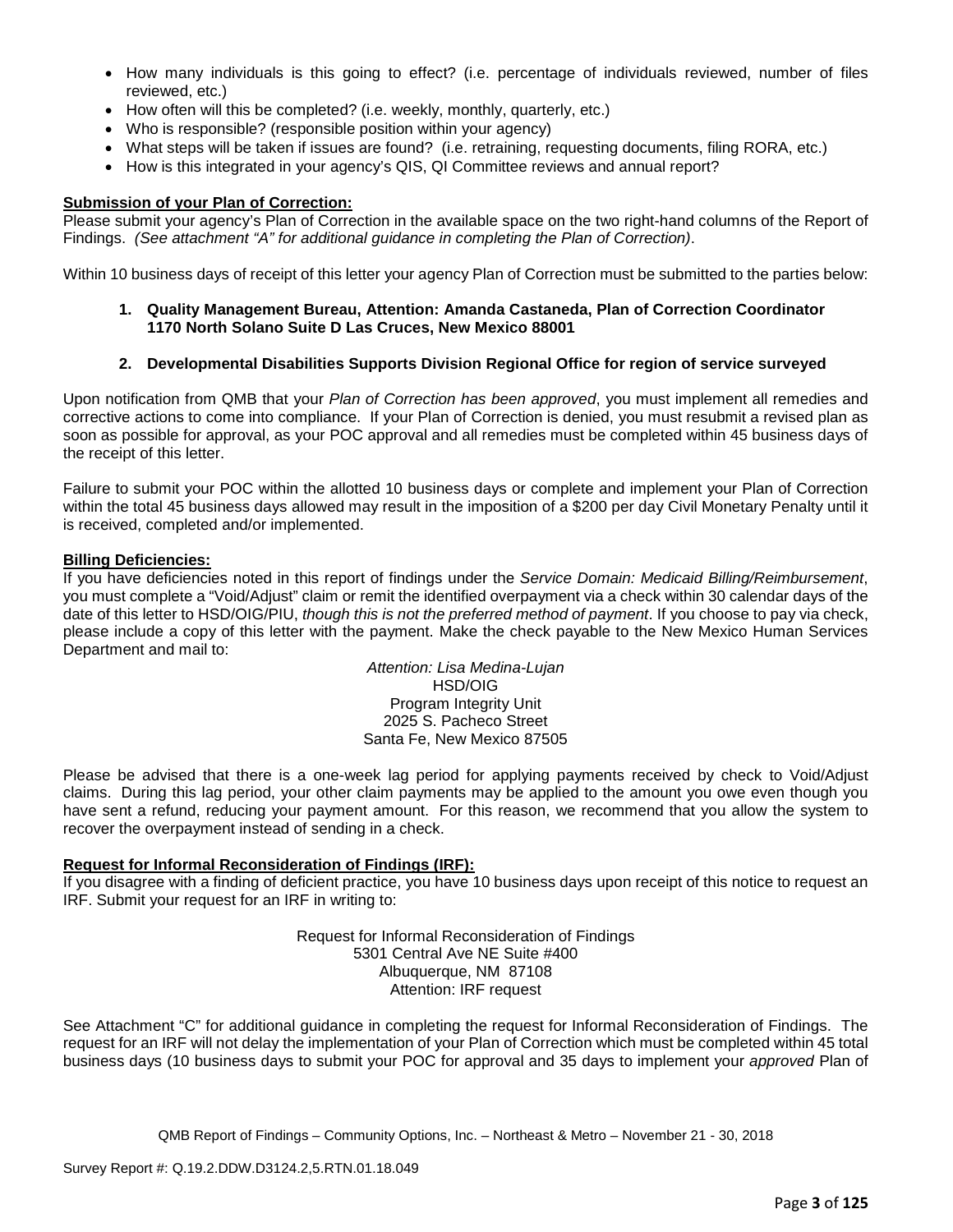Correction). Providers may not appeal the nature or interpretation of the standard or regulation, the team composition or sampling methodology. If the IRF approves the modification or removal of a finding, you will be advised of any changes.

Please call the Plan of Correction Coordinator Amanda Castaneda at 575-373-5716 if you have questions about the Report of Findings or Plan of Correction. Thank you for your cooperation and for the work you perform.

Sincerely,

Wolf Krusemark, BFA

Wolf Krusemark, BFA Team Lead/Healthcare Surveyor Division of Health Improvement Quality Management Bureau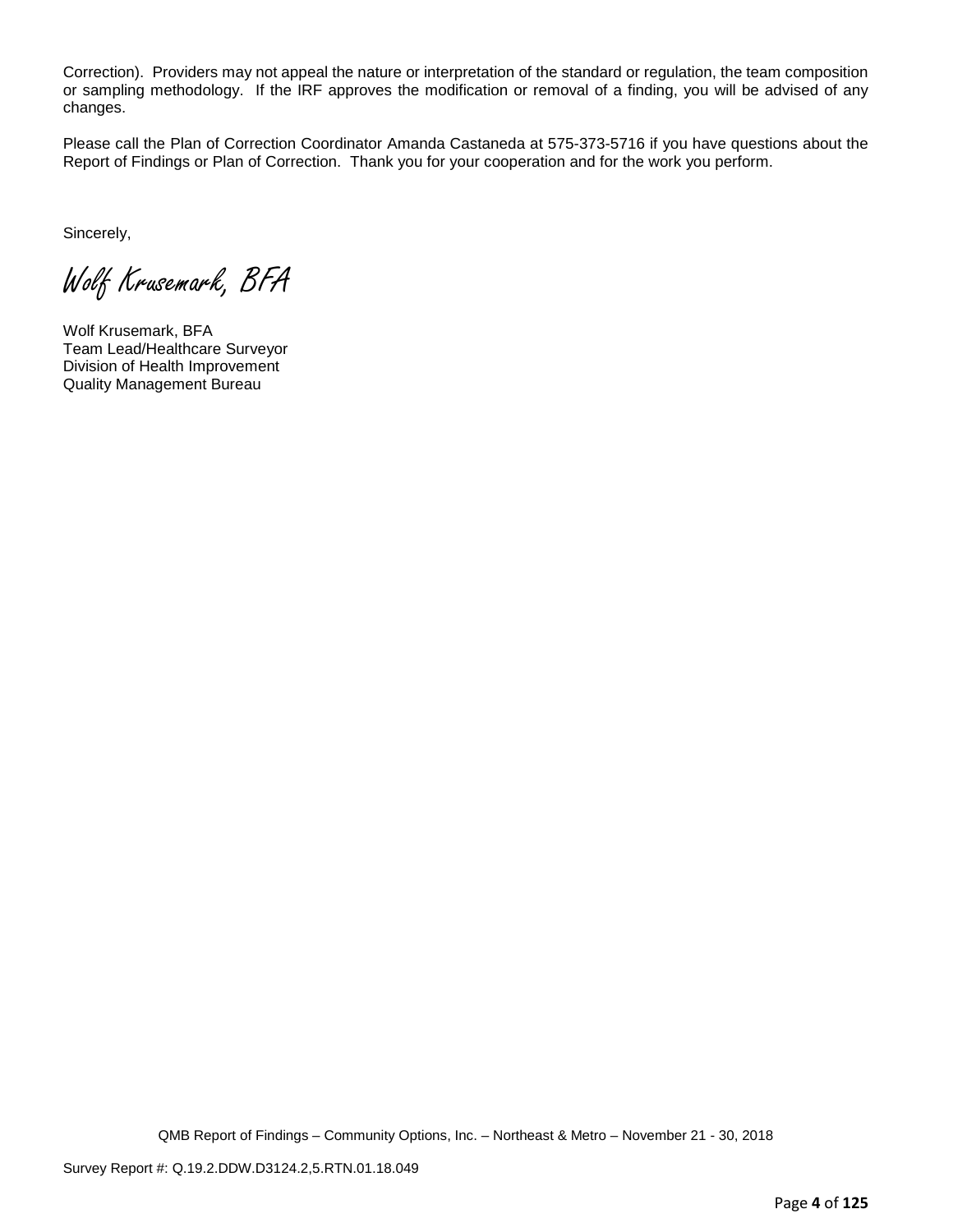| <b>Survey Process Employed:</b>            |                                                                                                                                                                                      |
|--------------------------------------------|--------------------------------------------------------------------------------------------------------------------------------------------------------------------------------------|
| <b>Administrative Review Start Date:</b>   | November 21, 2018                                                                                                                                                                    |
| Contact:                                   | <b>Community Options, Inc.</b><br>Donald Hay, Executive Director                                                                                                                     |
|                                            | DOH/DHI/QMB<br>Wolf Krusemark, BFA Team Lead/Healthcare Surveyor                                                                                                                     |
| On-site Entrance Conference Date:          | November 26, 2018                                                                                                                                                                    |
| Present:                                   | <b>Community Options, Inc.</b><br>Donald Hay, Executive Director<br>Jon Franco, Associate Executive Director                                                                         |
|                                            | DOH/DHI/QMB<br>Crystal Lopez-Beck, BA, Deputy Bureau Chief<br>Kandis Gomez, AA, Healthcare Surveyor<br>Lora Norby, Healthcare Surveyor                                               |
| <b>Exit Conference Date:</b>               | November 30, 2018                                                                                                                                                                    |
| Present:                                   | <b>Community Options, Inc.</b><br>Donald Hay, Executive Director<br>Hector Johnson, State Director                                                                                   |
|                                            | <b>DOH/DHI/QMB</b><br>Crystal Lopez-Beck, BA, Deputy Bureau Chief<br>Kandis Gomez, AA, Healthcare Surveyor<br>Lora Norby, Healthcare Surveyor                                        |
|                                            | <b>DDSD - Metro Regional Office</b><br>Tony Fragua, Social and Community Service Coordinator                                                                                         |
|                                            | <b>DDSD - NE Regional Office</b><br>Fabian Lopez, Social and Community Service Coordinator                                                                                           |
| <b>Administrative Locations Visited</b>    | 2-2720 San Pedro Dr NE, Albuquerque NM 87110 and 4001                                                                                                                                |
| <b>Total Sample Size</b>                   | Office Ct Dr #408, Santa Fe, NM 87507<br>12                                                                                                                                          |
|                                            | 1 - Jackson Class Members<br>11 - Non-Jackson Class Members                                                                                                                          |
|                                            | 8 - Supported Living<br>1 - Family Living<br>8 - Customized Community Supports<br>1 - Adult Habilitation<br>3 - Community Integrated Employment Services<br>1 - Supported Employment |
| <b>Total Homes Visited</b>                 | 6                                                                                                                                                                                    |
| <b>Supported Living Homes Visited</b><br>❖ | 5<br>Note: The following Individuals share a SL<br>residence:                                                                                                                        |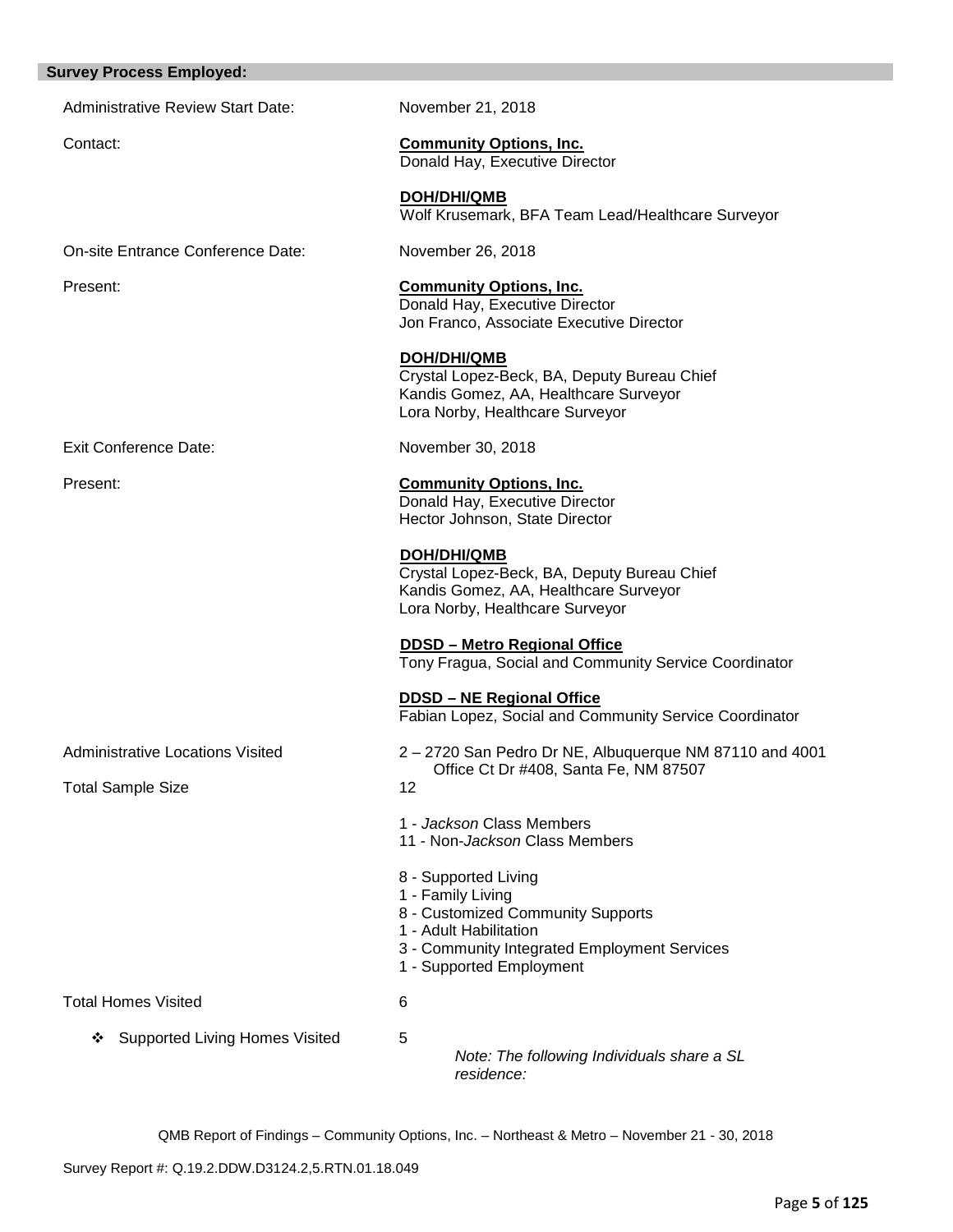|                                                                                                                       | #3, 6<br>➤<br>#4, 12<br>➤<br>#1, 8<br>⋗                                                                                                                                            |
|-----------------------------------------------------------------------------------------------------------------------|------------------------------------------------------------------------------------------------------------------------------------------------------------------------------------|
| Family Living Homes Visited<br>❖                                                                                      | 1                                                                                                                                                                                  |
| <b>Persons Served Records Reviewed</b>                                                                                | 12                                                                                                                                                                                 |
| Persons Served Interviewed                                                                                            | 6                                                                                                                                                                                  |
| <b>Persons Served Observed</b>                                                                                        | 1 (One Individual chose not to participate in the interview process)                                                                                                               |
| Persons Served Not Seen and/or Not Available 5                                                                        |                                                                                                                                                                                    |
| Direct Support Personnel Interviewed                                                                                  | 8                                                                                                                                                                                  |
| Direct Support Personnel Records Reviewed                                                                             | 51                                                                                                                                                                                 |
| Service Coordinator Records Reviewed                                                                                  | 1                                                                                                                                                                                  |
| Administrative Interviews                                                                                             | 2                                                                                                                                                                                  |
| <b>Administrative Processes and Records Reviewed:</b>                                                                 |                                                                                                                                                                                    |
| <b>Accreditation Records</b><br>$\bullet$<br>Oversight of Individual Funds<br>$\bullet$<br>o Individual Service Plans | Medicaid Billing/Reimbursement Records for all Services Provided<br>Individual Medical and Program Case Files, including, but not limited to:<br>o Progress on Identified Outcomes |

- o Healthcare Plans
- o Medication Administration Records
- o Medical Emergency Response Plans
- o Therapy Evaluations and Plans
- o Healthcare Documentation Regarding Appointments and Required Follow-Up
- o Other Required Health Information
- Internal Incident Management Reports and System Process / General Events Reports
- Personnel Files, including nursing and subcontracted staff
- Staff Training Records, Including Competency Interviews with Staff
- Agency Policy and Procedure Manual
- Caregiver Criminal History Screening Records
- Consolidated Online Registry/Employee Abuse Registry
- Human Rights Committee Notes and Meeting Minutes
- Evacuation Drills of Residences and Service Locations
- Quality Assurance / Improvement Plan

- DOH Developmental Disabilities Supports Division
- DOH Office of Internal Audit

HSD - Medical Assistance Division

NM Attorney General's Office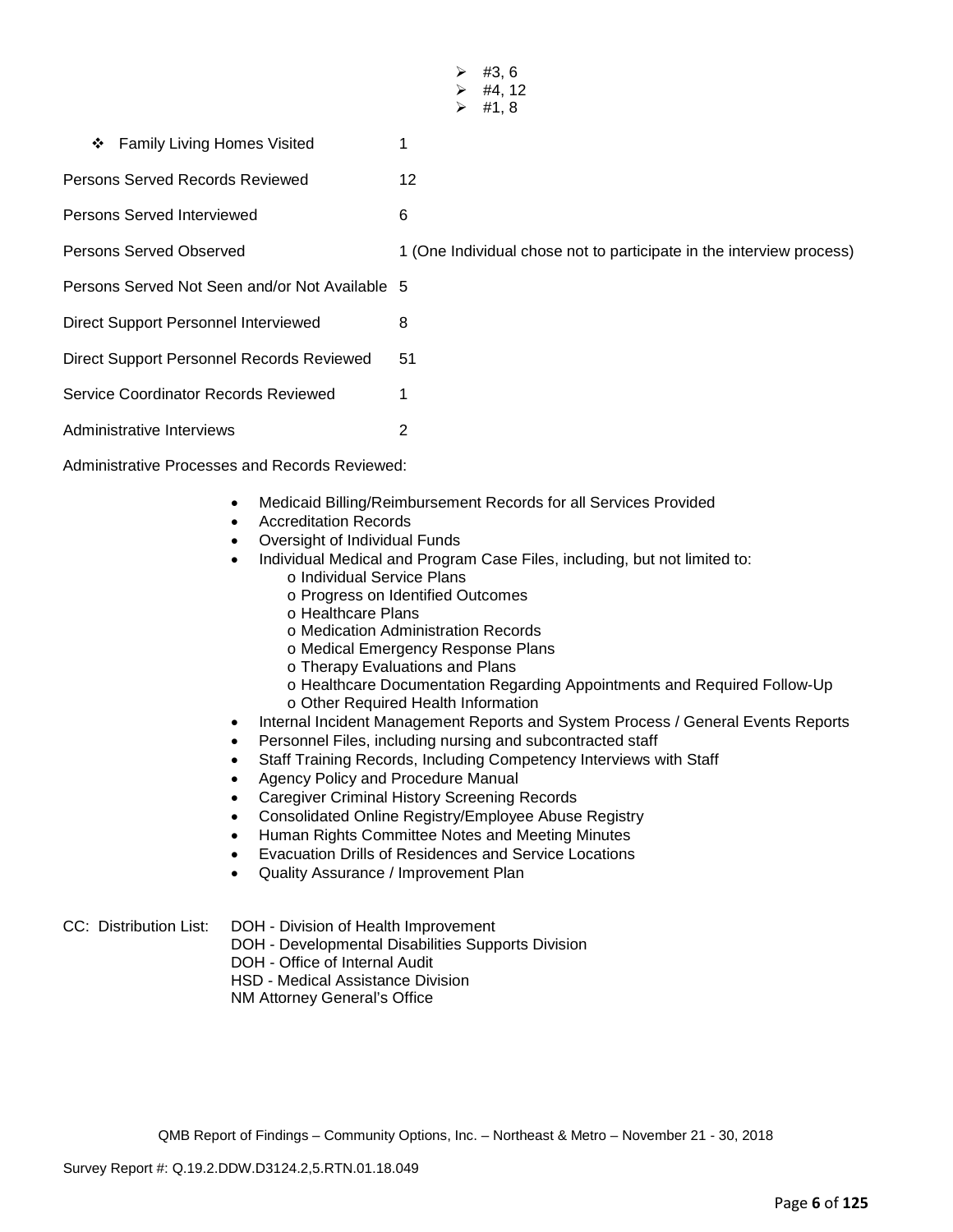## **Attachment A**

## **Provider Instructions for Completing the QMB Plan of Correction (POC) Process**

#### *Introduction:*

After a QMB Compliance Survey, your QMB Report of Findings will be sent to you via e-mail.

Each provider must develop and implement a Plan of Correction (POC) that identifies specific quality assurance and quality improvement activities the agency will implement to correct deficiencies and prevent continued deficiencies and non-compliance.

Agencies must submit their Plan of Correction within ten (10) business days from the date you receive the QMB Report of Findings. (Providers who do not submit a POC within 10 business days may be referred to the DDSD Regional Office for purposes of contract management or the Internal Review Committee [IRC] for possible actions or sanctions).

Agencies must fully implement their approved Plan of Correction within 45 business days (10 business days to submit your POC for approval and 35 days to implement your approved Plan of Correction) from the date they receive the QMB Report of Findings. Providers who fail to complete a POC within the 45-business days allowed will be referred to the IRC for possible actions or sanctions.

If you have questions about the Plan of Correction process, call the Plan of Correction Coordinator at 575-373-5716 or email at AmandaE.Castaneda@state.nm.us. Requests for technical assistance must be requested through your Regional DDSD Office.

The POC process cannot resolve disputes regarding findings. If you wish to dispute a finding on the official Report of Findings, you must file an Informal Reconsideration of Findings (IRF) request within ten (10) business days of receiving your report. Please note that you must still submit a POC for findings that are in question (see Attachment C). *Instructions for Completing Agency POC:*

### *Required Content*

Your Plan of Correction should provide a step-by-step description of the methods to correct each deficient practice cited to prevent recurrence and information that ensures the regulation cited comes into and remains in compliance. The remedies noted in your POC are expected to be added to your Agency's required, annual Quality Assurance (QA) Plan.

If a deficiency has already been corrected since the on-site survey, the plan should state how it was corrected, the completion date (date the correction was accomplished), and how possible recurrence of the deficiency will be prevented.

*The following details should be considered when developing your Plan of Correction:*

#### *The Plan of Correction must address each deficiency cited in the Report of Findings unless otherwise noted with a "No Plan of Correction Required statement." The Plan of Correction must address the five (5) areas listed below:*

- 1. How the specific and realistic corrective action will be accomplished for individuals found to have been affected by the deficient practice.
- 2. How the agency will identify other individuals who have the potential to be affected by the same deficient practice, and how the agency will act to protect those individuals in similar situations.
- 3. What Quality Assurance measures will be put into place and what systemic changes made to ensure the deficient practice will not recur.
- 4. Indicate how the agency plans to monitor its performance to make certain solutions are sustained. The agency must develop a QA plan for ensuring correction is achieved and sustained. This QA plan must be implemented and the corrective action is evaluated for its effectiveness. The plan of correction is integrated into the agency quality assurance system; and
- 5. Include dates when corrective actions will be completed. The corrective action completion dates must be acceptable to the State.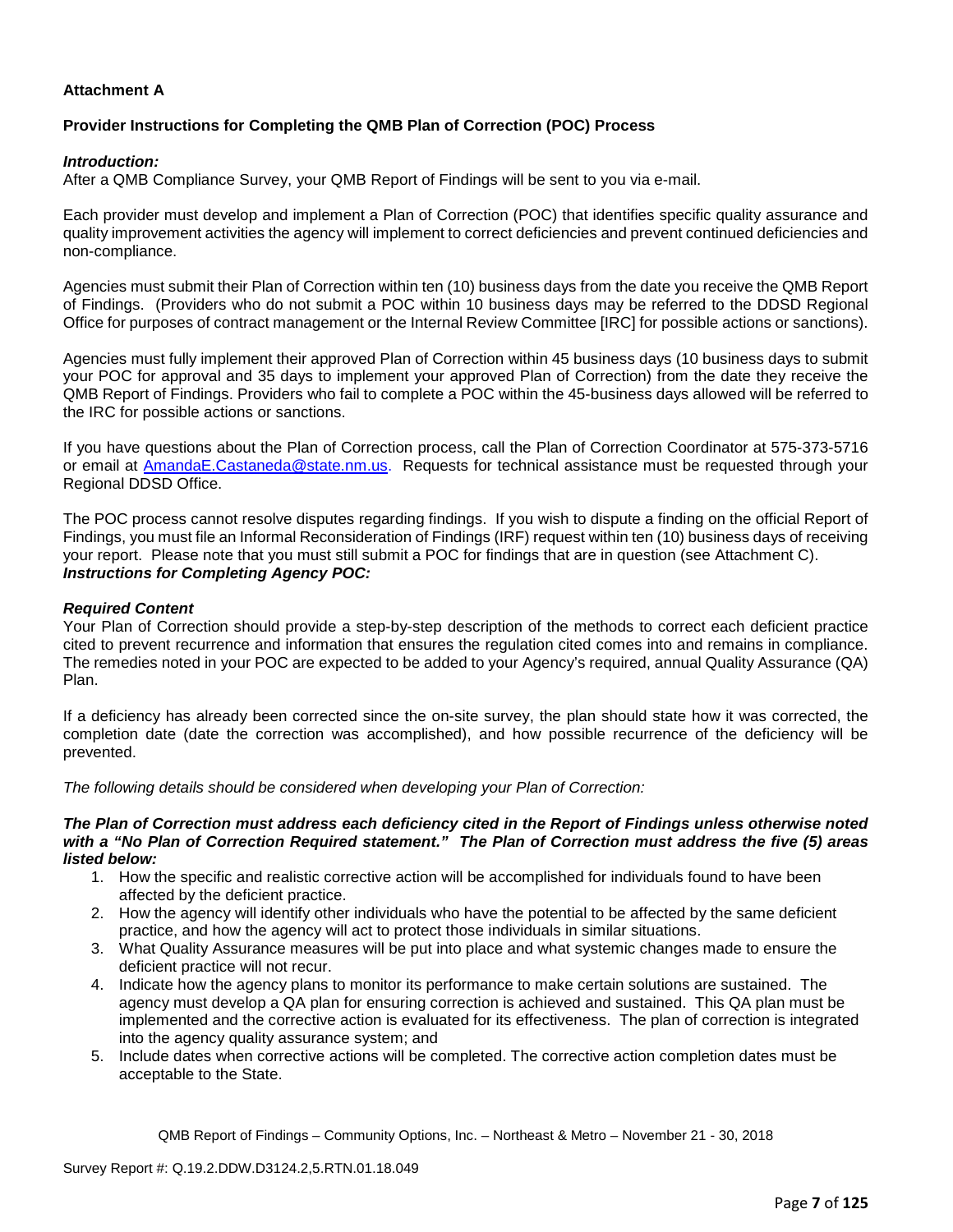*The following details should be considered when developing your Plan of Correction:*

- Details about how and when Individual Served, agency personnel and administrative and service delivery site files are audited by agency personnel to ensure they contain required documents;
- Information about how medication administration records are reviewed to verify they contain all required information before they are distributed to service sites, as they are being used, and after they are completed;
- Your processes for ensuring that all required agency personnel are trained on required DDSD required trainings;
- How accuracy in billing/reimbursement documentation is assured;
- How health, safety is assured;
- For Case Management providers, how Individual Service Plans are reviewed to verify they meet requirements, how the timeliness of level of care (LOC) packet submissions and consumer visits are tracked;
- Your process for gathering, analyzing and responding to quality data indicators; and,
- Details about Quality Targets in various areas, current status, analyses about why targets were not met, and remedies implemented.

*Note:* **Instruction or in-service of staff alone may not be a sufficient plan of correction.** This is a good first step toward correction, but additional steps must be taken to ensure the deficiency is corrected and will not recur.

### *Completion Dates*

- The plan of correction must include a **completion date** (entered in the far right-hand column) for each finding. Be sure the date is **realistic** in the amount of time your Agency will need to correct the deficiency; not to exceed 45 total business days.
- Direct care issues should be corrected immediately and monitored appropriately.
- Some deficiencies may require a staged plan to accomplish total correction.
- Deficiencies requiring replacement of equipment, etc., may require more time to accomplish correction but should show reasonable time frames.

### *Initial Submission of the Plan of Correction Requirements*

- 1. The Plan of Correction must be completed on the official QMB Survey Report of Findings/Plan of Correction Form and received by QMB within ten (10) business days from the date you received the report of findings.
- 2. For questions about the POC process, call the POC Coordinator, Amanda Castaneda at 575-373-5716 or email at AmandaE.Castaneda@state.nm.us for assistance.
- 3. For Technical Assistance (TA) in developing or implementing your POC, contact your Regional DDSD Office.
- 4. Submit your POC to Amanda Castaneda, POC Coordinator in any of the following ways:
	- a. Electronically at AmandaE.Castaneda@state.nm.us *(preferred method)*
	- b. Fax to 575-528-5019, or
	- c. Mail to POC Coordinator, 1170 North Solano Ste D, Las Cruces, New Mexico 88001
- 5. *Do not submit supporting documentation* (evidence of compliance) to QMB *until after* your POC has been approved by the QMB.
- 6. QMB will notify you when your POC has been "approved" or "denied."
	- a. During this time, whether your POC is "approved," or "denied," you will have a maximum of 45-business days from the date of receipt of your Report of Findings to correct all survey deficiencies.
	- b. If your POC is denied, it must be revised and resubmitted as soon as possible, as the 45-business day limit is in effect.
	- c. If your POC is denied a second time your agency may be referred to the Internal Review Committee.
	- d. You will receive written confirmation when your POC has been approved by QMB and a final deadline for completion of your POC.
	- e. Please note that all POC correspondence will be sent electronically unless otherwise requested.
- 7. Failure to submit your POC within 10 business days without prior approval of an extension by QMB will result in a referral to the Internal Review Committee and the possible implementation of monetary penalties and/or sanctions.

# *POC Document Submission Requirements*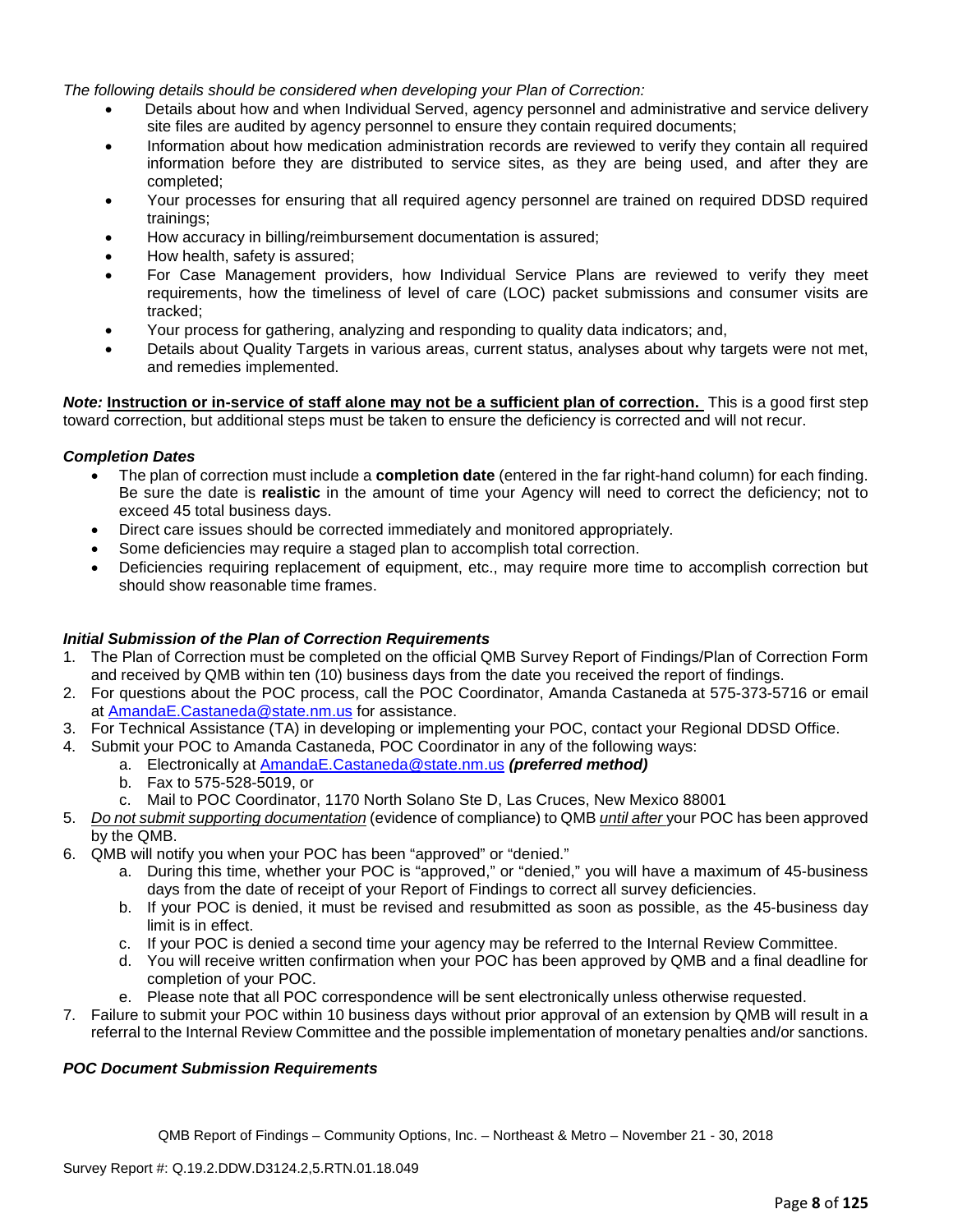Once your POC has been approved by the QMB Plan of Correction Coordinator you must submit copies of documents as evidence that all deficiencies have been corrected, as follows.

- 1. Your internal documents are due within a *maximum* of 45-business days of receipt of your Report of Findings.
- 2. It is preferred that you submit your documents via USPS or other carrier (scanned and saved to CD/DVD disc, flash drive, etc.). If documents containing HIPAA Protected Health Information (PHI) documents must be submitted through S-Comm (Therap), Fax or Postal System, do not send PHI directly to NMDOH email accounts. If the documents do not contain protected Health information (PHI) then you may submit your documents electronically scanned and attached to e-mails.
- 3. All submitted documents *must be annotated*; please be sure the tag numbers and Identification numbers are indicated on each document submitted. Documents which are not annotated with the Tag number and Identification number may not be accepted.
- 4. Do not submit original documents; Please provide copies or scanned electronic files for evidence. Originals must be maintained in the agency file(s) per DDSD Standards.
- 5. In lieu of some documents, you may submit copies of file or home audit forms that clearly indicate cited deficiencies have been corrected, other attestations of correction must be approved by the Plan of Correction Coordinator prior to their submission.
- 6. When billing deficiencies are cited, you must provide documentation to justify billing and/or void and adjust forms submitted to Xerox State Healthcare, LLC for the deficiencies cited in the Report of Findings.

**Revisions, Modifications or Extensions to your Plan of Correction (post QMB approval) must be made in writing and submitted to the Plan of Correction Coordinator, prior to the due date and are approved on a case-by-case basis. No changes may be made to your POC or the timeframes for implementation without written approval of the POC Coordinator.**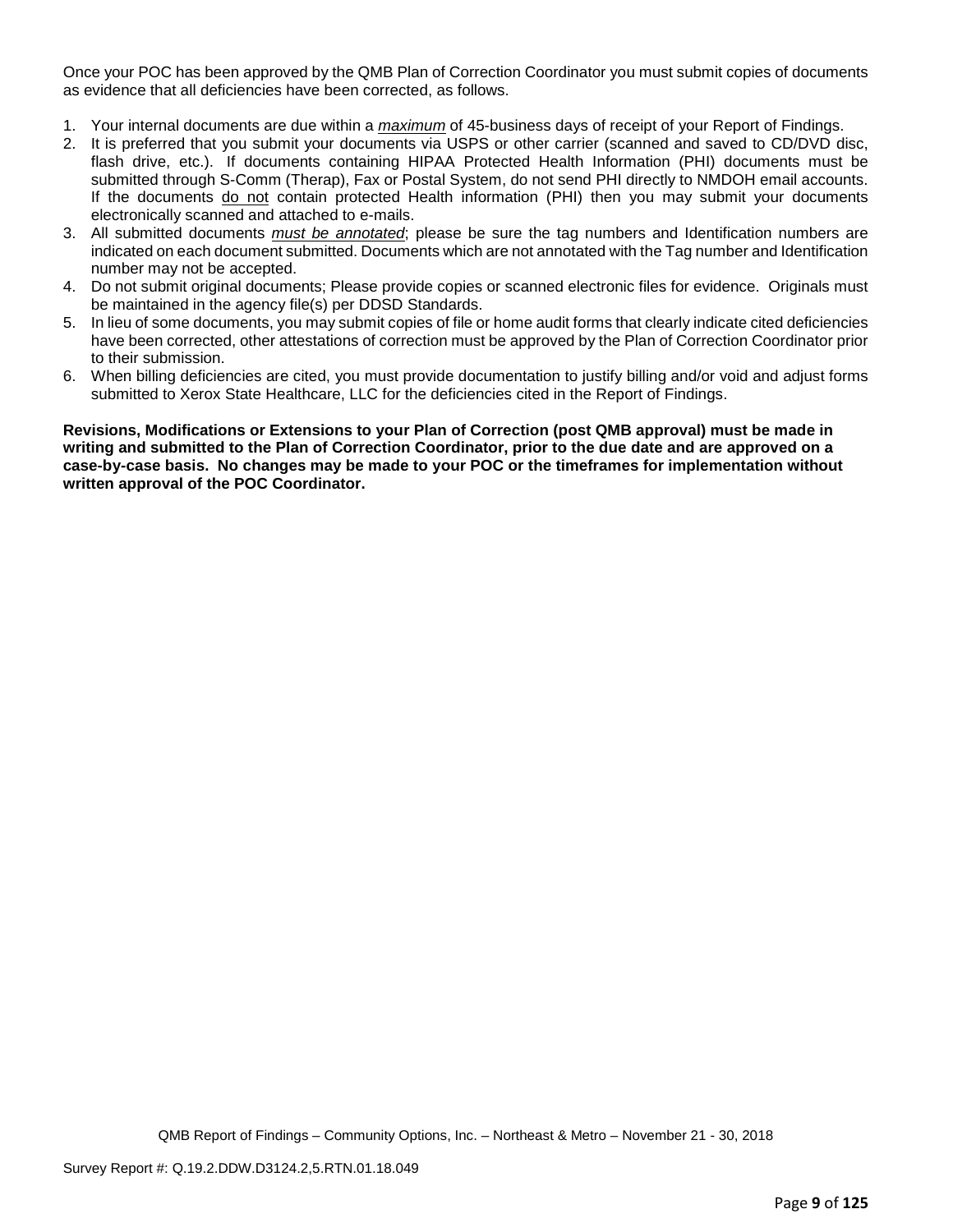### **Department of Health, Division of Health Improvement QMB Determination of Compliance Process**

The Division of Health Improvement, Quality Management Bureau (QMB) surveys compliance of the Developmental Disabilities Waiver (DDW) standards and other state and federal regulations. For the purpose of the LCA / CI survey the CMS waiver assurances have been grouped into four (4) Service Domains: Plan of Care (ISP Implementation); Qualified Providers; Health, Welfare and Safety; and Administrative Oversight (note that Administrative Oversight listed in this document is not the same as the CMS assurance of Administrative Authority. Used in this context it is related to the agency's operational policies and procedures, Quality Assurance system and Medicaid billing and reimbursement processes.)

The QMB Determination of Compliance process is based on provider compliance or non-compliance with standards and regulations identified during the on-site survey process and as reported in the QMB Report of Findings. All areas reviewed by QMB have been agreed to by DDSD and DHI/QMB and are reflective of CMS requirements. All deficiencies (non-compliance with standards and regulations) are identified and cited as either a Standard level deficiency or a Condition of Participation level deficiency in the QMB Reports of Findings. All deficiencies require corrective action when non-compliance is identified.

Each deficiency in your Report of Findings has been predetermined to be a Standard Level Deficiency, a Condition of Participation Level Deficiency, if below 85% compliance or a non-negotiable Condition of Participation Level Deficiency. Your Agency's overall Compliance Determination is based on a Scope and Severity Scale which takes into account the number of Standard and Condition Level Tags cited as well as the percentage of Individuals affected in the sample.

# **Conditions of Participation (CoPs)**

CoPs are based on the Centers for Medicare and Medicaid Services, Home and Community-Based Waiver required assurances, in addition to the New Mexico Developmental Disability Waiver (DDW) Service Standards. The Division of Health Improvement (DHI), in conjunction with the Developmental Disability Support Division (DDSD), has identified certain deficiencies that have the potential to be a Condition of Participation Level, if the tag falls below 85% compliance based on the number of people affected. Additionally, there are what are called nonnegotiable Conditions of Participation, regardless if one person or multiple people are affected. In this context, a CoP is defined as an essential / fundamental regulation or standard, which when out of compliance directly affects the health and welfare of the Individuals served. If no deficiencies within a Tag are at the level of a CoP, it is cited as a Standard Level Deficiency.

### *Service Domains and CoPs for Living Care Arrangements and Community Inclusion are as follows:*

**Service Domain: Service Plan: ISP Implementation -** *Services are delivered in accordance with the service plan, including type, scope, amount, duration and frequency specified in the service plan.*

### **Potential Condition of Participation Level Tags, if compliance is below 85%:**

- **1A08.3 –** Administrative Case File: Individual Service Plan / ISP Components
- **1A32 –** Administrative Case File: Individual Service Plan Implementation
- **LS14 –** Residential Service Delivery Site Case File (ISP and Healthcare Requirements)
- **IS14 –** CCS / CIES Service Delivery Site Case File (ISP and Healthcare Requirements)

**Service Domain: Qualified Providers -** *The State monitors non-licensed/non-certified providers to assure adherence to waiver requirements. The State implements its policies and procedures for verifying that provider training is conducted in accordance with State requirements and the approved waiver.*

### **Potential Condition of Participation Level Tags, if compliance is below 85%:**

• **1A20 -** Direct Support Personnel Training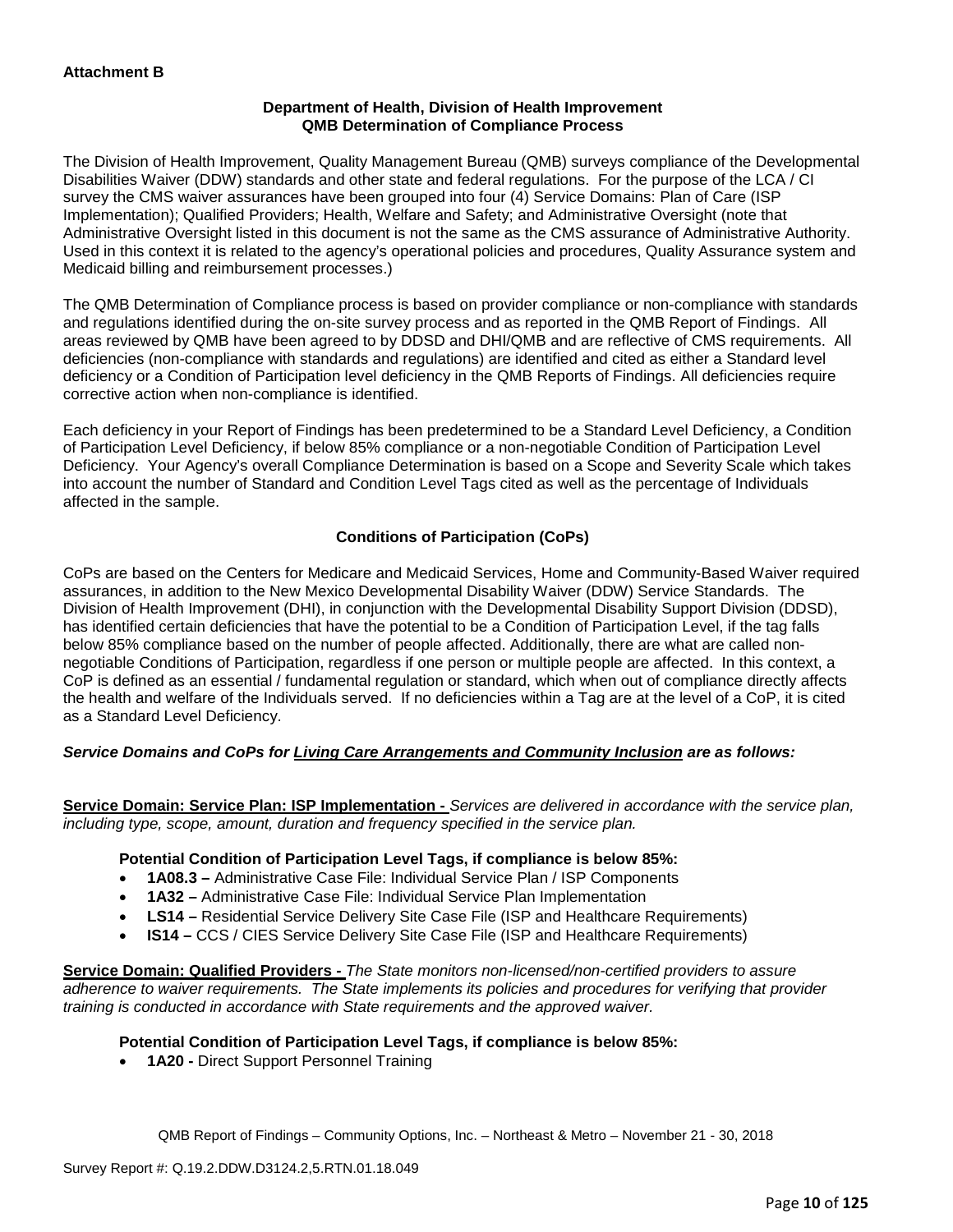- **1A22 -** Agency Personnel Competency
- **1A37 –** Individual Specific Training

## **Non-Negotiable Condition of Participation Level Tags (one or more Individuals are cited):**

- **1A25.1 –** Caregiver Criminal History Screening
- **1A26.1 –** Consolidated On-line Registry Employee Abuse Registry

**Service Domain: Health, Welfare and Safety -** *The State, on an ongoing basis, identifies, addresses and seeks to prevent occurrences of abuse, neglect and exploitation. Individuals shall be afforded their basic human rights. The provider supports individuals to access needed healthcare services in a timely manner.*

### **Potential Condition of Participation Level Tags, if compliance is below 85%:**

- **1A08.2 –** Administrative Case File: Healthcare Requirements & Follow-up
- **1A09 –** Medication Delivery Routine Medication Administration
- **1A09.1 –** Medication Delivery PRN Medication Administration
- **1A15.2 –** Administrative Case File: Healthcare Documentation (Therap and Required Plans)

### **Non-Negotiable Condition of Participation Level Tags (one or more Individuals are cited):**

- **1A05 –** General Requirements / Agency Policy and Procedure Requirements
- **1A07 –** Social Security Income (SSI) Payments
- **1A09.2 –** Medication Delivery Nurse Approval for PRN Medication
- **1A15 –** Healthcare Documentation Nurse Availability
- **1A31 –** Client Rights/Human Rights
- **LS25.1 –** Residential Reqts. (Physical Environment Supported Living / Family Living / Intensive Medical Living)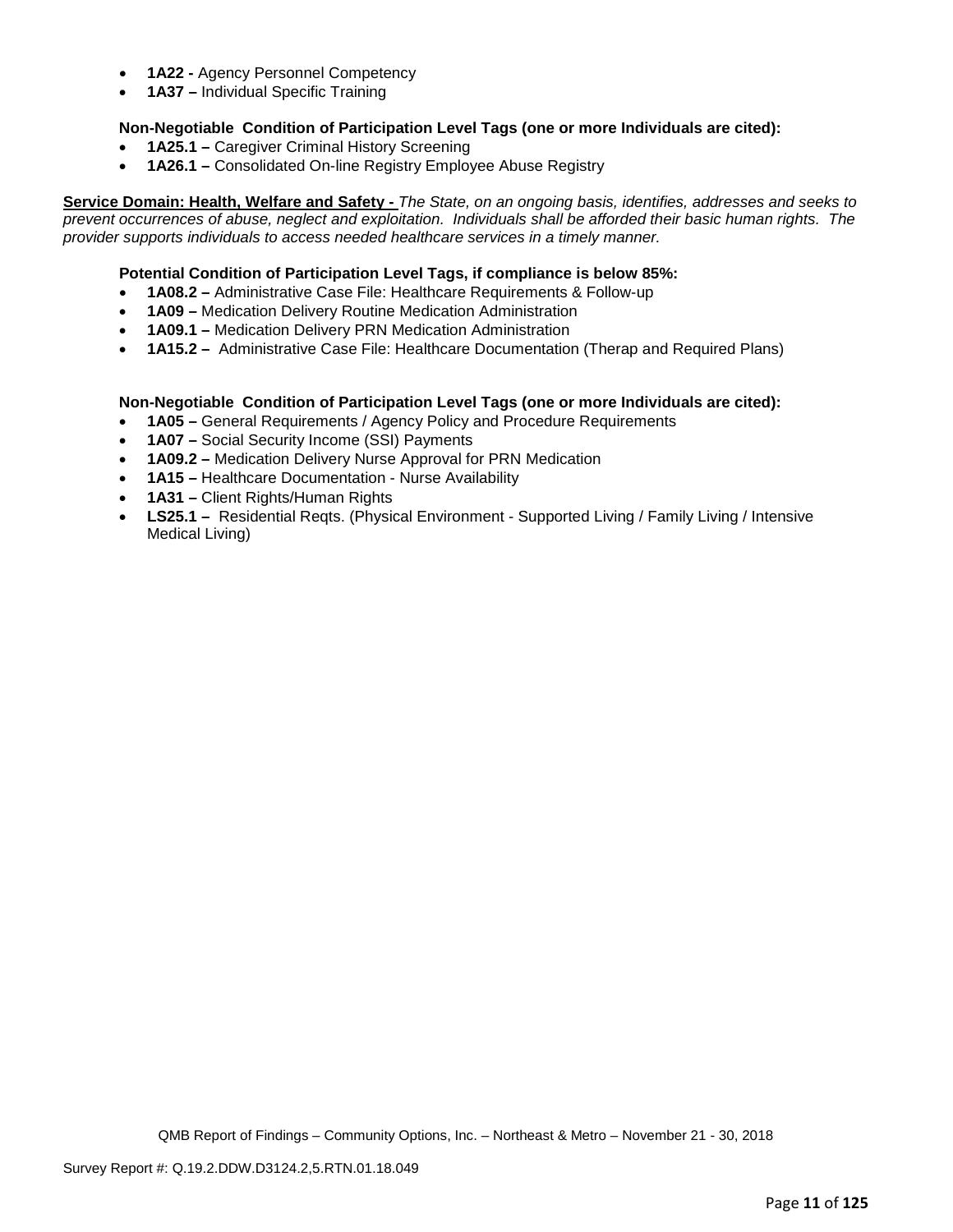## **Attachment C**

#### **Guidelines for the Provider Informal Reconsideration of Finding (IRF) Process**

### **Introduction:**

Throughout the QMB Survey process, surveyors are openly communicating with providers. Open communication means surveyors have clarified issues and/or requested missing information before completing the review through the use of the signed/dated "Document Request," or "Administrative Needs," etc. forms. Regardless, there may still be instances where the provider disagrees with a specific finding. Providers may use the following process to informally dispute a finding.

### **Instructions:**

- 1. The Informal Reconsideration of the Finding (IRF) request must be received in writing to the QMB Deputy Bureau Chief **within 10 business days** of receipt of the final Report of Findings.
- 2. The written request for an IRF *must* be completed on the QMB Request for Informal Reconsideration of Finding form available on the QMB website: <https://nmhealth.org/about/dhi/cbp/irf/>
- 3. The written request for an IRF must specify in detail the request for reconsideration and why the finding is inaccurate.
- 4. The IRF request must include all supporting documentation or evidence.
- 5. If you have questions about the IRF process, email the IRF Chairperson, Crystal Lopez-Beck a[t Crystal.Lopez-](mailto:Crystal.Lopez-Beck@state.nm.us)[Beck@state.nm.us](mailto:Crystal.Lopez-Beck@state.nm.us) for assistance.

# **The following limitations apply to the IRF process:**

- The written request for an IRF and all supporting evidence must be received within 10 business days.
- Findings based on evidence requested during the survey and not provided may not be subject to reconsideration.
- The supporting documentation must be new evidence not previously reviewed or requested by the survey team.
- Providers must continue to complete their Plan of Correction during the IRF process
- Providers may not request an IRF to challenge the sampling methodology.
- Providers may not request an IRF based on disagreement with the nature of the standard or regulation.
- Providers may not request an IRF to challenge the team composition.
- Providers may not request an IRF to challenge the DHI/QMB determination of compliance or the length of their DDSD provider contract.

A Provider forfeits the right to an IRF if the request is not received within 10 business days of receiving the report and/or does not include all supporting documentation or evidence to show compliance with the standards and regulations.

The IRF Committee will review the request; the Provider will be notified in writing of the ruling; no face-to-face meeting will be conducted.

When a Provider requests that a finding be reconsidered, it does not stop or delay the Plan of Correction process. **Providers must continue to complete the Plan of Correction, including the finding in dispute regardless of the IRF status.** If a finding is removed or modified, it will be noted and removed or modified from the Report of Findings. It should be noted that in some cases a Plan of Correction may be completed prior to the IRF process being completed. The provider will be notified in writing on the decisions of the IRF committee.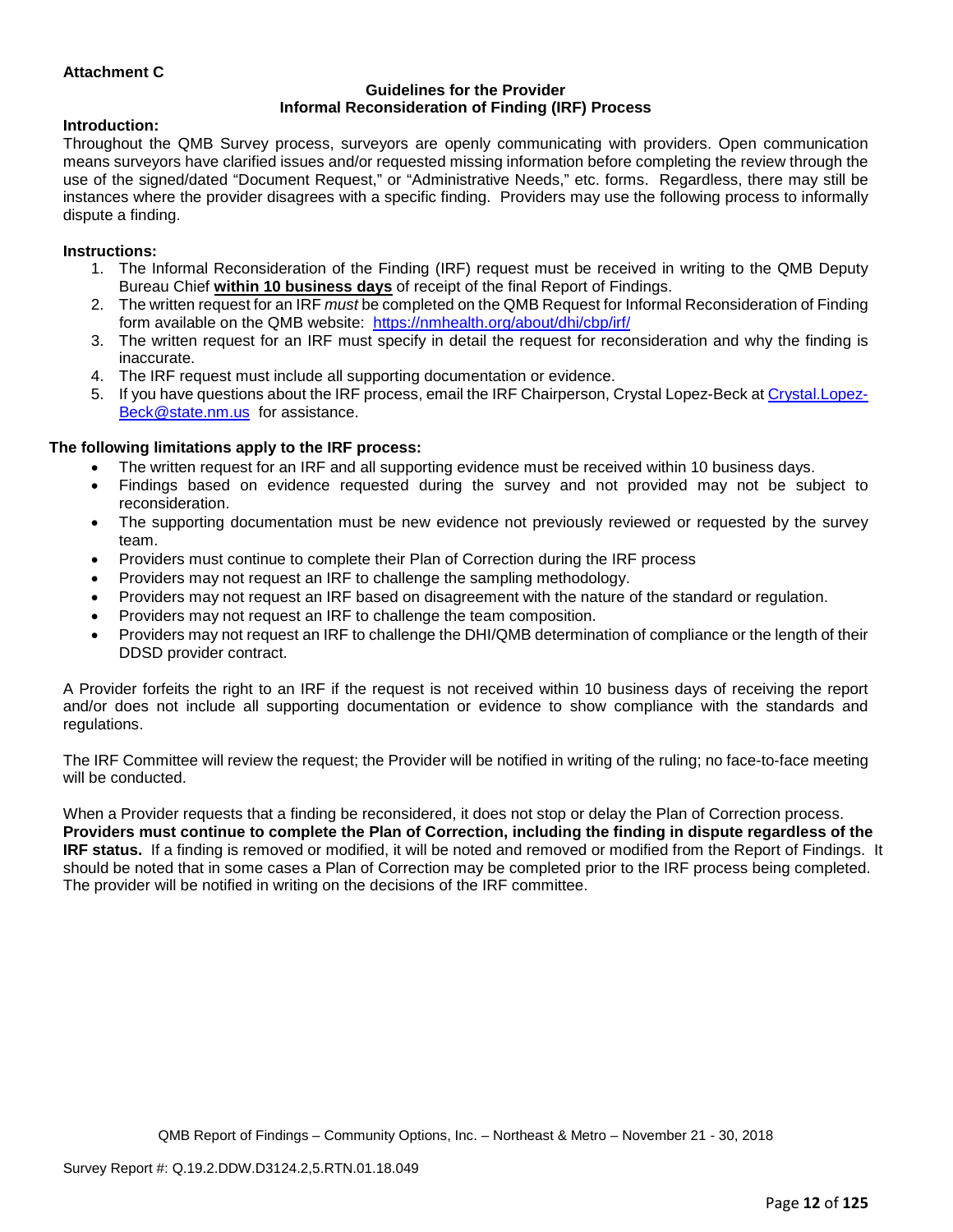# **QMB Determinations of Compliance**

## **Compliance:**

The QMB determination of *Compliance* indicates that a provider has either no deficiencies found during a survey or that no deficiencies at the Condition of Participation Level were found. The agency has obtained a level of compliance such that there is a minimal potential for harm to individuals' health and safety. To qualify for a determination of *Compliance*, the provider must have received no Conditions of Participation Level Deficiencies and have a minimal number of Individuals on the sample affected by the findings indicated in the Standards Level Tags.

## **Partial-Compliance with Standard Level Tags:**

The QMB determination of *Partial-Compliance with Standard Level Tags* indicates that a provider is in compliance with all Condition of Participation Level deficiencies but is out of compliance with a certain percentage of Standard Level deficiencies. This partial-compliance, if not corrected, may result in a negative outcome or the potential for more than minimal harm to individuals' health and safety. There are two ways to receive a determination of Partial Compliance with Standard Level Tags:

- 1. Your Report of Findings includes 16 or fewer Standards Level Tags with between 75% and 100% of the survey sample affected in any tag.
- 2. Your Report of Findings includes 17 or more Standard Level Tags with between 50% to 74% of the survey sample affected in any tag.

### **Partial-Compliance with Standard Level Tags and Condition of Participation Level Tags:**

The QMB determination of *Partial-Compliance with Standard Level Tags and Condition of Participation Level Tags*  indicates that a provider is out of compliance with one to five  $(1 - 5)$  Condition of Participation Level Tags. This partial-compliance, if not corrected, may result in a serious negative outcome or the potential for more than minimal harm to individuals' health and safety.

### **Non-Compliance:**

The QMB determination of *Non-Compliance* indicates a provider is significantly out of compliance with both Standard Level deficiencies and Conditions of Participation level deficiencies. This non-compliance, if not corrected, may result in a serious negative outcome or the potential for more than minimal harm to individuals' health and safety. There are three ways an agency can receive a determination of Non-Compliance:

- 1. Your Report of Findings includes 17 or more Standard Level Tags with 0 to 5 Condition of Participation Level Tags with 75% to 100% of the survey sample affected in any tag.
- 2. Your Report of Findings includes any amount of Standard Level Tags with 6 or more Condition of Participation Level Tags.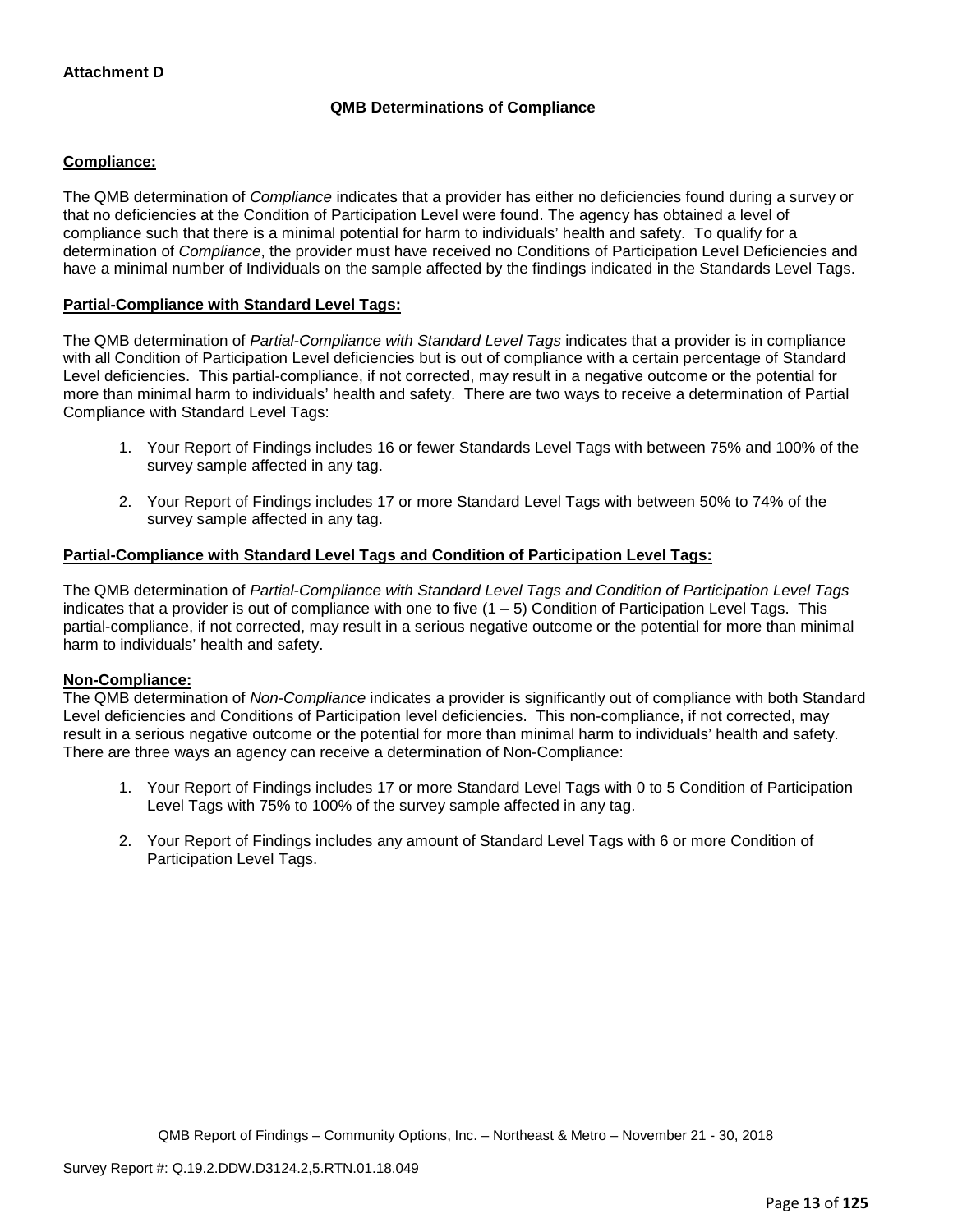| Compliance                                                                                                    |                                                                                                                                |                                                                                                                               |                                                                                                                               | Weighting                                                                                                                 |                                                                                                                            |                                                                                                                                  |                                                                                                               |
|---------------------------------------------------------------------------------------------------------------|--------------------------------------------------------------------------------------------------------------------------------|-------------------------------------------------------------------------------------------------------------------------------|-------------------------------------------------------------------------------------------------------------------------------|---------------------------------------------------------------------------------------------------------------------------|----------------------------------------------------------------------------------------------------------------------------|----------------------------------------------------------------------------------------------------------------------------------|---------------------------------------------------------------------------------------------------------------|
| <b>Determination</b>                                                                                          |                                                                                                                                | LOW                                                                                                                           |                                                                                                                               | <b>MEDIUM</b>                                                                                                             |                                                                                                                            |                                                                                                                                  | <b>HIGH</b>                                                                                                   |
| <b>Standard Level</b><br>Tags:                                                                                | up to 16                                                                                                                       | 17 or more                                                                                                                    | up to 16                                                                                                                      | 17 or more                                                                                                                | <b>Any Amount</b>                                                                                                          | 17 or more                                                                                                                       | <b>Any Amount</b>                                                                                             |
|                                                                                                               | and                                                                                                                            | and                                                                                                                           | and                                                                                                                           | and                                                                                                                       | And/or                                                                                                                     | and                                                                                                                              | And/or                                                                                                        |
| COP Level Tags:                                                                                               | $0$ COP                                                                                                                        | 0 COP                                                                                                                         | $0$ COP                                                                                                                       | 0 COP                                                                                                                     | 1 to 5 COP                                                                                                                 | 0 to 5 CoPs                                                                                                                      | 6 or more<br><b>COP</b>                                                                                       |
|                                                                                                               | and                                                                                                                            | and                                                                                                                           | and                                                                                                                           | and                                                                                                                       |                                                                                                                            | and                                                                                                                              |                                                                                                               |
| Sample Affected:                                                                                              | 0 to 74%                                                                                                                       | 0 to 49%                                                                                                                      | 75 to 100%                                                                                                                    | 50 to 74%                                                                                                                 |                                                                                                                            | 75 to 100%                                                                                                                       |                                                                                                               |
| $Won-$<br>Compliance"                                                                                         |                                                                                                                                |                                                                                                                               |                                                                                                                               |                                                                                                                           |                                                                                                                            | 17 or more<br><b>Standard Level</b><br>Tags with 75 to<br>$100\%$ of the<br>Individuals in<br>the sample<br>cited in any<br>tag. | Any Amount of<br><b>Standard Level</b><br>Tags and 6 or<br>more Conditions<br>of Participation<br>Level Tags. |
| "Partial<br>Compliance with<br><b>Standard Level</b><br>tags and Condition<br>of Participation<br>Level Tags" |                                                                                                                                |                                                                                                                               |                                                                                                                               |                                                                                                                           | <b>Any Amount of</b><br><b>Standard level</b><br>Tags, plus 1 to 5<br><b>Conditions of</b><br>Participation<br>Level tags. |                                                                                                                                  |                                                                                                               |
| "Partial<br>Compliance with<br><b>Standard Level</b><br>tags"                                                 |                                                                                                                                |                                                                                                                               | up to $16$<br><b>Standard Level</b><br>Tags with 75<br>to 100% of the<br>individuals in<br>the sample<br>cited in any<br>tag. | 17 or more<br><b>Standard Level</b><br>Tags with 50<br>to $74\%$ of the<br>individuals in<br>the sample<br>cited any tag. |                                                                                                                            |                                                                                                                                  |                                                                                                               |
| "Compliance"                                                                                                  | Up to $16$<br><b>Standard Level</b><br>Tags with 0 to<br>$74\%$ of the<br>individuals in<br>the sample<br>cited in any<br>tag. | 17 or more<br><b>Standard Level</b><br>Tags with 0 to<br>$49%$ of the<br>individuals in<br>the sample<br>cited in any<br>tag. |                                                                                                                               |                                                                                                                           |                                                                                                                            |                                                                                                                                  |                                                                                                               |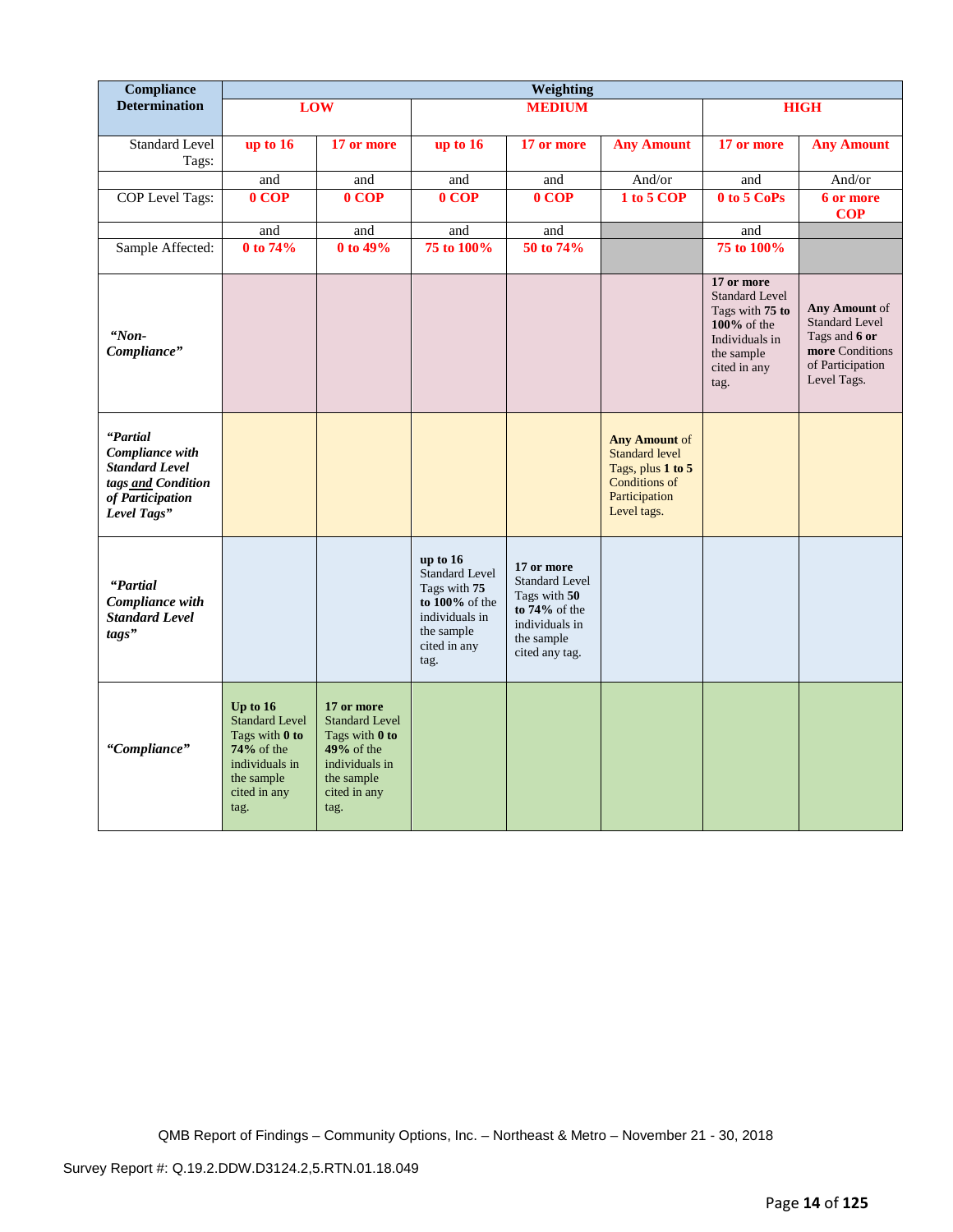# **Agency: Community Options, Inc. – Northeast and Metro Region** Program: Developmental Disabilities Waiver<br>Service: 2007: Supported Living. Adult Habi **2007:** Supported Living, Adult Habilitation, Supported Employment *2012 & 2018:* Supported Living, Family Living, Customized Community Supports, Community Integrated Employment Services Survey Type:<br>Survey Date: **Survey Date: November 21 - 30, 2018**

| <b>Standard of Care</b>                                                                                                                                                                                                                                                                                                                                                                                                                                                                                                                                                                                                                                                                                                                                                                                                                                                                                                                                                                                                                                                                                                                                                                                                    | <b>Deficiencies</b>                                                                                                                                                                                                                                                                                                                                                                                                                                    | Agency Plan of Correction, On-going QA/QI<br>& Responsible Party                                                                                                                                                                                                                                                                                                                                                                                                                                                                                                                                                         | Date<br><b>Due</b> |
|----------------------------------------------------------------------------------------------------------------------------------------------------------------------------------------------------------------------------------------------------------------------------------------------------------------------------------------------------------------------------------------------------------------------------------------------------------------------------------------------------------------------------------------------------------------------------------------------------------------------------------------------------------------------------------------------------------------------------------------------------------------------------------------------------------------------------------------------------------------------------------------------------------------------------------------------------------------------------------------------------------------------------------------------------------------------------------------------------------------------------------------------------------------------------------------------------------------------------|--------------------------------------------------------------------------------------------------------------------------------------------------------------------------------------------------------------------------------------------------------------------------------------------------------------------------------------------------------------------------------------------------------------------------------------------------------|--------------------------------------------------------------------------------------------------------------------------------------------------------------------------------------------------------------------------------------------------------------------------------------------------------------------------------------------------------------------------------------------------------------------------------------------------------------------------------------------------------------------------------------------------------------------------------------------------------------------------|--------------------|
| frequency specified in the service plan.                                                                                                                                                                                                                                                                                                                                                                                                                                                                                                                                                                                                                                                                                                                                                                                                                                                                                                                                                                                                                                                                                                                                                                                   |                                                                                                                                                                                                                                                                                                                                                                                                                                                        | Service Domain: Service Plans: ISP Implementation - Services are delivered in accordance with the service plan, including type, scope, amount, duration and                                                                                                                                                                                                                                                                                                                                                                                                                                                              |                    |
| Tag #1A08 Administrative Case File (Other<br><b>Required Documents)</b>                                                                                                                                                                                                                                                                                                                                                                                                                                                                                                                                                                                                                                                                                                                                                                                                                                                                                                                                                                                                                                                                                                                                                    | <b>Standard Level Deficiency</b>                                                                                                                                                                                                                                                                                                                                                                                                                       |                                                                                                                                                                                                                                                                                                                                                                                                                                                                                                                                                                                                                          |                    |
| Developmental Disabilities (DD) Waiver Service<br>Standards 2/26/2018; Eff Date: 3/1/2018<br><b>Chapter 20: Provider Documentation and</b><br><b>Client Records: 20.2 Client Records</b><br>Requirements: All DD Waiver Provider Agencies<br>are required to create and maintain individual<br>client records. The contents of client records<br>vary depending on the unique needs of the<br>person receiving services and the resultant<br>information produced. The extent of<br>documentation required for individual client<br>records per service type depends on the location<br>of the file, the type of service being provided,<br>and the information necessary.<br>DD Waiver Provider Agencies are required to<br>adhere to the following:<br>1. Client records must contain all documents<br>essential to the service being provided and<br>essential to ensuring the health and safety of the<br>person during the provision of the service.<br>2. Provider Agencies must have readily<br>accessible records in home and community<br>settings in paper or electronic form. Secure<br>access to electronic records through the Therap<br>web based system using computers or mobile<br>devices is acceptable. | Based on record review, the Agency did not<br>maintain a complete and confidential case file at<br>the administrative office for 2 of 12 individuals.<br>Review of the Agency administrative individual<br>case files revealed the following items were not<br>found, incomplete, and/or not current:<br><b>IDT Meeting Minutes:</b><br>• Not Found $(\#12)$<br><b>Physical Therapy Plan (Therapy Intervention</b><br>Plan TIP):<br>• Not Found $(#5)$ | Provider:<br><b>State your Plan of Correction for the</b><br>deficiencies cited in this tag here (How is the<br>deficiency going to be corrected? This can be<br>specific to each deficiency cited or if possible an<br>overall correction?): $\rightarrow$<br><b>Provider:</b><br><b>Enter your ongoing Quality</b><br><b>Assurance/Quality Improvement processes</b><br>as it related to this tag number here (What is<br>going to be done? How many individuals is this<br>going to affect? How often will this be completed?<br>Who is responsible? What steps will be taken if<br>issues are found?): $\rightarrow$ |                    |
| 3. Provider Agencies are responsible for                                                                                                                                                                                                                                                                                                                                                                                                                                                                                                                                                                                                                                                                                                                                                                                                                                                                                                                                                                                                                                                                                                                                                                                   |                                                                                                                                                                                                                                                                                                                                                                                                                                                        |                                                                                                                                                                                                                                                                                                                                                                                                                                                                                                                                                                                                                          |                    |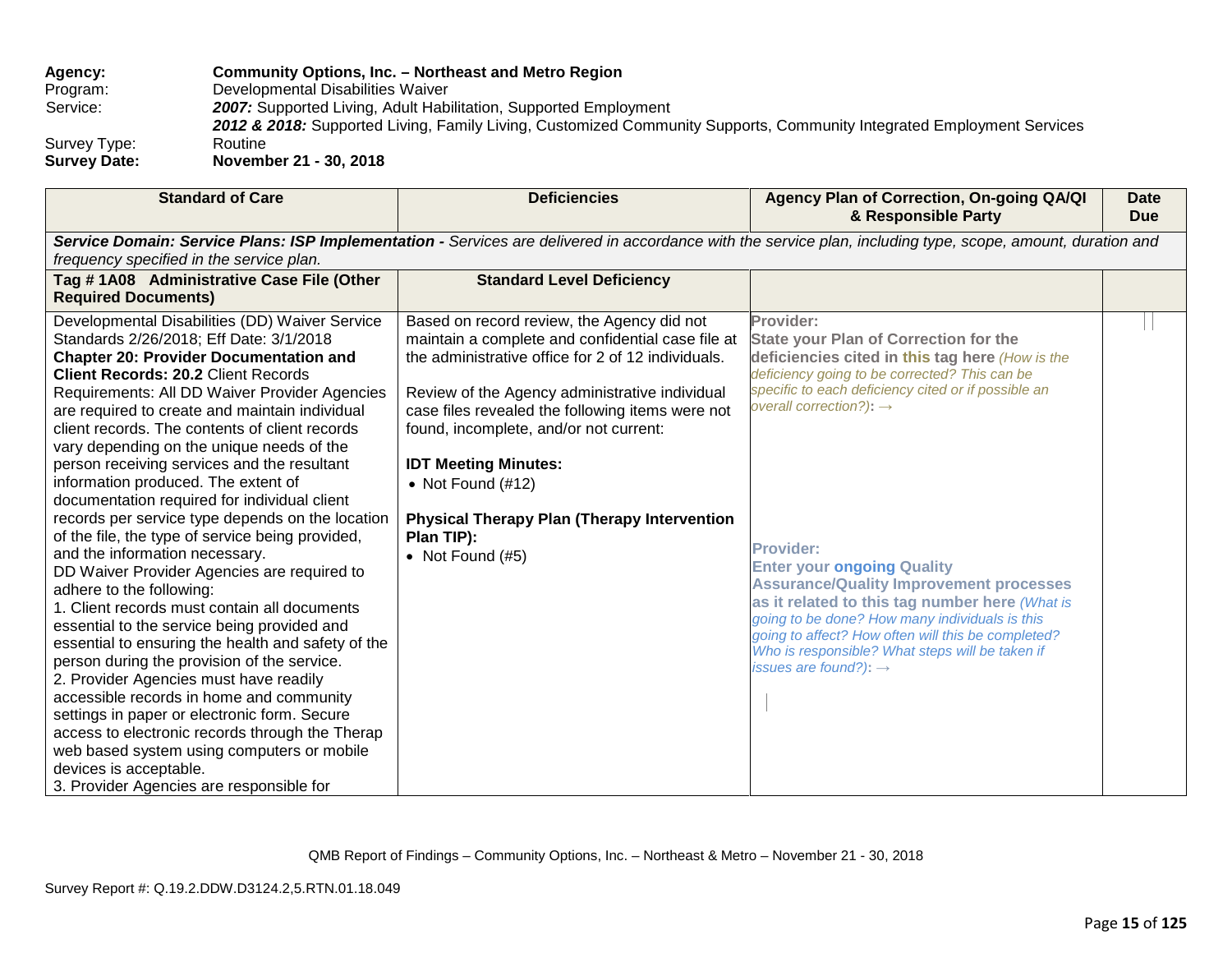| ensuring that all plans created by nurses, RDs,     |  |  |
|-----------------------------------------------------|--|--|
| therapists or BSCs are present in all needed        |  |  |
| settings.                                           |  |  |
| 4. Provider Agencies must maintain records of       |  |  |
| all documents produced by agency personnel or       |  |  |
| contractors on behalf of each person, including     |  |  |
| any routine notes or data, annual assessments,      |  |  |
| semi-annual reports, evidence of training           |  |  |
| provided/received, progress notes, and any          |  |  |
| other interactions for which billing is generated.  |  |  |
| 5. Each Provider Agency is responsible for          |  |  |
| maintaining the daily or other contact notes        |  |  |
| documenting the nature and frequency of             |  |  |
| service delivery, as well as data tracking only for |  |  |
| the services provided by their agency.              |  |  |
| 6. The current Client File Matrix found in          |  |  |
| Appendix A Client File Matrix details the           |  |  |
| minimum requirements for records to be stored       |  |  |
| in agency office files, the delivery site, or with  |  |  |
| DSP while providing services in the community.      |  |  |
| 7. All records pertaining to JCMs must be           |  |  |
| retained permanently and must be made               |  |  |
| available to DDSD upon request, upon the            |  |  |
| termination or expiration of a provider             |  |  |
| agreement, or upon provider withdrawal from         |  |  |
| services.                                           |  |  |
|                                                     |  |  |
| 20.5.1 Individual Data Form (IDF):                  |  |  |
| The Individual Data Form provides an overview       |  |  |
| of demographic information as well as other key     |  |  |
| personal, programmatic, insurance, and health       |  |  |
| related information. It lists medical information;  |  |  |
| assistive technology or adaptive equipment;         |  |  |
| diagnoses; allergies; information about whether     |  |  |
| a guardian or advance directives are in place;      |  |  |
| information about behavioral and health related     |  |  |
| needs; contacts of Provider Agencies and team       |  |  |
| members and other critical information. The IDF     |  |  |
| automatically loads information into other fields   |  |  |
| and forms and must be complete and kept             |  |  |
| current. This form is initiated by the CM. It must  |  |  |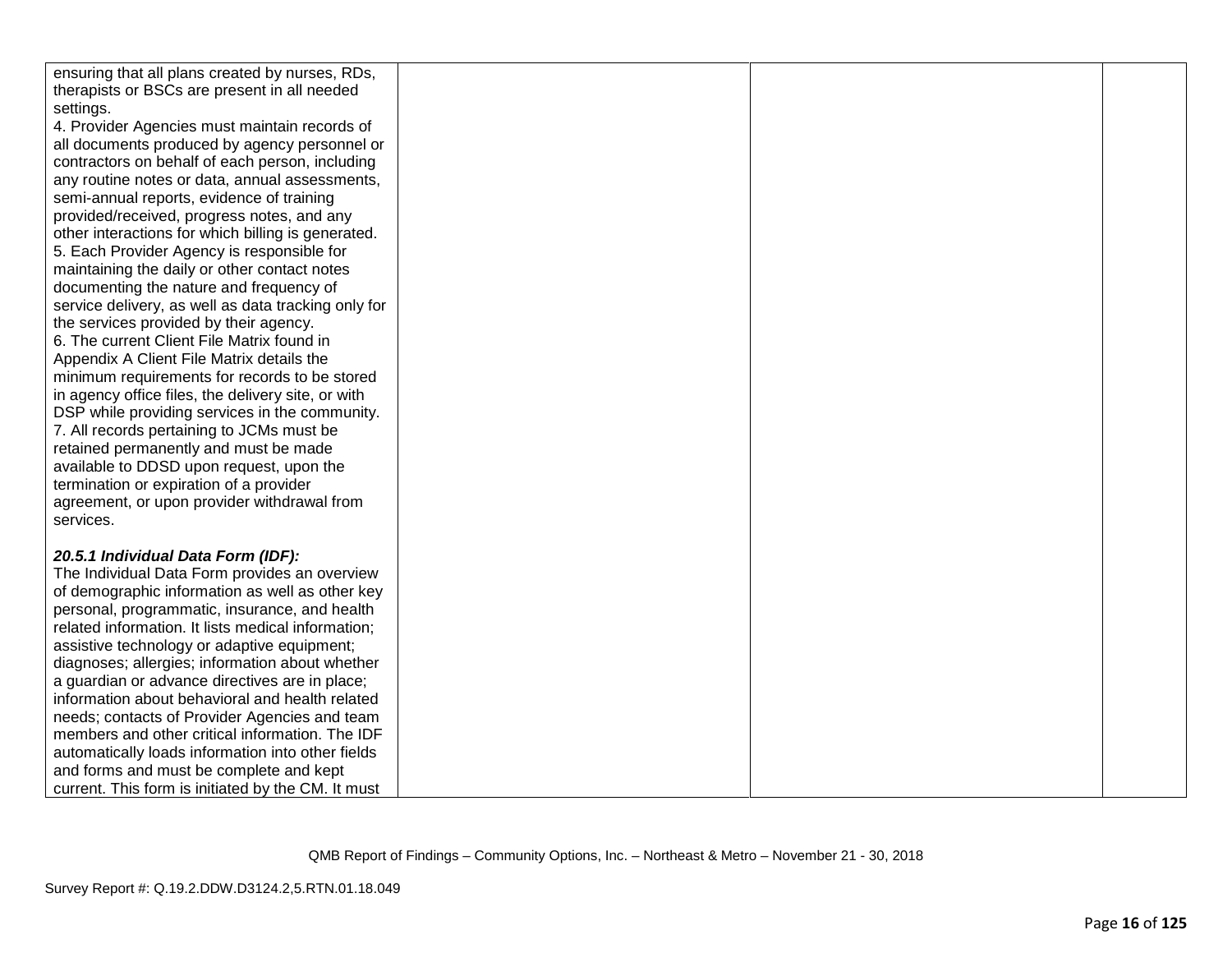| be opened and continuously updated by Living<br>Supports, CCS- Group, ANS, CIHS and case<br>management when applicable to the person in<br>order for accurate data to auto populate other<br>documents like the Health Passport and<br>Physician Consultation Form. Although the<br>Primary Provider Agency is ultimately<br>responsible for keeping this form current, each<br>provider collaborates and communicates critical<br>information to update this form.                                                                                                                                                                                                                                                                                                                                                                                                                                                                                                                                                                                                            |  |  |
|--------------------------------------------------------------------------------------------------------------------------------------------------------------------------------------------------------------------------------------------------------------------------------------------------------------------------------------------------------------------------------------------------------------------------------------------------------------------------------------------------------------------------------------------------------------------------------------------------------------------------------------------------------------------------------------------------------------------------------------------------------------------------------------------------------------------------------------------------------------------------------------------------------------------------------------------------------------------------------------------------------------------------------------------------------------------------------|--|--|
| Chapter 3: Safeguards 3.1.2 Team<br>Justification Process: DD Waiver participants<br>may receive evaluations or reviews conducted<br>by a variety of professionals or clinicians. These<br>evaluations or reviews typically include<br>recommendations or suggestions for the<br>person/guardian or the team to consider. The<br>team justification process includes:<br>1. Discussion and decisions about non-health<br>related recommendations are documented on<br>the Team Justification form.<br>2. The Team Justification form documents that<br>the person/guardian or team has considered the<br>recommendations and has decided:<br>a. to implement the recommendation;<br>b. to create an action plan and revise the ISP, if<br>necessary; or<br>c. not to implement the recommendation<br>currently.<br>3. All DD Waiver Provider Agencies participate<br>in information gathering, IDT meeting<br>attendance, and accessing supplemental<br>resources if needed and desired.<br>4. The CM ensures that the Team Justification<br>Process is followed and complete. |  |  |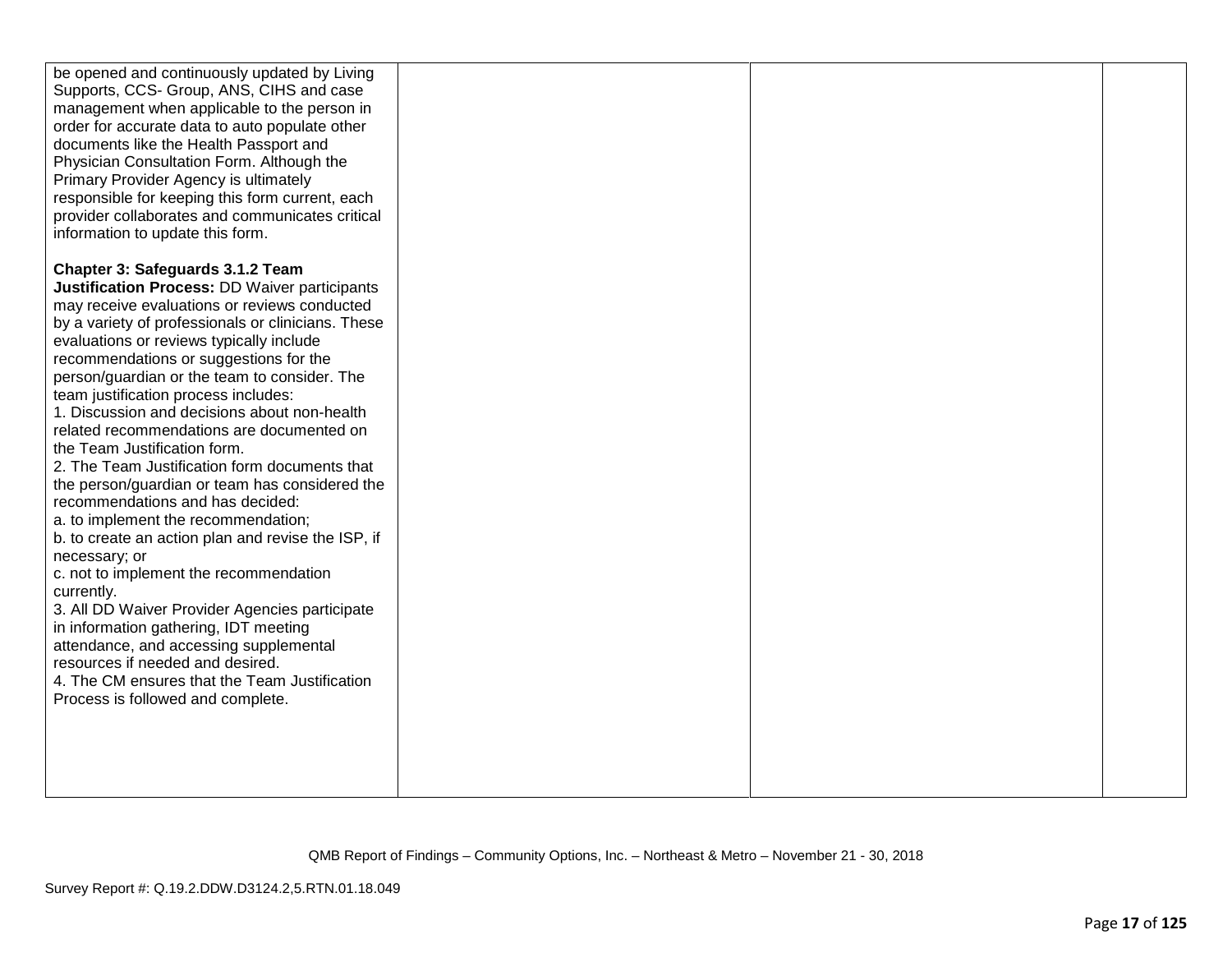| Tag #1A08.1 Administrative and Residential         | <b>Standard Level Deficiency</b>                           |                                                                                                      |  |
|----------------------------------------------------|------------------------------------------------------------|------------------------------------------------------------------------------------------------------|--|
| <b>Case File: Progress Notes</b>                   |                                                            |                                                                                                      |  |
| Developmental Disabilities (DD) Waiver Service     | Based on record review, the Agency did not                 | Provider:                                                                                            |  |
| Standards 2/26/2018; Eff Date: 3/1/2018            | maintain progress notes and other service                  | <b>State your Plan of Correction for the</b>                                                         |  |
| <b>Chapter 20: Provider Documentation and</b>      | delivery documentation for 5 of 12 Individuals.            | deficiencies cited in this tag here (How is the                                                      |  |
| <b>Client Records 20.2 Client Records</b>          |                                                            | deficiency going to be corrected? This can be                                                        |  |
| Requirements: All DD Waiver Provider               | Review of the Agency individual case files                 | specific to each deficiency cited or if possible an                                                  |  |
| Agencies are required to create and maintain       | revealed the following items were not found:               | overall correction?): $\rightarrow$                                                                  |  |
| individual client records. The contents of client  |                                                            |                                                                                                      |  |
| records vary depending on the unique needs of      | <b>Administrative Case File:</b>                           |                                                                                                      |  |
| the person receiving services and the resultant    |                                                            |                                                                                                      |  |
| information produced. The extent of                | <b>Customized Community Services Notes/Daily</b>           |                                                                                                      |  |
| documentation required for individual client       | <b>Contact Logs</b>                                        |                                                                                                      |  |
| records per service type depends on the location   | • Individual #6 - None found for 8/2018 -                  |                                                                                                      |  |
| of the file, the type of service being provided,   | 10/2018.                                                   |                                                                                                      |  |
| and the information necessary.                     |                                                            | <b>Provider:</b>                                                                                     |  |
| DD Waiver Provider Agencies are required to        | <b>Supported Living Progress Notes/Daily</b>               | <b>Enter your ongoing Quality</b>                                                                    |  |
| adhere to the following:                           | <b>Contact Logs</b>                                        | <b>Assurance/Quality Improvement processes</b>                                                       |  |
| 1. Client records must contain all documents       | • Individual #4 - None found for 8/1, 11; 9/26,            | as it related to this tag number here (What is                                                       |  |
| essential to the service being provided and        | 27; 10/6 -15, 23, 24, 2018.                                | going to be done? How many individuals is this<br>going to affect? How often will this be completed? |  |
| essential to ensuring the health and safety of the |                                                            | Who is responsible? What steps will be taken if                                                      |  |
| person during the provision of the service.        | • Individual #5 - None found for 9/1, 29, 30;              | issues are found?): $\rightarrow$                                                                    |  |
| 2. Provider Agencies must have readily             | $10/3$ , $10/7 - 12$ , 2018                                |                                                                                                      |  |
| accessible records in home and community           |                                                            |                                                                                                      |  |
| settings in paper or electronic form. Secure       | • Individual #6 - None found for 10/20/2018.               |                                                                                                      |  |
| access to electronic records through the Therap    |                                                            |                                                                                                      |  |
| web-based system using computers or mobile         | $\bullet$ Individual #11 - None found for 8/2, 5, 10; 9/1, |                                                                                                      |  |
| devices is acceptable.                             | 8, 15; 10/22, 2018                                         |                                                                                                      |  |
| 3. Provider Agencies are responsible for           |                                                            |                                                                                                      |  |
| ensuring that all plans created by nurses, RDs,    |                                                            |                                                                                                      |  |
| therapists or BSCs are present in all needed       | <b>Residential Case File:</b>                              |                                                                                                      |  |
| settings.                                          |                                                            |                                                                                                      |  |
| 4. Provider Agencies must maintain records of      | <b>Supported Living Progress Notes/Daily</b>               |                                                                                                      |  |
| all documents produced by agency personnel or      | <b>Contact Logs</b>                                        |                                                                                                      |  |
| contractors on behalf of each person, including    | $\bullet$ Individual #3 - None found for 11/1, 24, 2018.   |                                                                                                      |  |
| any routine notes or data, annual assessments,     |                                                            |                                                                                                      |  |
| semi-annual reports, evidence of training          | • Individual #4 - None found for $11/1 - 26$ ,             |                                                                                                      |  |
| provided/received, progress notes, and any         | 2018.                                                      |                                                                                                      |  |
| other interactions for which billing is generated. | • Individual #5 - None found for $11/1 - 5$ , $7 -$        |                                                                                                      |  |
| 5. Each Provider Agency is responsible for         | $23, 25 - 28, 2018.$                                       |                                                                                                      |  |
| maintaining the daily or other contact notes       |                                                            |                                                                                                      |  |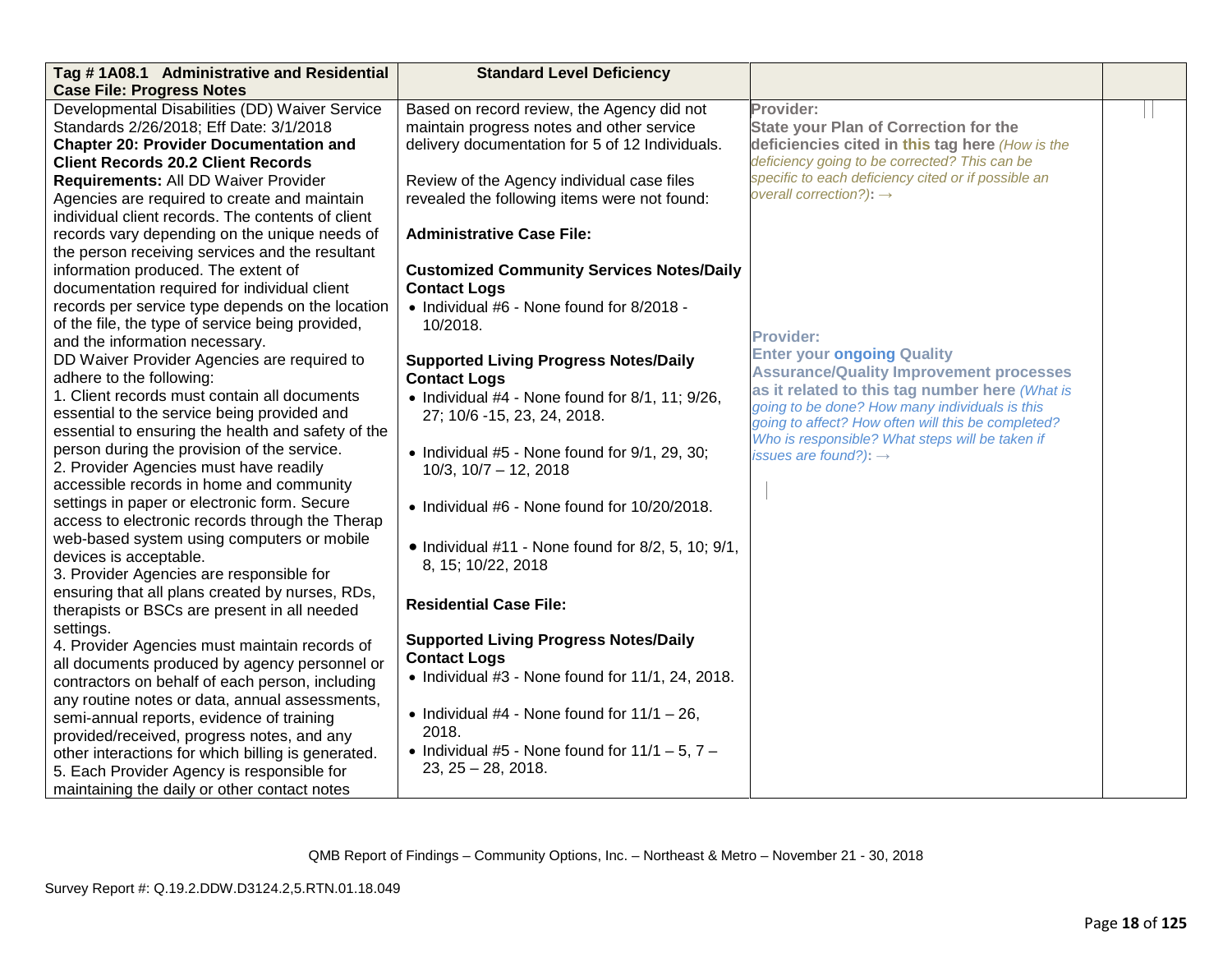| documenting the nature and frequency of                                               | $\bullet$ Individual #6 - None found for 11/1, 24, 2018.             |  |
|---------------------------------------------------------------------------------------|----------------------------------------------------------------------|--|
| service delivery, as well as data tracking only for                                   |                                                                      |  |
| the services provided by their agency.<br>6. The current Client File Matrix found in  | $\bullet$ Individual #11 - None found for 11/1, 18, 26,<br>27, 2018. |  |
| Appendix A Client File Matrix details the                                             |                                                                      |  |
| minimum requirements for records to be stored                                         |                                                                      |  |
| in agency office files, the delivery site, or with                                    |                                                                      |  |
| DSP while providing services in the community.                                        |                                                                      |  |
| 7. All records pertaining to JCMs must be                                             |                                                                      |  |
| retained permanently and must be made                                                 |                                                                      |  |
| available to DDSD upon request, upon the<br>termination or expiration of a provider   |                                                                      |  |
| agreement, or upon provider withdrawal from                                           |                                                                      |  |
| services.                                                                             |                                                                      |  |
|                                                                                       |                                                                      |  |
| <b>Developmental Disabilities (DD) Waiver</b>                                         |                                                                      |  |
| Service Standards effective 11/1/2012 revised                                         |                                                                      |  |
| 4/23/2013; 6/15/2015                                                                  |                                                                      |  |
| Chapter 6 (CCS) 3. Agency Requirements: 4.<br>Reimbursement A. Record Requirements 1. |                                                                      |  |
| Provider Agencies must maintain all records                                           |                                                                      |  |
| necessary to fully disclose the service,                                              |                                                                      |  |
| qualityThe documentation of the billable time                                         |                                                                      |  |
| spent with an individual shall be kept on the                                         |                                                                      |  |
| written or electronic record                                                          |                                                                      |  |
| Chapter 7 (CIHS) 3. Agency Requirements: 4.                                           |                                                                      |  |
| Reimbursement A. 1 Provider Agencies must                                             |                                                                      |  |
| maintain all records necessary to fully disclose                                      |                                                                      |  |
| the service, qualityThe documentation of the                                          |                                                                      |  |
| billable time spent with an individual shall be                                       |                                                                      |  |
| kept on the written or electronic record                                              |                                                                      |  |
| Chapter 11 (FL) 3. Agency Requirements: 4.                                            |                                                                      |  |
| Reimbursement A. 1 Provider Agencies must                                             |                                                                      |  |
| maintain all records necessary to fully disclose                                      |                                                                      |  |
| the service, qualityThe documentation of the                                          |                                                                      |  |
| billable time spent with an individual shall be                                       |                                                                      |  |
| kept on the written or electronic record                                              |                                                                      |  |
|                                                                                       |                                                                      |  |
|                                                                                       |                                                                      |  |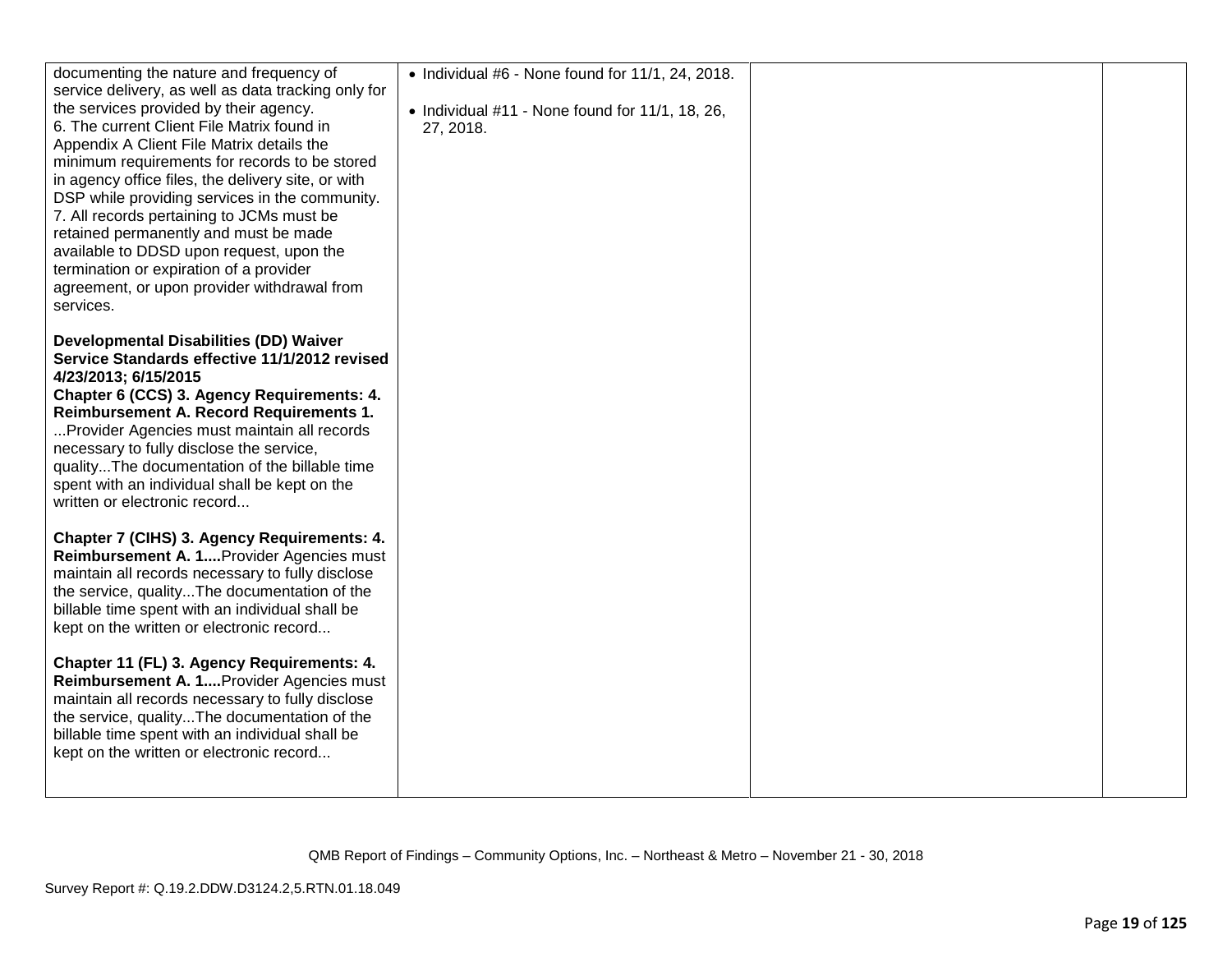| Tag #1A08.3 Administrative Case File:                                                                                                                                                                                                                                                                                                                                                                                                                                                                                                                                                                                                                                                     | <b>Condition of Participation Level Deficiency</b>                                                                                                                                                                                                                                                                                                                                                                        |                                                                                                                                                                                                                                                                                                                                                           |  |
|-------------------------------------------------------------------------------------------------------------------------------------------------------------------------------------------------------------------------------------------------------------------------------------------------------------------------------------------------------------------------------------------------------------------------------------------------------------------------------------------------------------------------------------------------------------------------------------------------------------------------------------------------------------------------------------------|---------------------------------------------------------------------------------------------------------------------------------------------------------------------------------------------------------------------------------------------------------------------------------------------------------------------------------------------------------------------------------------------------------------------------|-----------------------------------------------------------------------------------------------------------------------------------------------------------------------------------------------------------------------------------------------------------------------------------------------------------------------------------------------------------|--|
| <b>Individual Service Plan/ISP Components</b><br><b>NMAC 7.26.5 SERVICE PLANS FOR</b>                                                                                                                                                                                                                                                                                                                                                                                                                                                                                                                                                                                                     | After an analysis of the evidence it has been                                                                                                                                                                                                                                                                                                                                                                             | Provider:                                                                                                                                                                                                                                                                                                                                                 |  |
| INDIVIDUALS WITH DEVELOPMENTAL<br>DISABILITIES LIVING IN THE COMMUNITY.                                                                                                                                                                                                                                                                                                                                                                                                                                                                                                                                                                                                                   | determined there is a significant potential for a<br>negative outcome to occur.                                                                                                                                                                                                                                                                                                                                           | <b>State your Plan of Correction for the</b><br>deficiencies cited in this tag here (How is the                                                                                                                                                                                                                                                           |  |
|                                                                                                                                                                                                                                                                                                                                                                                                                                                                                                                                                                                                                                                                                           |                                                                                                                                                                                                                                                                                                                                                                                                                           | deficiency going to be corrected? This can be                                                                                                                                                                                                                                                                                                             |  |
| NMAC 7.26.5.12 DEVELOPMENT OF THE<br><b>INDIVIDUAL SERVICE PLAN (ISP) -</b><br><b>PARTICIPATION IN AND SCHEDULING OF</b><br><b>INTERDISCIPLINARY TEAM MEETINGS.</b>                                                                                                                                                                                                                                                                                                                                                                                                                                                                                                                       | Based on record review, the Agency did not<br>maintain a complete client record at the<br>administrative office for 2 of 12 individuals.                                                                                                                                                                                                                                                                                  | specific to each deficiency cited or if possible an<br>overall correction?): $\rightarrow$                                                                                                                                                                                                                                                                |  |
| NMAC 7.26.5.14 DEVELOPMENT OF THE<br><b>INDIVIDUAL SERVICE PLAN (ISP) -</b><br><b>CONTENT OF INDIVIDUAL SERVICE PLANS.</b>                                                                                                                                                                                                                                                                                                                                                                                                                                                                                                                                                                | Review of the Agency individual case files<br>revealed the following items were not found,<br>incomplete, and/or not current:                                                                                                                                                                                                                                                                                             |                                                                                                                                                                                                                                                                                                                                                           |  |
| Developmental Disabilities (DD) Waiver Service<br>Standards 2/26/2018; Eff Date: 3/1/2018<br>Chapter 6 Individual Service Plan: The CMS<br>requires a person-centered service plan for<br>every person receiving HCBS. The DD Waiver's<br>person-centered service plan is the ISP.<br>6.5.2 ISP Revisions: The ISP is a dynamic<br>document that changes with the person's<br>desires, circumstances, and need. IDT members<br>must collaborate and request an IDT meeting<br>from the CM when a need to modify the ISP<br>arises. The CM convenes the IDT within ten<br>days of receipt of any reasonable request to<br>convene the team, either in person or through<br>teleconference. | ISP Teaching and Support Strategies:<br>Individual #1:<br>TSS not found for the following Fun /<br>Relationship Outcome Statement / Action Steps:<br>• " will brainstorm ideas for activities."<br>Individual #3:<br>TSS not found for the following Work / Learn<br>Outcome Statement / Action Steps:<br>• " will submit applications where he would like<br>to work."<br>• " will acquire skills he needs for his job." | <b>Provider:</b><br><b>Enter your ongoing Quality</b><br><b>Assurance/Quality Improvement processes</b><br>as it related to this tag number here (What is<br>going to be done? How many individuals is this<br>going to affect? How often will this be completed?<br>Who is responsible? What steps will be taken if<br>issues are found?): $\rightarrow$ |  |
| 6.6 DDSD ISP Template: The ISP must be<br>written according to templates provided by the<br>DDSD. Both children and adults have<br>designated ISP templates. The ISP template<br>includes Vision Statements, Desired Outcomes,<br>a meeting participant signature page, an<br>Addendum A (i.e. an acknowledgement of<br>receipt of specific information) and other<br>elements depending on the age of the individual.                                                                                                                                                                                                                                                                    |                                                                                                                                                                                                                                                                                                                                                                                                                           |                                                                                                                                                                                                                                                                                                                                                           |  |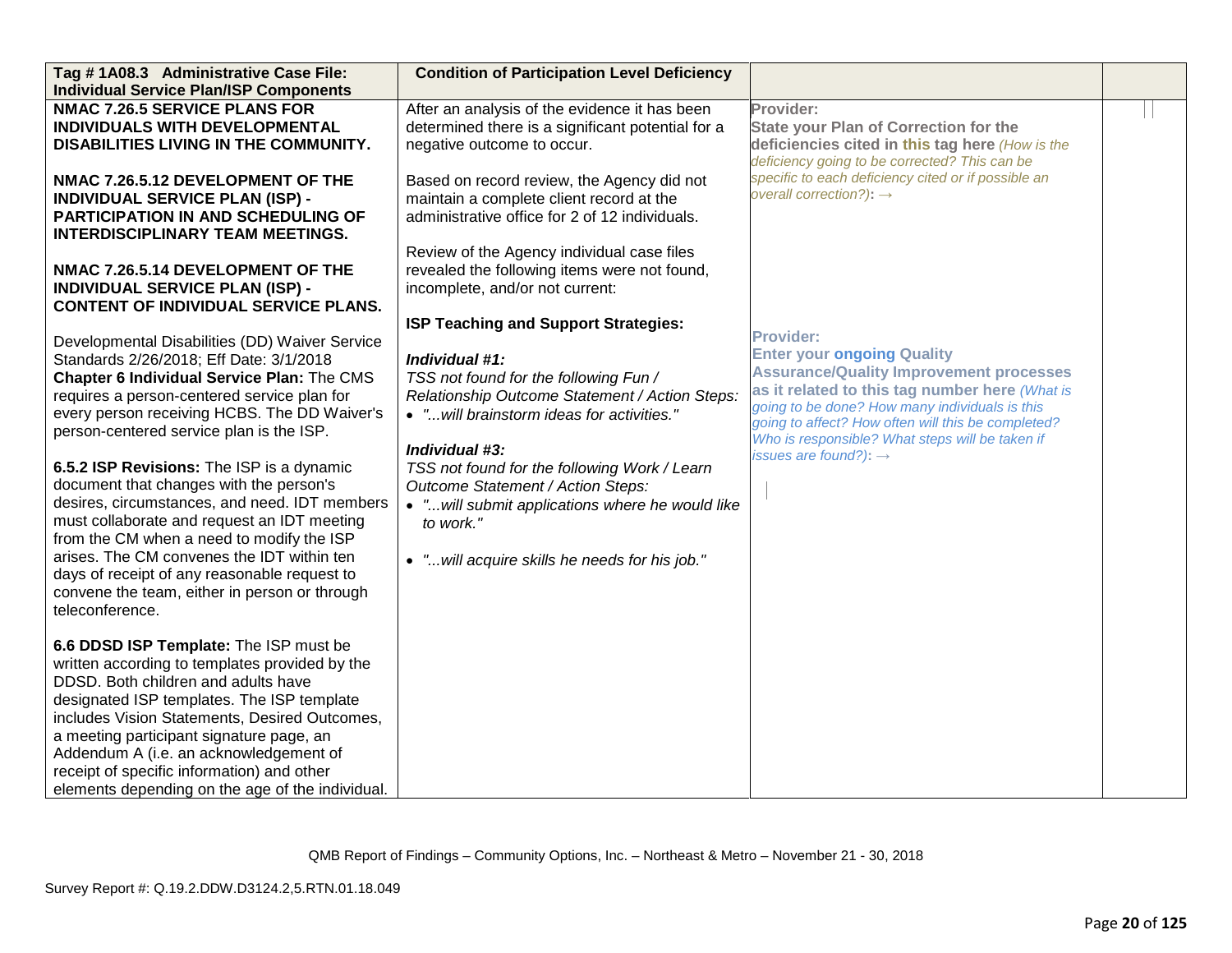| The ISP templates may be revised and reissued                                          |  |  |
|----------------------------------------------------------------------------------------|--|--|
| by DDSD to incorporate initiatives that improve                                        |  |  |
| person - centered planning practices.                                                  |  |  |
| Companion documents may also be issued by                                              |  |  |
| DDSD and be required for use in order to better                                        |  |  |
| demonstrate required elements of the PCP                                               |  |  |
| process and ISP development.                                                           |  |  |
| The ISP is completed by the CM with the IDT                                            |  |  |
| input and must be completed according to the                                           |  |  |
| following requirements:                                                                |  |  |
| 1. DD Waiver Provider Agencies should not                                              |  |  |
| recommend service type, frequency, and                                                 |  |  |
| amount (except for required case management                                            |  |  |
| services) on an individual budget prior to the                                         |  |  |
| Vision Statement and Desired Outcomes being                                            |  |  |
| developed.                                                                             |  |  |
| 2. The person does not require IDT                                                     |  |  |
| agreement/approval regarding his/her dreams,                                           |  |  |
| aspirations, and desired long-term outcomes.                                           |  |  |
| 3. When there is disagreement, the IDT is                                              |  |  |
| required to plan and resolve conflicts in a                                            |  |  |
| manner that promotes health, safety, and quality                                       |  |  |
| of life through consensus. Consensus means a                                           |  |  |
| state of general agreement that allows members                                         |  |  |
| to support the proposal, at least on a trial basis.                                    |  |  |
| 4. A signature page and/or documentation of                                            |  |  |
| participation by phone must be completed.                                              |  |  |
| 5. The CM must review a current Addendum A                                             |  |  |
| and DHI ANE letter with the person and Court                                           |  |  |
| appointed guardian or parents of a minor, if                                           |  |  |
| applicable.                                                                            |  |  |
|                                                                                        |  |  |
| 6.6.3 Additional Requirements for Adults:                                              |  |  |
| Because children have access to other funding                                          |  |  |
| sources, a larger array of services are available                                      |  |  |
| to adults than to children through the DD                                              |  |  |
| Waiver. (See Chapter 7: Available Services and                                         |  |  |
| Individual Budget Development). The ISP<br>Template for adults is also more extensive, |  |  |
|                                                                                        |  |  |
| including Action Plans, Teaching and Support                                           |  |  |
| Strategies (TSS), Written Direct Support                                               |  |  |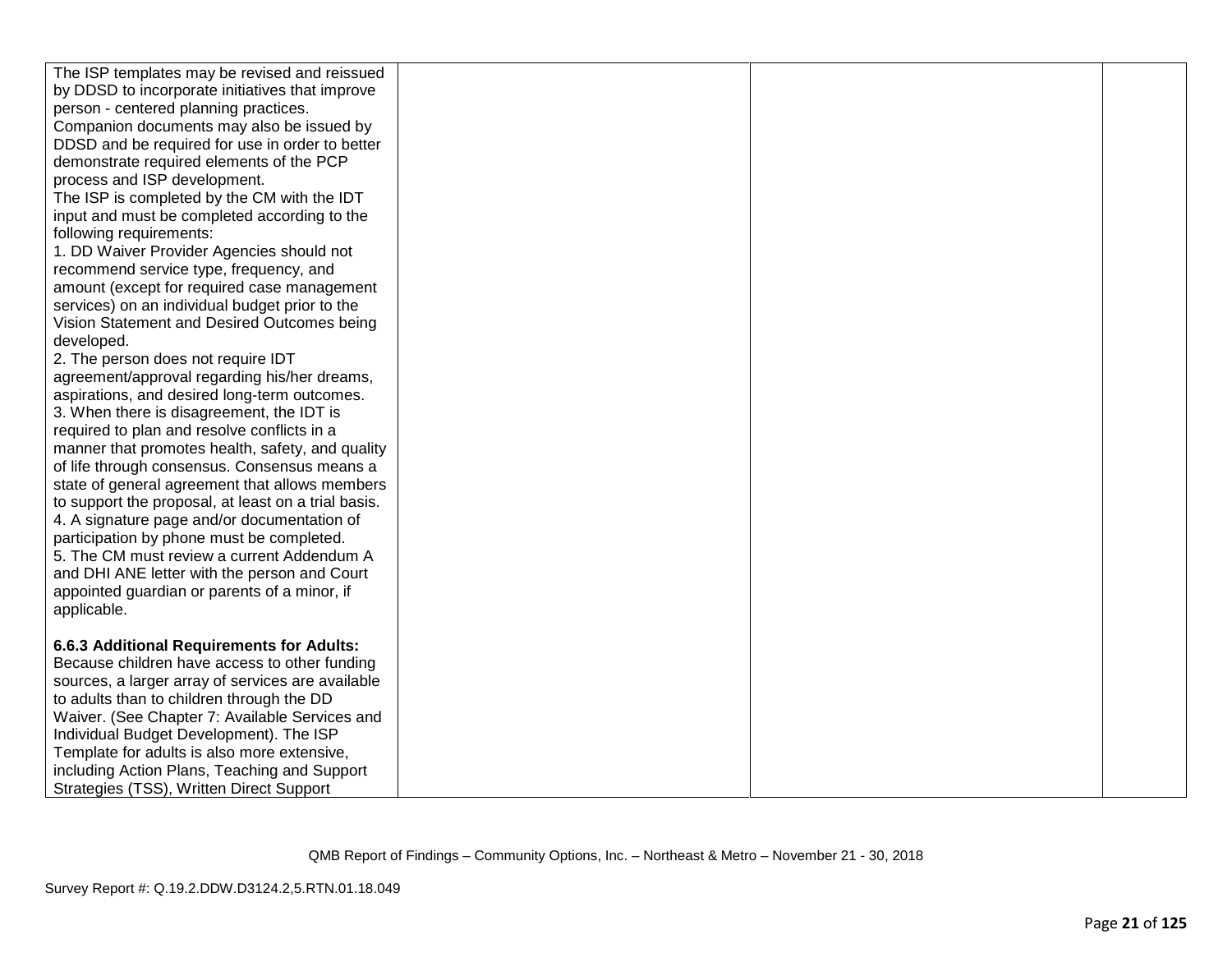| Instructions (WDSI), and Individual Specific           |  |  |
|--------------------------------------------------------|--|--|
|                                                        |  |  |
| Training (IST) requirements.                           |  |  |
|                                                        |  |  |
| 6.6.3.1. Action Plan: Each Desired Outcome             |  |  |
| requires an Action Plan. The Action Plan               |  |  |
| addresses individual strengths and capabilities        |  |  |
| in reaching Desired Outcomes. Multiple service         |  |  |
|                                                        |  |  |
| types may be included in the Action Plan under         |  |  |
| a single Desired Outcome. Multiple Provider            |  |  |
| Agencies can and should be contributing to             |  |  |
| Action Plans toward each Desired Outcome.              |  |  |
| 1. Action Plans include actions the person will        |  |  |
| take; not just actions the staff will take.            |  |  |
| 2. Action Plans delineate which activities will be     |  |  |
| completed within one year.                             |  |  |
| 3. Action Plans are completed through IDT              |  |  |
| consensus during the ISP meeting.                      |  |  |
|                                                        |  |  |
| 4. Action Plans must indicate under                    |  |  |
| "Responsible Party" which DSP or service               |  |  |
| provider (i.e. Family Living, CCS, etc.) are           |  |  |
| responsible for carrying out the Action Step.          |  |  |
|                                                        |  |  |
| 6.6.3.2 Teaching and Supports Strategies               |  |  |
| (TSS) and Written Direct Support                       |  |  |
| <b>Instructions (WDSI):</b> After the ISP meeting, IDT |  |  |
|                                                        |  |  |
| members conduct a task analysis and                    |  |  |
| assessments necessary to create effective TSS          |  |  |
| and WDSI to support those Action Plans that            |  |  |
| require this extra detail. All TSS and WDSI            |  |  |
| should support the person in achieving his/her         |  |  |
| Vision.                                                |  |  |
|                                                        |  |  |
| 6.6.3.3 Individual Specific Training in the ISP:       |  |  |
| The CM, with input from each DD Waiver                 |  |  |
|                                                        |  |  |
| Provider Agency at the annual ISP meeting,             |  |  |
| completes the IST requirements section of the          |  |  |
| ISP form listing all training needs specific to the    |  |  |
| individual. Provider Agencies bring their              |  |  |
| proposed IST to the annual meeting. The IDT            |  |  |
| must reach a consensus about who needs to be           |  |  |
| trained, at what level (awareness, knowledge or        |  |  |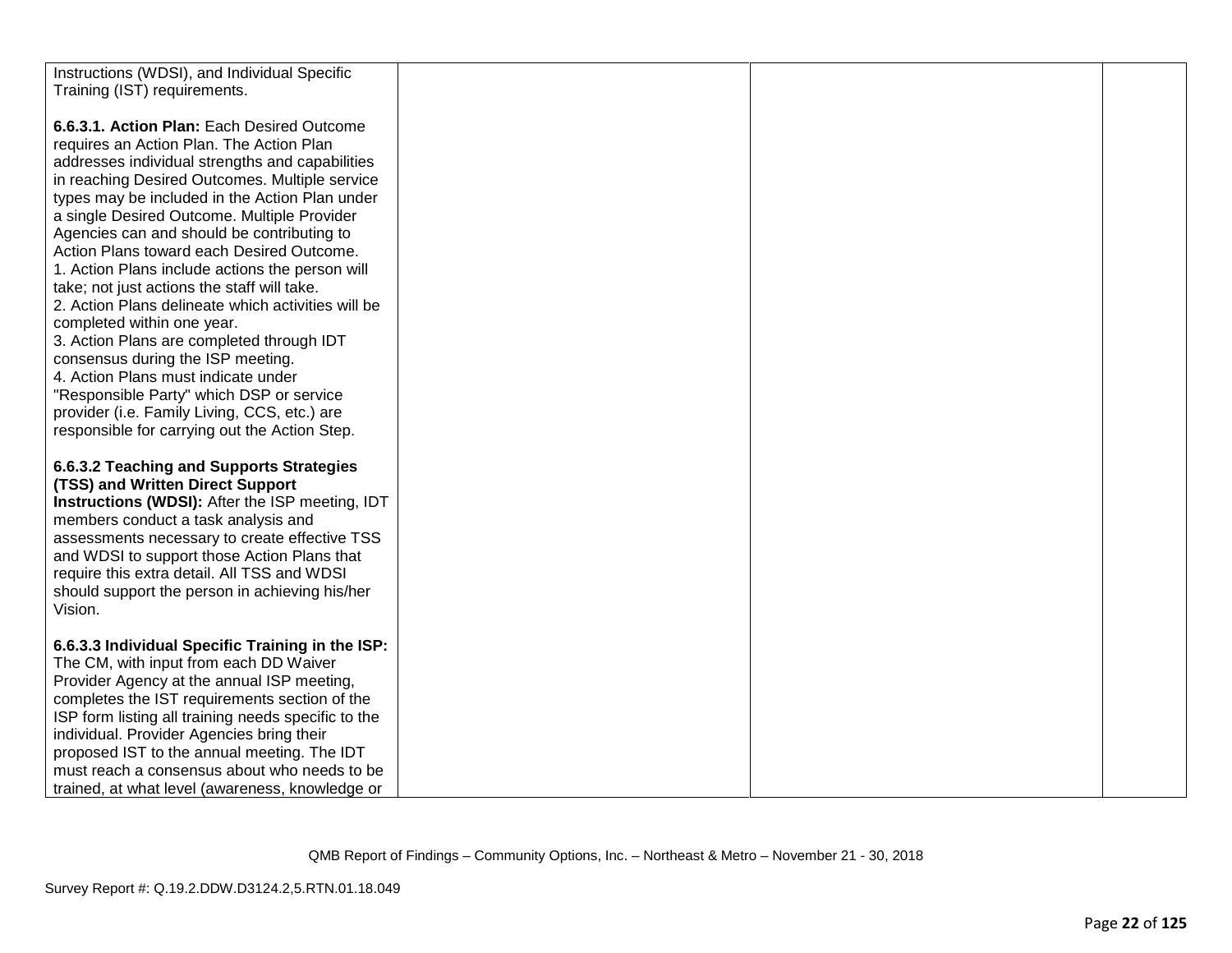| skill), and within what timeframe. (See Chapter                                    |  |  |
|------------------------------------------------------------------------------------|--|--|
| 17.10 Individual-Specific Training for more                                        |  |  |
| information about IST.)                                                            |  |  |
|                                                                                    |  |  |
| 6.8 ISP Implementation and Monitoring: All                                         |  |  |
| DD Waiver Provider Agencies with a signed                                          |  |  |
| SFOC are required to provide services as                                           |  |  |
| detailed in the ISP. The ISP must be readily                                       |  |  |
| accessible to Provider Agencies on the                                             |  |  |
| approved budget. (See Chapter 20: Provider                                         |  |  |
| Documentation and Client Records.) CMs                                             |  |  |
| facilitate and maintain communication with the                                     |  |  |
| person, his/her representative, other IDT                                          |  |  |
| members, Provider Agencies, and relevant                                           |  |  |
| parties to ensure that the person receives the                                     |  |  |
| maximum benefit of his/her services and that                                       |  |  |
| revisions to the ISP are made as needed. All DD                                    |  |  |
| Waiver Provider Agencies are required to                                           |  |  |
| cooperate with monitoring activities conducted                                     |  |  |
| by the CM and the DOH. Provider Agencies are                                       |  |  |
| required to respond to issues at the individual                                    |  |  |
| level and agency level as described in Chapter<br>16: Qualified Provider Agencies. |  |  |
|                                                                                    |  |  |
| <b>Chapter 20: Provider Documentation and</b>                                      |  |  |
| <b>Client Records: 20.2 Client Records</b>                                         |  |  |
| Requirements: All DD Waiver Provider                                               |  |  |
| Agencies are required to create and maintain                                       |  |  |
| individual client records. The contents of client                                  |  |  |
| records vary depending on the unique needs of                                      |  |  |
| the person receiving services and the resultant                                    |  |  |
| information produced. The extent of                                                |  |  |
| documentation required for individual client                                       |  |  |
| records per service type depends on the location                                   |  |  |
| of the file, the type of service being provided,                                   |  |  |
| and the information necessary.                                                     |  |  |
|                                                                                    |  |  |
| <b>Developmental Disabilities (DD) Waiver</b>                                      |  |  |
| Service Standards effective 11/1/2012 revised                                      |  |  |
| 4/23/2013; 6/15/2015                                                               |  |  |
| Chapter 6 (CCS) 3. Agency Requirements: G.                                         |  |  |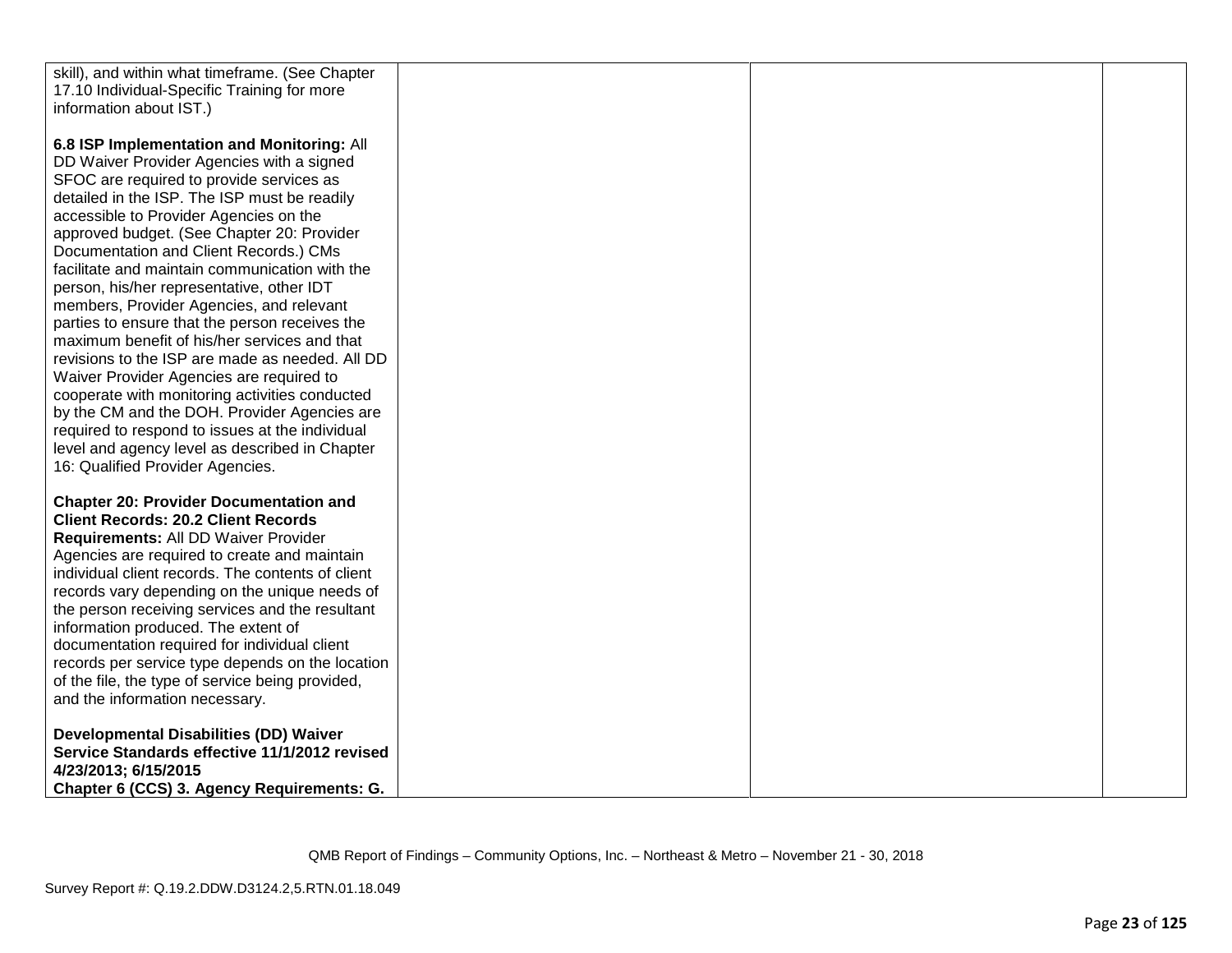| <b>Consumer Records Policy: All Provider</b>                                                                                                                                                                                                                                                                                                  |  |  |
|-----------------------------------------------------------------------------------------------------------------------------------------------------------------------------------------------------------------------------------------------------------------------------------------------------------------------------------------------|--|--|
| Agencies shall maintain at the administrative<br>office a confidential case file for each individual.                                                                                                                                                                                                                                         |  |  |
| Provider agency case files for individuals are                                                                                                                                                                                                                                                                                                |  |  |
| required to comply with the DDSD Individual                                                                                                                                                                                                                                                                                                   |  |  |
| Case File Matrix policy.                                                                                                                                                                                                                                                                                                                      |  |  |
| Chapter 11 (FL) 3. Agency Requirements: D.<br><b>Consumer Records Policy: All Family Living</b><br>Provider Agencies must maintain at the<br>administrative office a confidential case file for<br>each individual. Provider agency case files for<br>individuals are required to comply with the<br>DDSD Individual Case File Matrix policy. |  |  |
|                                                                                                                                                                                                                                                                                                                                               |  |  |
|                                                                                                                                                                                                                                                                                                                                               |  |  |
|                                                                                                                                                                                                                                                                                                                                               |  |  |
|                                                                                                                                                                                                                                                                                                                                               |  |  |
|                                                                                                                                                                                                                                                                                                                                               |  |  |
|                                                                                                                                                                                                                                                                                                                                               |  |  |
|                                                                                                                                                                                                                                                                                                                                               |  |  |
|                                                                                                                                                                                                                                                                                                                                               |  |  |
|                                                                                                                                                                                                                                                                                                                                               |  |  |
|                                                                                                                                                                                                                                                                                                                                               |  |  |
|                                                                                                                                                                                                                                                                                                                                               |  |  |
|                                                                                                                                                                                                                                                                                                                                               |  |  |
|                                                                                                                                                                                                                                                                                                                                               |  |  |
|                                                                                                                                                                                                                                                                                                                                               |  |  |
|                                                                                                                                                                                                                                                                                                                                               |  |  |
|                                                                                                                                                                                                                                                                                                                                               |  |  |
|                                                                                                                                                                                                                                                                                                                                               |  |  |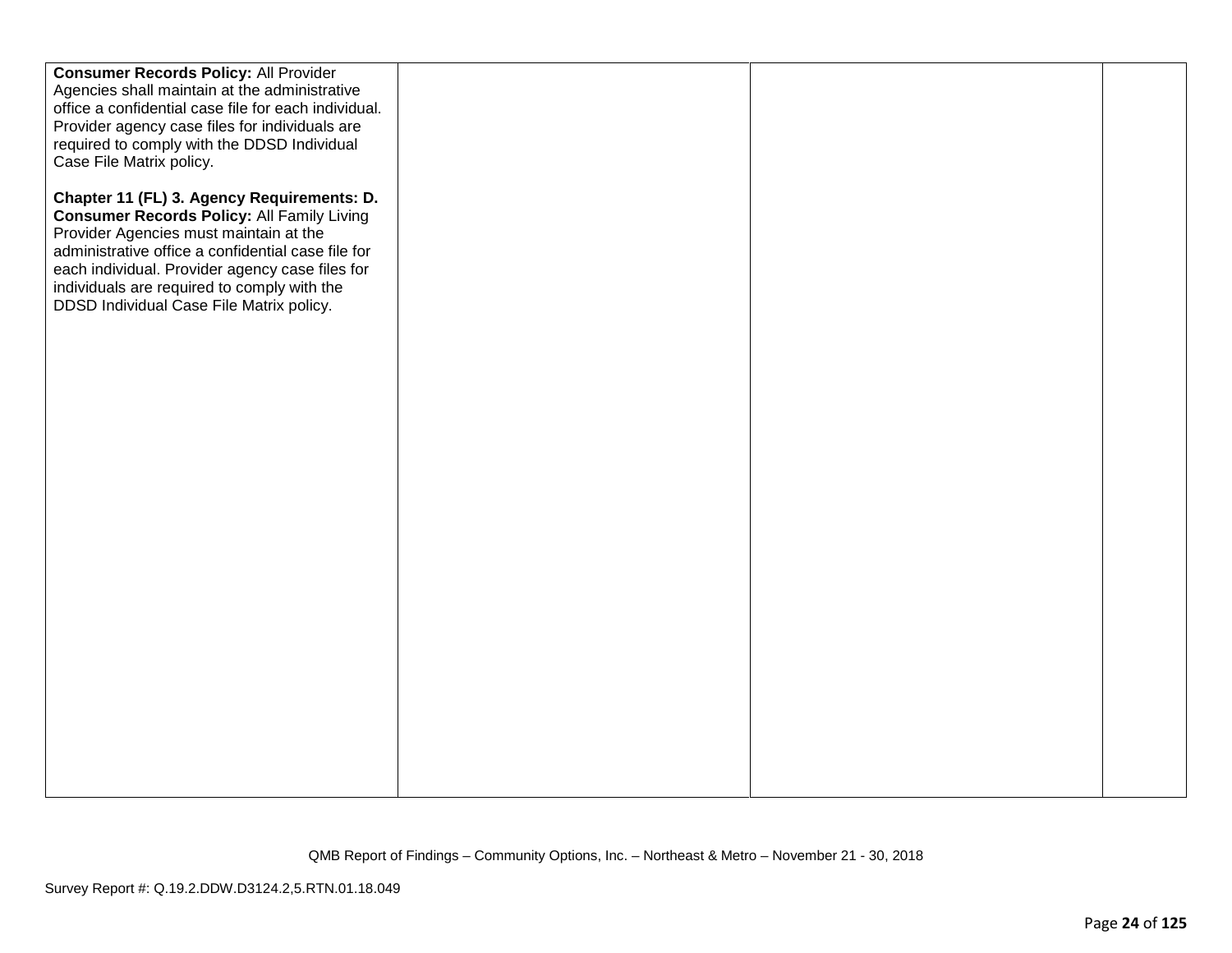| Tag #1A32 Administrative Case File:                 | <b>Condition of Participation Level Deficiency</b> |                                                                                                      |  |
|-----------------------------------------------------|----------------------------------------------------|------------------------------------------------------------------------------------------------------|--|
| <b>Individual Service Plan Implementation</b>       |                                                    |                                                                                                      |  |
| NMAC 7.26.5.16.C and D Development of the           | After an analysis of the evidence it has been      | Provider:                                                                                            |  |
| ISP. Implementation of the ISP. The ISP shall       | determined there is a significant potential for a  | <b>State your Plan of Correction for the</b>                                                         |  |
| be implemented according to the timelines           | negative outcome to occur.                         | deficiencies cited in this tag here (How is the                                                      |  |
| determined by the IDT and as specified in the       |                                                    | deficiency going to be corrected? This can be                                                        |  |
| ISP for each stated desired outcomes and action     | Based on administrative record review, the         | specific to each deficiency cited or if possible an                                                  |  |
| plan.                                               | Agency did not implement the ISP according to      | overall correction?): $\rightarrow$                                                                  |  |
|                                                     | the timelines determined by the IDT and as         |                                                                                                      |  |
| C. The IDT shall review and discuss information     | specified in the ISP for each stated desired       |                                                                                                      |  |
| and recommendations with the individual, with       | outcomes and action plan for 5 of 12 individuals.  |                                                                                                      |  |
| the goal of supporting the individual in attaining  |                                                    |                                                                                                      |  |
| desired outcomes. The IDT develops an ISP           | <b>Supported Living Data Collection/Data</b>       |                                                                                                      |  |
| based upon the individual's personal vision         | Tracking/Progress with regards to ISP              |                                                                                                      |  |
| statement, strengths, needs, interests and          | <b>Outcomes:</b>                                   |                                                                                                      |  |
| preferences. The ISP is a dynamic document,         | Individual #4                                      | <b>Provider:</b>                                                                                     |  |
| revised periodically, as needed, and amended to     | • None found regarding: Fun Outcome/Action         | <b>Enter your ongoing Quality</b>                                                                    |  |
| reflect progress towards personal goals and         | Step: "Obtain and become familiar with             | <b>Assurance/Quality Improvement processes</b>                                                       |  |
| achievements consistent with the individual's       | methods of a communication device" for             | as it related to this tag number here (What is                                                       |  |
| future vision. This regulation is consistent with   | 8/2018 - 10/2018. Action step is to be             | going to be done? How many individuals is this<br>going to affect? How often will this be completed? |  |
| standards established for individual plan           | completed 1 time per week. Document                | Who is responsible? What steps will be taken if                                                      |  |
| development as set forth by the commission on       | maintained by the provider was blank.              | issues are found?): $\rightarrow$                                                                    |  |
| the accreditation of rehabilitation facilities      |                                                    |                                                                                                      |  |
| (CARF) and/or other program accreditation           | Individual #8                                      |                                                                                                      |  |
| approved and adopted by the developmental           | • None found regarding: Live Outcome/Action        |                                                                                                      |  |
| disabilities division and the department of health. | Step: "Choose what kind of salad to make" for      |                                                                                                      |  |
| It is the policy of the developmental disabilities  | 8/2018 - 10/2018. Action step is to be             |                                                                                                      |  |
| division (DDD), that to the extent permitted by     | completed 1 time per week. Document                |                                                                                                      |  |
| funding, each individual receive supports and       | maintained by the provider was blank.              |                                                                                                      |  |
| services that will assist and encourage             |                                                    |                                                                                                      |  |
| independence and productivity in the community      | • None found regarding: Live Outcome/Action        |                                                                                                      |  |
| and attempt to prevent regression or loss of        | Step: "Shop for salad ingredients" for 8/2018 -    |                                                                                                      |  |
| current capabilities. Services and supports         | 10/2018. Action step is to be completed 1          |                                                                                                      |  |
| include specialized and/or generic services,        | time per week. Document maintained by the          |                                                                                                      |  |
| training, education and/or treatment as             | provider was blank.                                |                                                                                                      |  |
| determined by the IDT and documented in the         |                                                    |                                                                                                      |  |
| ISP.                                                | None found regarding: Live Outcome/Action          |                                                                                                      |  |
|                                                     | Step: "Make and serve the salad" for 8/2018 -      |                                                                                                      |  |
| D. The intent is to provide choice and obtain       | 10/2018. Action step is to be completed 1          |                                                                                                      |  |
| opportunities for individuals to live, work and     | time per week. Document maintained by the          |                                                                                                      |  |
| play with full participation in their communities.  | provider was blank.                                |                                                                                                      |  |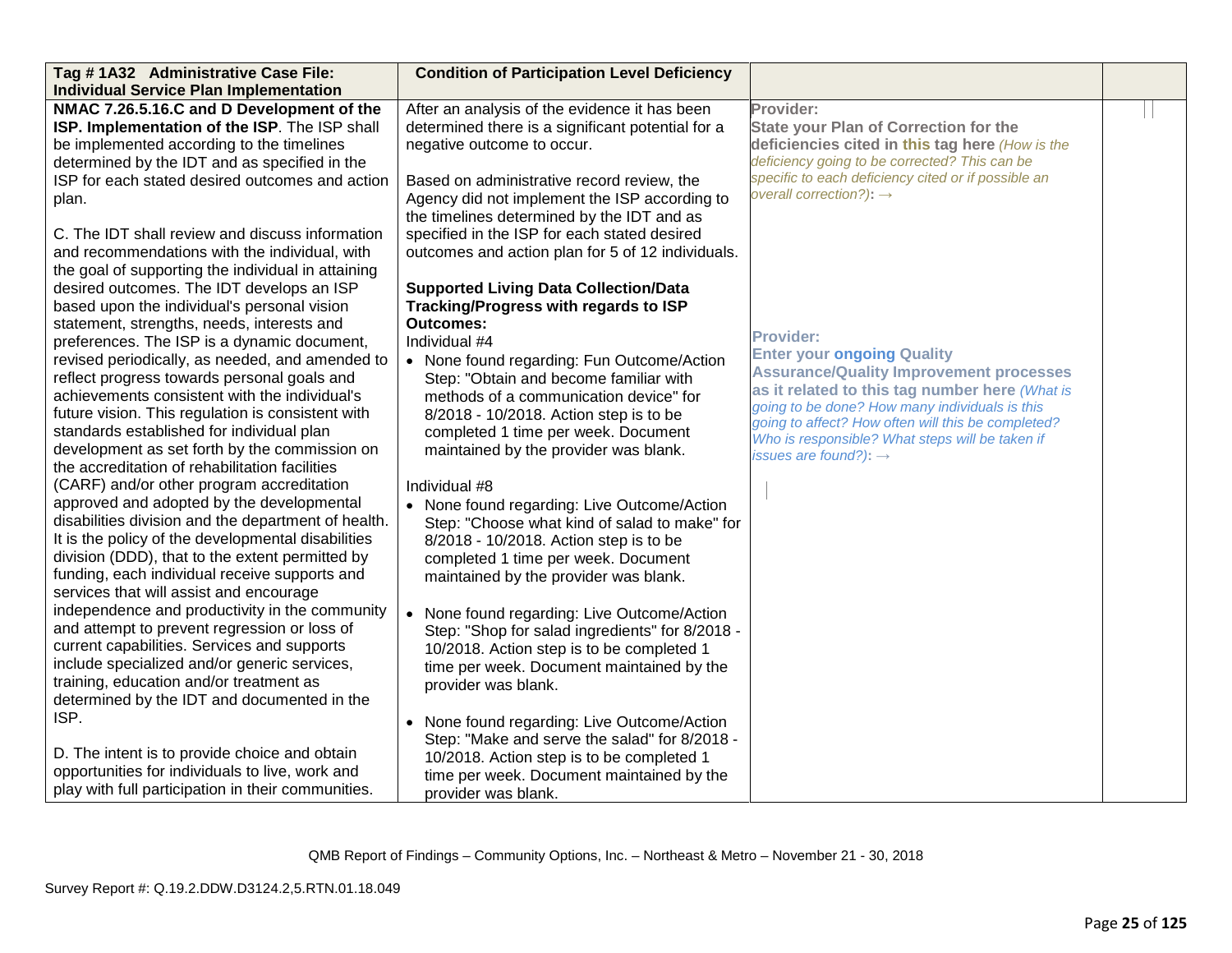| The following principles provide direction and   |
|--------------------------------------------------|
| purpose in planning for individuals with         |
| developmental disabilities. [05/03/94; 01/15/97; |
| Recompiled 10/31/01]                             |

Developmental Disabilities (DD) Waiver Service Standards 2/26/2018; Eff Date: 3/1/2018 **Chapter 6: Individual Service Plan (ISP) 6.8 ISP Implementation and Monitoring:** All DD Waiver Provider Agencies with a signed SFOC are required to provide services as detailed in the ISP. The ISP must be readily accessible to Provider Agencies on the approved budget. (See Chapter 20: Provider Documentation and Client Records.) CMs facilitate and maintain communication with the person, his/her representative, other IDT members, Provider Agencies, and relevant parties to ensure that the person receives the maximum benefit of his/her services and that revisions to the ISP are made as needed. All DD Waiver Provider Agencies are required to cooperate with monitoring activities conducted by the CM and the DOH. Provider Agencies are required to respond to issues at the individual level and agency level as described in Chapter 16: Qualified Provider Agencies.

## **Chapter 20: Provider Documentation and Client Records**

**20.2 Client Records Requirements:** All DD Waiver Provider Agencies are required to create and maintain individual client records. The contents of client records vary depending on the unique needs of the person receiving services and the resultant information produced. The extent of documentation required for individual client records per service type depends on the location of the file, the type of service being provided, and the information necessary. DD Waiver Provider Agencies are required to

Individual #11

- None found regarding: Fun Outcome/Action Step: "...will choose activity he wants to attend" for 8/2018 - 10/2018. Action step is to be completed 2 times per month. Document maintained by the provider was blank.
- None found regarding: Fun Outcome/Action Step: "...will attend participate in chosen activity" for 8/2018 - 10/2018. Action step is to be completed 2 times per month. Document maintained by the provider was blank.

# **Family Living Data Collection/Data Tracking/Progress with regards to ISP Outcomes:**

Individual #7

- None found regarding: Live Outcome/Action Step: "...will choose an entrée or dessert that she wants to make" for 9/2018 - 10/2018. Action step is to be completed 2 times per month.
- None found regarding: Live Outcome/Action Step: "...will make a list of needed items" for 9/2018 - 10/2018. Action step is to be completed 2 times per month.

# **Customized Community Supports Data Collection/Data Tracking/Progress with regards to ISP Outcomes:**

Individual #2

- None found regarding: Fun Outcome/Action Step: "...will need to plan the trip to see his sister" for 8/2018 - 10/2018. Action step is to be completed 1 time per month.
- None found regarding: Fun Outcome/Action Step: "...will plan what monies will be needed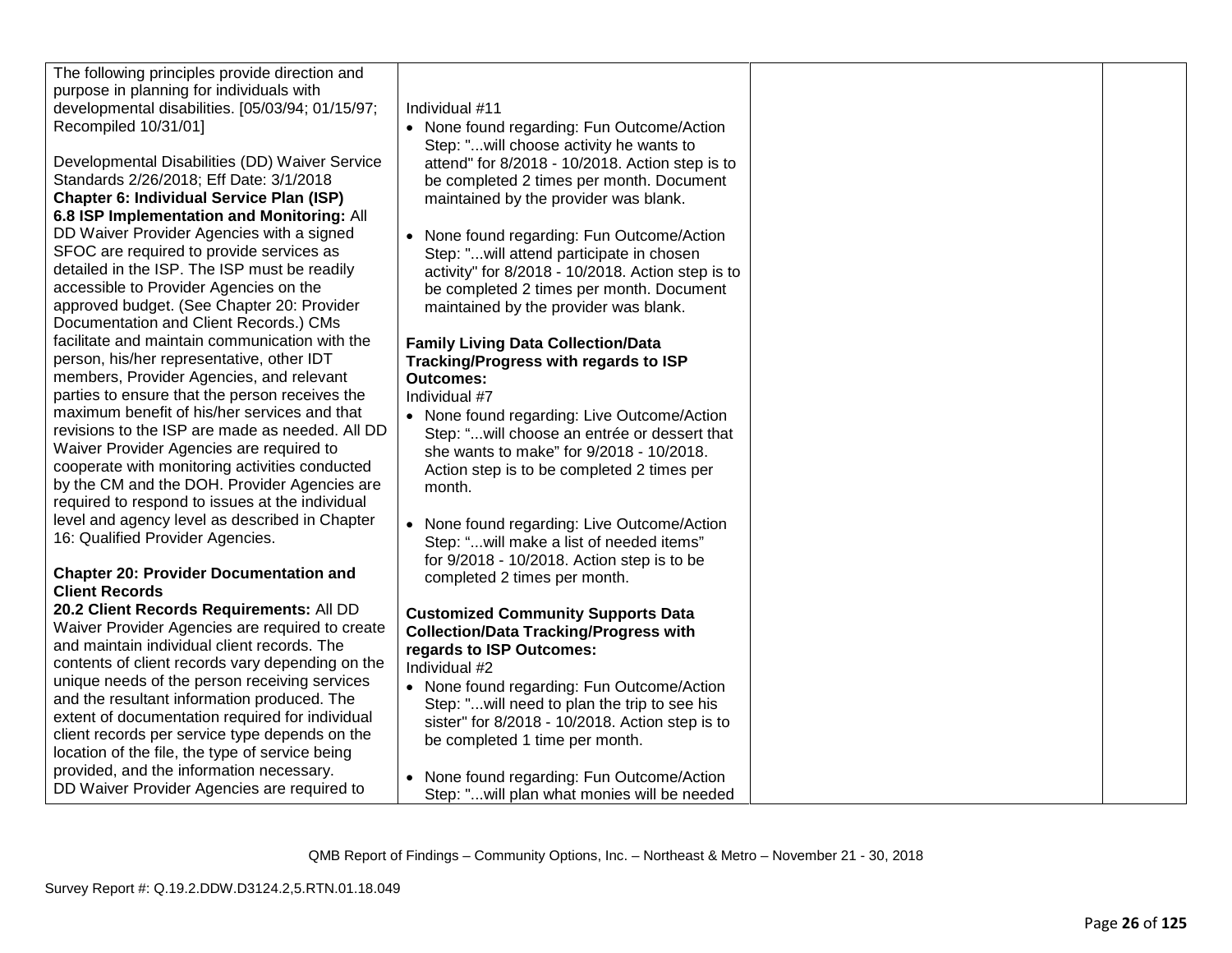| adhere to the following:<br>1. Client records must contain all documents<br>essential to the service being provided and<br>essential to ensuring the health and safety of the<br>person during the provision of the service.<br>2. Provider Agencies must have readily<br>accessible records in home and community<br>settings in paper or electronic form. Secure<br>access to electronic records through the Therap<br>web-based system using computers or mobile<br>devices is acceptable.<br>3. Provider Agencies are responsible for<br>ensuring that all plans created by nurses, RDs,<br>therapists or BSCs are present in all needed<br>settings.<br>4. Provider Agencies must maintain records of<br>all documents produced by agency personnel or<br>contractors on behalf of each person, including<br>any routine notes or data, annual assessments,<br>semi-annual reports, evidence of training<br>provided/received, progress notes, and any<br>other interactions for which billing is generated.<br>5. Each Provider Agency is responsible for<br>maintaining the daily or other contact notes<br>documenting the nature and frequency of<br>service delivery, as well as data tracking only for<br>the services provided by their agency.<br>6. The current Client File Matrix found in<br>Appendix A Client File Matrix details the<br>minimum requirements for records to be stored<br>in agency office files, the delivery site, or with<br>DSP while providing services in the community.<br>7. All records pertaining to JCMs must be<br>retained permanently and must be made<br>available to DDSD upon request, upon the<br>termination or expiration of a provider<br>agreement, or upon provider withdrawal from<br>services. | to do his activity" for 8/2018 - 10/2018. Action<br>step is to be completed 1 time per month.<br>Individual #7<br>• None found regarding: Fun Outcome/Action<br>Step: "will practice appropriate social<br>interactions in the community" for 10/2018.<br>Action step is to be completed 2 times per<br>week.<br>Individual #8<br>• None found regarding: Fun Outcome/Action<br>Step: "Visit sites and attend feast days and<br>ceremonies" for 8/2018 - 10/2018. Action step<br>is to be completed 2 times per month. |  |  |
|----------------------------------------------------------------------------------------------------------------------------------------------------------------------------------------------------------------------------------------------------------------------------------------------------------------------------------------------------------------------------------------------------------------------------------------------------------------------------------------------------------------------------------------------------------------------------------------------------------------------------------------------------------------------------------------------------------------------------------------------------------------------------------------------------------------------------------------------------------------------------------------------------------------------------------------------------------------------------------------------------------------------------------------------------------------------------------------------------------------------------------------------------------------------------------------------------------------------------------------------------------------------------------------------------------------------------------------------------------------------------------------------------------------------------------------------------------------------------------------------------------------------------------------------------------------------------------------------------------------------------------------------------------------------------------------------------------------------------------------------------------|------------------------------------------------------------------------------------------------------------------------------------------------------------------------------------------------------------------------------------------------------------------------------------------------------------------------------------------------------------------------------------------------------------------------------------------------------------------------------------------------------------------------|--|--|
|----------------------------------------------------------------------------------------------------------------------------------------------------------------------------------------------------------------------------------------------------------------------------------------------------------------------------------------------------------------------------------------------------------------------------------------------------------------------------------------------------------------------------------------------------------------------------------------------------------------------------------------------------------------------------------------------------------------------------------------------------------------------------------------------------------------------------------------------------------------------------------------------------------------------------------------------------------------------------------------------------------------------------------------------------------------------------------------------------------------------------------------------------------------------------------------------------------------------------------------------------------------------------------------------------------------------------------------------------------------------------------------------------------------------------------------------------------------------------------------------------------------------------------------------------------------------------------------------------------------------------------------------------------------------------------------------------------------------------------------------------------|------------------------------------------------------------------------------------------------------------------------------------------------------------------------------------------------------------------------------------------------------------------------------------------------------------------------------------------------------------------------------------------------------------------------------------------------------------------------------------------------------------------------|--|--|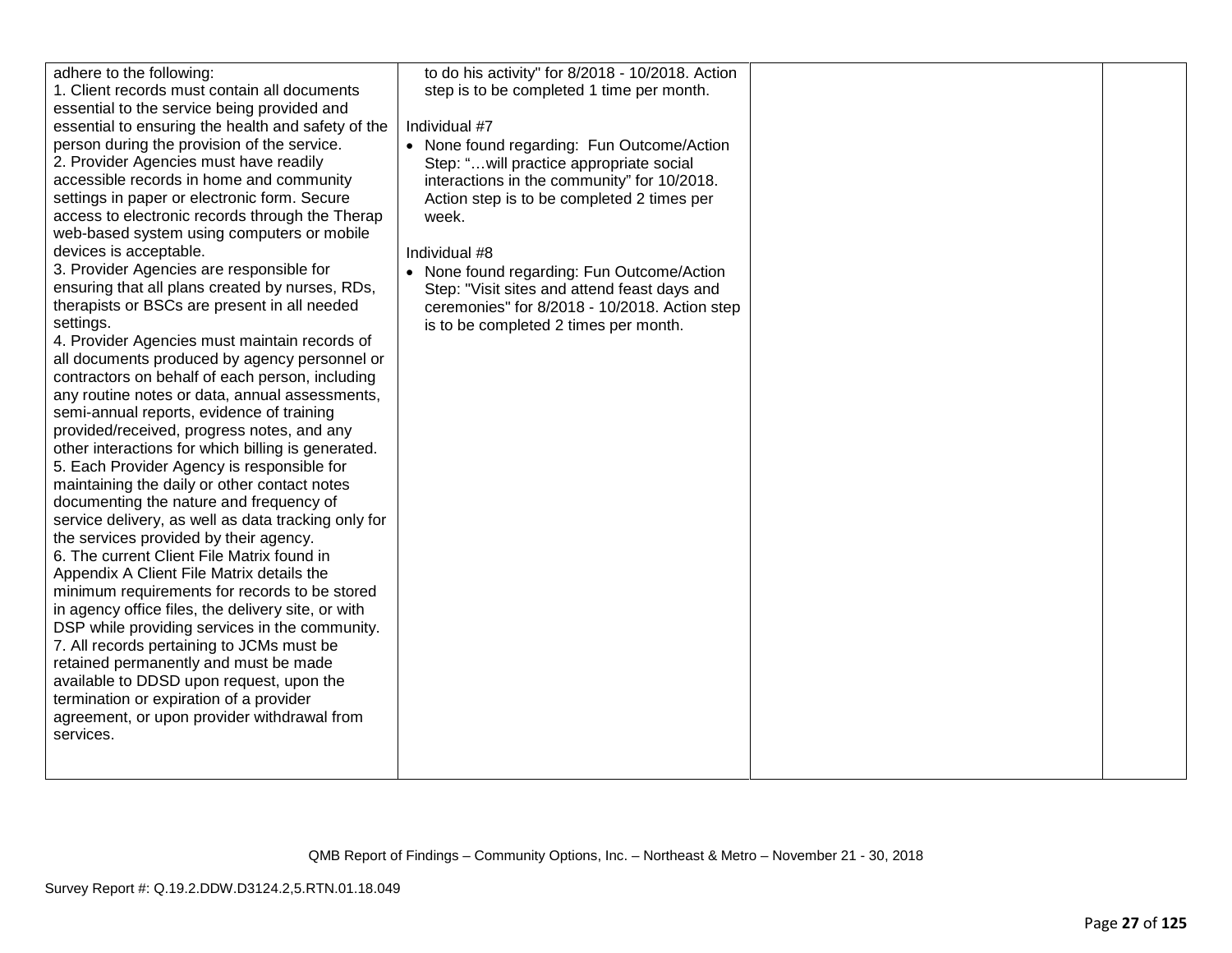| Tag #1A32.1 Administrative Case File:<br><b>Individual Service Plan Implementation (Not</b>                                                                                                                                                                                                                                                                                                                                                                                                                                                                                                                                                                                                                                                                                                                                                                                                                                                                                                                                                                                                                                                               | <b>Standard Level Deficiency</b>                                                                                                                                                                                                                                                                                                                                                                                                                                                                                                                                                                                                                                                                                                                                                                                                                                                                                                          |                                                                                                                                                                                                                                                                                                                                                           |  |
|-----------------------------------------------------------------------------------------------------------------------------------------------------------------------------------------------------------------------------------------------------------------------------------------------------------------------------------------------------------------------------------------------------------------------------------------------------------------------------------------------------------------------------------------------------------------------------------------------------------------------------------------------------------------------------------------------------------------------------------------------------------------------------------------------------------------------------------------------------------------------------------------------------------------------------------------------------------------------------------------------------------------------------------------------------------------------------------------------------------------------------------------------------------|-------------------------------------------------------------------------------------------------------------------------------------------------------------------------------------------------------------------------------------------------------------------------------------------------------------------------------------------------------------------------------------------------------------------------------------------------------------------------------------------------------------------------------------------------------------------------------------------------------------------------------------------------------------------------------------------------------------------------------------------------------------------------------------------------------------------------------------------------------------------------------------------------------------------------------------------|-----------------------------------------------------------------------------------------------------------------------------------------------------------------------------------------------------------------------------------------------------------------------------------------------------------------------------------------------------------|--|
| <b>Completed at Frequency)</b>                                                                                                                                                                                                                                                                                                                                                                                                                                                                                                                                                                                                                                                                                                                                                                                                                                                                                                                                                                                                                                                                                                                            |                                                                                                                                                                                                                                                                                                                                                                                                                                                                                                                                                                                                                                                                                                                                                                                                                                                                                                                                           |                                                                                                                                                                                                                                                                                                                                                           |  |
| NMAC 7.26.5.16.C and D Development of the<br>ISP. Implementation of the ISP. The ISP shall be<br>implemented according to the timelines<br>determined by the IDT and as specified in the<br>ISP for each stated desired outcomes and action<br>plan.                                                                                                                                                                                                                                                                                                                                                                                                                                                                                                                                                                                                                                                                                                                                                                                                                                                                                                      | Based on administrative record review, the<br>Agency did not implement the ISP according to<br>the timelines determined by the IDT and as<br>specified in the ISP for each stated desired<br>outcomes and action plan for 10 of 12<br>individuals.                                                                                                                                                                                                                                                                                                                                                                                                                                                                                                                                                                                                                                                                                        | Provider:<br><b>State your Plan of Correction for the</b><br>deficiencies cited in this tag here (How is the<br>deficiency going to be corrected? This can be<br>specific to each deficiency cited or if possible an<br>overall correction?): $\rightarrow$                                                                                               |  |
| C. The IDT shall review and discuss information<br>and recommendations with the individual, with<br>the goal of supporting the individual in attaining<br>desired outcomes. The IDT develops an ISP                                                                                                                                                                                                                                                                                                                                                                                                                                                                                                                                                                                                                                                                                                                                                                                                                                                                                                                                                       | As indicated by Individuals ISP the following was<br>found with regards to the implementation of ISP<br>Outcomes:                                                                                                                                                                                                                                                                                                                                                                                                                                                                                                                                                                                                                                                                                                                                                                                                                         |                                                                                                                                                                                                                                                                                                                                                           |  |
| based upon the individual's personal vision<br>statement, strengths, needs, interests and<br>preferences. The ISP is a dynamic document,<br>revised periodically, as needed, and amended to<br>reflect progress towards personal goals and<br>achievements consistent with the individual's<br>future vision. This regulation is consistent with<br>standards established for individual plan<br>development as set forth by the commission on<br>the accreditation of rehabilitation facilities<br>(CARF) and/or other program accreditation<br>approved and adopted by the developmental<br>disabilities division and the department of health.<br>It is the policy of the developmental disabilities<br>division (DDD), that to the extent permitted by<br>funding, each individual receive supports and<br>services that will assist and encourage<br>independence and productivity in the community<br>and attempt to prevent regression or loss of<br>current capabilities. Services and supports<br>include specialized and/or generic services,<br>training, education and/or treatment as<br>determined by the IDT and documented in the<br>ISP. | <b>Supported Living Data Collection/Data</b><br>Tracking/Progress with regards to ISP<br><b>Outcomes:</b><br>Individual #1<br>• According to the Live Outcome; Action Step<br>for "will build his model" is to be completed<br>2 times per month. Evidence found indicated<br>it was not being completed at the required<br>frequency as indicated in the ISP for 8/2018<br>$-10/2018.$<br>According to the Live Outcome; Action Step<br>for "will create method for storing the<br>models in his room" is to be completed 1<br>time per month. Evidence found indicated it<br>was not being completed at the required<br>frequency as indicated in the ISP for 8/2018<br>$-10/2018.$<br>Individual #4<br>According to the Live. Action Step for "Will<br>make 3 purchases from her saving "3x year.<br>Evidence found indicated it was not being<br>completed at the required frequency as<br>indicated in the ISP for 8/2018 - 10/2018. | <b>Provider:</b><br><b>Enter your ongoing Quality</b><br><b>Assurance/Quality Improvement processes</b><br>as it related to this tag number here (What is<br>going to be done? How many individuals is this<br>going to affect? How often will this be completed?<br>Who is responsible? What steps will be taken if<br>issues are found?): $\rightarrow$ |  |
| D. The intent is to provide choice and obtain<br>opportunities for individuals to live, work and                                                                                                                                                                                                                                                                                                                                                                                                                                                                                                                                                                                                                                                                                                                                                                                                                                                                                                                                                                                                                                                          | Individual #5                                                                                                                                                                                                                                                                                                                                                                                                                                                                                                                                                                                                                                                                                                                                                                                                                                                                                                                             |                                                                                                                                                                                                                                                                                                                                                           |  |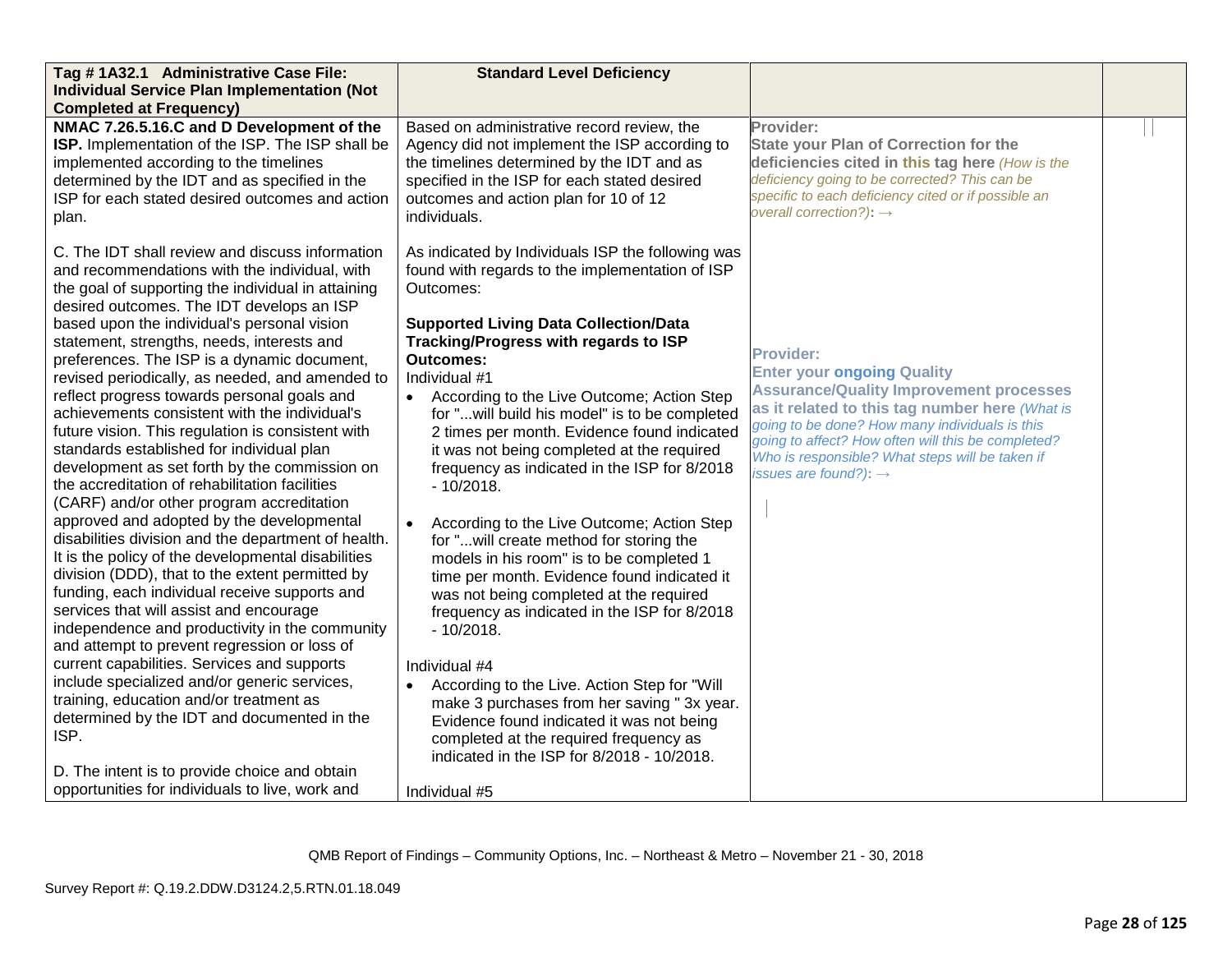| play with full participation in their communities.<br>The following principles provide direction and<br>purpose in planning for individuals with<br>developmental disabilities. [05/03/94; 01/15/97;<br>Recompiled 10/31/01]<br>Developmental Disabilities (DD) Waiver Service<br>Standards 2/26/2018; Eff Date: 3/1/2018 | According to the Live Outcome; Action Step<br>for " will choose an area to organize<br>(dresser, shelf)" is to be completed 1 time<br>per month. Evidence found indicated it was<br>not being completed at the required<br>frequency as indicated in the ISP for 9/2018<br>$-10/2018.$ |  |
|---------------------------------------------------------------------------------------------------------------------------------------------------------------------------------------------------------------------------------------------------------------------------------------------------------------------------|----------------------------------------------------------------------------------------------------------------------------------------------------------------------------------------------------------------------------------------------------------------------------------------|--|
| <b>Chapter 6: Individual Service Plan (ISP)</b>                                                                                                                                                                                                                                                                           | Individual #6                                                                                                                                                                                                                                                                          |  |
| 6.8 ISP Implementation and Monitoring: All                                                                                                                                                                                                                                                                                |                                                                                                                                                                                                                                                                                        |  |
| DD Waiver Provider Agencies with a signed                                                                                                                                                                                                                                                                                 | According to the Live Outcome; Action Step                                                                                                                                                                                                                                             |  |
|                                                                                                                                                                                                                                                                                                                           | for "will meet with CO to discuss bills and                                                                                                                                                                                                                                            |  |
| SFOC are required to provide services as                                                                                                                                                                                                                                                                                  | show that he has met his financial                                                                                                                                                                                                                                                     |  |
| detailed in the ISP. The ISP must be readily                                                                                                                                                                                                                                                                              | responsibilities" is to be completed 2 times                                                                                                                                                                                                                                           |  |
| accessible to Provider Agencies on the                                                                                                                                                                                                                                                                                    | per week. Evidence found indicated it was                                                                                                                                                                                                                                              |  |
| approved budget. (See Chapter 20: Provider                                                                                                                                                                                                                                                                                | not being completed at the required                                                                                                                                                                                                                                                    |  |
| Documentation and Client Records.) CMs                                                                                                                                                                                                                                                                                    | frequency as indicated in the ISP for 8/2018.                                                                                                                                                                                                                                          |  |
| facilitate and maintain communication with the                                                                                                                                                                                                                                                                            |                                                                                                                                                                                                                                                                                        |  |
| person, his/her representative, other IDT                                                                                                                                                                                                                                                                                 | According to the Live Outcome; Action Step                                                                                                                                                                                                                                             |  |
| members, Provider Agencies, and relevant                                                                                                                                                                                                                                                                                  | for "Staff will assistin placing \$5 into a                                                                                                                                                                                                                                            |  |
| parties to ensure that the person receives the                                                                                                                                                                                                                                                                            | saving account" is to be completed 1 time                                                                                                                                                                                                                                              |  |
| maximum benefit of his/her services and that                                                                                                                                                                                                                                                                              |                                                                                                                                                                                                                                                                                        |  |
| revisions to the ISP are made as needed. All DD                                                                                                                                                                                                                                                                           | monthly. Evidence found indicated it was not                                                                                                                                                                                                                                           |  |
|                                                                                                                                                                                                                                                                                                                           | being completed at the required frequency                                                                                                                                                                                                                                              |  |
| Waiver Provider Agencies are required to                                                                                                                                                                                                                                                                                  | as indicated in the ISP for 8/2018.                                                                                                                                                                                                                                                    |  |
| cooperate with monitoring activities conducted                                                                                                                                                                                                                                                                            |                                                                                                                                                                                                                                                                                        |  |
| by the CM and the DOH. Provider Agencies are                                                                                                                                                                                                                                                                              | Individual #11                                                                                                                                                                                                                                                                         |  |
| required to respond to issues at the individual                                                                                                                                                                                                                                                                           | According to the Live Outcome; Action Step                                                                                                                                                                                                                                             |  |
| level and agency level as described in Chapter                                                                                                                                                                                                                                                                            | for " will work with staff to complete                                                                                                                                                                                                                                                 |  |
| 16: Qualified Provider Agencies.                                                                                                                                                                                                                                                                                          | household chores (gather trash, take out                                                                                                                                                                                                                                               |  |
|                                                                                                                                                                                                                                                                                                                           | trash, take trash canister to street, shovel                                                                                                                                                                                                                                           |  |
| <b>Chapter 20: Provider Documentation and</b>                                                                                                                                                                                                                                                                             | snow, assemble pots/pans and dishes for                                                                                                                                                                                                                                                |  |
| <b>Client Records</b>                                                                                                                                                                                                                                                                                                     | dinner" is to be completed 2 times per week.                                                                                                                                                                                                                                           |  |
| 20.2 Client Records Requirements: All DD                                                                                                                                                                                                                                                                                  | Evidence found indicated it was not being                                                                                                                                                                                                                                              |  |
| Waiver Provider Agencies are required to create                                                                                                                                                                                                                                                                           |                                                                                                                                                                                                                                                                                        |  |
| and maintain individual client records. The                                                                                                                                                                                                                                                                               | completed at the required frequency as                                                                                                                                                                                                                                                 |  |
|                                                                                                                                                                                                                                                                                                                           | indicated in the ISP for 8/2018 - 10/2018.                                                                                                                                                                                                                                             |  |
| contents of client records vary depending on the                                                                                                                                                                                                                                                                          |                                                                                                                                                                                                                                                                                        |  |
| unique needs of the person receiving services                                                                                                                                                                                                                                                                             | Individual #12                                                                                                                                                                                                                                                                         |  |
| and the resultant information produced. The                                                                                                                                                                                                                                                                               | • According to the Live Outcome; Action Step                                                                                                                                                                                                                                           |  |
| extent of documentation required for individual                                                                                                                                                                                                                                                                           | for " will cross off his tasks as they are done"                                                                                                                                                                                                                                       |  |
| client records per service type depends on the                                                                                                                                                                                                                                                                            | is to be completed daily. Evidence found                                                                                                                                                                                                                                               |  |
| location of the file, the type of service being                                                                                                                                                                                                                                                                           | indicated it was not being completed at the                                                                                                                                                                                                                                            |  |
| provided, and the information necessary.                                                                                                                                                                                                                                                                                  |                                                                                                                                                                                                                                                                                        |  |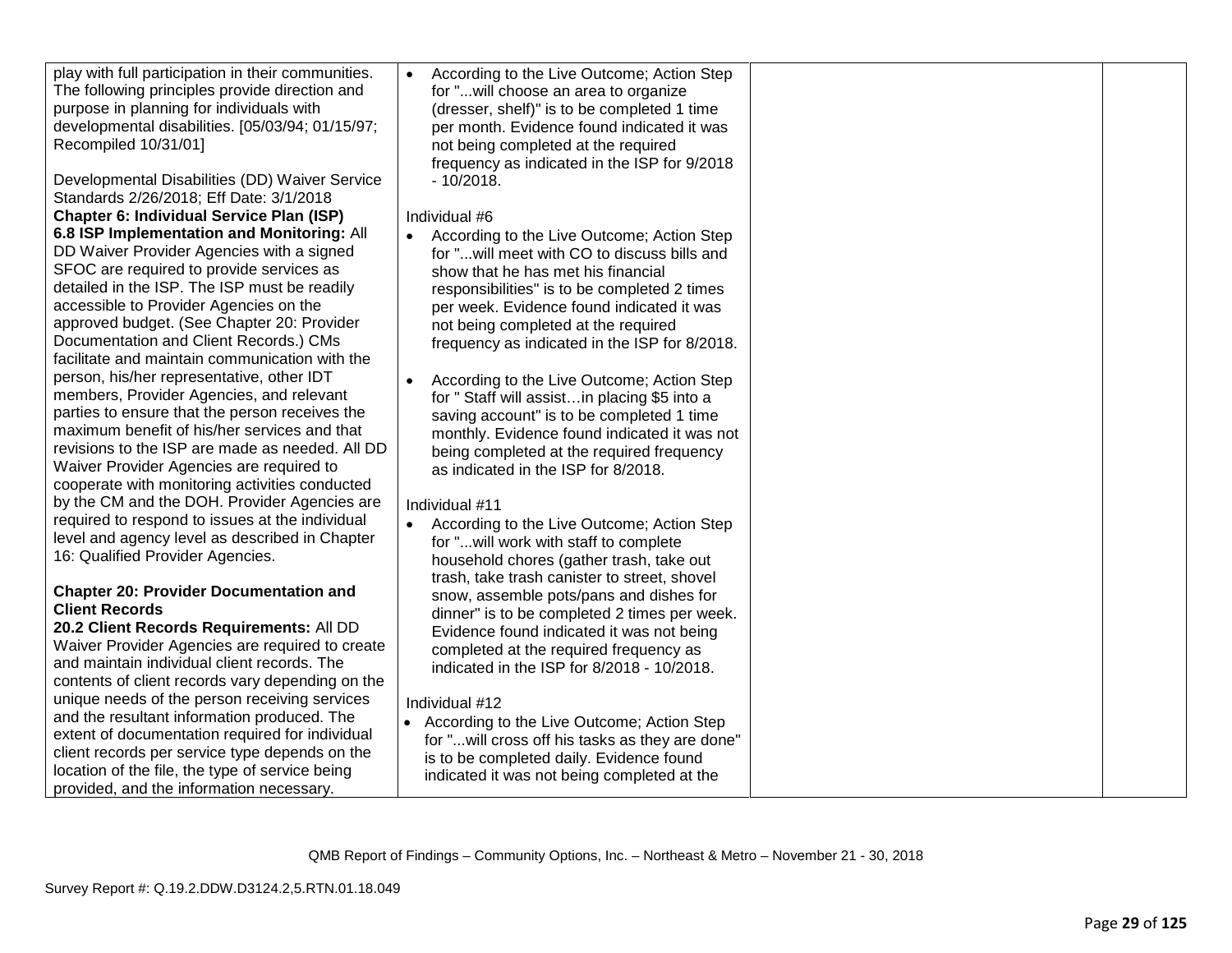| DD Waiver Provider Agencies are required to<br>adhere to the following:<br>8. Client records must contain all documents<br>essential to the service being provided and<br>essential to ensuring the health and safety of the<br>person during the provision of the service.<br>9. Provider Agencies must have readily<br>accessible records in home and community<br>settings in paper or electronic form. Secure<br>access to electronic records through the Therap<br>web-based system using computers or mobile<br>devices 10. Provider Agencies are responsible<br>for ensuring that all plans created by nurses,<br>RDs, therapists or BSCs are present in all<br>needed settings.<br>11. Provider Agencies must maintain records of<br>all documents produced by agency personnel or<br>contractors on behalf of each person, including<br>any routine notes or data, annual assessments,<br>semi-annual reports, evidence of training<br>provided/received, progress notes, and any<br>other interactions for which billing is generated.<br>12. Each Provider Agency is responsible for<br>maintaining the daily or other contact notes<br>documenting the nature and frequency of<br>service delivery, as well as data tracking only for<br>the services provided by their agency.<br>13. The current Client File Matrix found in<br>Appendix A Client File Matrix details the<br>minimum requirements for records to be stored<br>in agency office files, the delivery site, or with<br>DSP while providing services in the community.<br>14. All records pertaining to JCMs must be<br>retained permanently and must be made | required frequency as indicated in the ISP for<br>8/2018 - 10/2018.<br><b>Family Living Data Collection/Data</b><br>Tracking/Progress with regards to ISP<br><b>Outcomes:</b><br>Individual #7<br>According to the Live Outcome; Action Step<br>$\bullet$<br>for " will prepare an entrée or dessert" is to<br>be completed 2 times per month. Evidence<br>found indicated it was not being completed<br>at the required frequency as indicated in the<br>ISP for 8/2018 - 10/2018.<br><b>Customized Community Supports Data</b><br><b>Collection/Data Tracking/Progress with</b><br>regards to ISP Outcomes:<br>Individual #2<br>• According to the Live Outcome; Action Step<br>for "will choose a physical activity of his<br>preference" to be completed 6 times per<br>month. Evidence found indicated it was not<br>being completed at the required frequency as<br>indicated in the ISP for 8/2018 - 9/2018.<br>• According to the Live Outcome; Action Step<br>for "will participate in the activity" to be<br>completed 6 times per month. Evidence found<br>indicated it was not being completed at the<br>required frequency as indicated in the ISP for<br>8/2018 - 9/2018.<br>Individual #5 |  |
|-----------------------------------------------------------------------------------------------------------------------------------------------------------------------------------------------------------------------------------------------------------------------------------------------------------------------------------------------------------------------------------------------------------------------------------------------------------------------------------------------------------------------------------------------------------------------------------------------------------------------------------------------------------------------------------------------------------------------------------------------------------------------------------------------------------------------------------------------------------------------------------------------------------------------------------------------------------------------------------------------------------------------------------------------------------------------------------------------------------------------------------------------------------------------------------------------------------------------------------------------------------------------------------------------------------------------------------------------------------------------------------------------------------------------------------------------------------------------------------------------------------------------------------------------------------------------------------------------------------------------------------------|----------------------------------------------------------------------------------------------------------------------------------------------------------------------------------------------------------------------------------------------------------------------------------------------------------------------------------------------------------------------------------------------------------------------------------------------------------------------------------------------------------------------------------------------------------------------------------------------------------------------------------------------------------------------------------------------------------------------------------------------------------------------------------------------------------------------------------------------------------------------------------------------------------------------------------------------------------------------------------------------------------------------------------------------------------------------------------------------------------------------------------------------------------------------------------------------------------|--|
| available to DDSD upon request, upon the<br>termination or expiration of a provider<br>agreement, or upon provider withdrawal from<br>services.                                                                                                                                                                                                                                                                                                                                                                                                                                                                                                                                                                                                                                                                                                                                                                                                                                                                                                                                                                                                                                                                                                                                                                                                                                                                                                                                                                                                                                                                                         | • According to the Work/Learn Outcome; Action<br>Step for " will learn skills to work with cats<br>(feeding, grooming, etc.)" is to be completed<br>1 time per week. Evidence found indicated it<br>was not being completed at the required<br>frequency as indicated in the ISP for 8/2018 -<br>10/2018.                                                                                                                                                                                                                                                                                                                                                                                                                                                                                                                                                                                                                                                                                                                                                                                                                                                                                                |  |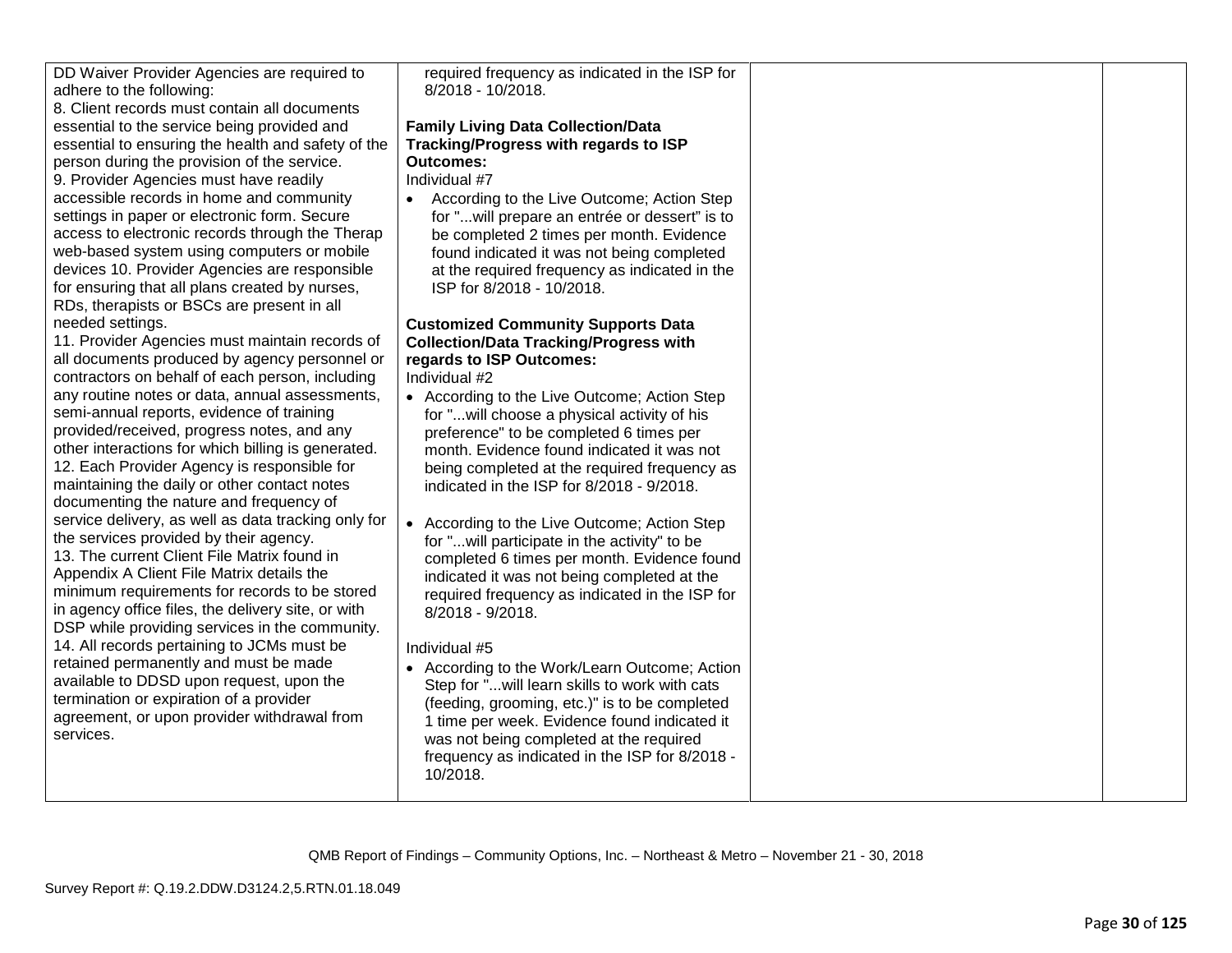| • According to the Work/Learn Outcome; Action<br>Step for "will volunteer, at a place of my<br>choice, to work with cats to practice these<br>skills" is to be completed 2 times per month.<br>Evidence found indicated it was not being<br>completed at the required frequency as<br>indicated in the ISP for 8/2018 - 10/2018. |  |
|----------------------------------------------------------------------------------------------------------------------------------------------------------------------------------------------------------------------------------------------------------------------------------------------------------------------------------|--|
| Individual #6<br>• According to the Work/Learn Outcome;<br>Action Step for "will research places he<br>can advocate" is to be completed 1 times<br>per week. Evidence found indicated it was<br>not being completed at the required<br>frequency as indicated in the ISP for 8/2018<br>$-10/2018.$                               |  |
| According to the Work/Learn Outcome;<br>Action Step for "will provide his credentials<br>for advocacy" is to be completed 1 times per<br>month. Evidence found indicated it was not<br>being completed at the required frequency<br>as indicated in the ISP for 8/2018 - 9/2018.                                                 |  |
| According to the Work/Learn Outcome;<br>Action Step for "will research activities<br>available for him" is to be completed 1 times<br>per month. Evidence found indicated it was<br>not being completed at the required<br>frequency as indicated in the ISP for 8/2018<br>$-9/2018.$                                            |  |
| According to the Work/Learn Outcome;<br>Action Step for "will schedule with his staff<br>and attend the activity" is to be completed 1<br>times per month. Evidence found indicated it<br>was not being completed at the required<br>frequency as indicated in the ISP for 8/2018<br>$-9/2018.$                                  |  |
| Individual #8                                                                                                                                                                                                                                                                                                                    |  |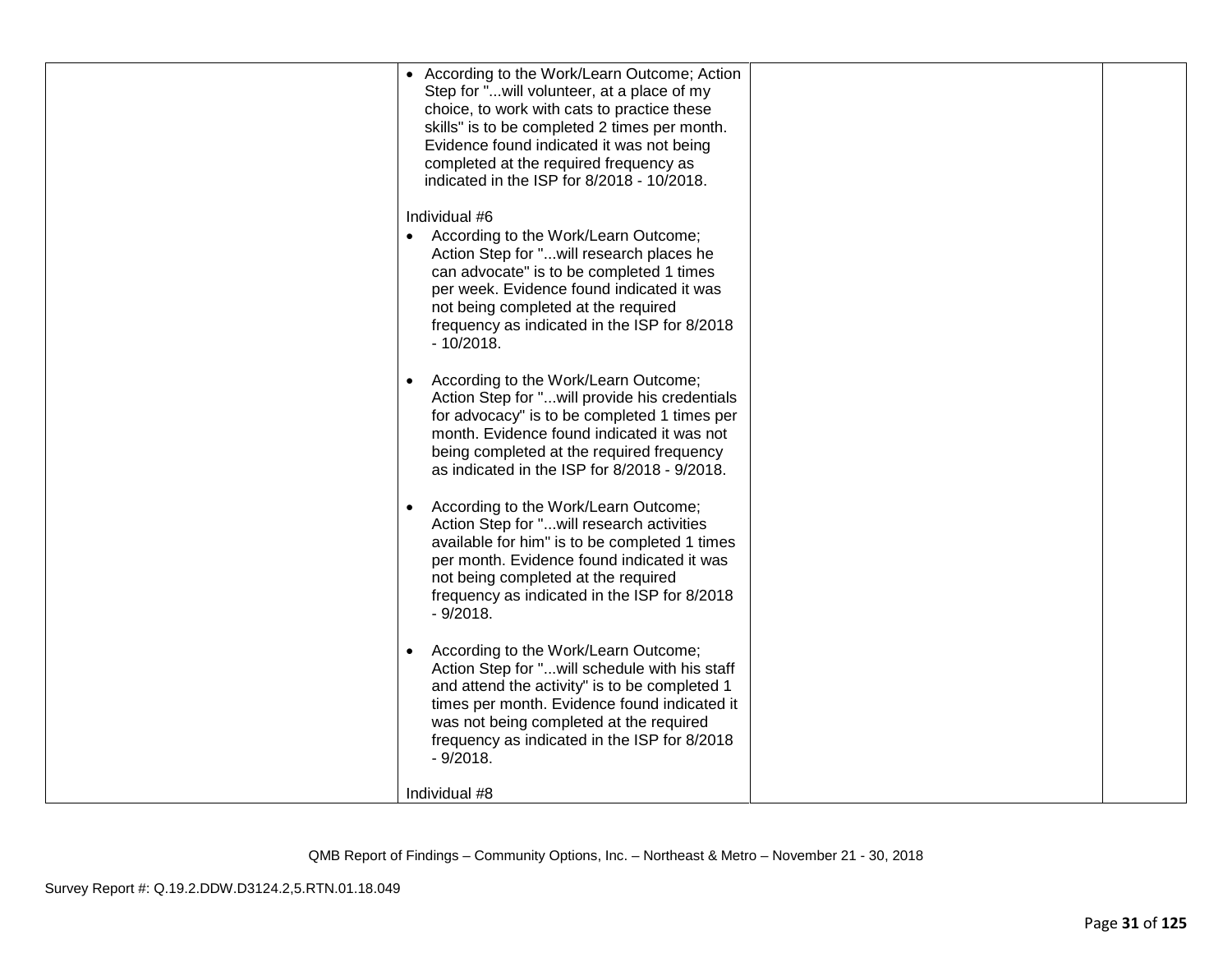| According to the Work/Learn Outcome;<br>$\bullet$<br>Action Step for "Complete art project" is to<br>be completed 1 times per week. Evidence<br>found indicated it was not being completed<br>at the required frequency as indicated in the<br>ISP for 8/2018 - 10/2018.                      |  |
|-----------------------------------------------------------------------------------------------------------------------------------------------------------------------------------------------------------------------------------------------------------------------------------------------|--|
| Individual #11<br>• According to the Work/Learn Outcome;<br>Action Step for " will get keys he needs to<br>sort" is to be completed 1 time per week.<br>Evidence found indicated it was not being<br>completed at the required frequency as<br>indicated in the ISP for 8/2018 - 10/2018.     |  |
| According to the Work/Learn Outcome;<br>Action Step for "will sort keys he is given<br>for the day" is to be completed 1 time per<br>week. Evidence found indicated it was not<br>being completed at the required frequency<br>as indicated in the ISP for 8/2018 - 10/2018.                  |  |
| According to the Work/Learn Outcome;<br>Action Step for " will receive used keys for<br>his collection" is to be completed 1 time per<br>week. Evidence found indicated it was not<br>being completed at the required frequency<br>as indicated in the ISP for 8/2018 - 10/2018.              |  |
| <b>Community Integrated Employment Services</b><br>Data Collection/Data Tracking/Progress with<br>regards to ISP Outcomes:<br>Individual #3                                                                                                                                                   |  |
| • According to the Work/Learn Outcome; Action<br>Step for " will submit applications when he<br>would like to work" is to be completed 2 times<br>per week. Evidence found indicated it was not<br>being completed at the required frequency as<br>indicated in the ISP for 8/2018 - 10/2018. |  |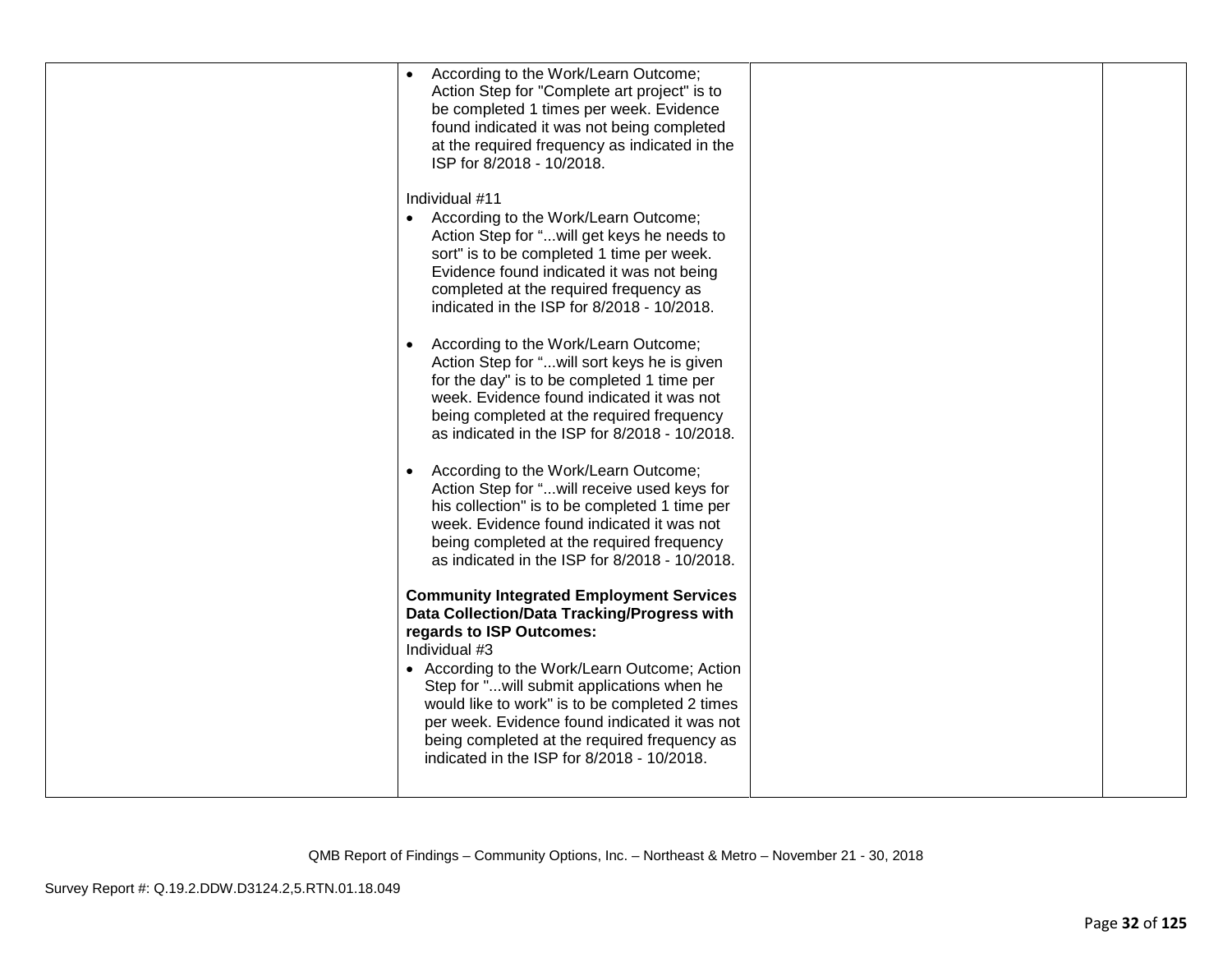| <b>Adult Habilitation Data Collection/Data</b><br>Tracking/Progress with regards to ISP<br><b>Outcomes:</b><br>Individual #1<br>• According to the Work/Learn, Outcome;<br>Action Step for 'will post the schedule on |  |
|-----------------------------------------------------------------------------------------------------------------------------------------------------------------------------------------------------------------------|--|
| the white board" is to be completed 2 times<br>per week. Evidence found indicated it was not<br>being completed at the required frequency as<br>indicated in the ISP for 9/2018 - 10/2018.                            |  |
|                                                                                                                                                                                                                       |  |
|                                                                                                                                                                                                                       |  |
|                                                                                                                                                                                                                       |  |
|                                                                                                                                                                                                                       |  |
|                                                                                                                                                                                                                       |  |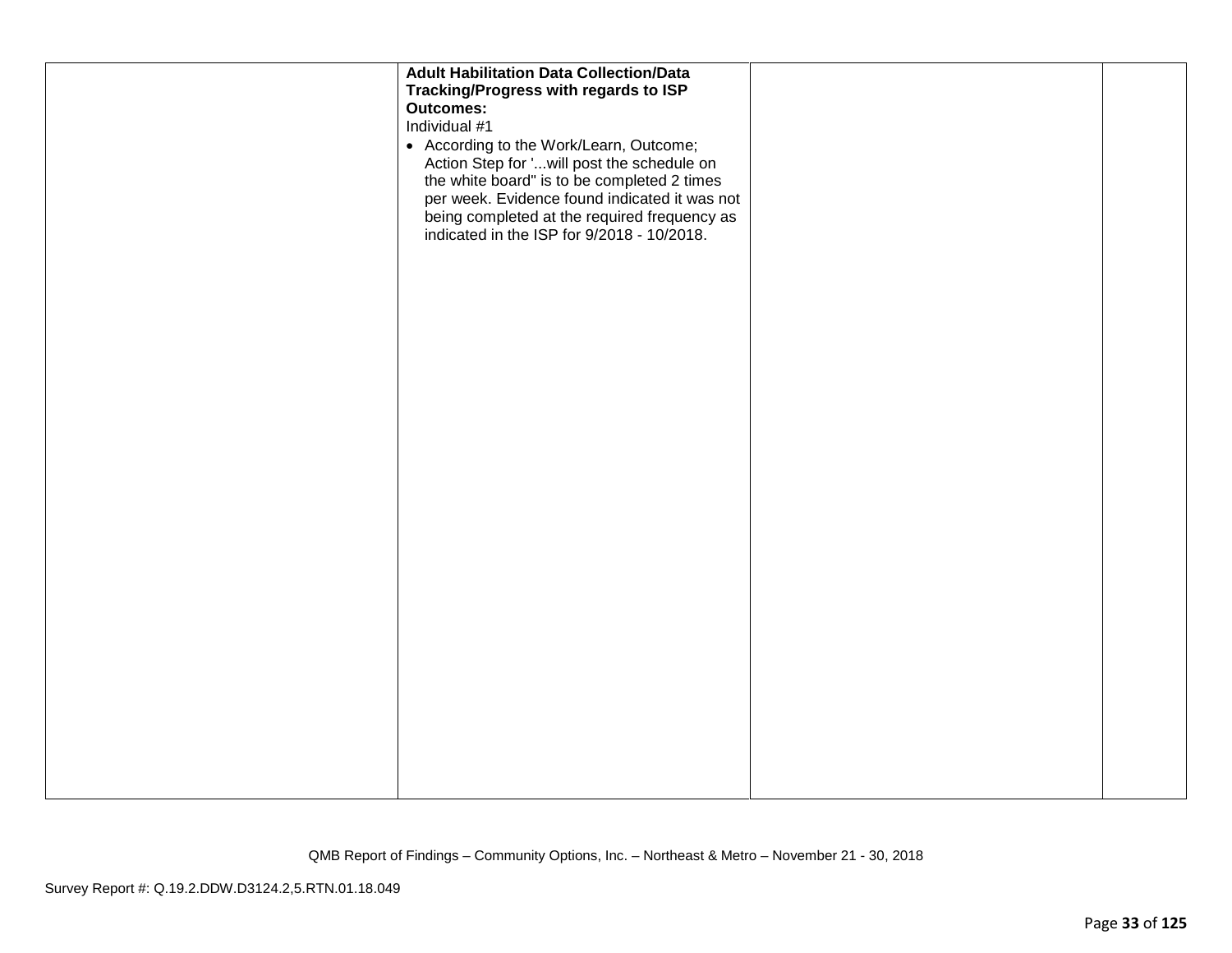| Tag #1A32.2 Individual Service Plan                 | <b>Standard Level Deficiency</b>                |                                                                                                      |  |
|-----------------------------------------------------|-------------------------------------------------|------------------------------------------------------------------------------------------------------|--|
| Implementation (Residential Implementation)         |                                                 |                                                                                                      |  |
| NMAC 7.26.5.16.C and D Development of the           | Based on residential record review, the Agency  | Provider:                                                                                            |  |
| ISP. Implementation of the ISP. The ISP shall       | did not implement the ISP according to the      | <b>State your Plan of Correction for the</b>                                                         |  |
| be implemented according to the timelines           | timelines determined by the IDT and as          | deficiencies cited in this tag here (How is the                                                      |  |
| determined by the IDT and as specified in the       | specified in the ISP for each stated desired    | deficiency going to be corrected? This can be                                                        |  |
| ISP for each stated desired outcomes and action     | outcome and action plan for 3 of 9 individuals. | specific to each deficiency cited or if possible an                                                  |  |
| plan.                                               |                                                 | overall correction?): $\rightarrow$                                                                  |  |
|                                                     | As indicated by Individual's ISP the following  |                                                                                                      |  |
| C. The IDT shall review and discuss information     | was found with regards to the implementation of |                                                                                                      |  |
| and recommendations with the individual, with       | <b>ISP Outcomes:</b>                            |                                                                                                      |  |
| the goal of supporting the individual in attaining  |                                                 |                                                                                                      |  |
| desired outcomes. The IDT develops an ISP           | <b>Supported Living Data Collection/Data</b>    |                                                                                                      |  |
| based upon the individual's personal vision         | Tracking/Progress with regards to ISP           |                                                                                                      |  |
| statement, strengths, needs, interests and          | <b>Outcomes:</b>                                |                                                                                                      |  |
| preferences. The ISP is a dynamic document,         | Individual #6                                   | <b>Provider:</b>                                                                                     |  |
| revised periodically, as needed, and amended to     | • According to the Live Outcome; Action Step    | <b>Enter your ongoing Quality</b>                                                                    |  |
| reflect progress towards personal goals and         | for "will meet with CO to discuss bills and     | <b>Assurance/Quality Improvement processes</b>                                                       |  |
| achievements consistent with the individual's       | show he met his financial responsibilities" is  | as it related to this tag number here (What is                                                       |  |
| future vision. This regulation is consistent with   | to be completed 2 times per week. Evidence      | going to be done? How many individuals is this<br>going to affect? How often will this be completed? |  |
| standards established for individual plan           | found indicated it was not being completed at   | Who is responsible? What steps will be taken if                                                      |  |
| development as set forth by the commission on       | the required frequency as indicated in the ISP  | issues are found?): $\rightarrow$                                                                    |  |
| the accreditation of rehabilitation facilities      | for $11/1 - 23$ , 2018.                         |                                                                                                      |  |
| (CARF) and/or other program accreditation           |                                                 |                                                                                                      |  |
| approved and adopted by the developmental           | Individual #8                                   |                                                                                                      |  |
| disabilities division and the department of health. | • According to the Live Outcome; Action Step    |                                                                                                      |  |
| It is the policy of the developmental disabilities  | for "Choose what kind of salad to make". is to  |                                                                                                      |  |
| division (DDD), that to the extent permitted by     | be completed 1 time per week. Evidence          |                                                                                                      |  |
| funding, each individual receive supports and       | found indicated it was not being completed at   |                                                                                                      |  |
| services that will assist and encourage             | the required frequency as indicated in the ISP  |                                                                                                      |  |
| independence and productivity in the community      | for $11/1 - 9$ , 2018.                          |                                                                                                      |  |
| and attempt to prevent regression or loss of        |                                                 |                                                                                                      |  |
| current capabilities. Services and supports         | • According to the Live Outcome; Action Step    |                                                                                                      |  |
| include specialized and/or generic services,        | for "Shop for salad ingredients" is to be       |                                                                                                      |  |
| training, education and/or treatment as             | completed 1 time per week. Evidence found       |                                                                                                      |  |
| determined by the IDT and documented in the         | indicated it was not being completed at the     |                                                                                                      |  |
| ISP.                                                | required frequency as indicated in the ISP for  |                                                                                                      |  |
|                                                     | $11/1 - 9, 2018.$                               |                                                                                                      |  |
| D. The intent is to provide choice and obtain       |                                                 |                                                                                                      |  |
| opportunities for individuals to live, work and     | • According to the Live Outcome; Action Step    |                                                                                                      |  |
| play with full participation in their communities.  | for "Make and serve the salad". is to be        |                                                                                                      |  |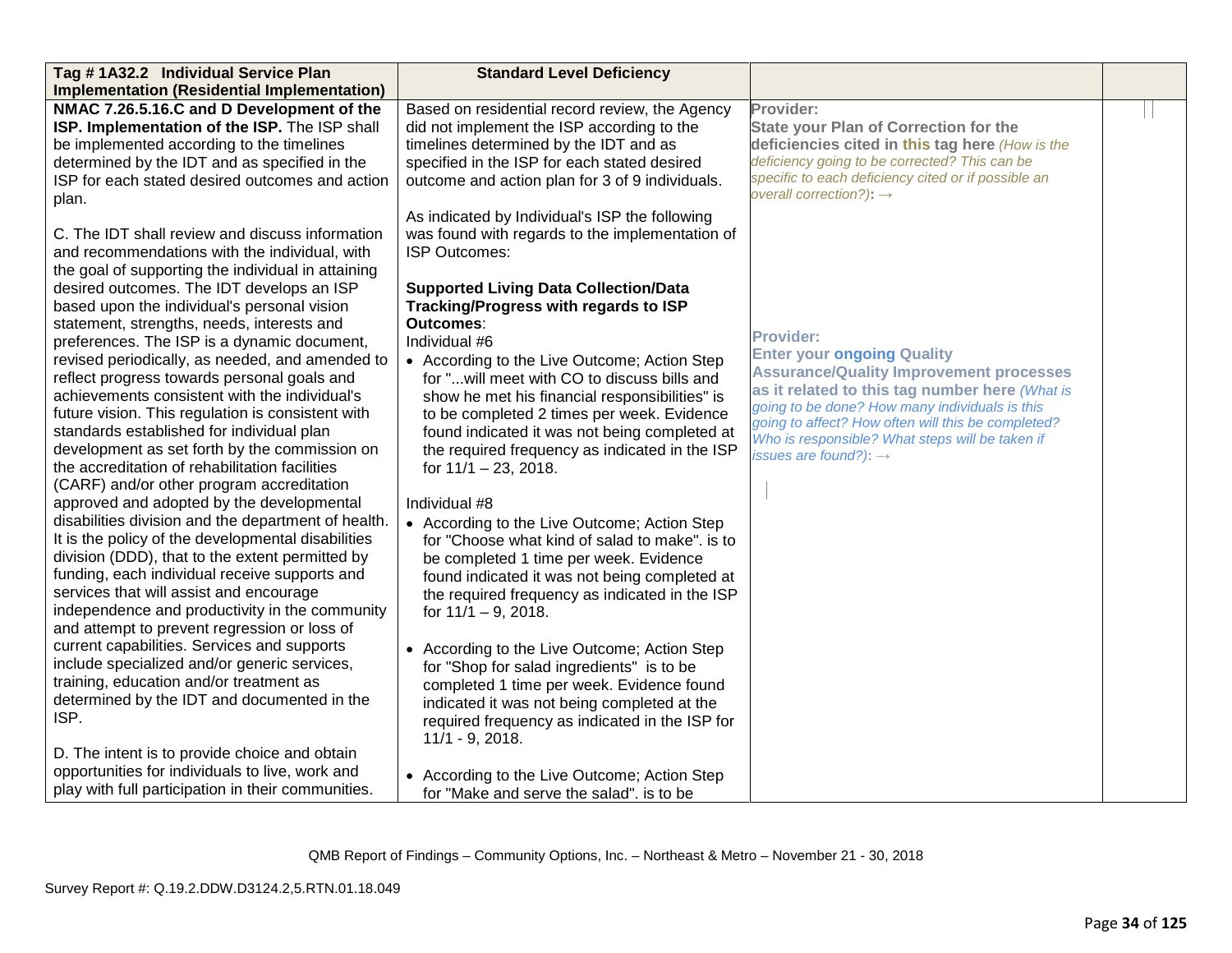| The following principles provide direction and<br>purpose in planning for individuals with<br>developmental disabilities. [05/03/94; 01/15/97;<br>Recompiled 10/31/01]                                                                                                                                                                                                                                                                                                                                                                                                                                                                                                                                                                                                                                                                                                                                                                                                                                                                                       | completed 1 time per week. Evidence found<br>indicated it was not being completed at the<br>required frequency as indicated in the ISP for<br>$11/1 - 9$ , 2018.                                                                                                                       |  |
|--------------------------------------------------------------------------------------------------------------------------------------------------------------------------------------------------------------------------------------------------------------------------------------------------------------------------------------------------------------------------------------------------------------------------------------------------------------------------------------------------------------------------------------------------------------------------------------------------------------------------------------------------------------------------------------------------------------------------------------------------------------------------------------------------------------------------------------------------------------------------------------------------------------------------------------------------------------------------------------------------------------------------------------------------------------|----------------------------------------------------------------------------------------------------------------------------------------------------------------------------------------------------------------------------------------------------------------------------------------|--|
| Developmental Disabilities (DD) Waiver Service<br>Standards 2/26/2018; Eff Date: 3/1/2018<br><b>Chapter 6: Individual Service Plan (ISP)</b><br>6.8 ISP Implementation and Monitoring: All<br>DD Waiver Provider Agencies with a signed<br>SFOC are required to provide services as<br>detailed in the ISP. The ISP must be readily<br>accessible to Provider Agencies on the<br>approved budget. (See Chapter 20: Provider<br>Documentation and Client Records.) CMs<br>facilitate and maintain communication with the<br>person, his/her representative, other IDT<br>members, Provider Agencies, and relevant<br>parties to ensure that the person receives the<br>maximum benefit of his/her services and that<br>revisions to the ISP are made as needed. All DD<br>Waiver Provider Agencies are required to<br>cooperate with monitoring activities conducted<br>by the CM and the DOH. Provider Agencies are<br>required to respond to issues at the individual<br>level and agency level as described in Chapter<br>16: Qualified Provider Agencies. | Individual #12<br>• According to the Live Outcome; Action Step<br>for " will cross off his tasks as they are done"<br>is to be completed daily. Evidence found<br>indicated it was not being completed at the<br>required frequency as indicated in the ISP for<br>$11/1 - 25$ , 2018. |  |
| <b>Chapter 20: Provider Documentation and</b><br><b>Client Records 20.2 Client Records</b><br>Requirements: All DD Waiver Provider<br>Agencies are required to create and maintain<br>individual client records. The contents of client<br>records vary depending on the unique needs of<br>the person receiving services and the resultant<br>information produced. The extent of<br>documentation required for individual client<br>records per service type depends on the location<br>of the file, the type of service being provided,<br>and the information necessary.<br>DD Waiver Provider Agencies are required to                                                                                                                                                                                                                                                                                                                                                                                                                                  |                                                                                                                                                                                                                                                                                        |  |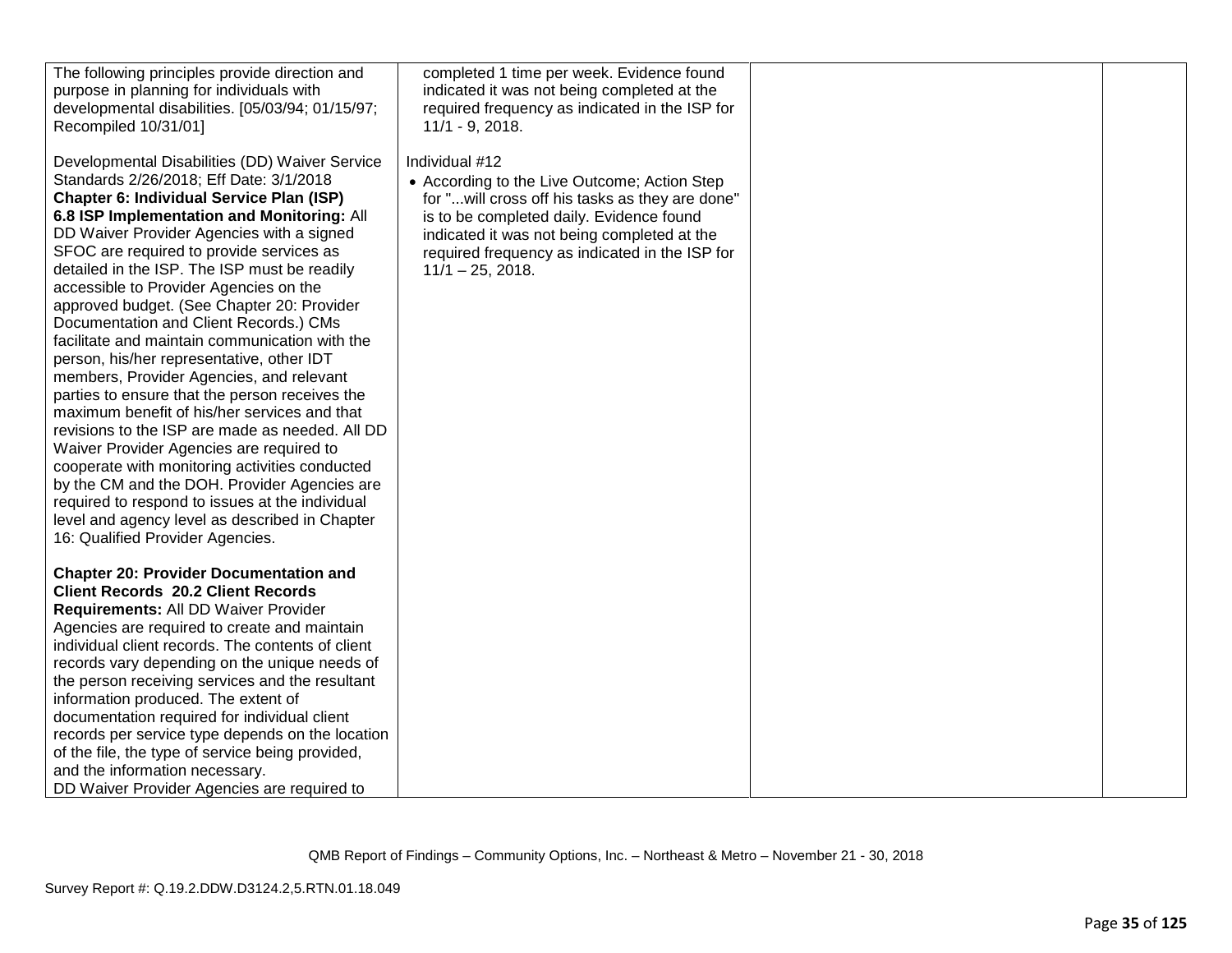| adhere to the following:                            |  |  |
|-----------------------------------------------------|--|--|
| 16. Client records must contain all documents       |  |  |
| essential to the service being provided and         |  |  |
| essential to ensuring the health and safety of the  |  |  |
| person during the provision of the service.         |  |  |
| 17. Provider Agencies must have readily             |  |  |
| accessible records in home and community            |  |  |
| settings in paper or electronic form. Secure        |  |  |
| access to electronic records through the Therap     |  |  |
| web based system using computers or mobile          |  |  |
| devices is acceptable.                              |  |  |
| 18. Provider Agencies are responsible for           |  |  |
| ensuring that all plans created by nurses, RDs,     |  |  |
| therapists or BSCs are present in all needed        |  |  |
| settings.                                           |  |  |
| 19. Provider Agencies must maintain records of      |  |  |
| all documents produced by agency personnel or       |  |  |
| contractors on behalf of each person, including     |  |  |
| any routine notes or data, annual assessments,      |  |  |
| semi-annual reports, evidence of training           |  |  |
| provided/received, progress notes, and any          |  |  |
| other interactions for which billing is generated.  |  |  |
| 20. Each Provider Agency is responsible for         |  |  |
| maintaining the daily or other contact notes        |  |  |
| documenting the nature and frequency of             |  |  |
| service delivery, as well as data tracking only for |  |  |
| the services provided by their agency.              |  |  |
| 21. The current Client File Matrix found in         |  |  |
| Appendix A Client File Matrix details the           |  |  |
| minimum requirements for records to be stored       |  |  |
| in agency office files, the delivery site, or with  |  |  |
| DSP while providing services in the community.      |  |  |
| 22. All records pertaining to JCMs must be          |  |  |
| retained permanently and must be made               |  |  |
| available to DDSD upon request, upon the            |  |  |
| termination or expiration of a provider             |  |  |
| agreement, or upon provider withdrawal from         |  |  |
| services.                                           |  |  |
|                                                     |  |  |
|                                                     |  |  |
|                                                     |  |  |
|                                                     |  |  |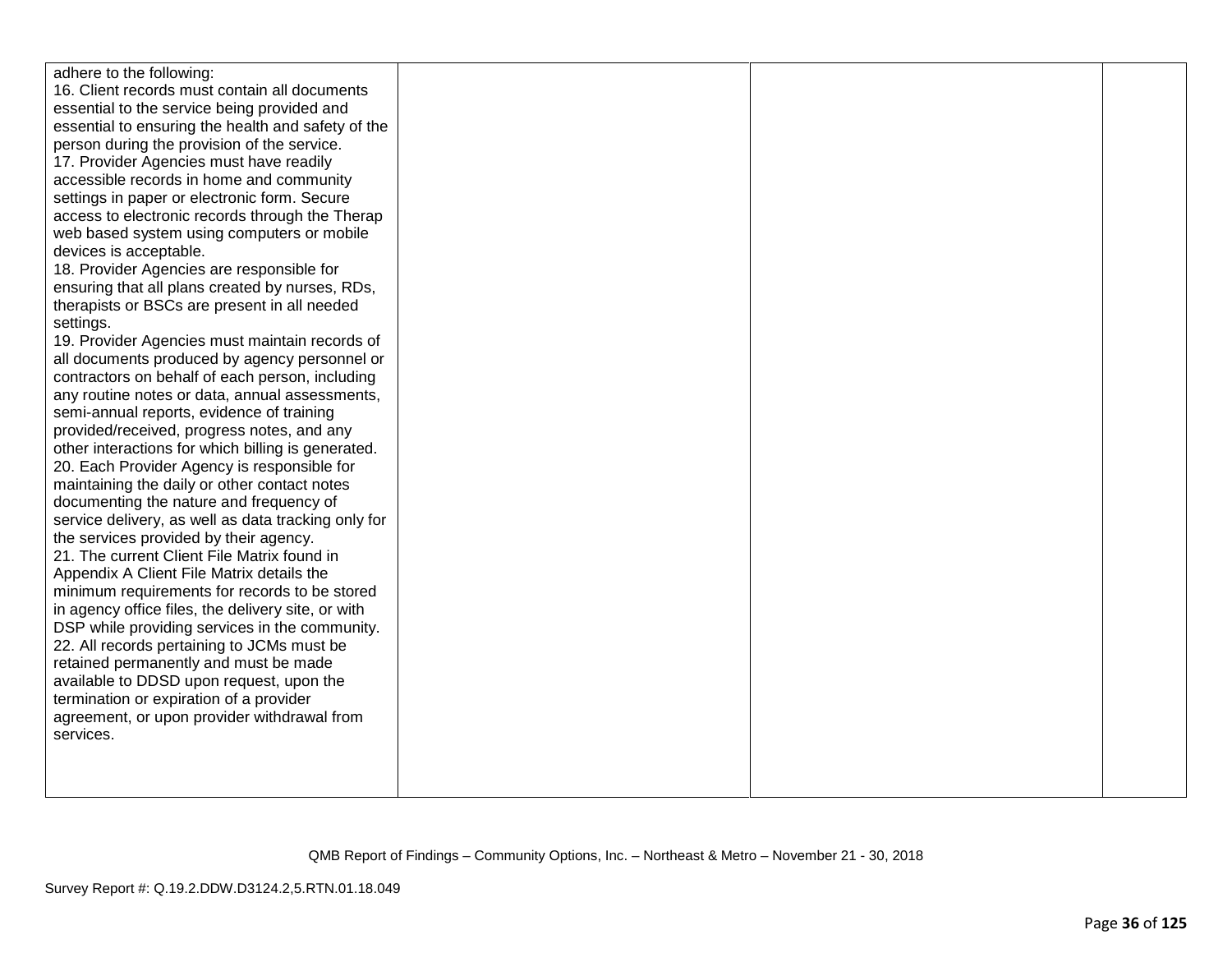| Tag #1A38 Living Care Arrangement /               | <b>Standard Level Deficiency</b>                       |                                                                                                      |  |
|---------------------------------------------------|--------------------------------------------------------|------------------------------------------------------------------------------------------------------|--|
| <b>Community Inclusion Reporting</b>              |                                                        |                                                                                                      |  |
| <b>Requirements</b>                               |                                                        |                                                                                                      |  |
| 7.26.5.17 DEVELOPMENT OF THE                      | Based on record review, the Agency did not             | Provider:                                                                                            |  |
| <b>INDIVIDUAL SERVICE PLAN (ISP) -</b>            | complete written status reports as required for 9      | <b>State your Plan of Correction for the</b>                                                         |  |
| <b>DISSEMINATION OF THE ISP,</b>                  | of 12 individuals receiving Living Care                | deficiencies cited in this tag here (How is the                                                      |  |
| <b>DOCUMENTATION AND COMPLIANCE:</b>              | Arrangements and Community Inclusion.                  | deficiency going to be corrected? This can be                                                        |  |
| C. Objective quantifiable data reporting progress |                                                        | specific to each deficiency cited or if possible an                                                  |  |
| or lack of progress towards stated outcomes,      | <b>Customized Community Supports Semi-</b>             | overall correction?): $\rightarrow$                                                                  |  |
| and action plans shall be maintained in the       | <b>Annual Reports:</b>                                 |                                                                                                      |  |
| individual's records at each provider agency      | • Individual #5 - None found for 6/2018 -              |                                                                                                      |  |
| implementing the ISP. Provider agencies shall     | 8/2018. (Term of ISP 12/29/2017 -                      |                                                                                                      |  |
| use this data to evaluate the effectiveness of    | 12/28/2018. ISP meeting held on 9/28/2018).            |                                                                                                      |  |
| services provided. Provider agencies shall        |                                                        |                                                                                                      |  |
| submit to the case manager data reports and       | • Individual #10 - None found for 10/2017 -            |                                                                                                      |  |
| individual progress summaries quarterly, or       | 3/3018. (Term of ISP 10/1/2017 - 9/30/2018)            |                                                                                                      |  |
| more frequently, as decided by the IDT.           |                                                        | <b>Provider:</b>                                                                                     |  |
| These reports shall be included in the            | <b>Community Integrated Employment Services</b>        | <b>Enter your ongoing Quality</b>                                                                    |  |
| individual's case management record, and used     | <b>Semi-Annual Reports:</b>                            | <b>Assurance/Quality Improvement processes</b>                                                       |  |
| by the team to determine the ongoing              | • Individual #3 - None found for 12/2017 -             | as it related to this tag number here (What is                                                       |  |
| effectiveness of the supports and services being  | 5/2017 and 6/2017 - 9/2017. (Term of ISP               | going to be done? How many individuals is this<br>going to affect? How often will this be completed? |  |
| provided. Determination of effectiveness shall    | 12/1/2017 - 11/30/2018. ISP meeting held on            | Who is responsible? What steps will be taken if                                                      |  |
| result in timely modification of supports and     | $9/20/2017$ ).                                         | issues are found?): $\rightarrow$                                                                    |  |
| services as needed.                               |                                                        |                                                                                                      |  |
|                                                   | • Individual $#6$ - None found for $1/2018 - 6/2018$   |                                                                                                      |  |
| Developmental Disabilities (DD) Waiver Service    | (Term of ISP 1/1/2018 - 12/31/2018).                   |                                                                                                      |  |
| Standards 2/26/2018; Eff Date: 3/1/2018           |                                                        |                                                                                                      |  |
| <b>Chapter 20: Provider Documentation and</b>     | <b>Nursing Semi-Annual / Quarterly Reports:</b>        |                                                                                                      |  |
| <b>Client Records: 20.2 Client Records</b>        | • Individual $#2$ - None found for $7/2017$ - $1/2018$ |                                                                                                      |  |
| Requirements: All DD Waiver Provider              | and 2/2018 - 4/2018. (Term of ISP 7/30/2017            |                                                                                                      |  |
| Agencies are required to create and maintain      | - 7/29/2018). ISP meeting held on 4/24/2018).          |                                                                                                      |  |
| individual client records. The contents of client |                                                        |                                                                                                      |  |
| records vary depending on the unique needs of     | • Individual #4 - None found for 8/1/2017 -            |                                                                                                      |  |
| the person receiving services and the resultant   | 7/31/2018. (Term of ISP 8/1/2017 - 7/30/2018.          |                                                                                                      |  |
| information produced. The extent of               | ISP meeting held on 3/27/2018).                        |                                                                                                      |  |
| documentation required for individual client      |                                                        |                                                                                                      |  |
| records per service type depends on the location  | • Individual #9 - None found for 6/2017 -              |                                                                                                      |  |
| of the file, the type of service being provided,  | 11/2017 and 12/2017 - 2/2018. (Term of ISP             |                                                                                                      |  |
| and the information necessary.                    | 6/3/2017 - 6/2/2018. ISP meeting held on               |                                                                                                      |  |
| DD Waiver Provider Agencies are required to       | 2/26/2018).                                            |                                                                                                      |  |
| adhere to the following:                          |                                                        |                                                                                                      |  |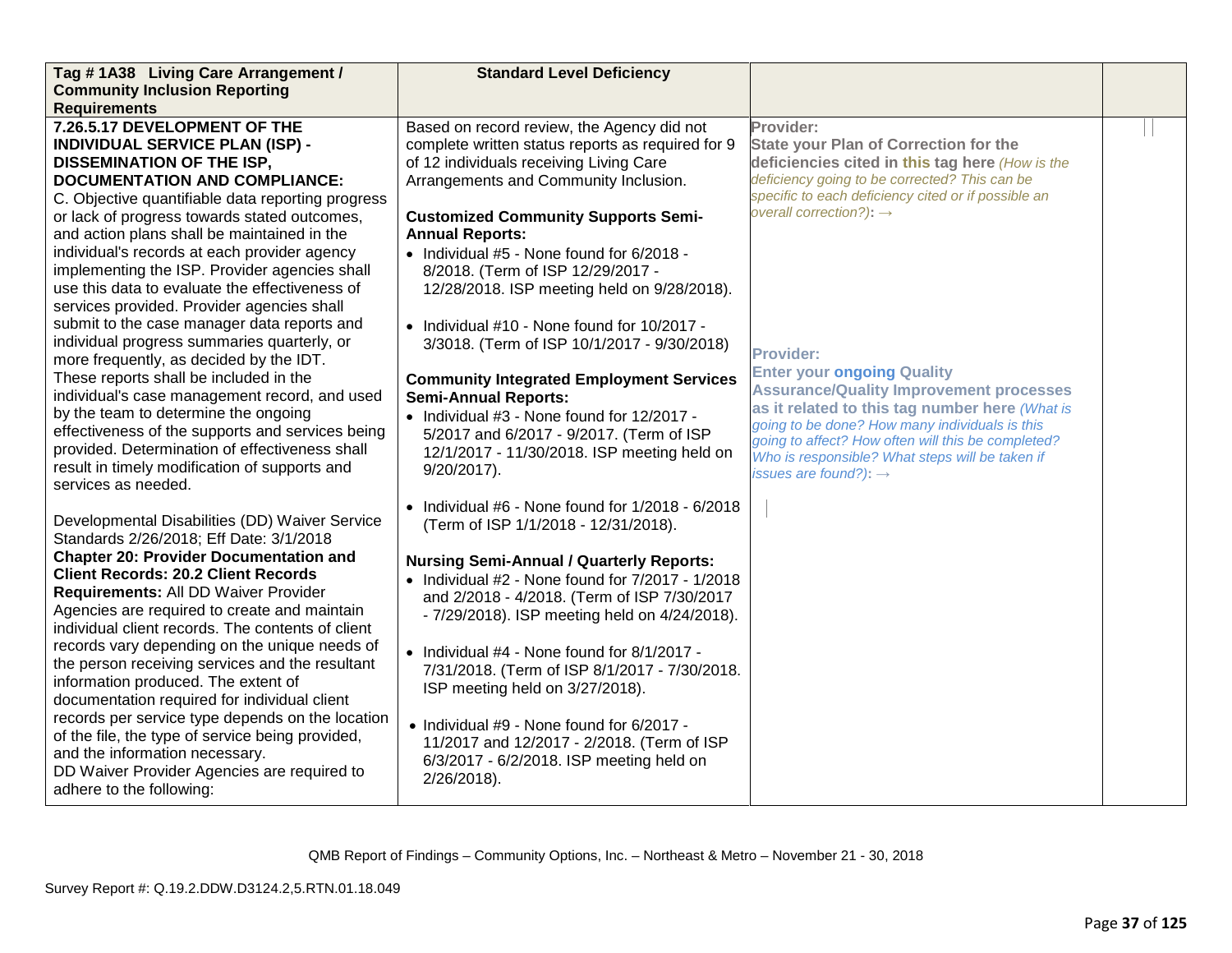| retained permanently and must be made<br>available to DDSD upon request, upon the<br>termination or expiration of a provider<br>agreement, or upon provider withdrawal from | 6. The current Client File Matrix found in<br>Appendix A Client File Matrix details the<br>minimum requirements for records to be stored<br>in agency office files, the delivery site, or with<br>DSP while providing services in the community.<br>7. All records pertaining to JCMs must be | access to electronic records through the Therap<br>web-based system using computers or mobile<br>devices is acceptable.<br>3. Provider Agencies are responsible for<br>ensuring that all plans created by nurses, RDs,<br>therapists or BSCs are present in all needed<br>settings. | 1. Client records must contain all documents<br>essential to the service being provided and<br>essential to ensuring the health and safety of the<br>person during the provision of the service.<br>2. Provider Agencies must have readily<br>accessible records in home and community<br>settings in paper or electronic form. Secure<br>4. Provider Agencies must maintain records of<br>all documents produced by agency personnel or<br>contractors on behalf of each person, including<br>any routine notes or data, annual assessments,<br>semi-annual reports, evidence of training<br>provided/received, progress notes, and any<br>other interactions for which billing is generated.<br>5. Each Provider Agency is responsible for<br>maintaining the daily or other contact notes<br>documenting the nature and frequency of<br>service delivery, as well as data tracking only for<br>the services provided by their agency.<br>services.<br><b>Chapter 19: Provider Reporting</b><br>Requirements: 19.5 Semi-Annual Reporting: | • Individual #11 - None found for 5/2017 -<br>11/2017. (Term of ISP 5/21/2017 -<br>$5/20/2018$ ).<br>• Individual #12 - None found for 1/2018 -<br>2/2018. (Term of ISP 7/1/2017 - 6/30/2018.<br>ISP meeting held on 3/14/2018). |  |
|-----------------------------------------------------------------------------------------------------------------------------------------------------------------------------|-----------------------------------------------------------------------------------------------------------------------------------------------------------------------------------------------------------------------------------------------------------------------------------------------|-------------------------------------------------------------------------------------------------------------------------------------------------------------------------------------------------------------------------------------------------------------------------------------|---------------------------------------------------------------------------------------------------------------------------------------------------------------------------------------------------------------------------------------------------------------------------------------------------------------------------------------------------------------------------------------------------------------------------------------------------------------------------------------------------------------------------------------------------------------------------------------------------------------------------------------------------------------------------------------------------------------------------------------------------------------------------------------------------------------------------------------------------------------------------------------------------------------------------------------------------------------------------------------------------------------------------------------------|----------------------------------------------------------------------------------------------------------------------------------------------------------------------------------------------------------------------------------|--|
|                                                                                                                                                                             |                                                                                                                                                                                                                                                                                               |                                                                                                                                                                                                                                                                                     |                                                                                                                                                                                                                                                                                                                                                                                                                                                                                                                                                                                                                                                                                                                                                                                                                                                                                                                                                                                                                                             |                                                                                                                                                                                                                                  |  |
|                                                                                                                                                                             |                                                                                                                                                                                                                                                                                               |                                                                                                                                                                                                                                                                                     |                                                                                                                                                                                                                                                                                                                                                                                                                                                                                                                                                                                                                                                                                                                                                                                                                                                                                                                                                                                                                                             |                                                                                                                                                                                                                                  |  |
|                                                                                                                                                                             |                                                                                                                                                                                                                                                                                               |                                                                                                                                                                                                                                                                                     |                                                                                                                                                                                                                                                                                                                                                                                                                                                                                                                                                                                                                                                                                                                                                                                                                                                                                                                                                                                                                                             |                                                                                                                                                                                                                                  |  |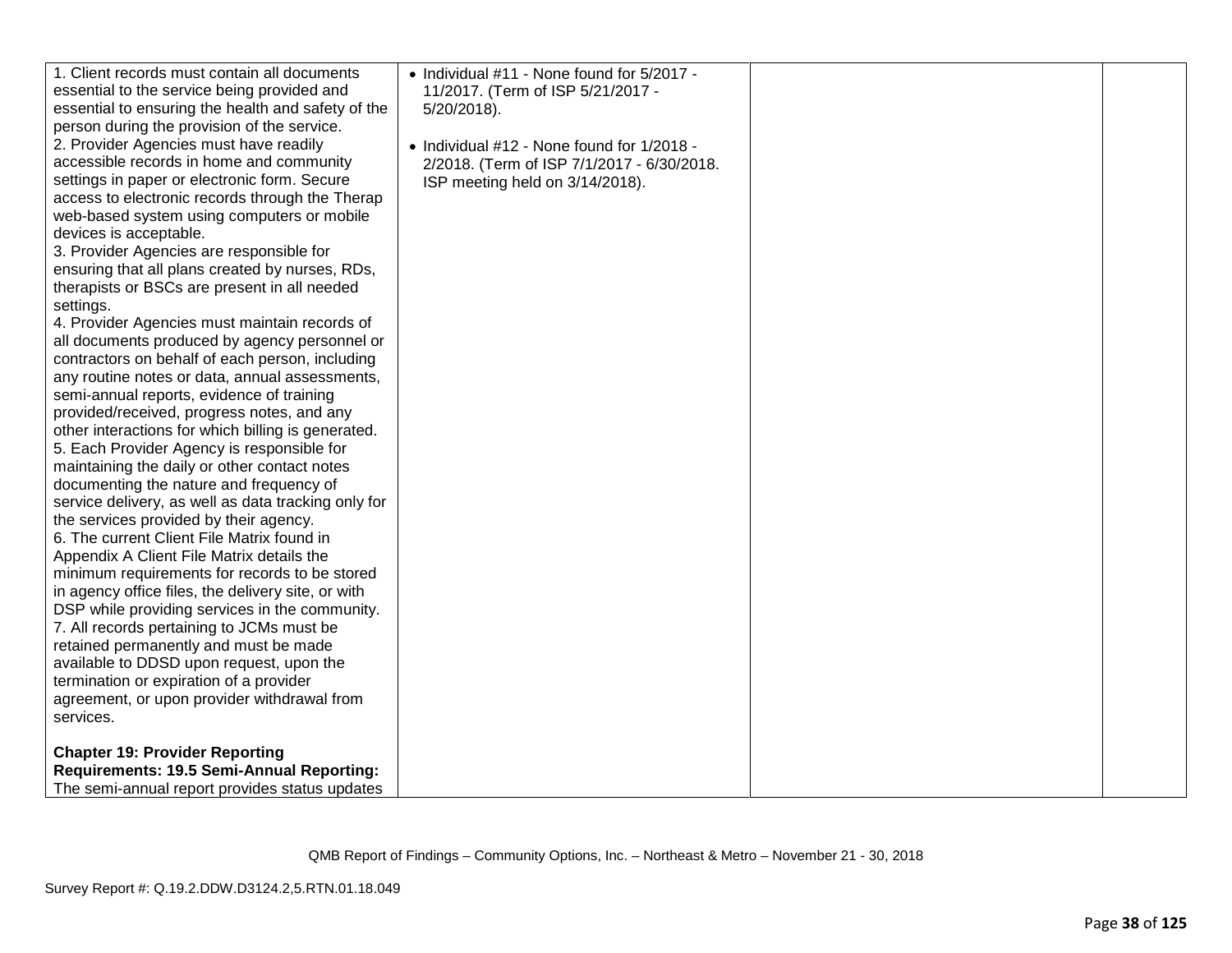| to life circumstances, health, and progress         |  |  |
|-----------------------------------------------------|--|--|
| toward ISP goals and/or goals related to            |  |  |
| professional and clinical services provided         |  |  |
| through the DD Waiver. This report is submitted     |  |  |
| to the CM for review and may guide actions          |  |  |
| taken by the person's IDT if necessary. Semi-       |  |  |
| annual reports may be requested by DDSD for         |  |  |
| QA activities.                                      |  |  |
| Semi-annual reports are required as follows:        |  |  |
| 1. DD Waiver Provider Agencies, except AT,          |  |  |
| EMSP, Supplemental Dental, PRSC, SSE and            |  |  |
| Crisis Supports, must complete semi-annual          |  |  |
| reports.                                            |  |  |
| 2. A Respite Provider Agency must submit a          |  |  |
| semi-annual progress report to the CM that          |  |  |
| describes progress on the Action Plan(s) and        |  |  |
| Desired Outcome(s) when Respite is the only         |  |  |
| service included in the ISP other than Case         |  |  |
| Management for an adult age 21 or older.            |  |  |
| 3. The first semi-annual report will cover the time |  |  |
| from the start of the person's ISP year until the   |  |  |
| end of the subsequent six-month period (180         |  |  |
| calendar days) and is due ten calendar days         |  |  |
| after the period ends (190 calendar days).          |  |  |
| 4. The second semi-annual report is integrated      |  |  |
| into the annual report or professional              |  |  |
| assessment/annual re-evaluation when                |  |  |
| applicable and is due 14 calendar days prior to     |  |  |
| the annual ISP meeting.                             |  |  |
| 5. Semi-annual reports must contain at a            |  |  |
| minimum written documentation of:                   |  |  |
| a. the name of the person and date on each          |  |  |
| page;                                               |  |  |
| b. the timeframe that the report covers;            |  |  |
| c. timely completion of relevant activities from    |  |  |
| ISP Action Plans or clinical service goals during   |  |  |
| timeframe the report is covering;                   |  |  |
| d. a description of progress towards Desired        |  |  |
| Outcomes in the ISP related to the service          |  |  |
| provided;                                           |  |  |
| e. a description of progress toward any service     |  |  |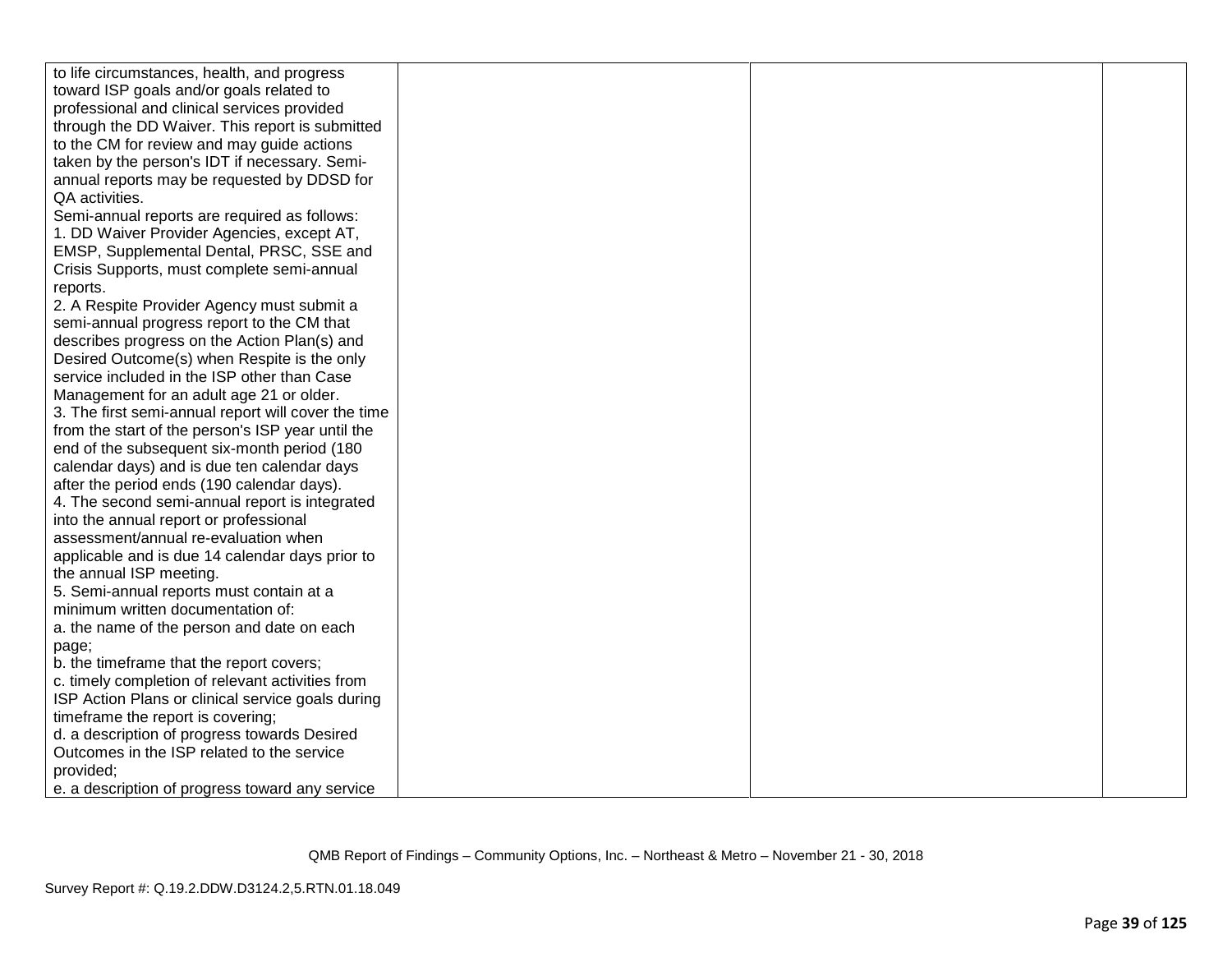| specific or treatment goals when applicable (e.g.<br>health related goals for nursing); |  |  |
|-----------------------------------------------------------------------------------------|--|--|
| f. significant changes in routine or staffing if                                        |  |  |
| applicable;                                                                             |  |  |
| g. unusual or significant life events, including                                        |  |  |
| significant change of health or behavioral health<br>condition;                         |  |  |
| h. the signature of the agency staff responsible                                        |  |  |
| for preparing the report; and                                                           |  |  |
| i. any other required elements by service type                                          |  |  |
| that are detailed in these standards.                                                   |  |  |
|                                                                                         |  |  |
|                                                                                         |  |  |
|                                                                                         |  |  |
|                                                                                         |  |  |
|                                                                                         |  |  |
|                                                                                         |  |  |
|                                                                                         |  |  |
|                                                                                         |  |  |
|                                                                                         |  |  |
|                                                                                         |  |  |
|                                                                                         |  |  |
|                                                                                         |  |  |
|                                                                                         |  |  |
|                                                                                         |  |  |
|                                                                                         |  |  |
|                                                                                         |  |  |
|                                                                                         |  |  |
|                                                                                         |  |  |
|                                                                                         |  |  |
|                                                                                         |  |  |
|                                                                                         |  |  |
|                                                                                         |  |  |
|                                                                                         |  |  |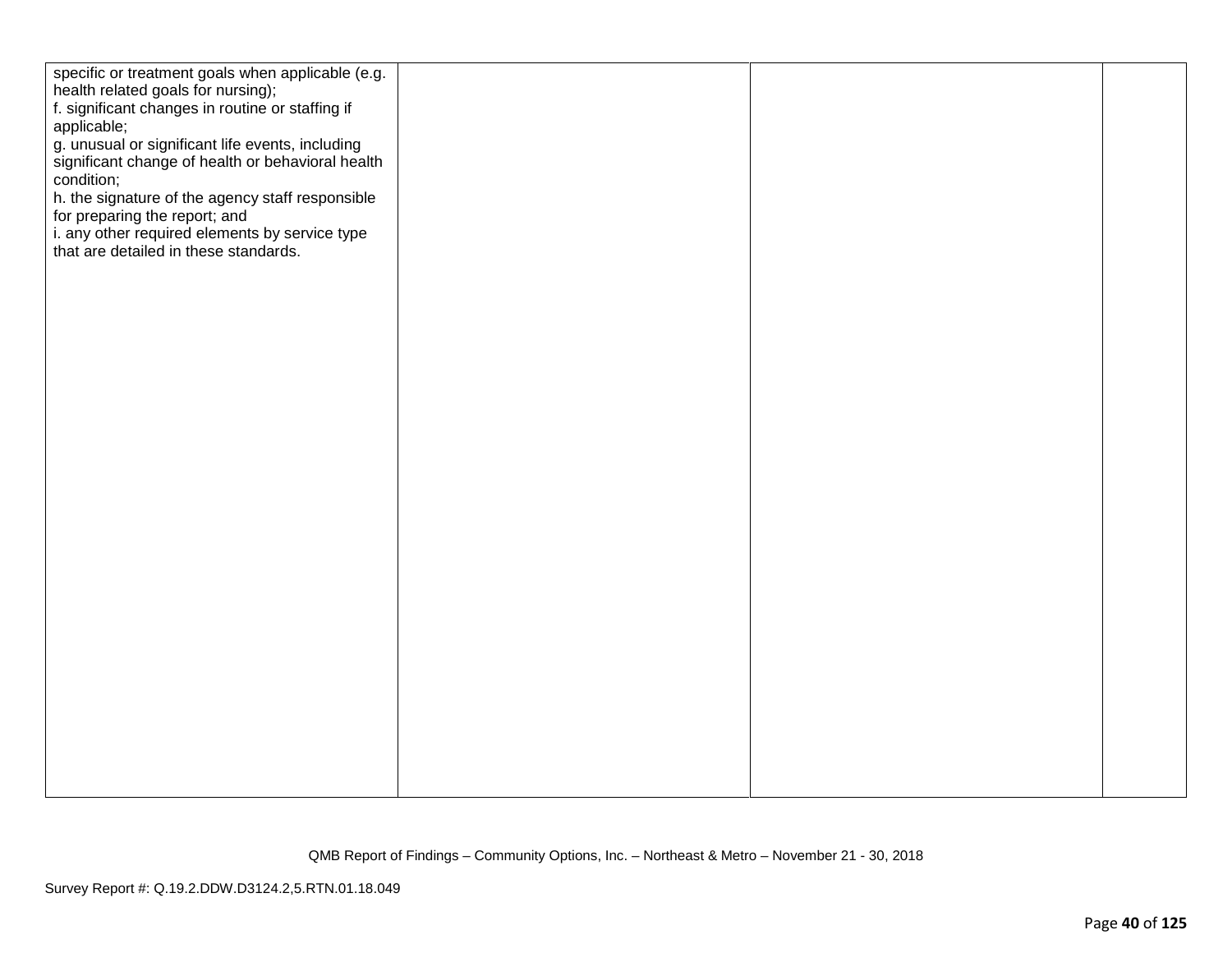| Tag # IS12 Person Centered Assessment<br>(Inclusion Services) | <b>Standard Level Deficiency</b>               |                                                                                                      |  |
|---------------------------------------------------------------|------------------------------------------------|------------------------------------------------------------------------------------------------------|--|
| Developmental Disabilities (DD) Waiver Service                | Based on record review, the Agency did not     | Provider:                                                                                            |  |
| Standards 2/26/2018; Eff Date: 3/1/2018                       | maintain a confidential case file for everyone | <b>State your Plan of Correction for the</b>                                                         |  |
| <b>Chapter 11: Community Inclusion:</b>                       | receiving Inclusion Services for 1 of 10       | deficiencies cited in this tag here (How is the                                                      |  |
| 11.1 General Scope and Intent of Services:                    | individuals.                                   | deficiency going to be corrected? This can be                                                        |  |
| Community Inclusion (CI) is the umbrella term                 |                                                | specific to each deficiency cited or if possible an                                                  |  |
| used to describe services in this chapter. In                 | Review of the Agency individual case files     | overall correction?): $\rightarrow$                                                                  |  |
| general, CI refers to opportunities for people                | revealed the following items were not found,   |                                                                                                      |  |
| with I/DD to access and participate in activities             | were incomplete, and/or not current:           |                                                                                                      |  |
| and functions of community life. The DD waiver                |                                                |                                                                                                      |  |
| program offers Customized Community                           | • Annual Review - Person Centered              |                                                                                                      |  |
| Supports (CCS), which refers to non-work                      | Assessment (Individual #10)                    |                                                                                                      |  |
| activities and Community Integrated                           |                                                |                                                                                                      |  |
| Employment (CIE) which refers to paid work                    |                                                |                                                                                                      |  |
| experiences or activities to obtain paid work.                |                                                | <b>Provider:</b>                                                                                     |  |
| CCS and CIE services are mandated to be                       |                                                | <b>Enter your ongoing Quality</b>                                                                    |  |
| provided in the community to the fullest extent               |                                                | <b>Assurance/Quality Improvement processes</b>                                                       |  |
| possible.                                                     |                                                | as it related to this tag number here (What is                                                       |  |
|                                                               |                                                | going to be done? How many individuals is this<br>going to affect? How often will this be completed? |  |
| 11.4 Person Centered Assessments (PCA)                        |                                                | Who is responsible? What steps will be taken if                                                      |  |
| and Career Development Plans: Agencies who                    |                                                | issues are found?): $\rightarrow$                                                                    |  |
| are providing CCS and/or CIE to people with                   |                                                |                                                                                                      |  |
| I/DD are required to complete a person-centered               |                                                |                                                                                                      |  |
| assessment. A person-centered assessment                      |                                                |                                                                                                      |  |
| (PCA) is an instrument used to identify individual            |                                                |                                                                                                      |  |
| needs and strengths to be addressed in the                    |                                                |                                                                                                      |  |
| person's ISP. A PCA is a PCP tool that is                     |                                                |                                                                                                      |  |
| intended to be used for the service agency to                 |                                                |                                                                                                      |  |
| get to know the person whom they are                          |                                                |                                                                                                      |  |
| supporting. It should be used to guide services               |                                                |                                                                                                      |  |
| for the person. A career development plan,                    |                                                |                                                                                                      |  |
| developed by the CIE Provider Agency, must be                 |                                                |                                                                                                      |  |
| in place for job seekers or those already working             |                                                |                                                                                                      |  |
| to outline the tasks needed to obtain, maintain,              |                                                |                                                                                                      |  |
| or seek advanced opportunities in employment.                 |                                                |                                                                                                      |  |
| For those who are employed, the career                        |                                                |                                                                                                      |  |
| development plan addresses topics such as a                   |                                                |                                                                                                      |  |
| plan to fade paid supports from the worksite or               |                                                |                                                                                                      |  |
| strategies to improve opportunities for career                |                                                |                                                                                                      |  |
| advancement. CCS and CIE Provider Agencies                    |                                                |                                                                                                      |  |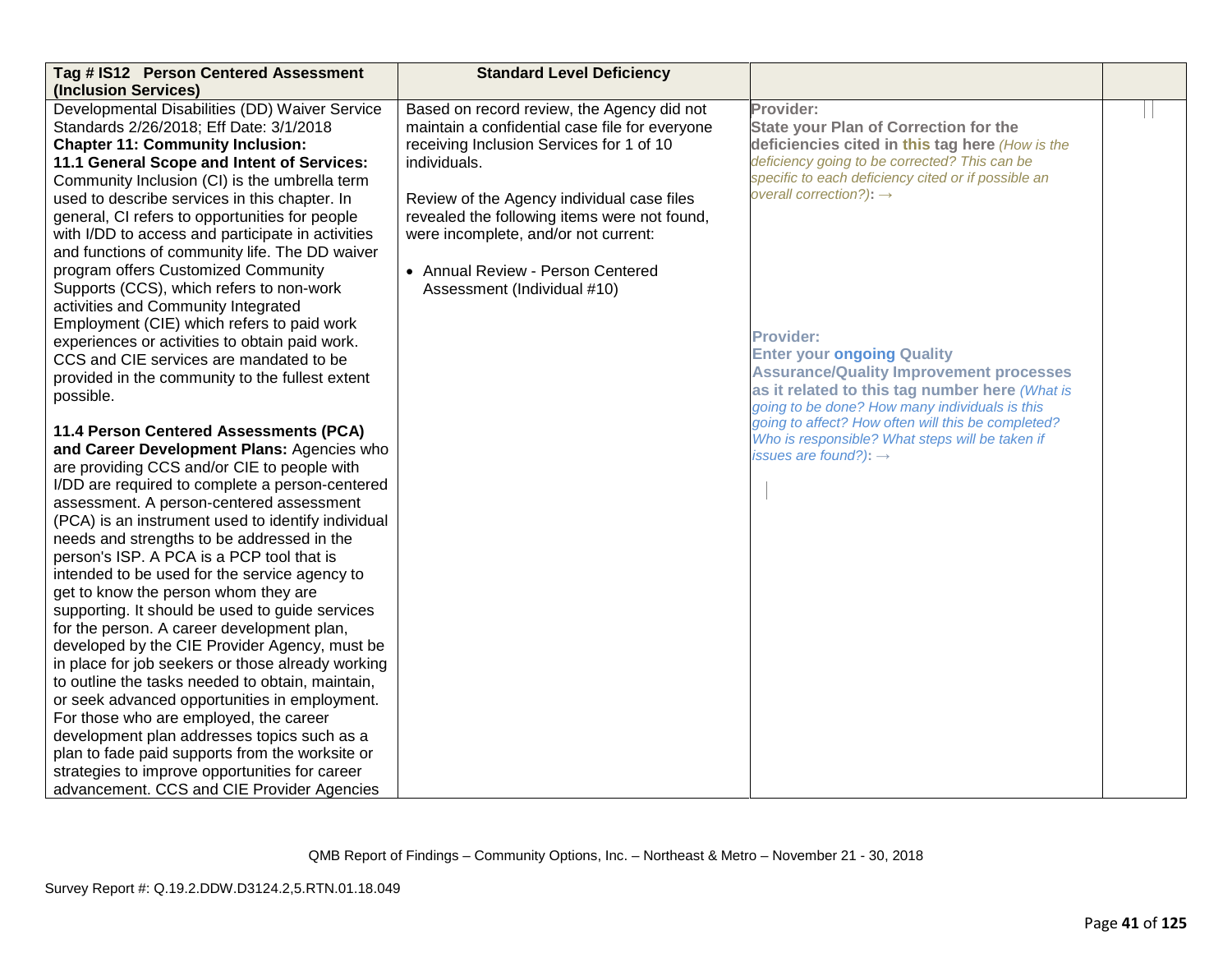| must adhere to the following requirements         |  |  |
|---------------------------------------------------|--|--|
| related to a PCA and Career Development Plan:     |  |  |
| 5. A person-centered assessment should            |  |  |
| contain, at a minimum:                            |  |  |
| a. information about the person's background      |  |  |
| and status;                                       |  |  |
| b. the person's strengths and interests;          |  |  |
| c. conditions for success to integrate into the   |  |  |
| community, including conditions for job success   |  |  |
| (for those who are working or wish to work); and  |  |  |
| d. support needs for the individual.              |  |  |
| 6. The agency must have documented evidence       |  |  |
| that the person, guardian, and family as          |  |  |
| applicable were involved in the person-centered   |  |  |
| assessment.                                       |  |  |
| 7. Timelines for completion: The initial PCA must |  |  |
| be completed within the first 90 calendar days of |  |  |
| the person receiving services. Thereafter, the    |  |  |
| Provider Agency must ensure that the PCA is       |  |  |
| reviewed and updated annually. An entirely new    |  |  |
| PCA must be completed every five years. If        |  |  |
| there is a significant change in a person's       |  |  |
| circumstance, a new PCA may be required           |  |  |
| because the information in the PCA may no         |  |  |
| longer be relevant. A significant change may      |  |  |
| include but is not limited to: losing a job,      |  |  |
| changing a residence or provider, and/or moving   |  |  |
| to a new region of the state.                     |  |  |
| 8. If a person is receiving more than one type of |  |  |
| service from the same provider, one PCA with      |  |  |
| information about each service is acceptable.     |  |  |
| 9. Changes to an updated PCA should be            |  |  |
| signed and dated to demonstrate that the          |  |  |
| assessment was reviewed.                          |  |  |
| 10. A career development plan is developed by     |  |  |
| the CIE provider and can be a separate            |  |  |
| document or be added as an addendum to a          |  |  |
| PCA. The career development plan should have      |  |  |
| specific action steps that identify who does what |  |  |
| and by when.                                      |  |  |
|                                                   |  |  |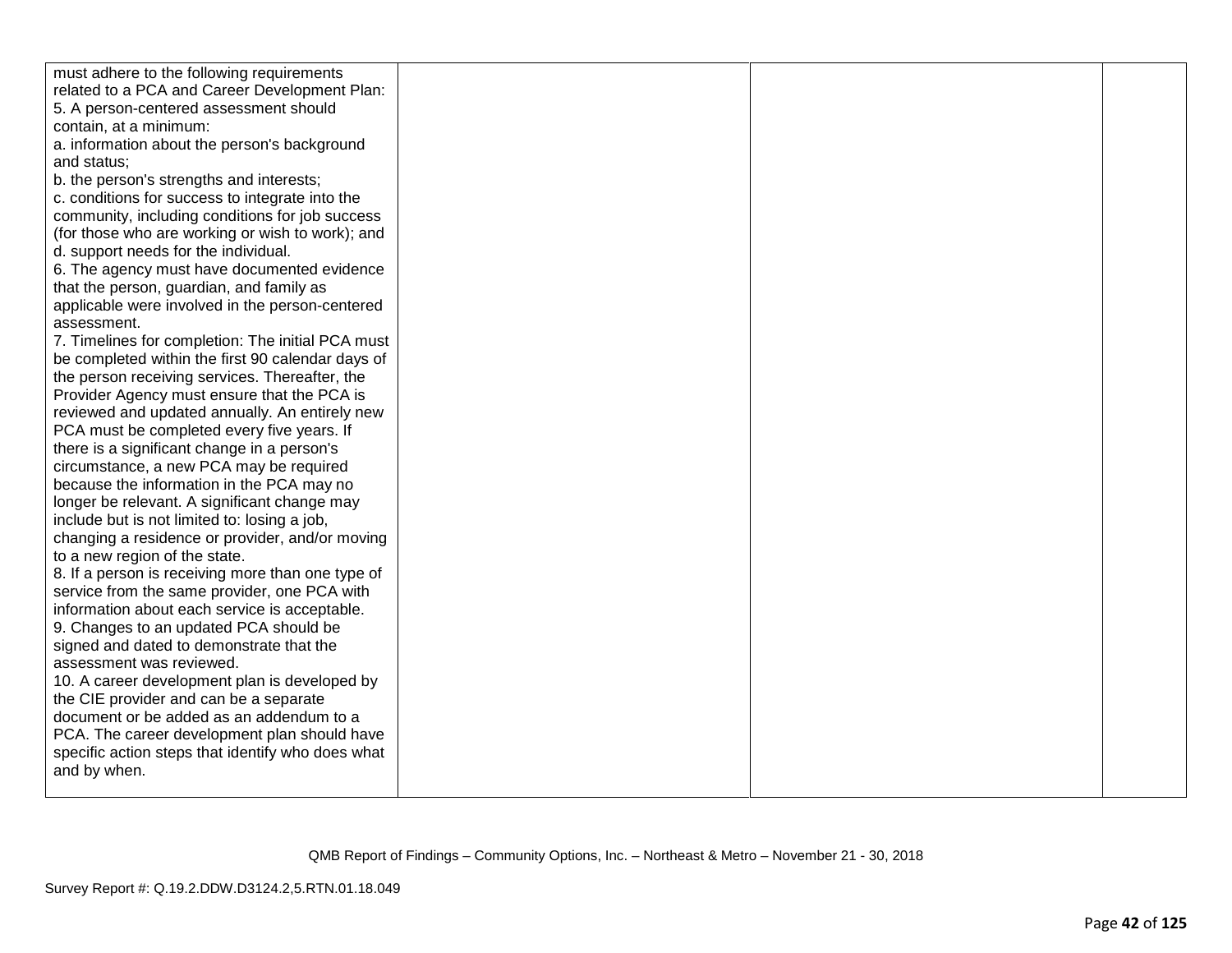| <b>Chapter 20: Provider Documentation and</b>      |  |  |
|----------------------------------------------------|--|--|
| <b>Client Records: 20.2 Client Records</b>         |  |  |
| Requirements: All DD Waiver Provider Agencies      |  |  |
| are required to create and maintain individual     |  |  |
| client records. The contents of client records     |  |  |
| vary depending on the unique needs of the          |  |  |
| person receiving services and the resultant        |  |  |
| information produced. The extent of                |  |  |
| documentation required for individual client       |  |  |
| records per service type depends on the location   |  |  |
| of the file, the type of service being provided,   |  |  |
| and the information necessary.                     |  |  |
| DD Waiver Provider Agencies are required to        |  |  |
| adhere to the following:                           |  |  |
| 30. Client records must contain all documents      |  |  |
| essential to the service being provided and        |  |  |
| essential to ensuring the health and safety of the |  |  |
| person during the provision of the service.        |  |  |
|                                                    |  |  |
|                                                    |  |  |
|                                                    |  |  |
|                                                    |  |  |
|                                                    |  |  |
|                                                    |  |  |
|                                                    |  |  |
|                                                    |  |  |
|                                                    |  |  |
|                                                    |  |  |
|                                                    |  |  |
|                                                    |  |  |
|                                                    |  |  |
|                                                    |  |  |
|                                                    |  |  |
|                                                    |  |  |
|                                                    |  |  |
|                                                    |  |  |
|                                                    |  |  |
|                                                    |  |  |
|                                                    |  |  |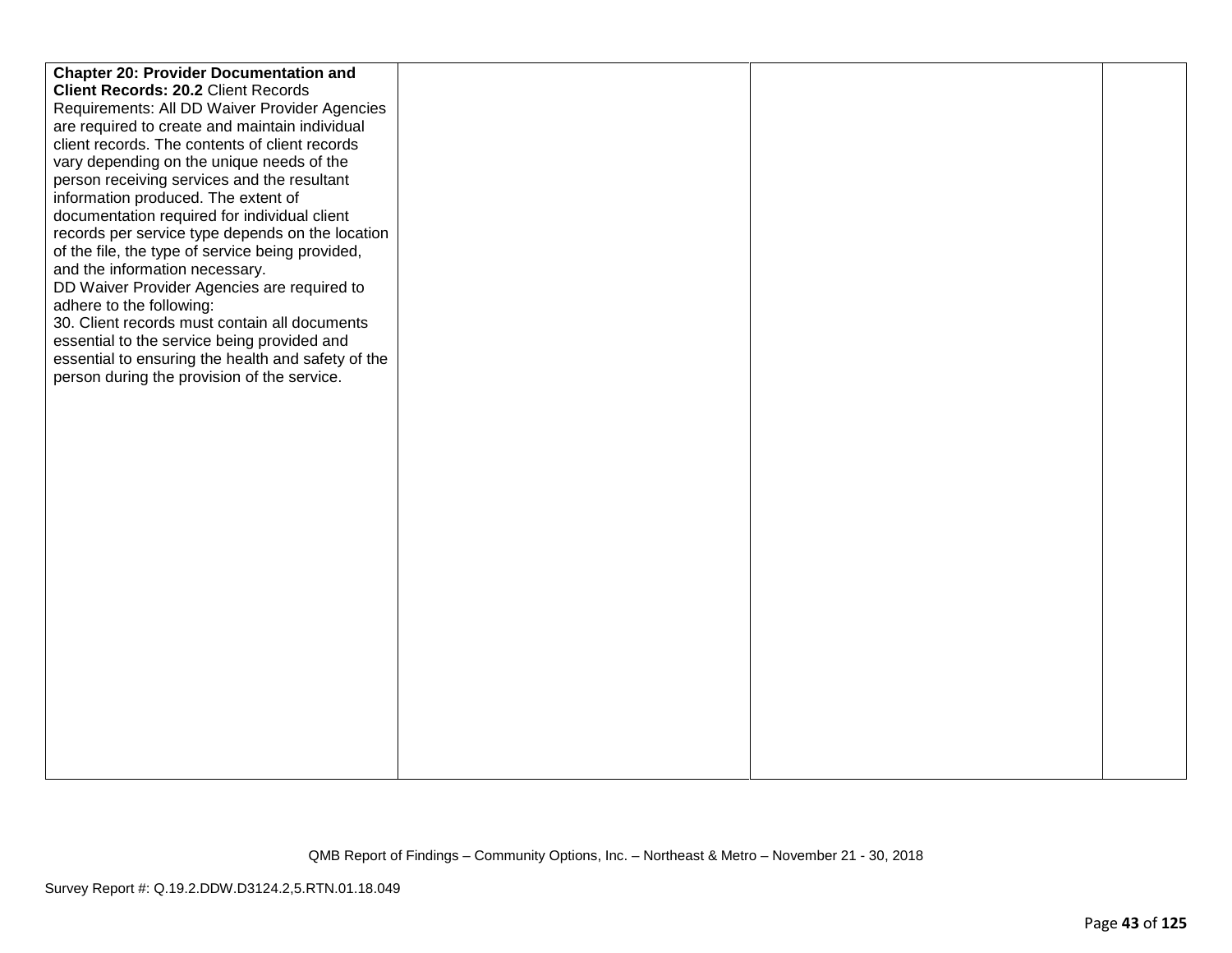| Tag # LS14 Residential Service Delivery Site                                                                                                                                                                                                                                                                                                                                                                                                                                                                                                                                                                                                                                                                                                                                                                                                                                                                                                                                                                                                                                                                                                                                                                                                                                                                                                                                                                                                                                                                                                                                                                                                                                                                                                                                                                                                                                                                                                                                                                                                                                                                                       | <b>Condition of Participation Level Deficiency</b>                                                                                                                                                                                                                                                                                                                                                                                                                                                                                                                                                                                                                                                                                                                                                                                                                                                                                                                                                                                                                                              |                                                                                                                                                                                                                                                                                                                                                                                                                                                                                                                                                                                                                          |  |
|------------------------------------------------------------------------------------------------------------------------------------------------------------------------------------------------------------------------------------------------------------------------------------------------------------------------------------------------------------------------------------------------------------------------------------------------------------------------------------------------------------------------------------------------------------------------------------------------------------------------------------------------------------------------------------------------------------------------------------------------------------------------------------------------------------------------------------------------------------------------------------------------------------------------------------------------------------------------------------------------------------------------------------------------------------------------------------------------------------------------------------------------------------------------------------------------------------------------------------------------------------------------------------------------------------------------------------------------------------------------------------------------------------------------------------------------------------------------------------------------------------------------------------------------------------------------------------------------------------------------------------------------------------------------------------------------------------------------------------------------------------------------------------------------------------------------------------------------------------------------------------------------------------------------------------------------------------------------------------------------------------------------------------------------------------------------------------------------------------------------------------|-------------------------------------------------------------------------------------------------------------------------------------------------------------------------------------------------------------------------------------------------------------------------------------------------------------------------------------------------------------------------------------------------------------------------------------------------------------------------------------------------------------------------------------------------------------------------------------------------------------------------------------------------------------------------------------------------------------------------------------------------------------------------------------------------------------------------------------------------------------------------------------------------------------------------------------------------------------------------------------------------------------------------------------------------------------------------------------------------|--------------------------------------------------------------------------------------------------------------------------------------------------------------------------------------------------------------------------------------------------------------------------------------------------------------------------------------------------------------------------------------------------------------------------------------------------------------------------------------------------------------------------------------------------------------------------------------------------------------------------|--|
| <b>Case File (ISP and Healthcare requirements)</b><br>Developmental Disabilities (DD) Waiver Service<br>Standards 2/26/2018; Eff Date: 3/1/2018<br><b>Chapter 20: Provider Documentation and Client</b><br>Records: 20.2 Client Records Requirements: All<br>DD Waiver Provider Agencies are required to<br>create and maintain individual client records. The<br>contents of client records vary depending on the<br>unique needs of the person receiving services and<br>the resultant information produced. The extent of<br>documentation required for individual client records<br>per service type depends on the location of the file,<br>the type of service being provided, and the<br>information necessary.<br>DD Waiver Provider Agencies are required to<br>adhere to the following:<br>1. Client records must contain all documents<br>essential to the service being provided and<br>essential to ensuring the health and safety of the<br>person during the provision of the service.<br>2. Provider Agencies must have readily accessible<br>records in home and community settings in paper<br>or electronic form. Secure access to electronic<br>records through the Therap web-based system<br>using computers or mobile devices is acceptable.<br>3. Provider Agencies are responsible for ensuring<br>that all plans created by nurses, RDs, therapists or<br>BSCs are present in all needed settings.<br>4. Provider Agencies must maintain records of all<br>documents produced by agency personnel or<br>contractors on behalf of each person, including any<br>routine notes or data, annual assessments, semi-<br>annual reports, evidence of training<br>provided/received, progress notes, and any other<br>interactions for which billing is generated.<br>5. Each Provider Agency is responsible for<br>maintaining the daily or other contact notes<br>documenting the nature and frequency of service<br>delivery, as well as data tracking only for the<br>services provided by their agency.<br>6. The current Client File Matrix found in Appendix<br>A Client File Matrix details the minimum | After an analysis of the evidence it has been<br>determined there is a significant potential for a<br>negative outcome to occur.<br>Based on record review, the Agency did not<br>maintain a complete and confidential case file in<br>the residence for 7 of 9 Individuals receiving<br>Living Care Arrangements.<br>Review of the residential individual case files<br>revealed the following items were not found,<br>incomplete, and/or not current:<br><b>Annual ISP:</b><br>• Incomplete $(\#1, 8)$<br>ISP Teaching and Support Strategies:<br>Individual #3:<br>TSS not found for the following Live Outcome<br>Statement / Action Steps:<br>• "will prepare a budget."<br>• "will pay his bills."<br>• " will save money for his appointment."<br>Individual #11:<br>TSS not found for the following Fun/<br>Relationship Outcome Statement / Action<br>Steps:<br>• " will choose activity he wants to attend."<br>• " will attend/participate in chosen activity."<br><b>Healthcare Passport:</b><br>• Not found $(#4)$<br><b>Medical Emergency Response Plans:</b><br>• Asthma $(#5)$ | Provider:<br><b>State your Plan of Correction for the</b><br>deficiencies cited in this tag here (How is the<br>deficiency going to be corrected? This can be<br>specific to each deficiency cited or if possible an<br>overall correction?): $\rightarrow$<br><b>Provider:</b><br><b>Enter your ongoing Quality</b><br><b>Assurance/Quality Improvement processes</b><br>as it related to this tag number here (What is<br>going to be done? How many individuals is this<br>going to affect? How often will this be completed?<br>Who is responsible? What steps will be taken if<br>issues are found?): $\rightarrow$ |  |

QMB Report of Findings – Community Options, Inc. – Northeast & Metro – November 21 - 30, 2018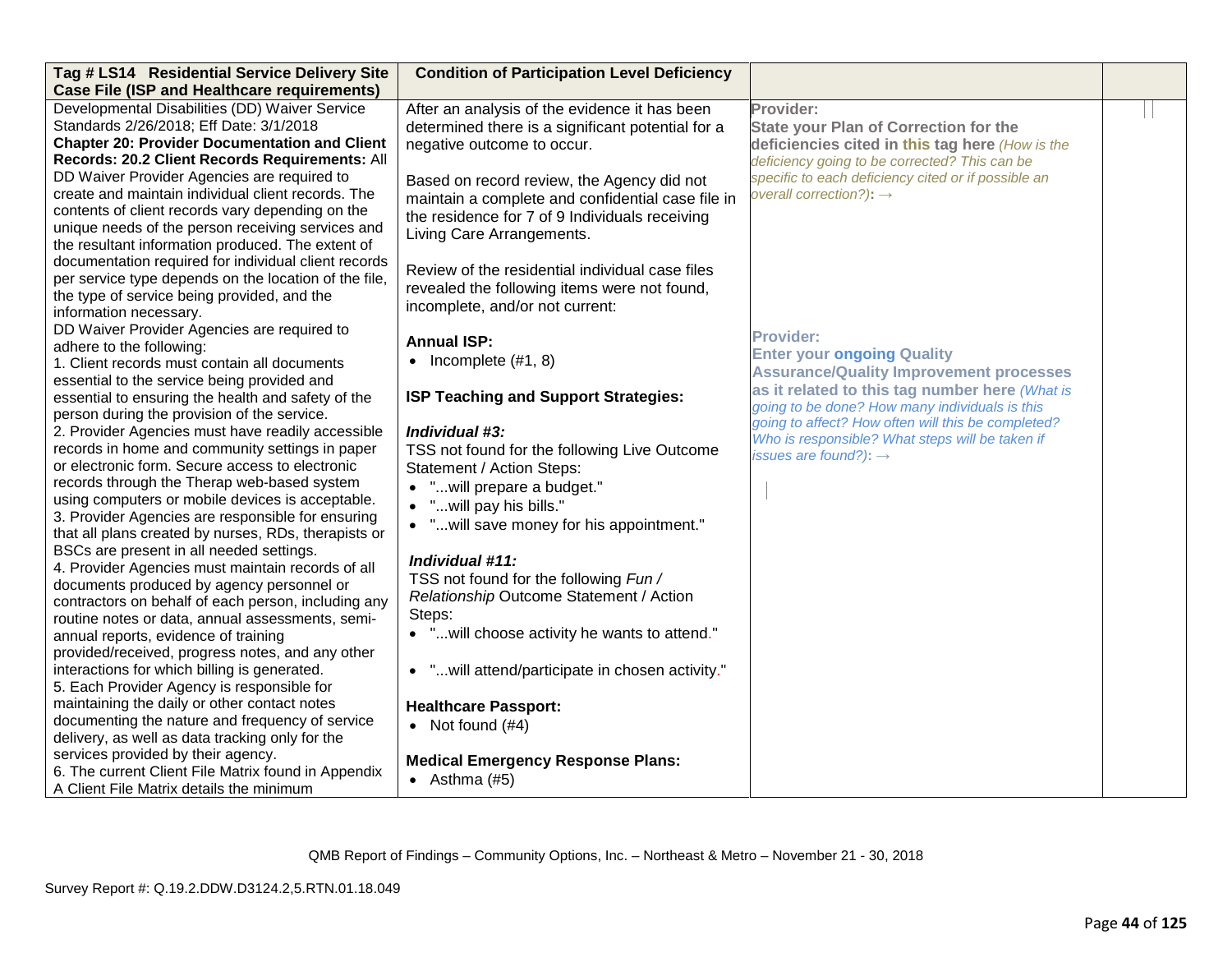| requirements for records to be stored in agency<br>office files, the delivery site, or with DSP while<br>providing services in the community.<br>7. All records pertaining to JCMs must be retained<br>permanently and must be made available to DDSD<br>upon request, upon the termination or expiration of<br>a provider agreement, or upon provider withdrawal<br>from services.                                                                                                                                                                                                                                                                                                                                                                                                                                                                                                                                                                                                                                                                                                                                                                                                                                       | <b>Special Health Care Needs:</b><br>• Nutritional Plan (#12) |  |
|---------------------------------------------------------------------------------------------------------------------------------------------------------------------------------------------------------------------------------------------------------------------------------------------------------------------------------------------------------------------------------------------------------------------------------------------------------------------------------------------------------------------------------------------------------------------------------------------------------------------------------------------------------------------------------------------------------------------------------------------------------------------------------------------------------------------------------------------------------------------------------------------------------------------------------------------------------------------------------------------------------------------------------------------------------------------------------------------------------------------------------------------------------------------------------------------------------------------------|---------------------------------------------------------------|--|
| 20.5.3 Health Passport and Physician<br><b>Consultation Form: All Primary and Secondary</b><br>Provider Agencies must use the Health Passport<br>and Physician Consultation form from the Therap<br>system. This standardized document contains<br>individual, physician and emergency contact<br>information, a complete list of current medical<br>diagnoses, health and safety risk factors, allergies,<br>and information regarding insurance, guardianship,<br>and advance directives. The Health Passport also<br>includes a standardized form to use at medical<br>appointments called the Physician Consultation<br>form. The Physician Consultation form contains a<br>list of all current medications. Requirements for the<br>Health Passport and Physician Consultation form<br>are:<br>2. The Primary and Secondary Provider Agencies<br>must ensure that a current copy of the Health<br>Passport and Physician Consultation forms are<br>printed and available at all service delivery sites.<br>Both forms must be reprinted and placed at all<br>service delivery sites each time the e-CHAT is<br>updated for any reason and whenever there is a<br>change to contact information contained in the IDF. |                                                               |  |
| <b>Chapter 13: Nursing Services:</b><br>13.2.9 Healthcare Plans (HCP):<br>1. At the nurse's discretion, based on prudent<br>nursing practice, interim HCPs may be developed                                                                                                                                                                                                                                                                                                                                                                                                                                                                                                                                                                                                                                                                                                                                                                                                                                                                                                                                                                                                                                               |                                                               |  |
| to address issues that must be implemented<br>immediately after admission, readmission or<br>change of medical condition to provide safe<br>services prior to completion of the e-CHAT and                                                                                                                                                                                                                                                                                                                                                                                                                                                                                                                                                                                                                                                                                                                                                                                                                                                                                                                                                                                                                                |                                                               |  |
| formal care planning process. This includes interim                                                                                                                                                                                                                                                                                                                                                                                                                                                                                                                                                                                                                                                                                                                                                                                                                                                                                                                                                                                                                                                                                                                                                                       |                                                               |  |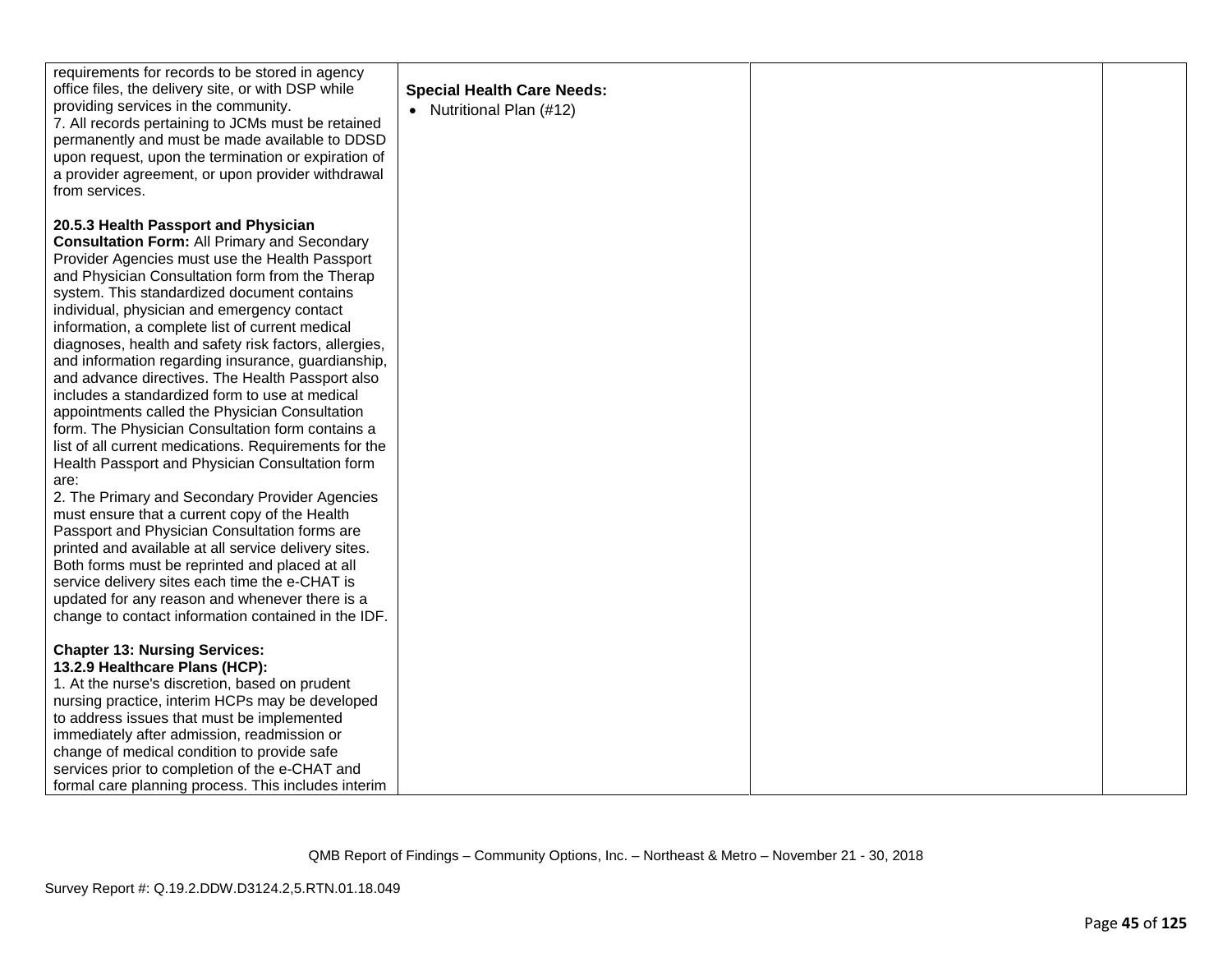| ARM plans for those persons newly identified at<br>moderate or high risk for aspiration. All interim<br>plans must be removed if the plan is no longer<br>needed or when final HCP including CARMPs are<br>in place to avoid duplication of plans.<br>2. In collaboration with the IDT, the agency nurse<br>is required to create HCPs that address all the<br>areas identified as required in the most current e-<br>CHAT summary                                                                                                       |  |  |
|------------------------------------------------------------------------------------------------------------------------------------------------------------------------------------------------------------------------------------------------------------------------------------------------------------------------------------------------------------------------------------------------------------------------------------------------------------------------------------------------------------------------------------------|--|--|
| 13.2.10 Medical Emergency Response Plan<br>(MERP):<br>1. The agency nurse is required to develop a<br>Medical Emergency Response Plan (MERP) for all<br>conditions marked with an "R" in the e-CHAT<br>summary report. The agency nurse should use<br>her/his clinical judgment and input from the<br>Interdisciplinary Team (IDT) to determine whether<br>shown as "C" in the e-CHAT summary report or<br>other conditions also warrant a MERP.<br>2. MERPs are required for persons who have one                                       |  |  |
| or more conditions or illnesses that present a likely<br>potential to become a life-threatening situation.<br>Developmental Disabilities (DD) Waiver Service<br>Standards effective 11/1/2012 revised 4/23/2013;<br>6/15/2015<br><b>CHAPTER 11 (FL) 3. Agency Requirements</b><br>C. Residence Case File: The Agency must<br>maintain in the individual's home a complete and<br>current confidential case file for each individual.<br>Residence case files are required to comply with<br>the DDSD Individual Case File Matrix policy. |  |  |
|                                                                                                                                                                                                                                                                                                                                                                                                                                                                                                                                          |  |  |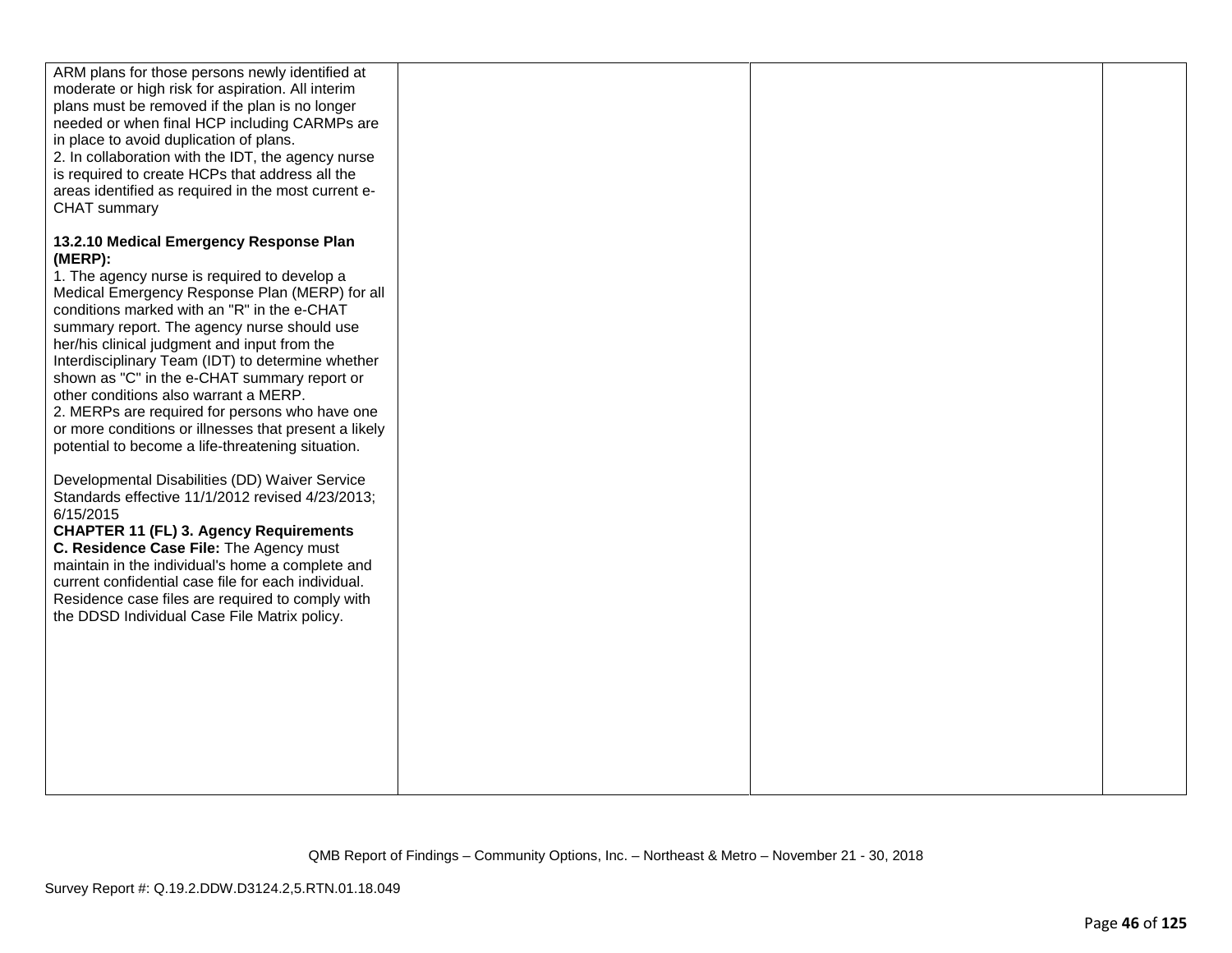| Tag # LS14.1 Residential Service Delivery          | <b>Standard Level Deficiency</b>                  |                                                                                                  |  |
|----------------------------------------------------|---------------------------------------------------|--------------------------------------------------------------------------------------------------|--|
| <b>Site Case File (Other Required</b>              |                                                   |                                                                                                  |  |
| <b>Documentation</b> )                             |                                                   |                                                                                                  |  |
| Developmental Disabilities (DD) Waiver Service     | Based on record review, the Agency did not        | Provider:                                                                                        |  |
| Standards 2/26/2018; Eff Date: 3/1/2018            | maintain a complete and confidential case file in | State your Plan of Correction for the                                                            |  |
| <b>Chapter 20: Provider Documentation and</b>      | the residence for 3 of 9 Individuals receiving    | deficiencies cited in this tag here (How is the                                                  |  |
| <b>Client Records: 20.2 Client Records</b>         | Living Care Arrangements.                         | deficiency going to be corrected? This can be                                                    |  |
| Requirements: All DD Waiver Provider               |                                                   | specific to each deficiency cited or if possible an                                              |  |
| Agencies are required to create and maintain       | Review of the residential individual case files   | overall correction?): $\rightarrow$                                                              |  |
| individual client records. The contents of client  | revealed the following items were not found,      |                                                                                                  |  |
| records vary depending on the unique needs of      | incomplete, and/or not current:                   |                                                                                                  |  |
| the person receiving services and the resultant    |                                                   |                                                                                                  |  |
| information produced. The extent of                | <b>Positive Behavioral Plan:</b>                  |                                                                                                  |  |
| documentation required for individual client       | • Not current $(\#1, 5)$                          |                                                                                                  |  |
| records per service type depends on the location   |                                                   |                                                                                                  |  |
| of the file, the type of service being provided,   | Speech Therapy Plan (Therapy Intervention         |                                                                                                  |  |
| and the information necessary.                     | Plan):                                            | <b>Provider:</b>                                                                                 |  |
| DD Waiver Provider Agencies are required to        | • Not Found $(\#5, 6)$                            | <b>Enter your ongoing Quality</b>                                                                |  |
| adhere to the following:                           |                                                   | <b>Assurance/Quality Improvement processes</b>                                                   |  |
| 1. Client records must contain all documents       |                                                   | as it related to this tag number here (What is<br>going to be done? How many individuals is this |  |
| essential to the service being provided and        |                                                   | going to affect? How often will this be completed?                                               |  |
| essential to ensuring the health and safety of the |                                                   | Who is responsible? What steps will be taken if                                                  |  |
| person during the provision of the service.        |                                                   | issues are found?): $\rightarrow$                                                                |  |
| 2. Provider Agencies must have readily             |                                                   |                                                                                                  |  |
| accessible records in home and community           |                                                   |                                                                                                  |  |
| settings in paper or electronic form. Secure       |                                                   |                                                                                                  |  |
| access to electronic records through the Therap    |                                                   |                                                                                                  |  |
| web based system using computers or mobile         |                                                   |                                                                                                  |  |
| devices is acceptable.                             |                                                   |                                                                                                  |  |
| 3. Provider Agencies are responsible for           |                                                   |                                                                                                  |  |
| ensuring that all plans created by nurses, RDs,    |                                                   |                                                                                                  |  |
| therapists or BSCs are present in all needed       |                                                   |                                                                                                  |  |
| settings.                                          |                                                   |                                                                                                  |  |
| 4. Provider Agencies must maintain records of      |                                                   |                                                                                                  |  |
| all documents produced by agency personnel or      |                                                   |                                                                                                  |  |
| contractors on behalf of each person, including    |                                                   |                                                                                                  |  |
| any routine notes or data, annual assessments,     |                                                   |                                                                                                  |  |
| semi-annual reports, evidence of training          |                                                   |                                                                                                  |  |
| provided/received, progress notes, and any         |                                                   |                                                                                                  |  |
| other interactions for which billing is generated. |                                                   |                                                                                                  |  |
| 5. Each Provider Agency is responsible for         |                                                   |                                                                                                  |  |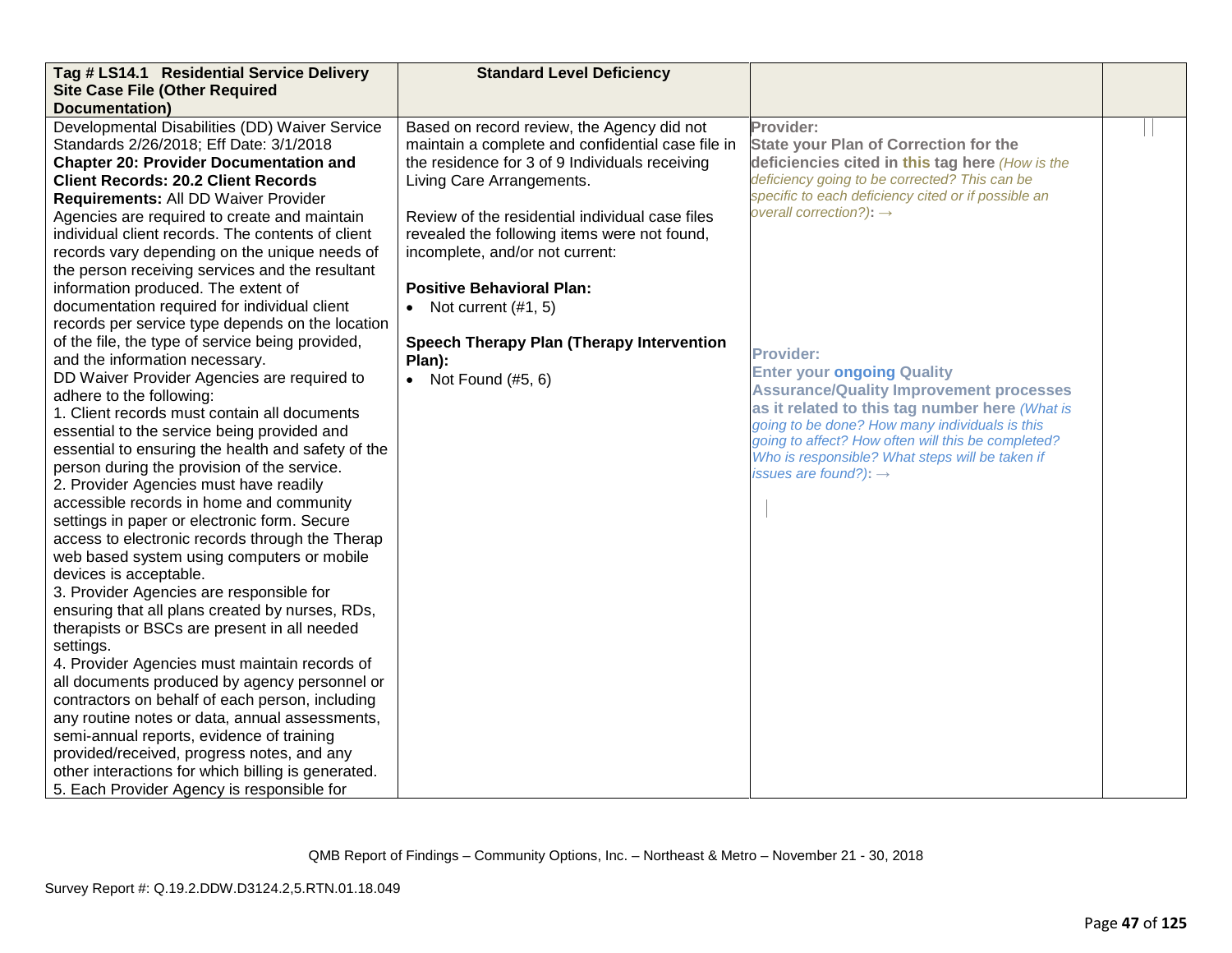| maintaining the daily or other contact notes                                            |  |  |
|-----------------------------------------------------------------------------------------|--|--|
| documenting the nature and frequency of                                                 |  |  |
| service delivery, as well as data tracking only for                                     |  |  |
| the services provided by their agency.                                                  |  |  |
| 6. The current Client File Matrix found in                                              |  |  |
| Appendix A Client File Matrix details the                                               |  |  |
| minimum requirements for records to be stored                                           |  |  |
| in agency office files, the delivery site, or with                                      |  |  |
| DSP while providing services in the community.                                          |  |  |
| 7. All records pertaining to JCMs must be                                               |  |  |
| retained permanently and must be made                                                   |  |  |
| available to DDSD upon request, upon the                                                |  |  |
| termination or expiration of a provider                                                 |  |  |
| agreement, or upon provider withdrawal from                                             |  |  |
| services.                                                                               |  |  |
|                                                                                         |  |  |
| Developmental Disabilities (DD) Waiver Service<br>Standards effective 11/1/2012 revised |  |  |
| 4/23/2013; 6/15/2015                                                                    |  |  |
| <b>CHAPTER 11 (FL) 3. Agency Requirements</b>                                           |  |  |
| C. Residence Case File: The Agency must                                                 |  |  |
| maintain in the individual's home a complete and                                        |  |  |
| current confidential case file for each individual.                                     |  |  |
| Residence case files are required to comply with                                        |  |  |
| the DDSD Individual Case File Matrix policy.                                            |  |  |
|                                                                                         |  |  |
|                                                                                         |  |  |
|                                                                                         |  |  |
|                                                                                         |  |  |
|                                                                                         |  |  |
|                                                                                         |  |  |
|                                                                                         |  |  |
|                                                                                         |  |  |
|                                                                                         |  |  |
|                                                                                         |  |  |
|                                                                                         |  |  |
|                                                                                         |  |  |
|                                                                                         |  |  |
|                                                                                         |  |  |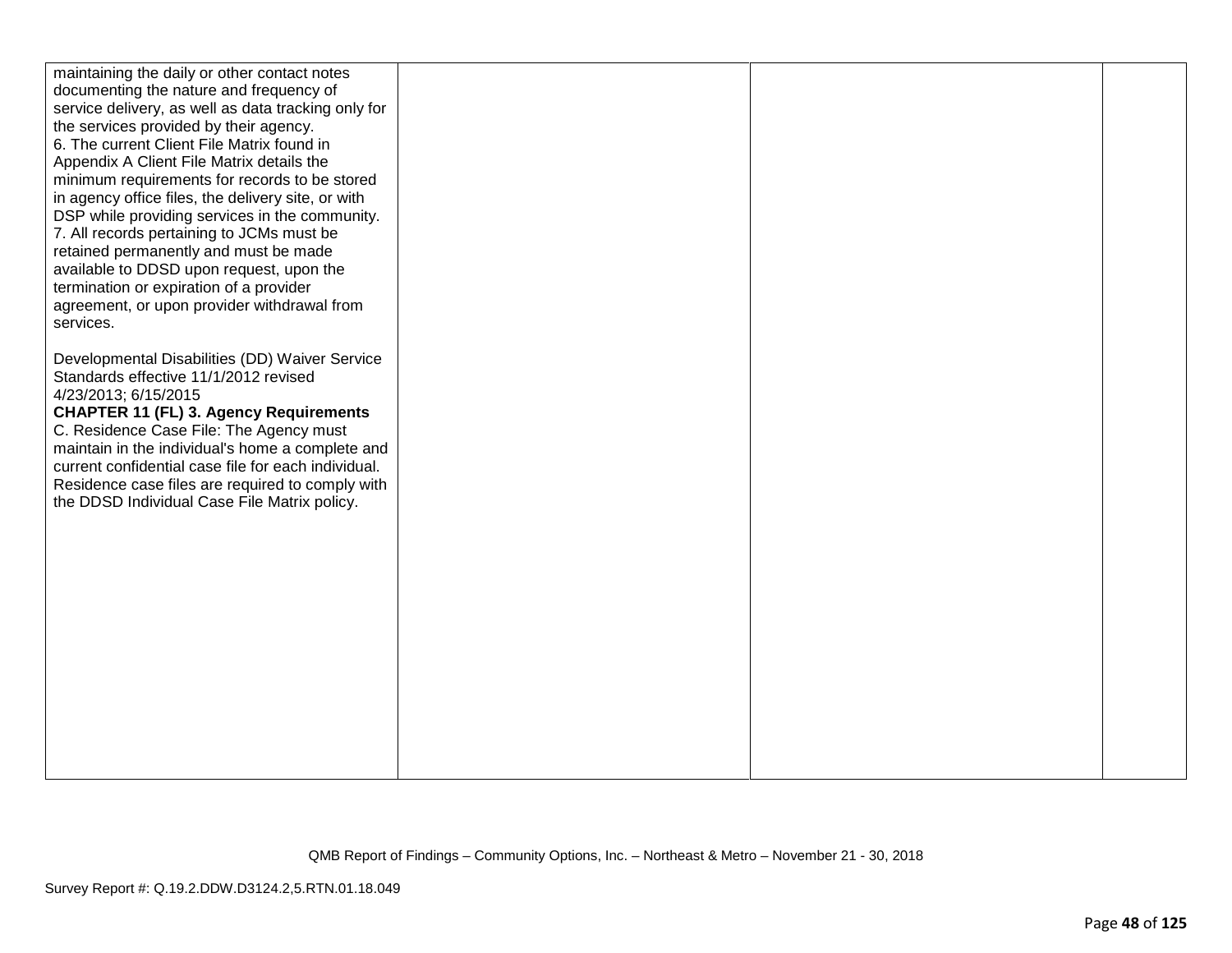| <b>Standard of Care</b>                                                                                                                                                                                                                                                                                                                                                                                   | <b>Deficiencies</b>                                                                                                                                                                                                                                                                                                                                                            | Agency Plan of Correction, On-going QA/QI<br>& Responsible Party                                                                                                                                                                                     | <b>Date</b><br><b>Due</b> |  |
|-----------------------------------------------------------------------------------------------------------------------------------------------------------------------------------------------------------------------------------------------------------------------------------------------------------------------------------------------------------------------------------------------------------|--------------------------------------------------------------------------------------------------------------------------------------------------------------------------------------------------------------------------------------------------------------------------------------------------------------------------------------------------------------------------------|------------------------------------------------------------------------------------------------------------------------------------------------------------------------------------------------------------------------------------------------------|---------------------------|--|
| Service Domain: Qualified Providers - The State monitors non-licensed/non-certified providers to assure adherence to waiver requirements. The State<br>implements its policies and procedures for verifying that provider training is conducted in accordance with State requirements and the approved waiver.                                                                                            |                                                                                                                                                                                                                                                                                                                                                                                |                                                                                                                                                                                                                                                      |                           |  |
| Tag #1A20 Direct Support Personnel                                                                                                                                                                                                                                                                                                                                                                        | <b>Condition of Participation Level Deficiency</b>                                                                                                                                                                                                                                                                                                                             |                                                                                                                                                                                                                                                      |                           |  |
| <b>Training</b>                                                                                                                                                                                                                                                                                                                                                                                           |                                                                                                                                                                                                                                                                                                                                                                                |                                                                                                                                                                                                                                                      |                           |  |
| Developmental Disabilities (DD) Waiver Service<br>Standards 2/26/2018; Eff Date: 3/1/2018<br>Chapter 17: Training Requirements: The<br>purpose of this chapter is to outline<br>requirements for completing, reporting and<br>documenting DDSD training requirements for<br>DD Waiver Provider Agencies as well as<br>requirements for certified trainers or mentors of<br>DDSD Core curriculum training. | After an analysis of the evidence it has been<br>determined there is a significant potential for a<br>negative outcome to occur.<br>Based on record review, the Agency did not<br>ensure Orientation and Training requirements<br>were met for 12 of 51 Direct Support Personnel.<br>Review of Direct Support Personnel training<br>records found no evidence of the following | Provider:<br>State your Plan of Correction for the<br>deficiencies cited in this tag here (How is the<br>deficiency going to be corrected? This can be<br>specific to each deficiency cited or if possible an<br>overall correction?): $\rightarrow$ |                           |  |
| 17.1 Training Requirements for Direct<br><b>Support Personnel and Direct Support</b><br><b>Supervisors: Direct Support Personnel (DSP)</b><br>and Direct Support Supervisors (DSS) include                                                                                                                                                                                                                | required DOH/DDSD trainings and certification<br>being completed:<br><b>First Aid</b>                                                                                                                                                                                                                                                                                          | <b>Provider:</b>                                                                                                                                                                                                                                     |                           |  |
| staff and contractors from agencies providing<br>the following services: Supported Living, Family<br>Living, CIHS, IMLS, CCS, CIE and Crisis<br>Supports.<br>1. DSP/DSS must successfully:                                                                                                                                                                                                                | • Expired (#526, 547)<br>• Not Found (#503, 522, 523, 540, 546, 551)<br><b>CPR</b>                                                                                                                                                                                                                                                                                             | <b>Enter your ongoing Quality</b><br><b>Assurance/Quality Improvement processes</b><br>as it related to this tag number here (What is<br>going to be done? How many individuals is this<br>going to affect? How often will this be completed?        |                           |  |
| a. Complete IST requirements in accordance<br>with the specifications described in the ISP of                                                                                                                                                                                                                                                                                                             | • Expired (#526, 547)                                                                                                                                                                                                                                                                                                                                                          | Who is responsible? What steps will be taken if<br>issues are found?): $\rightarrow$                                                                                                                                                                 |                           |  |
| each person supported and as outlined in 17.10<br>Individual-Specific Training below.                                                                                                                                                                                                                                                                                                                     | • Not Found (#503, 522, 523, 540, 546, 551)                                                                                                                                                                                                                                                                                                                                    |                                                                                                                                                                                                                                                      |                           |  |
| b. Complete training on DOH-approved ANE<br>reporting procedures in accordance with NMAC<br>7.1.14<br>c. Complete training in universal precautions.                                                                                                                                                                                                                                                      | <b>Assisting with Medication Delivery</b><br>• Not Found (#519, 529, 540, 544, 545)                                                                                                                                                                                                                                                                                            |                                                                                                                                                                                                                                                      |                           |  |
| The training materials shall meet Occupational<br>Safety and Health Administration (OSHA)<br>requirements                                                                                                                                                                                                                                                                                                 |                                                                                                                                                                                                                                                                                                                                                                                |                                                                                                                                                                                                                                                      |                           |  |
| d. Complete and maintain certification in First<br>Aid and CPR. The training materials shall meet<br>OSHA requirements/guidelines.                                                                                                                                                                                                                                                                        |                                                                                                                                                                                                                                                                                                                                                                                |                                                                                                                                                                                                                                                      |                           |  |
| e. Complete relevant training in accordance with<br>OSHA requirements (if job involves exposure to                                                                                                                                                                                                                                                                                                        |                                                                                                                                                                                                                                                                                                                                                                                |                                                                                                                                                                                                                                                      |                           |  |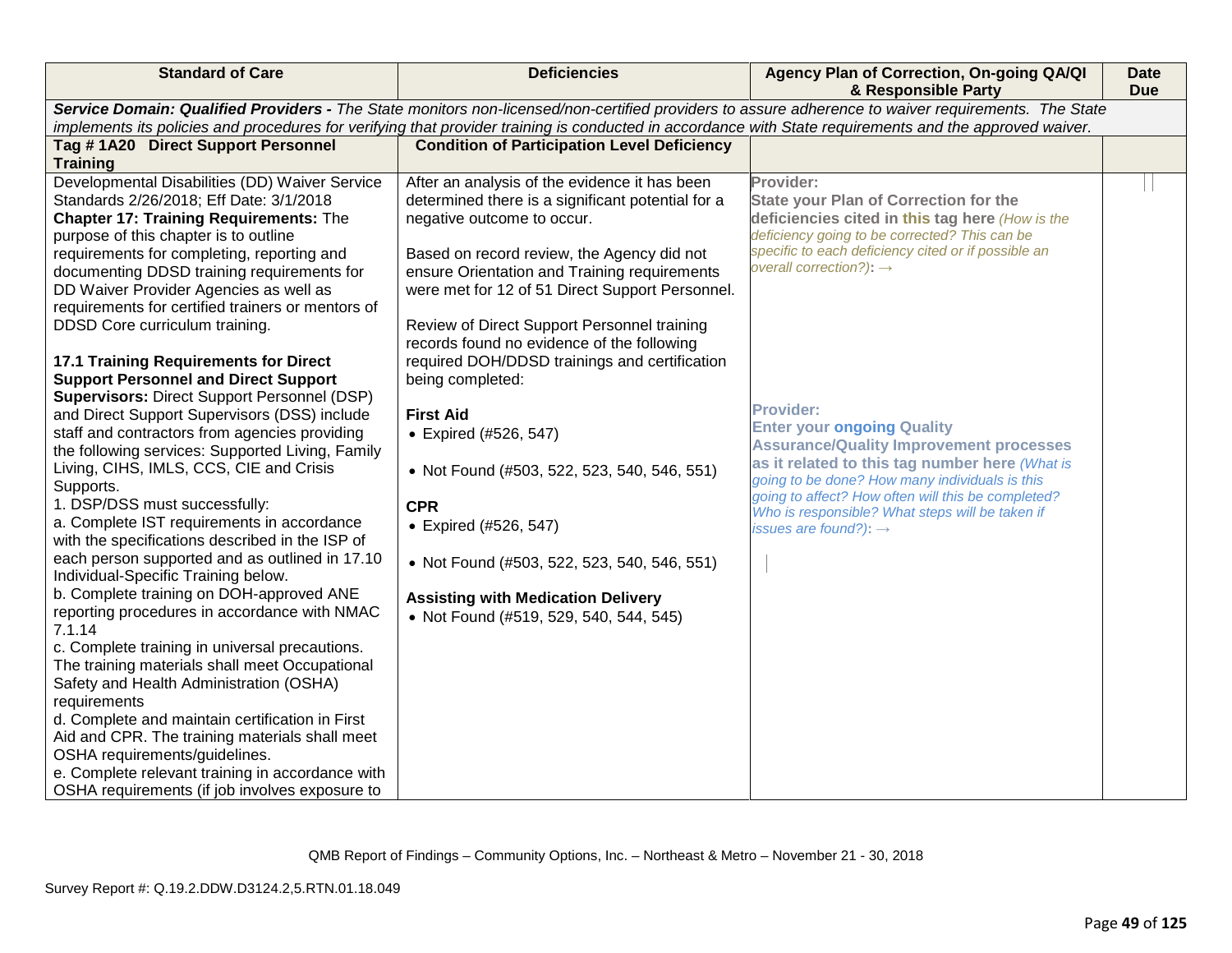| hazardous chemicals).                                |  |  |
|------------------------------------------------------|--|--|
| f. Become certified in a DDSD-approved system        |  |  |
| of crisis prevention and intervention (e.g.,         |  |  |
| MANDT, Handle with Care, CPI) before using           |  |  |
| EPR. Agency DSP and DSS shall maintain               |  |  |
| certification in a DDSD-approved system if any       |  |  |
| person they support has a BCIP that includes         |  |  |
| the use of EPR.                                      |  |  |
| g. Complete and maintain certification in a          |  |  |
| DDSD-approved medication course if required to       |  |  |
| assist with medication delivery.                     |  |  |
| h. Complete training regarding the HIPAA.            |  |  |
| 2. Any staff being used in an emergency to fill in   |  |  |
| or cover a shift must have at a minimum the          |  |  |
| DDSD required core trainings and be on shift         |  |  |
| with a DSP who has completed the relevant IST.       |  |  |
|                                                      |  |  |
| 17.1.2 Training Requirements for Service             |  |  |
| <b>Coordinators (SC): Service Coordinators (SCs)</b> |  |  |
| refer to staff at agencies providing the following   |  |  |
| services: Supported Living, Family Living,           |  |  |
| Customized In-home Supports, Intensive               |  |  |
| Medical Living, Customized Community                 |  |  |
| Supports, Community Integrated Employment,           |  |  |
| and Crisis Supports.                                 |  |  |
| 1. A SC must successfully:                           |  |  |
| a. Complete IST requirements in accordance           |  |  |
| with the specifications described in the ISP of      |  |  |
| each person supported, and as outlined in the        |  |  |
| 17.10 Individual-Specific Training below.            |  |  |
| b. Complete training on DOH-approved ANE             |  |  |
| reporting procedures in accordance with NMAC         |  |  |
| 7.1.14.                                              |  |  |
| c. Complete training in universal precautions.       |  |  |
| The training materials shall meet Occupational       |  |  |
| Safety and Health Administration (OSHA)              |  |  |
| requirements.                                        |  |  |
| d. Complete and maintain certification in First      |  |  |
| Aid and CPR. The training materials shall meet       |  |  |
| OSHA requirements/guidelines.                        |  |  |
| e. Complete relevant training in accordance with     |  |  |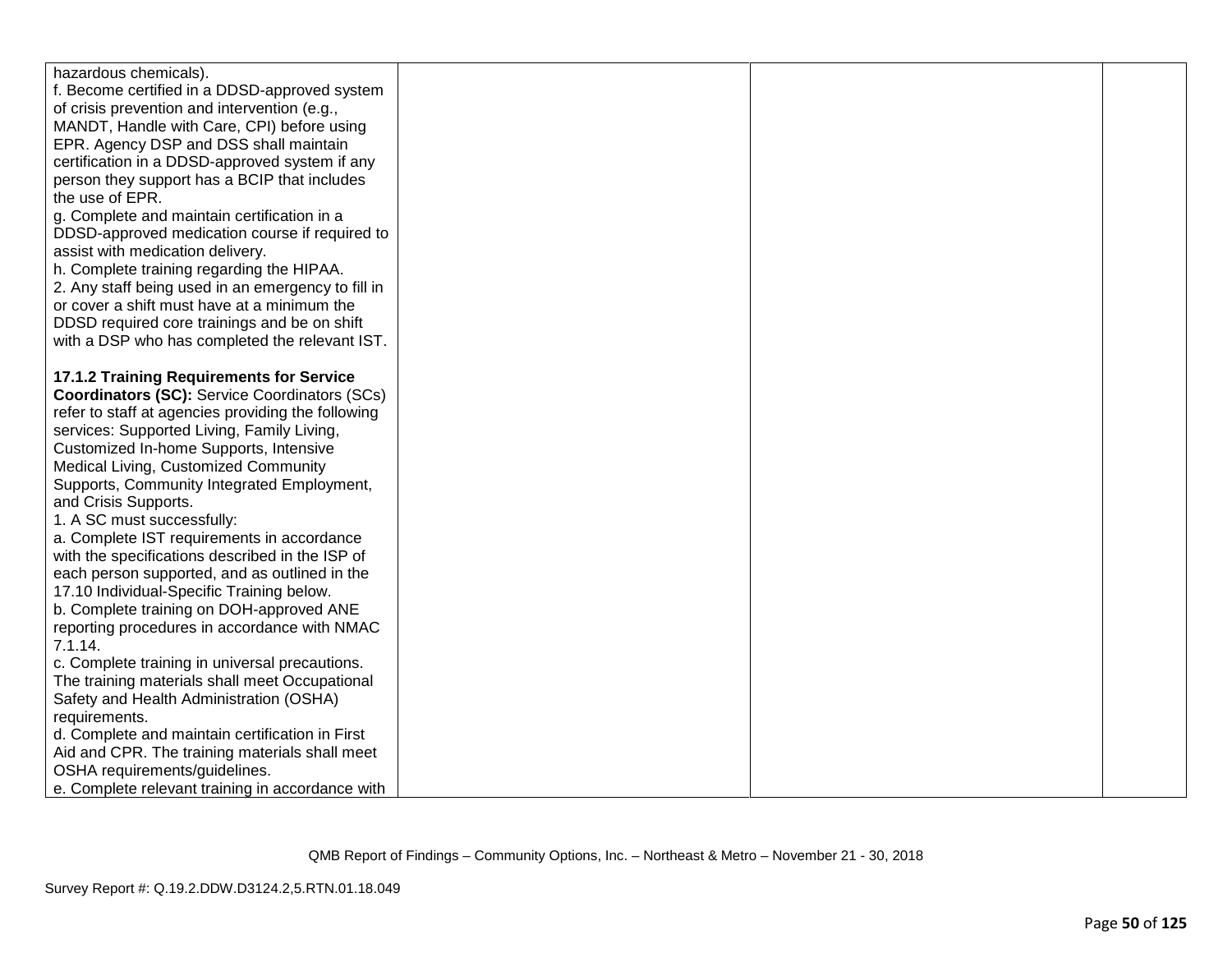| OSHA requirements (if job involves exposure to<br>hazardous chemicals).<br>f. Become certified in a DDSD-approved system<br>of crisis prevention and intervention (e.g.,<br>MANDT, Handle with Care, CPI) before using<br>emergency physical restraint. Agency SC shall<br>maintain certification in a DDSD-approved<br>system if a person they support has a<br>Behavioral Crisis Intervention Plan that includes<br>the use of emergency physical restraint.<br>g. Complete and maintain certification in AWMD<br>if required to assist with medications.<br>h. Complete training regarding the HIPAA.<br>2. Any staff being used in an emergency to fill in<br>or cover a shift must have at a minimum the<br>DDSD required core trainings. |  |  |
|------------------------------------------------------------------------------------------------------------------------------------------------------------------------------------------------------------------------------------------------------------------------------------------------------------------------------------------------------------------------------------------------------------------------------------------------------------------------------------------------------------------------------------------------------------------------------------------------------------------------------------------------------------------------------------------------------------------------------------------------|--|--|
|                                                                                                                                                                                                                                                                                                                                                                                                                                                                                                                                                                                                                                                                                                                                                |  |  |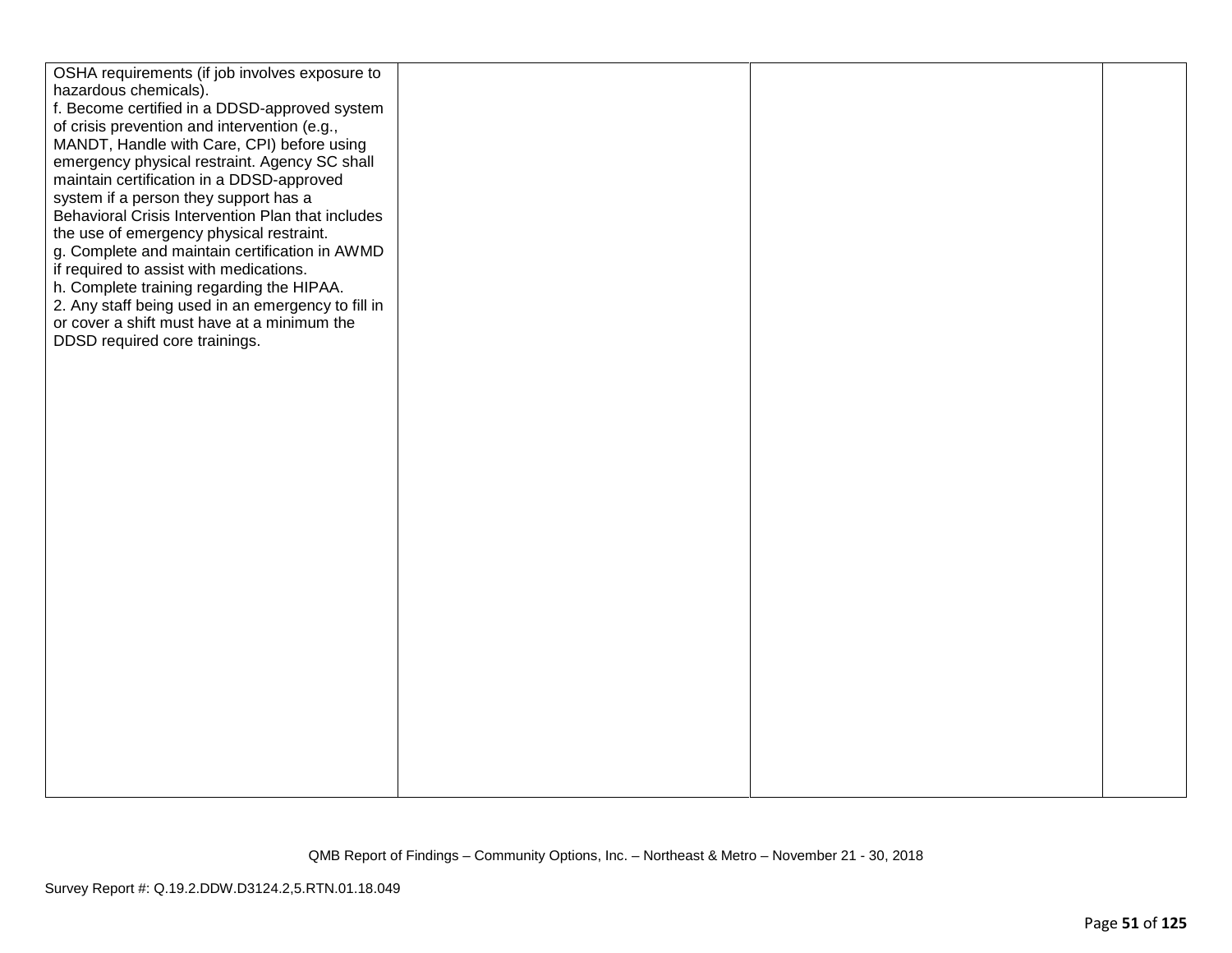| Tag #1A22 Agency Personnel Competency            | <b>Condition of Participation Level Deficiency</b> |                                                                                      |  |
|--------------------------------------------------|----------------------------------------------------|--------------------------------------------------------------------------------------|--|
| Developmental Disabilities (DD) Waiver Service   | After an analysis of the evidence it has been      | Provider:                                                                            |  |
| Standards 2/26/2018; Eff Date: 3/1/2018          | determined there is a significant potential for a  | <b>State your Plan of Correction for the</b>                                         |  |
| <b>Chapter 13: Nursing Services</b>              | negative outcome to occur.                         | deficiencies cited in this tag here (How is the                                      |  |
| 13.2.11 Training and Implementation of           |                                                    | deficiency going to be corrected? This can be                                        |  |
| Plans:                                           | Based on interview, the Agency did not ensure      | specific to each deficiency cited or if possible an                                  |  |
| 1. RNs and LPNs are required to provide          | training competencies were met for 3 of 8 Direct   | overall correction?): $\rightarrow$                                                  |  |
| Individual Specific Training (IST) regarding     | Support Personnel.                                 |                                                                                      |  |
| HCPs and MERPs.                                  |                                                    |                                                                                      |  |
| 2. The agency nurse is required to deliver and   | When DSP were asked if the Individual had          |                                                                                      |  |
| document training for DSP/DSS regarding the      | Health Care Plans and where could they be          |                                                                                      |  |
| healthcare interventions/strategies and MERPs    | located, the following was reported:               |                                                                                      |  |
| that the DSP are responsible to implement,       | • DSP #526 stated, "No." As indicated by the       |                                                                                      |  |
| clearly indicating level of competency achieved  | Electronic Comprehensive Health                    |                                                                                      |  |
| by each trainee as described in Chapter 17.10    | Assessment Tool, the Individual requires           | <b>Provider:</b>                                                                     |  |
| Individual-Specific Training.                    | Health Care Plans for Allergies. (Individual       | <b>Enter your ongoing Quality</b>                                                    |  |
|                                                  | #2)                                                | <b>Assurance/Quality Improvement processes</b>                                       |  |
| <b>Chapter 17: Training Requirement</b>          |                                                    | as it related to this tag number here (What is                                       |  |
| 17.10 Individual-Specific Training: The          | • DSP #530 stated, "Seizures and Falls." As        | going to be done? How many individuals is this                                       |  |
| following are elements of IST: defined standards | indicated by the Electronic Comprehensive          | going to affect? How often will this be completed?                                   |  |
| of performance, curriculum tailored to teach     | Health Assessment Tool, the Individual             | Who is responsible? What steps will be taken if<br>issues are found?): $\rightarrow$ |  |
| skills and knowledge necessary to meet those     | requires Health Care Plans for Skin and            |                                                                                      |  |
| standards of performance, and formal             | Wound Care. (Individual #5)                        |                                                                                      |  |
| examination or demonstration to verify           |                                                    |                                                                                      |  |
| standards of performance, using the established  | • DSP #526 stated, "No." As indicated by the       |                                                                                      |  |
| DDSD training levels of awareness, knowledge,    | Electronic Comprehensive Health                    |                                                                                      |  |
| and skill.                                       | Assessment Tool, the Individual requires           |                                                                                      |  |
| Reaching an awareness level may be               | Health Care Plans for Body Mass Index.             |                                                                                      |  |
| accomplished by reading plans or other           | (Individual #9)                                    |                                                                                      |  |
| information. The trainee is cognizant of         |                                                    |                                                                                      |  |
| information related to a person's specific       | When DSP were asked if the Individual had          |                                                                                      |  |
| condition. Verbal or written recall of basic     | <b>Medical Emergency Response Plans and</b>        |                                                                                      |  |
| information or knowing where to access the       | where could they be located, the following         |                                                                                      |  |
| information can verify awareness.                | was reported:                                      |                                                                                      |  |
| Reaching a knowledge level may take the form     | • DSP #526 stated, "No." As indicated by the       |                                                                                      |  |
| of observing a plan in action, reading a plan    | Electronic Comprehensive Health                    |                                                                                      |  |
| more thoroughly, or having a plan described by   | Assessment Tool, the Individual requires           |                                                                                      |  |
| the author or their designee. Verbal or written  | Medical Emergency Response Plans for               |                                                                                      |  |
| recall or demonstration may verify this level of | Allergies and Aspiration. (Individual #2)          |                                                                                      |  |
| competence.                                      |                                                    |                                                                                      |  |
| Reaching a skill level involves being trained by |                                                    |                                                                                      |  |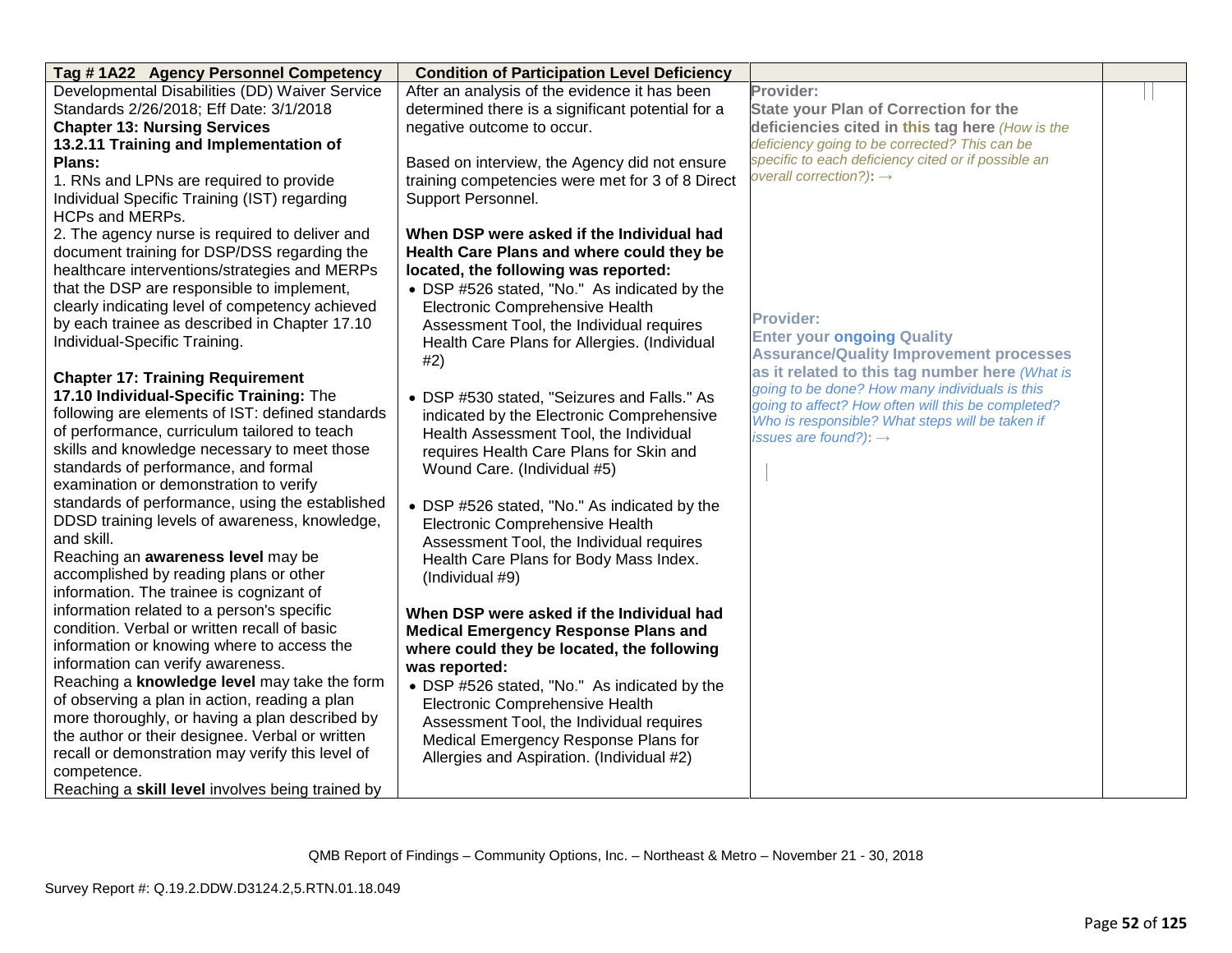| a therapist, nurse, designated or experienced     | When DSP were asked if they received            |  |
|---------------------------------------------------|-------------------------------------------------|--|
| designated trainer. The trainer shall demonstrate | training on the Individual's Physical Therapy   |  |
| the techniques according to the plan. Then they   | Plan and if so, what the plan covered, the      |  |
| observe and provide feedback to the trainee as    | following was reported:                         |  |
| they implement the techniques. This should be     |                                                 |  |
|                                                   | • DSP #504 stated, "No." Per IST DSP is to be   |  |
| repeated until competence is demonstrated.        | trained to a knowledge level. According to the  |  |
| Demonstration of skill or observed                | Individual Specific Training Section of the ISP |  |
| implementation of the techniques or strategies    | the Individual requires a Physical Therapy      |  |
| verifies skill level competence. Trainees should  | Plan. (Individual #5)                           |  |
| be observed on more than one occasion to          |                                                 |  |
| ensure appropriate techniques are maintained      | When DSP were asked if they received            |  |
| and to provide additional coaching/feedback.      | training on the Individual's Speech Therapy     |  |
| Individuals shall receive services from           | Plan and if so, what the plan covered, the      |  |
| competent and qualified Provider Agency           | following was reported:                         |  |
| personnel who must successfully complete IST      | • DSP #504 stated, "I don't know." Per IST DSP  |  |
| requirements in accordance with the               | is to be trained to a knowledge level.          |  |
| specifications described in the ISP of each       | According to the Individual Specific Training   |  |
| person supported.                                 | Section of the ISP the Individual requires a    |  |
| 1. IST must be arranged and conducted at least    | Speech Therapy Plan. (Individual #5)            |  |
| annually. IST includes training on the ISP        |                                                 |  |
| Desired Outcomes, Action Plans, strategies, and   | When DSP were asked what State Agency do        |  |
| information about the person's preferences        | you report suspected Abuse, Neglect or          |  |
| regarding privacy, communication style, and       |                                                 |  |
|                                                   | Exploitation, the following was reported:       |  |
| routines. More frequent training may be           | • DSP #504 stated, "Don't know which agency."   |  |
| necessary if the annual ISP changes before the    | Staff was not able to identify the State Agency |  |
| year ends.                                        | as Division of Health Improvement.              |  |
| 2. IST for therapy-related WDSI, HCPs, MERPs,     |                                                 |  |
| CARMPs, PBSA, PBSP, and BCIP, must occur          |                                                 |  |
| at least annually and more often if plans change, |                                                 |  |
| or if monitoring by the plan author or agency     |                                                 |  |
| finds incorrect implementation, when new DSP      |                                                 |  |
| or CM are assigned to work with a person, or      |                                                 |  |
| when an existing DSP or CM requires a             |                                                 |  |
| refresher.                                        |                                                 |  |
| 3. The competency level of the training is based  |                                                 |  |
| on the IST section of the ISP.                    |                                                 |  |
| 4. The person should be present for and           |                                                 |  |
| involved in IST whenever possible.                |                                                 |  |
| 5. Provider Agencies are responsible for tracking |                                                 |  |
| of IST requirements.                              |                                                 |  |
|                                                   |                                                 |  |
| 6. Provider Agencies must arrange and ensure      |                                                 |  |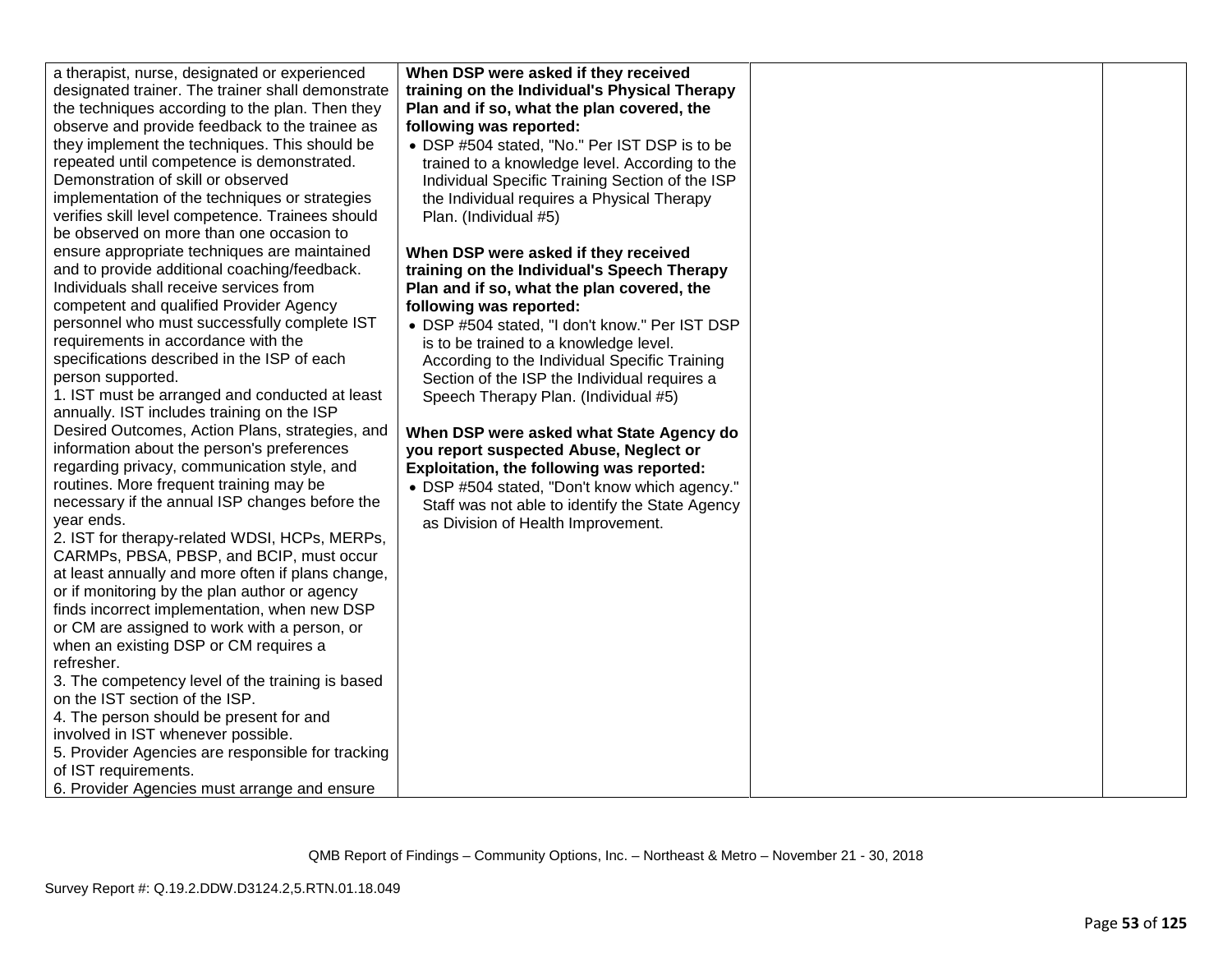| that DSP's are trained on the contents of the<br>plans in accordance with timelines indicated in<br>the Individual-Specific Training Requirements:<br>Support Plans section of the ISP and notify the<br>plan authors when new DSP are hired to<br>arrange for trainings.<br>7. If a therapist, BSC, nurse, or other author of a<br>plan, healthcare or otherwise, chooses to<br>designate a trainer, that person is still<br>responsible for providing the curriculum to the |  |  |
|-------------------------------------------------------------------------------------------------------------------------------------------------------------------------------------------------------------------------------------------------------------------------------------------------------------------------------------------------------------------------------------------------------------------------------------------------------------------------------|--|--|
| designated trainer. The author of the plan is also<br>responsible for ensuring the designated trainer<br>is verifying competency in alignment with their<br>curriculum, doing periodic quality assurance<br>checks with their designated trainer, and re-<br>certifying the designated trainer at least annually<br>and/or when there is a change to a person's<br>plan.                                                                                                      |  |  |
|                                                                                                                                                                                                                                                                                                                                                                                                                                                                               |  |  |
|                                                                                                                                                                                                                                                                                                                                                                                                                                                                               |  |  |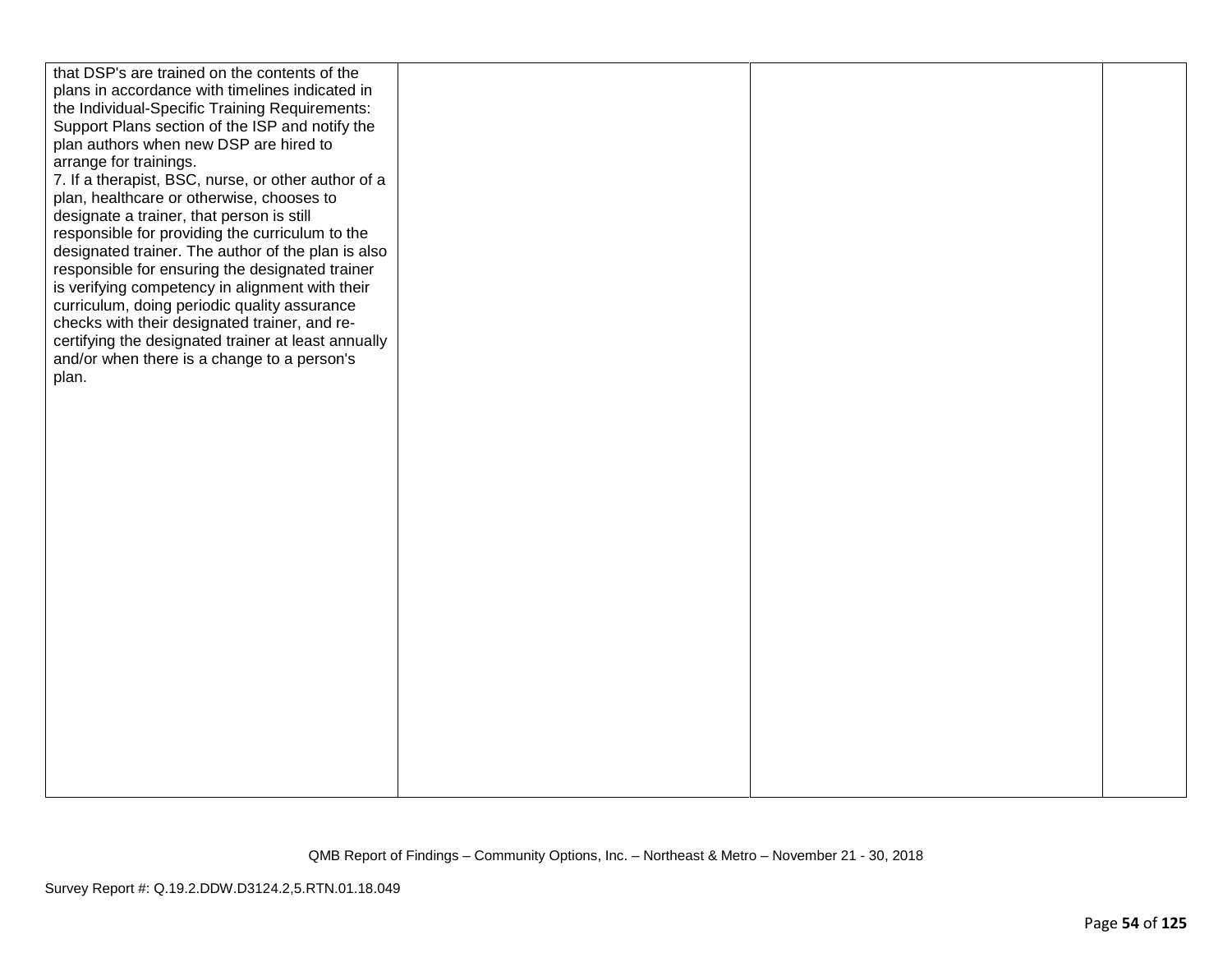| Tag #1A25.1 Caregiver Criminal History                                                                                                                                                                                                                                                                                                                                                                                                                                                                                                                                                                                                                                                                                                                                                                                                                                                                                                                                                                                                                                                                                                                                                                                                                                                           | <b>Condition of Participation Level Deficiency</b>                                                                                                                                                                            |                                                                                                                                                                                                                                                                                                                                                           |  |
|--------------------------------------------------------------------------------------------------------------------------------------------------------------------------------------------------------------------------------------------------------------------------------------------------------------------------------------------------------------------------------------------------------------------------------------------------------------------------------------------------------------------------------------------------------------------------------------------------------------------------------------------------------------------------------------------------------------------------------------------------------------------------------------------------------------------------------------------------------------------------------------------------------------------------------------------------------------------------------------------------------------------------------------------------------------------------------------------------------------------------------------------------------------------------------------------------------------------------------------------------------------------------------------------------|-------------------------------------------------------------------------------------------------------------------------------------------------------------------------------------------------------------------------------|-----------------------------------------------------------------------------------------------------------------------------------------------------------------------------------------------------------------------------------------------------------------------------------------------------------------------------------------------------------|--|
| <b>Screening</b><br>NMAC 7.1.9.8 CAREGIVER AND HOSPITAL<br><b>CAREGIVER EMPLOYMENT</b><br><b>REQUIREMENTS:</b><br>A. General: The responsibility for compliance<br>with the requirements of the act applies to both<br>the care provider and to all applicants,                                                                                                                                                                                                                                                                                                                                                                                                                                                                                                                                                                                                                                                                                                                                                                                                                                                                                                                                                                                                                                  | After an analysis of the evidence it has been<br>determined there is a significant potential for a<br>negative outcome to occur.<br>Based on record review, the Agency did not<br>maintain documentation indicating Caregiver | Provider:<br>State your Plan of Correction for the<br>deficiencies cited in this tag here (How is the<br>deficiency going to be corrected? This can be<br>specific to each deficiency cited or if possible an<br>overall correction?): $\rightarrow$                                                                                                      |  |
| caregivers and hospital caregivers. All<br>applicants for employment to whom an offer of<br>employment is made or caregivers and hospital<br>caregivers employed by or contracted to a care<br>provider must consent to a nationwide and<br>statewide criminal history screening, as                                                                                                                                                                                                                                                                                                                                                                                                                                                                                                                                                                                                                                                                                                                                                                                                                                                                                                                                                                                                             | Criminal History Screening was completed as<br>required for 1 of 52 Agency Personnel.<br>The following Agency Personnel Files<br>contained no evidence of Caregiver Criminal<br><b>History Screenings:</b>                    |                                                                                                                                                                                                                                                                                                                                                           |  |
| described in Subsections D, E and F of this<br>section, upon offer of employment or at the time<br>of entering into a contractual relationship with<br>the care provider. Care providers shall submit all<br>fees and pertinent application information for all<br>applicants, caregivers or hospital caregivers as<br>described in Subsections D, E and F of this<br>section. Pursuant to Section 29-17-5 NMSA<br>1978 (Amended) of the act, a care provider's<br>failure to comply is grounds for the state agency<br>having enforcement authority with respect to the<br>care provider] to impose appropriate<br>administrative sanctions and penalties.<br><b>B.</b> Exception: A caregiver or hospital caregiver<br>applying for employment or contracting services<br>with a care provider within twelve (12) months of<br>the caregiver's or hospital caregiver's most<br>recent nationwide criminal history screening<br>which list no disqualifying convictions shall only<br>apply for a statewide criminal history screening<br>upon offer of employment or at the time of<br>entering into a contractual relationship with the<br>care provider. At the discretion of the care<br>provider a nationwide criminal history screening,<br>additional to the required statewide criminal | <b>Direct Support Personnel (DSP):</b><br>• #540 - Date of hire 3/1/2018.                                                                                                                                                     | <b>Provider:</b><br><b>Enter your ongoing Quality</b><br><b>Assurance/Quality Improvement processes</b><br>as it related to this tag number here (What is<br>going to be done? How many individuals is this<br>going to affect? How often will this be completed?<br>Who is responsible? What steps will be taken if<br>issues are found?): $\rightarrow$ |  |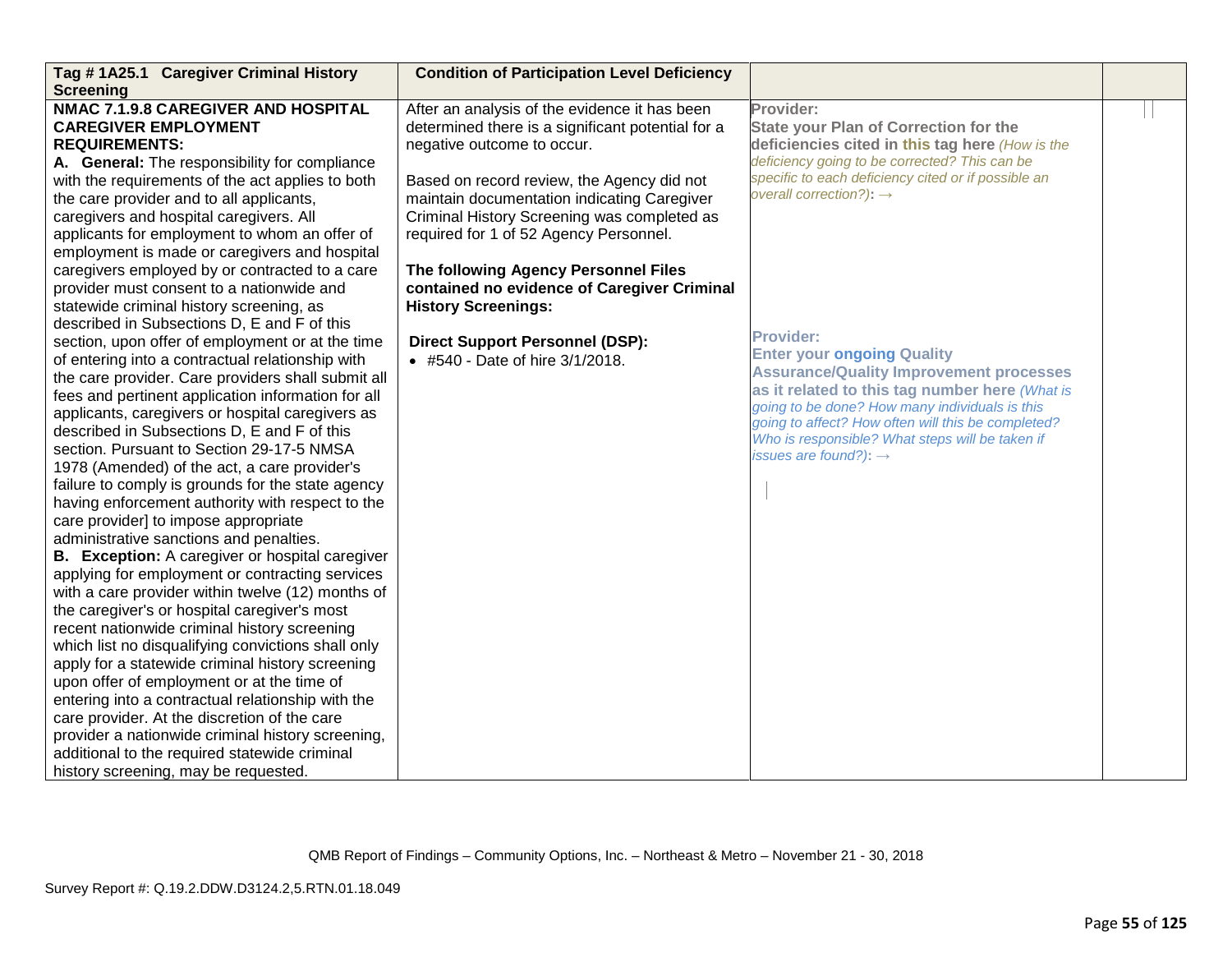| C. Conditional Employment: Applicants,            |  |  |
|---------------------------------------------------|--|--|
| caregivers, and hospital caregivers who have      |  |  |
| submitted all completed documents and paid all    |  |  |
| applicable fees for a nationwide and statewide    |  |  |
| criminal history screening may be deemed to       |  |  |
| have conditional supervised employment            |  |  |
| pending receipt of written notice given by the    |  |  |
| department as to whether the applicant,           |  |  |
| caregiver or hospital caregiver has a             |  |  |
| disqualifying conviction.                         |  |  |
| F. Timely Submission: Care providers shall        |  |  |
| submit all fees and pertinent application         |  |  |
| information for all individuals who meet the      |  |  |
| definition of an applicant, caregiver or hospital |  |  |
| caregiver as described in Subsections B, D and    |  |  |
| K of 7.1.9.7 NMAC, no later than twenty (20)      |  |  |
| calendar days from the first day of employment    |  |  |
| or effective date of a contractual relationship   |  |  |
| with the care provider.                           |  |  |
| G. Maintenance of Records: Care providers         |  |  |
| shall maintain documentation relating to all      |  |  |
| employees and contractors evidencing              |  |  |
| compliance with the act and these rules.          |  |  |
| (1) During the term of employment, care           |  |  |
| providers shall maintain evidence of each         |  |  |
| applicant, caregiver or hospital caregiver's      |  |  |
| clearance, pending reconsideration, or            |  |  |
| disqualification.                                 |  |  |
| (2) Care providers shall maintain documented      |  |  |
| evidence showing the basis for any                |  |  |
| determination by the care provider that an        |  |  |
| employee or contractor performs job functions     |  |  |
| that do not fall within the scope of the          |  |  |
| requirement for nationwide or statewide criminal  |  |  |
| history screening. A memorandum in an             |  |  |
| employee's file stating "This employee does not   |  |  |
| provide direct care or have routine unsupervised  |  |  |
| physical or financial access to care recipients   |  |  |
| served by [name of care provider]," together with |  |  |
| the employee's job description, shall suffice for |  |  |
| record keeping purposes.                          |  |  |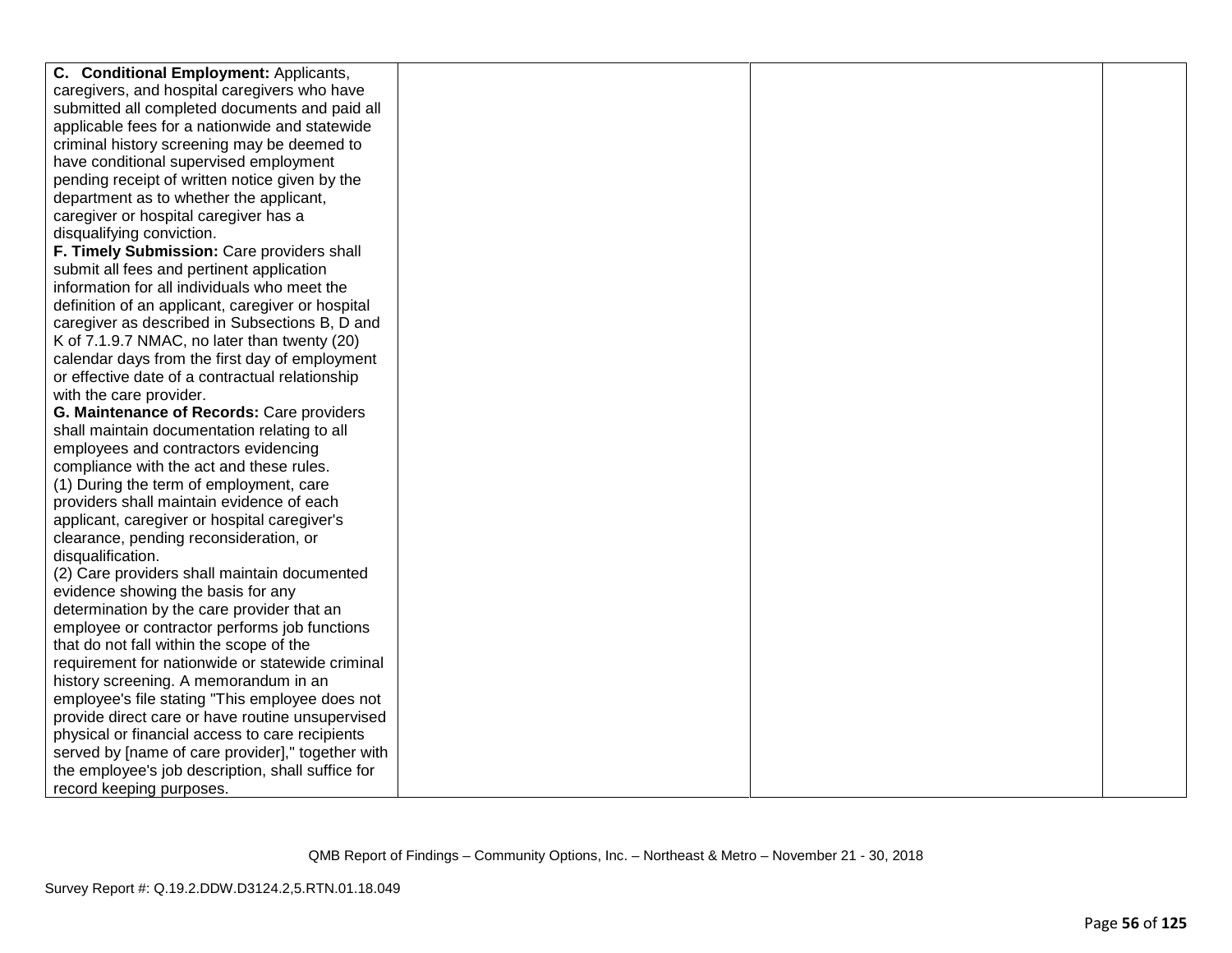| other related felony sexual offenses;<br>E. crimes involving adult abuse, neglect or<br>financial exploitation;<br>F. crimes involving child abuse or neglect;<br>G. crimes involving robbery, larceny, extortion,<br>burglary, fraud, forgery, embezzlement, credit<br>card fraud, or receiving stolen property; or<br>H. an attempt, solicitation, or conspiracy<br>involving any of the felonies in this subsection. | NMAC 7.1.9.9 CAREGIVERS OR HOSPITAL<br><b>CAREGIVERS AND APPLICANTS WITH</b><br><b>DISQUALIFYING CONVICTIONS:</b><br>A. Prohibition on Employment: A care<br>provider shall not hire or continue the<br>employment or contractual services of any<br>applicant, caregiver or hospital caregiver for<br>whom the care provider has received notice of a<br>disqualifying conviction, except as provided in<br>Subsection B of this section.<br>NMAC 7.1.9.11 DISQUALIFYING<br><b>CONVICTIONS.</b> The following felony convictions<br>disqualify an applicant, caregiver or hospital<br>caregiver from employment or contractual<br>services with a care provider:<br>A. homicide;<br><b>B.</b> trafficking, or trafficking in controlled<br>substances:<br>C. kidnapping, false imprisonment, aggravated<br>assault or aggravated battery;<br>D. rape, criminal sexual penetration, criminal<br>sexual contact, incest, indecent exposure, or |  |  |  |
|-------------------------------------------------------------------------------------------------------------------------------------------------------------------------------------------------------------------------------------------------------------------------------------------------------------------------------------------------------------------------------------------------------------------------|-----------------------------------------------------------------------------------------------------------------------------------------------------------------------------------------------------------------------------------------------------------------------------------------------------------------------------------------------------------------------------------------------------------------------------------------------------------------------------------------------------------------------------------------------------------------------------------------------------------------------------------------------------------------------------------------------------------------------------------------------------------------------------------------------------------------------------------------------------------------------------------------------------------------------------------------------|--|--|--|
|-------------------------------------------------------------------------------------------------------------------------------------------------------------------------------------------------------------------------------------------------------------------------------------------------------------------------------------------------------------------------------------------------------------------------|-----------------------------------------------------------------------------------------------------------------------------------------------------------------------------------------------------------------------------------------------------------------------------------------------------------------------------------------------------------------------------------------------------------------------------------------------------------------------------------------------------------------------------------------------------------------------------------------------------------------------------------------------------------------------------------------------------------------------------------------------------------------------------------------------------------------------------------------------------------------------------------------------------------------------------------------------|--|--|--|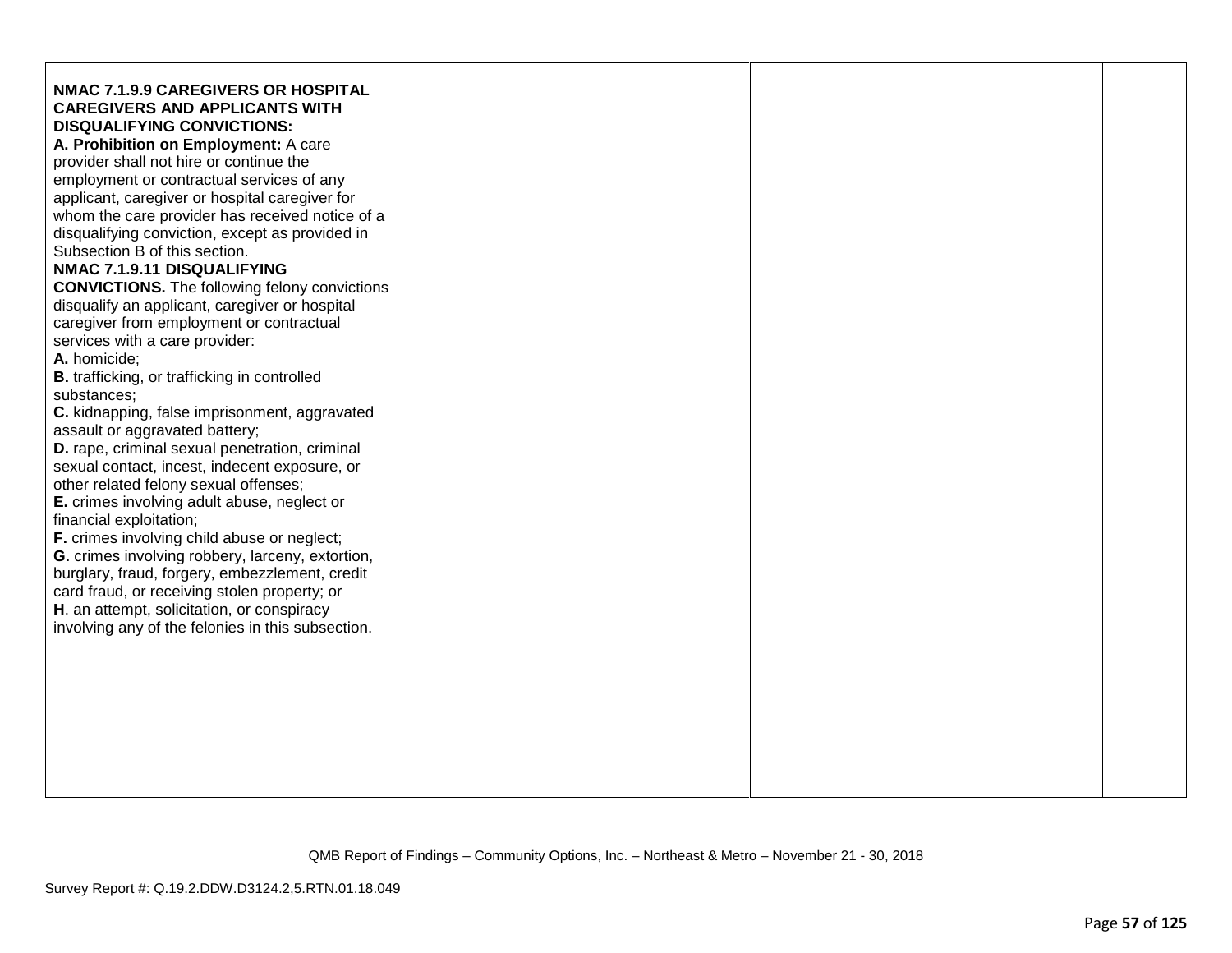| Tag #1A26 Consolidated On-line                       | <b>Standard Level Deficiency</b>                    |                                                                                                       |  |
|------------------------------------------------------|-----------------------------------------------------|-------------------------------------------------------------------------------------------------------|--|
| <b>Registry/Employee Abuse Registry</b>              |                                                     |                                                                                                       |  |
| NMAC 7.1.12.8 - REGISTRY ESTABLISHED;                | Based on record review, the Agency did not          | Provider:                                                                                             |  |
| PROVIDER INQUIRY REQUIRED: Upon the                  | maintain documentation in the employee's            | <b>State your Plan of Correction for the</b>                                                          |  |
| effective date of this rule, the department has      | personnel records that evidenced inquiry into the   | deficiencies cited in this tag here (How is the                                                       |  |
| established and maintains an accurate and            | Employee Abuse Registry prior to employment         | deficiency going to be corrected? This can be                                                         |  |
| complete electronic registry that contains the       | for 4 of 52 Agency Personnel.                       | specific to each deficiency cited or if possible an                                                   |  |
| name, date of birth, address, social security        |                                                     | overall correction?): $\rightarrow$                                                                   |  |
| number, and other appropriate identifying            | The following Agency Personnel records              |                                                                                                       |  |
| information of all persons who, while employed       | contained evidence that indicated the               |                                                                                                       |  |
| by a provider, have been determined by the           | <b>Employee Abuse Registry check was</b>            |                                                                                                       |  |
| department, as a result of an investigation of a     | completed after hire:                               |                                                                                                       |  |
| complaint, to have engaged in a substantiated        |                                                     |                                                                                                       |  |
| registry-referred incident of abuse, neglect or      | <b>Direct Support Personnel (DSP):</b>              |                                                                                                       |  |
| exploitation of a person receiving care or           | • #523 - Date of hire 5/10/2018, completed          |                                                                                                       |  |
| services from a provider. Additions and updates      | 5/14/2018.                                          | <b>Provider:</b>                                                                                      |  |
| to the registry shall be posted no later than two    |                                                     | <b>Enter your ongoing Quality</b>                                                                     |  |
| (2) business days following receipt. Only            | • #533 - Date of hire 11/16/2018, completed         | <b>Assurance/Quality Improvement processes</b>                                                        |  |
| department staff designated by the custodian         | 11/19/2018.                                         | as it related to this tag number here (What is                                                        |  |
| may access, maintain and update the data in the      |                                                     | going to be done? How many individuals is this                                                        |  |
| registry.                                            | $\bullet$ #539 - Date of hire 10/23/2018, completed | going to affect? How often will this be completed?<br>Who is responsible? What steps will be taken if |  |
| A. Provider requirement to inquire of                | 10/25/2018.                                         | issues are found?): $\rightarrow$                                                                     |  |
| registry. A provider, prior to employing or          |                                                     |                                                                                                       |  |
| contracting with an employee, shall inquire of       | $\bullet$ #542 - Date of hire 7/17/2017, completed  |                                                                                                       |  |
| the registry whether the individual under            | 7/21/2017.                                          |                                                                                                       |  |
| consideration for employment or contracting is       |                                                     |                                                                                                       |  |
| listed on the registry.                              |                                                     |                                                                                                       |  |
| B. Prohibited employment. A provider may not         |                                                     |                                                                                                       |  |
| employ or contract with an individual to be an       |                                                     |                                                                                                       |  |
| employee if the individual is listed on the registry |                                                     |                                                                                                       |  |
| as having a substantiated registry-referred          |                                                     |                                                                                                       |  |
| incident of abuse, neglect or exploitation of a      |                                                     |                                                                                                       |  |
| person receiving care or services from a             |                                                     |                                                                                                       |  |
| provider.                                            |                                                     |                                                                                                       |  |
| C. Applicant's identifying information               |                                                     |                                                                                                       |  |
| required. In making the inquiry to the registry      |                                                     |                                                                                                       |  |
| prior to employing or contracting with an            |                                                     |                                                                                                       |  |
| employee, the provider shall use identifying         |                                                     |                                                                                                       |  |
| information concerning the individual under          |                                                     |                                                                                                       |  |
| consideration for employment or contracting          |                                                     |                                                                                                       |  |
| sufficient to reasonably and completely search       |                                                     |                                                                                                       |  |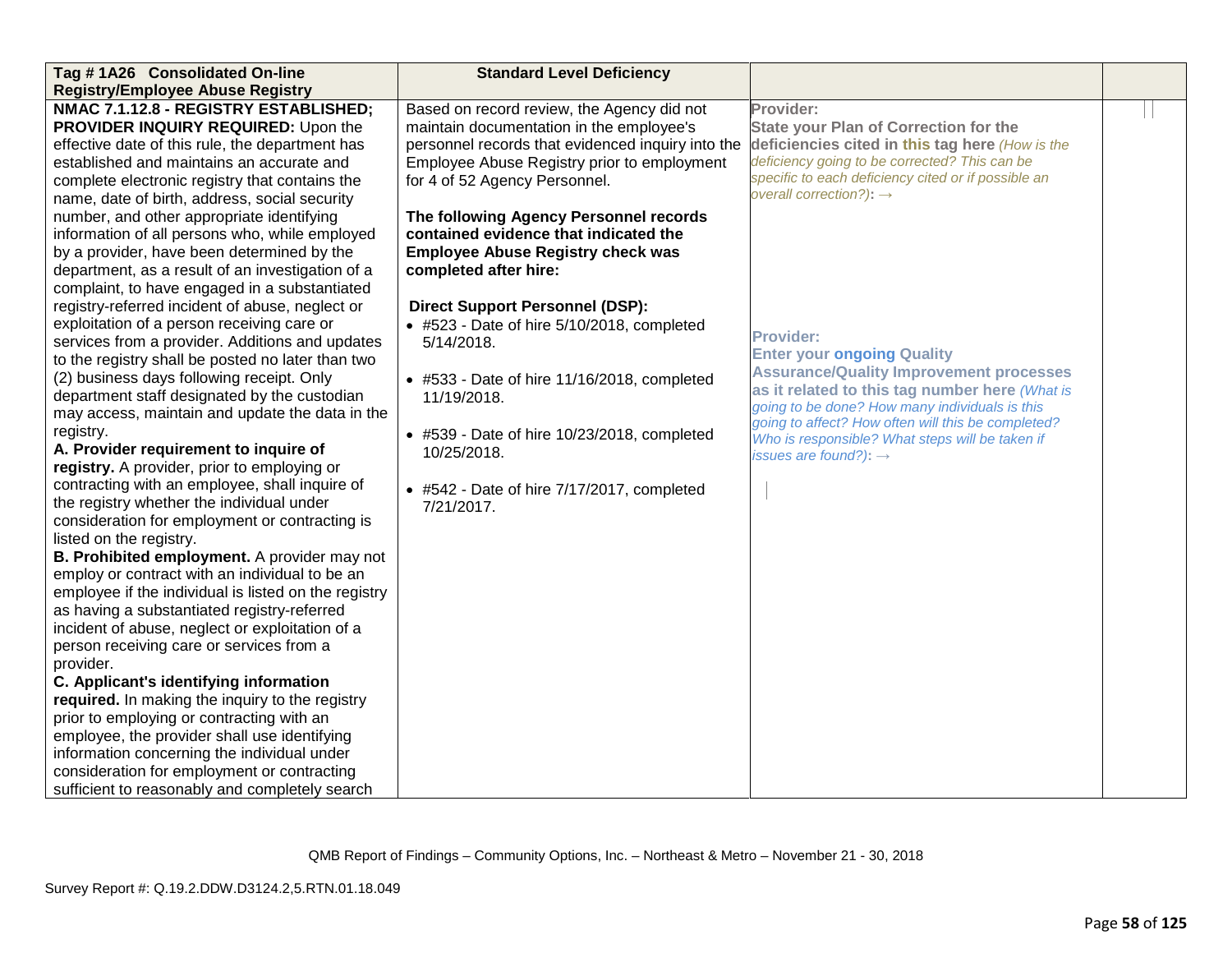| the registry, including the name, address, date    |  |  |
|----------------------------------------------------|--|--|
| of birth, social security number, and other        |  |  |
| appropriate identifying information required by    |  |  |
| the registry.                                      |  |  |
| D. Documentation of inquiry to registry. The       |  |  |
| provider shall maintain documentation in the       |  |  |
| employee's personnel or employment records         |  |  |
| that evidences the fact that the provider made     |  |  |
| an inquiry to the registry concerning that         |  |  |
| employee prior to employment. Such                 |  |  |
| documentation must include evidence, based on      |  |  |
| the response to such inquiry received from the     |  |  |
| custodian by the provider, that the employee       |  |  |
| was not listed on the registry as having a         |  |  |
| substantiated registry-referred incident of abuse, |  |  |
| neglect or exploitation.                           |  |  |
| E. Documentation for other staff. With respect     |  |  |
| to all employed or contracted individuals          |  |  |
| providing direct care who are licensed health      |  |  |
| care professionals or certified nurse aides, the   |  |  |
| provider shall maintain documentation reflecting   |  |  |
| the individual's current licensure as a health     |  |  |
| care professional or current certification as a    |  |  |
| nurse aide.                                        |  |  |
| F. Consequences of noncompliance. The              |  |  |
| department or other governmental agency            |  |  |
| having regulatory enforcement authority over a     |  |  |
| provider may sanction a provider in accordance     |  |  |
| with applicable law if the provider fails to make  |  |  |
| an appropriate and timely inquiry of the registry, |  |  |
| or fails to maintain evidence of such inquiry, in  |  |  |
| connection with the hiring or contracting of an    |  |  |
| employee; or for employing or contracting any      |  |  |
| person to work as an employee who is listed on     |  |  |
| the registry. Such sanctions may include a         |  |  |
| directed plan of correction, civil monetary        |  |  |
| penalty not to exceed five thousand dollars        |  |  |
| (\$5000) per instance, or termination or non-      |  |  |
| renewal of any contract with the department or     |  |  |
| other governmental agency.                         |  |  |
|                                                    |  |  |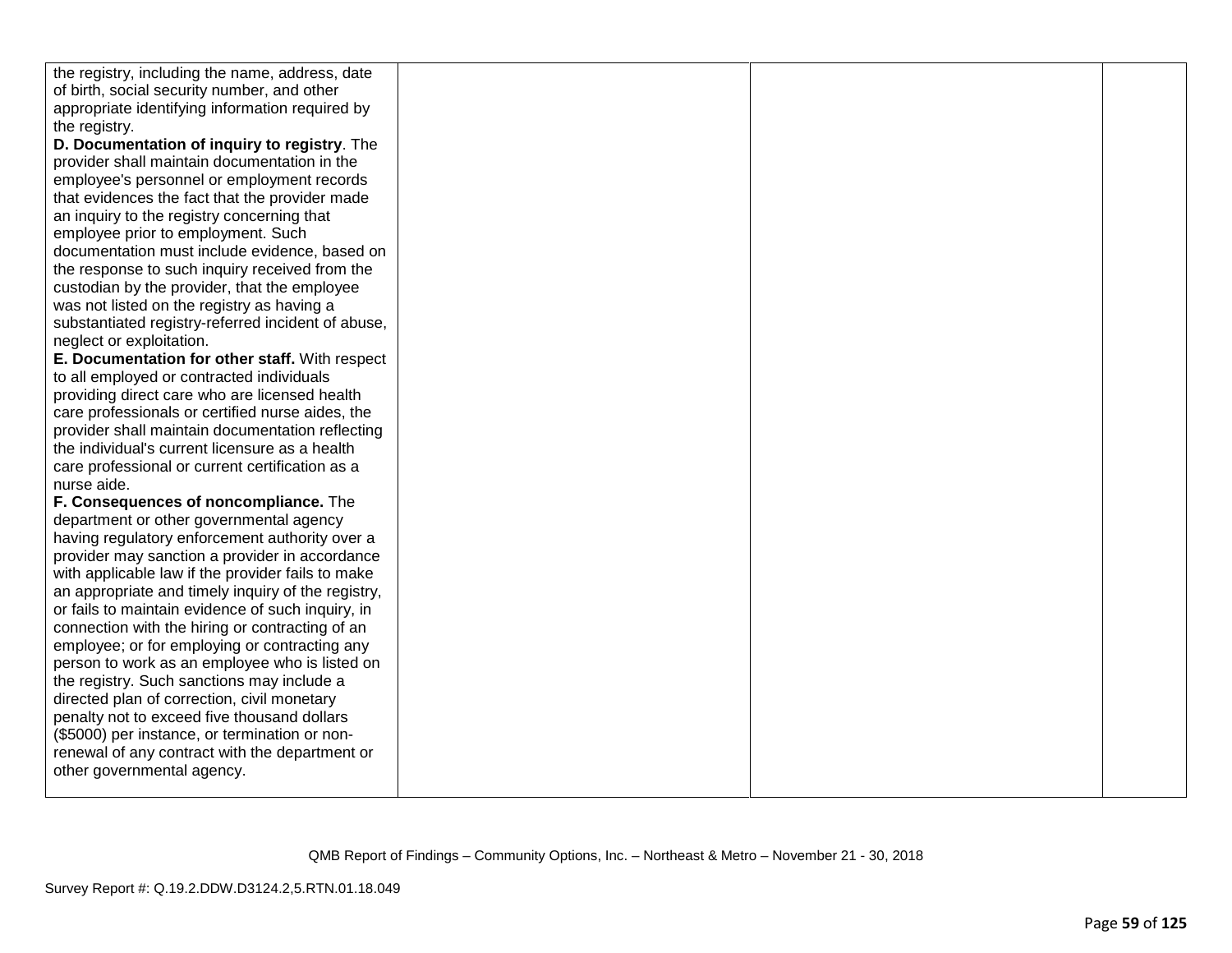| Tag #1A26.1 Consolidated On-line Registry<br><b>Employee Abuse Registry</b>                                                                                                                                                                                                                                                                                                                                                                                                                                                                                                                                                                                                                                                                                                                                                                                                                                                                                                                                                                                                                                                                                                                                                                                                                                                                                                                                                                                                                                                                                                                                                                | <b>Condition of Participation Level Deficiency</b>                                                                                                                                                                                                                                                                                                                                                                                                                                                                                                                                                                    |                                                                                                                                                                                                                                                                                                                                                                                                                                                                                                                                                                                                                          |  |
|--------------------------------------------------------------------------------------------------------------------------------------------------------------------------------------------------------------------------------------------------------------------------------------------------------------------------------------------------------------------------------------------------------------------------------------------------------------------------------------------------------------------------------------------------------------------------------------------------------------------------------------------------------------------------------------------------------------------------------------------------------------------------------------------------------------------------------------------------------------------------------------------------------------------------------------------------------------------------------------------------------------------------------------------------------------------------------------------------------------------------------------------------------------------------------------------------------------------------------------------------------------------------------------------------------------------------------------------------------------------------------------------------------------------------------------------------------------------------------------------------------------------------------------------------------------------------------------------------------------------------------------------|-----------------------------------------------------------------------------------------------------------------------------------------------------------------------------------------------------------------------------------------------------------------------------------------------------------------------------------------------------------------------------------------------------------------------------------------------------------------------------------------------------------------------------------------------------------------------------------------------------------------------|--------------------------------------------------------------------------------------------------------------------------------------------------------------------------------------------------------------------------------------------------------------------------------------------------------------------------------------------------------------------------------------------------------------------------------------------------------------------------------------------------------------------------------------------------------------------------------------------------------------------------|--|
| NMAC 7.1.12.8 - REGISTRY ESTABLISHED;<br>PROVIDER INQUIRY REQUIRED: Upon the<br>effective date of this rule, the department has<br>established and maintains an accurate and<br>complete electronic registry that contains the<br>name, date of birth, address, social security<br>number, and other appropriate identifying<br>information of all persons who, while employed<br>by a provider, have been determined by the<br>department, as a result of an investigation of a<br>complaint, to have engaged in a substantiated<br>registry-referred incident of abuse, neglect or<br>exploitation of a person receiving care or<br>services from a provider. Additions and updates<br>to the registry shall be posted no later than two<br>(2) business days following receipt. Only<br>department staff designated by the custodian<br>may access, maintain and update the data in the<br>registry.<br>A. Provider requirement to inquire of<br>registry. A provider, prior to employing or<br>contracting with an employee, shall inquire of<br>the registry whether the individual under<br>consideration for employment or contracting is<br>listed on the registry.<br>B. Prohibited employment. A provider may not<br>employ or contract with an individual to be an<br>employee if the individual is listed on the registry<br>as having a substantiated registry-referred<br>incident of abuse, neglect or exploitation of a<br>person receiving care or services from a<br>provider.<br>C. Applicant's identifying information<br>required. In making the inquiry to the registry<br>prior to employing or contracting with an | After an analysis of the evidence it has been<br>determined there is a significant potential for a<br>negative outcome to occur.<br>Based on record review, the Agency did not<br>maintain documentation in the employee's<br>personnel records that evidenced inquiry into the<br>Employee Abuse Registry prior to employment<br>for 2 of 52 Agency Personnel.<br>The following Agency personnel records<br>contained no evidence of the Employee<br>Abuse Registry check being completed:<br><b>Direct Support Personnel (DSP):</b><br>• DSP #509 - Date of hire 10/11/2011.<br>• DSP #540 - Date of hire 3/1/2018. | Provider:<br><b>State your Plan of Correction for the</b><br>deficiencies cited in this tag here (How is the<br>deficiency going to be corrected? This can be<br>specific to each deficiency cited or if possible an<br>overall correction?): $\rightarrow$<br><b>Provider:</b><br><b>Enter your ongoing Quality</b><br><b>Assurance/Quality Improvement processes</b><br>as it related to this tag number here (What is<br>going to be done? How many individuals is this<br>going to affect? How often will this be completed?<br>Who is responsible? What steps will be taken if<br>issues are found?): $\rightarrow$ |  |
| employee, the provider shall use identifying<br>information concerning the individual under<br>consideration for employment or contracting<br>sufficient to reasonably and completely search                                                                                                                                                                                                                                                                                                                                                                                                                                                                                                                                                                                                                                                                                                                                                                                                                                                                                                                                                                                                                                                                                                                                                                                                                                                                                                                                                                                                                                               |                                                                                                                                                                                                                                                                                                                                                                                                                                                                                                                                                                                                                       |                                                                                                                                                                                                                                                                                                                                                                                                                                                                                                                                                                                                                          |  |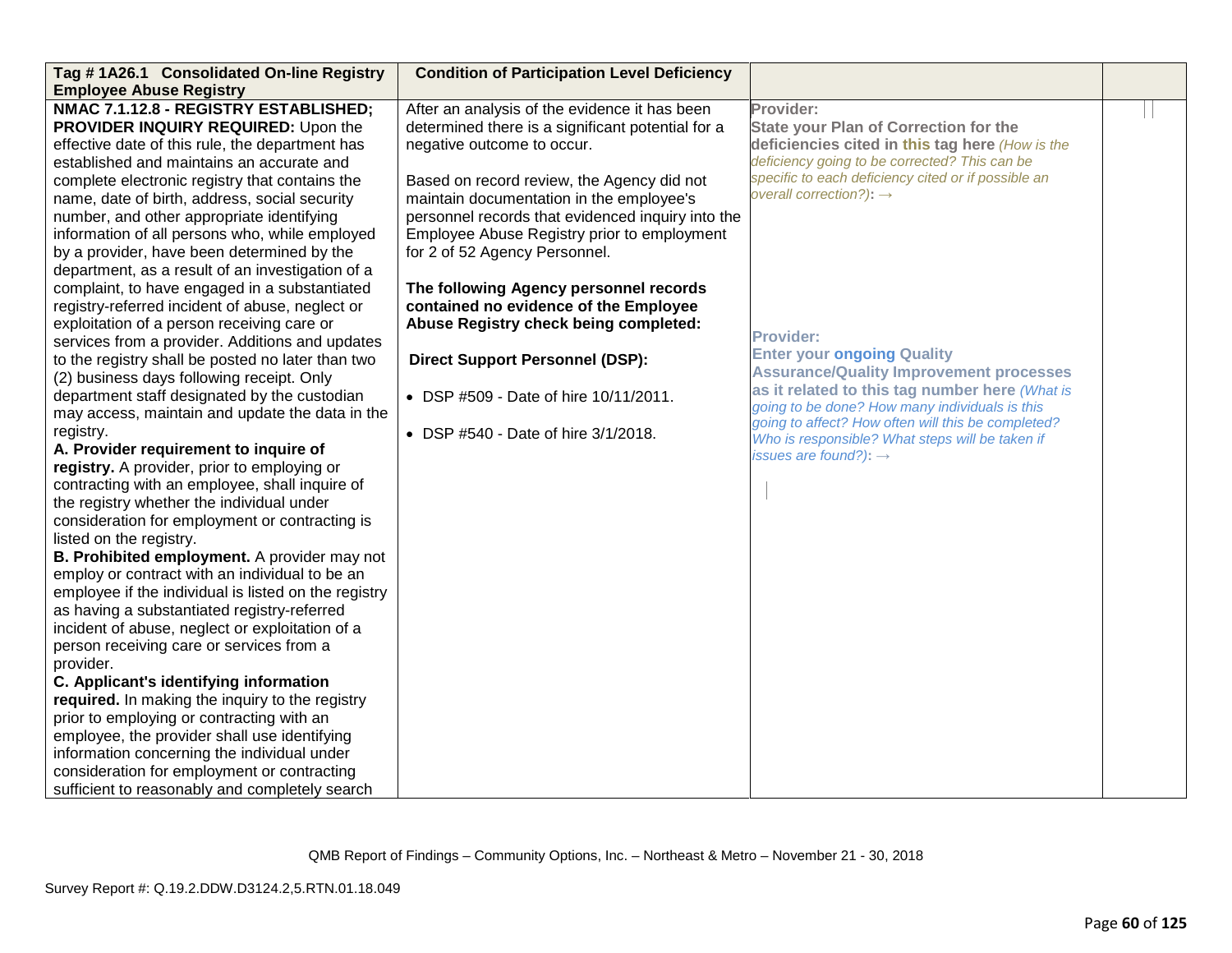| the registry, including the name, address, date    |  |  |
|----------------------------------------------------|--|--|
| of birth, social security number, and other        |  |  |
| appropriate identifying information required by    |  |  |
| the registry.                                      |  |  |
| D. Documentation of inquiry to registry. The       |  |  |
| provider shall maintain documentation in the       |  |  |
| employee's personnel or employment records         |  |  |
| that evidences the fact that the provider made     |  |  |
| an inquiry to the registry concerning that         |  |  |
| employee prior to employment. Such                 |  |  |
| documentation must include evidence, based on      |  |  |
| the response to such inquiry received from the     |  |  |
| custodian by the provider, that the employee       |  |  |
| was not listed on the registry as having a         |  |  |
| substantiated registry-referred incident of abuse, |  |  |
| neglect or exploitation.                           |  |  |
| E. Documentation for other staff. With respect     |  |  |
| to all employed or contracted individuals          |  |  |
| providing direct care who are licensed health      |  |  |
| care professionals or certified nurse aides, the   |  |  |
| provider shall maintain documentation reflecting   |  |  |
| the individual's current licensure as a health     |  |  |
| care professional or current certification as a    |  |  |
| nurse aide.                                        |  |  |
| F. Consequences of noncompliance. The              |  |  |
| department or other governmental agency            |  |  |
| having regulatory enforcement authority over a     |  |  |
| provider may sanction a provider in accordance     |  |  |
| with applicable law if the provider fails to make  |  |  |
| an appropriate and timely inquiry of the registry, |  |  |
| or fails to maintain evidence of such inquiry, in  |  |  |
| connection with the hiring or contracting of an    |  |  |
| employee; or for employing or contracting any      |  |  |
| person to work as an employee who is listed on     |  |  |
| the registry. Such sanctions may include a         |  |  |
| directed plan of correction, civil monetary        |  |  |
| penalty not to exceed five thousand dollars        |  |  |
| (\$5000) per instance, or termination or non-      |  |  |
| renewal of any contract with the department or     |  |  |
| other governmental agency.                         |  |  |
|                                                    |  |  |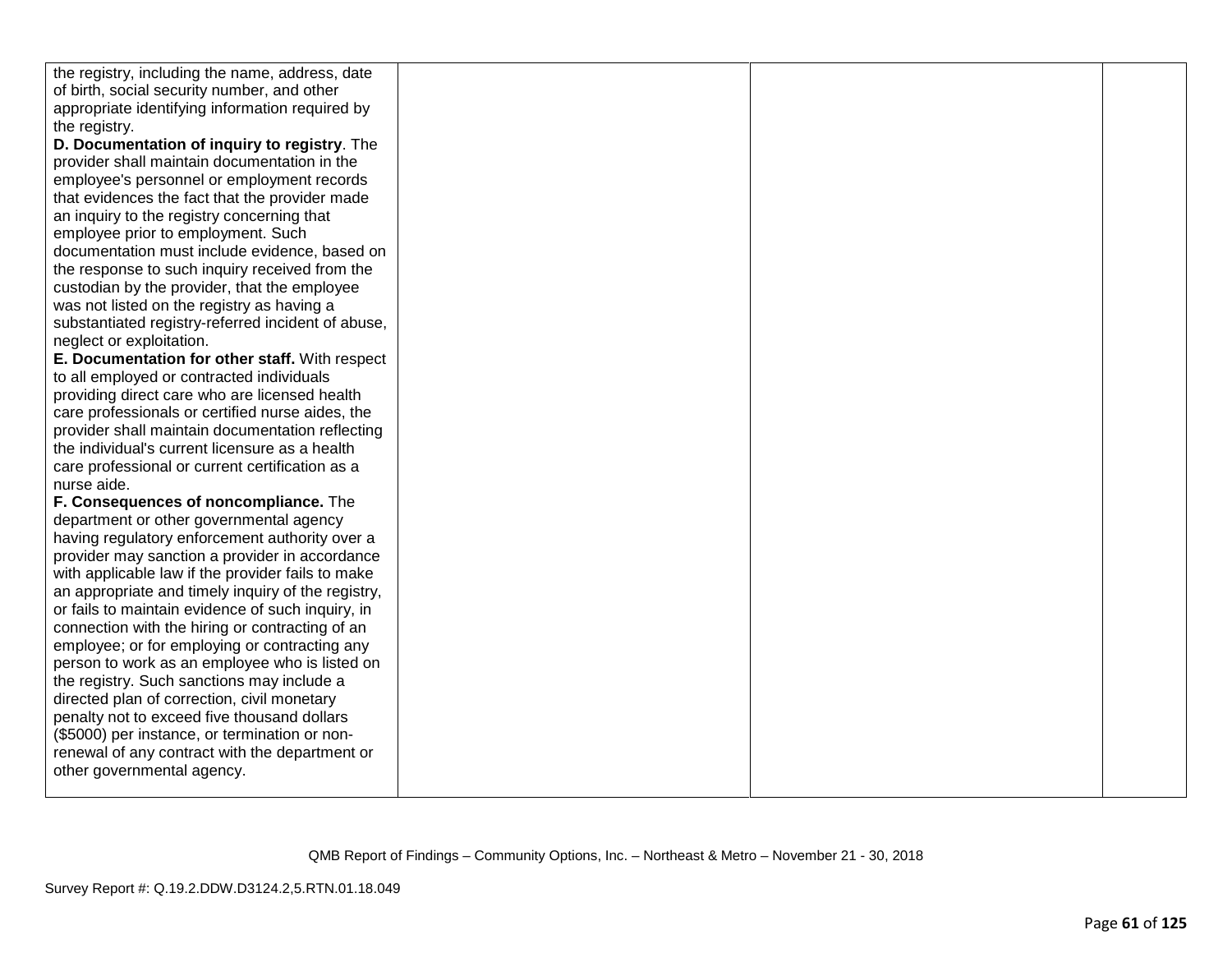| Tag #1A43.1 General Events Reporting -<br><b>Individual Reporting</b>                                                                                                                                                                                                                                                                                                                                                                                                                                                                                                                                                                                                                                                                                                                                                                                                                                                                                                                                                                                                                                                                                                                                                                                                                                                                                                                                                                                                                                                                                                                                                                                                                                                                                                                                                                                                                                                                                 | <b>Standard Level Deficiency</b>                                                                                                                                                                                                                                                                                                                                                                                                                                                                                                                                                                           |                                                                                                                                                                                                                                                                                                                                                                                                                                                                                                                                                                                                                          |  |
|-------------------------------------------------------------------------------------------------------------------------------------------------------------------------------------------------------------------------------------------------------------------------------------------------------------------------------------------------------------------------------------------------------------------------------------------------------------------------------------------------------------------------------------------------------------------------------------------------------------------------------------------------------------------------------------------------------------------------------------------------------------------------------------------------------------------------------------------------------------------------------------------------------------------------------------------------------------------------------------------------------------------------------------------------------------------------------------------------------------------------------------------------------------------------------------------------------------------------------------------------------------------------------------------------------------------------------------------------------------------------------------------------------------------------------------------------------------------------------------------------------------------------------------------------------------------------------------------------------------------------------------------------------------------------------------------------------------------------------------------------------------------------------------------------------------------------------------------------------------------------------------------------------------------------------------------------------|------------------------------------------------------------------------------------------------------------------------------------------------------------------------------------------------------------------------------------------------------------------------------------------------------------------------------------------------------------------------------------------------------------------------------------------------------------------------------------------------------------------------------------------------------------------------------------------------------------|--------------------------------------------------------------------------------------------------------------------------------------------------------------------------------------------------------------------------------------------------------------------------------------------------------------------------------------------------------------------------------------------------------------------------------------------------------------------------------------------------------------------------------------------------------------------------------------------------------------------------|--|
| Developmental Disabilities (DD) Waiver Service<br>Standards 2/26/2018; Eff Date: 3/1/2018<br><b>Chapter 19: Provider Reporting Requirements:</b><br>19.2 General Events Reporting (GER): The<br>purpose of General Events Reporting (GER) is to<br>report, track and analyze events, which pose a risk<br>to adults in the DD Waiver program, but do not<br>meet criteria for ANE or other reportable incidents<br>as defined by the IMB. Analysis of GER is intended<br>to identify emerging patterns so that preventative<br>action can be taken at the individual, Provider<br>Agency, regional and statewide level. On a<br>quarterly and annual basis, DDSD analyzes GER<br>data at the provider, regional and statewide levels<br>to identify any patterns that warrant intervention.<br>Provider Agency use of GER in Therap is required<br>as follows:<br>1. DD Waiver Provider Agencies approved to<br>provide Customized In- Home Supports, Family<br>Living, IMLS, Supported Living, Customized<br>Community Supports, Community Integrated<br>Employment, Adult Nursing and Case<br>Management must use GER in the Therap system.<br>2. DD Waiver Provider Agencies referenced above<br>are responsible for entering specified information<br>into the GER section of the secure website<br>operated under contract by Therap according to<br>the GER Reporting Requirements in Appendix B<br><b>GER Requirements.</b><br>3. At the Provider Agency's discretion additional<br>events, which are not required by DDSD, may also<br>be tracked within the GER section of Therap.<br>4. GER does not replace a Provider Agency's<br>obligations to report ANE or other reportable<br>incidents as described in Chapter 18: Incident<br>Management System.<br>5. GER does not replace a Provider Agency's<br>obligations related to healthcare coordination,<br>modifications to the ISP, or any other risk<br>management and QI activities. | Based on record review, the Agency did not<br>follow the General Events Reporting<br>requirements as indicated by the policy for 1 of<br>12 individuals.<br>The following General Events Reporting<br>records contained evidence that indicated<br>the General Events Report was not entered<br>and / or approved within 2 business days:<br>Individual #5<br>General Events Report (GER) indicates on<br>11/12/2017 the "Individual has a medium<br>pressure sore in her right butt cheek she was<br>found like this on Sunday morning at 7am<br>unknown reason." (Neglect). GER was<br>pending approval. | Provider:<br><b>State your Plan of Correction for the</b><br>deficiencies cited in this tag here (How is the<br>deficiency going to be corrected? This can be<br>specific to each deficiency cited or if possible an<br>overall correction?): $\rightarrow$<br><b>Provider:</b><br><b>Enter your ongoing Quality</b><br><b>Assurance/Quality Improvement processes</b><br>as it related to this tag number here (What is<br>going to be done? How many individuals is this<br>going to affect? How often will this be completed?<br>Who is responsible? What steps will be taken if<br>issues are found?): $\rightarrow$ |  |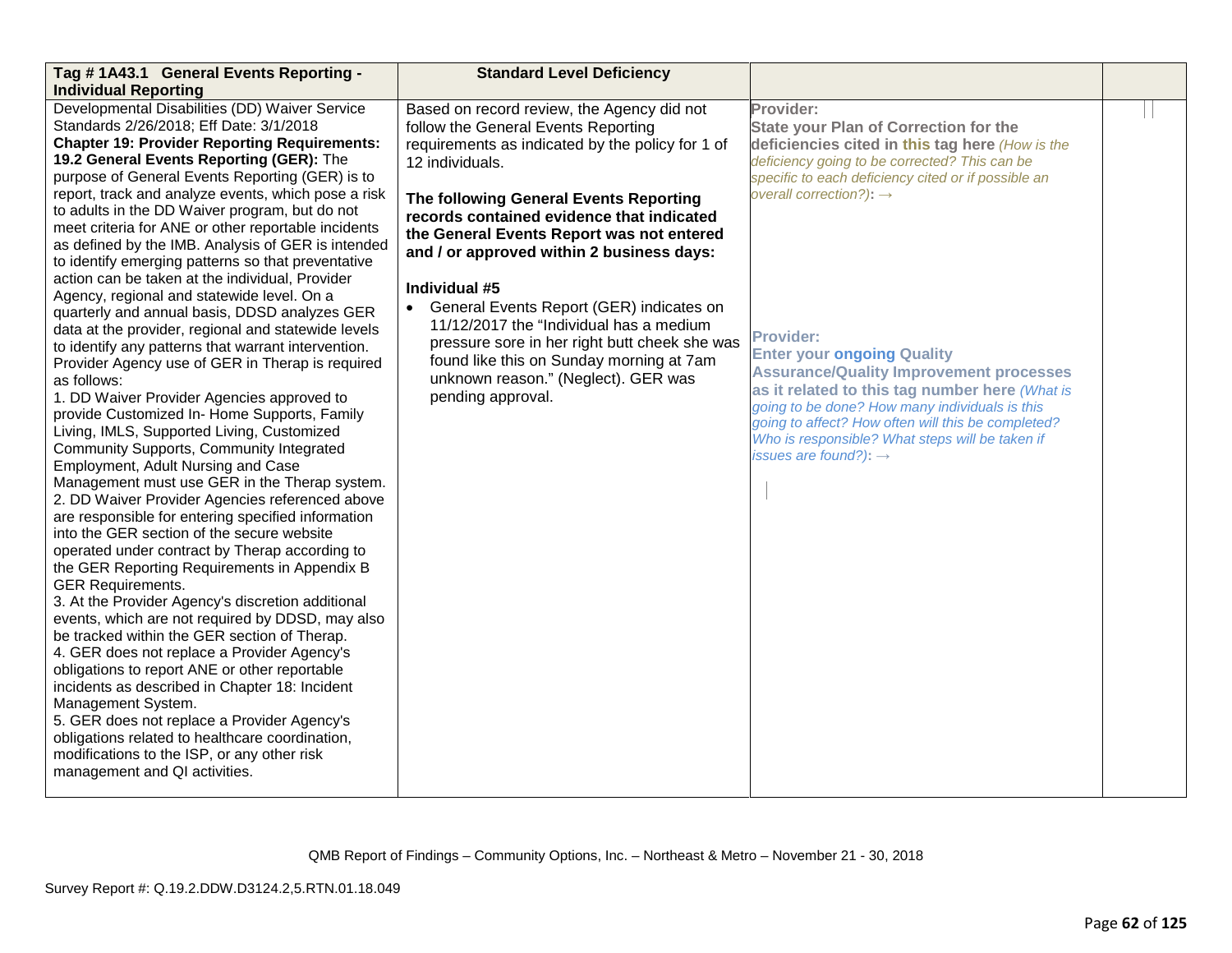| Appendix B GER Requirements: DDSD is                 |  |  |
|------------------------------------------------------|--|--|
| pleased to introduce the revised General Events      |  |  |
| Reporting (GER), requirements. There are two         |  |  |
| important changes related to medication error        |  |  |
| reporting:                                           |  |  |
| 1. Effective immediately, DDSD requires ALL          |  |  |
| medication errors be entered into Therap GER with    |  |  |
| the exception of those required to be reported to    |  |  |
| Division of Health Improvement-Incident              |  |  |
| Management Bureau.                                   |  |  |
| 2. No alternative methods for reporting are          |  |  |
| permitted.                                           |  |  |
| The following events need to be reported in the      |  |  |
| Therap GER:                                          |  |  |
| - Emergency Room/Urgent Care/Emergency               |  |  |
| <b>Medical Services</b>                              |  |  |
| - Falls Without Injury                               |  |  |
| - Injury (including Falls, Choking, Skin Breakdown   |  |  |
| and Infection)                                       |  |  |
| - Law Enforcement Use                                |  |  |
| - Medication Errors                                  |  |  |
| - Medication Documentation Errors                    |  |  |
| - Missing Person/Elopement                           |  |  |
| - Out of Home Placement- Medical: Hospitalization,   |  |  |
| Long Term Care, Skilled Nursing or Rehabilitation    |  |  |
| <b>Facility Admission</b>                            |  |  |
| - PRN Psychotropic Medication                        |  |  |
| - Restraint Related to Behavior                      |  |  |
| - Suicide Attempt or Threat                          |  |  |
| Entry Guidance: Provider Agencies must complete      |  |  |
| the following sections of the GER with detailed      |  |  |
| information: profile information, event information, |  |  |
| other event information, general information,        |  |  |
| notification, actions taken or planned, and the      |  |  |
| review follow up comments section. Please attach     |  |  |
| any pertinent external documents such as             |  |  |
| discharge summary, medical consultation form,        |  |  |
| etc. Provider Agencies must enter and approve        |  |  |
| GERs within 2 business days with the exception of    |  |  |
| Medication Errors which must be entered into GER     |  |  |
| on at least a monthly basis.                         |  |  |
|                                                      |  |  |
|                                                      |  |  |
|                                                      |  |  |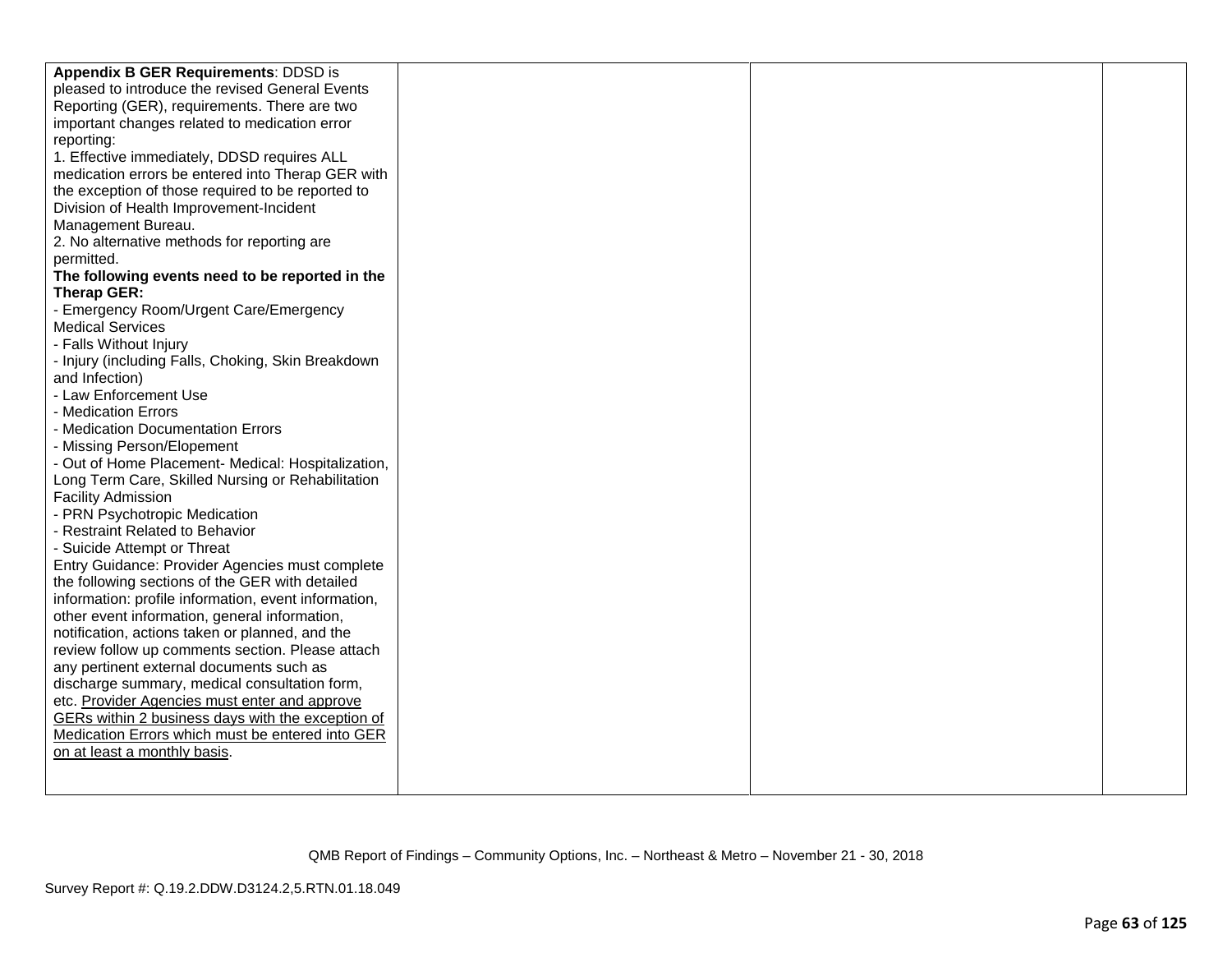| <b>Standard of Care</b>                                                                                                                                                                                                                                                                                                                                                                                                                                                                                                                                                                                                                                                                                                                                                                                                                                                                                                                                                                                                                                                                                                                                                                                                                                                                                                                                                                                                                                                                                                                                                                                                                                         | <b>Deficiencies</b>                                                                                                                                                                                                                                                                                                                                                                                                                                                                                                                                                                                                                                                                                                                                                                                                                                                                                                                                                                                                                                                                                                                                                                                                                                                      | Agency Plan of Correction, On-going QA/QI<br>& Responsible Party                                                                                                                                                                                                                                                                                                                                                                                                                                                                                                                                                         | Date<br><b>Due</b> |  |  |
|-----------------------------------------------------------------------------------------------------------------------------------------------------------------------------------------------------------------------------------------------------------------------------------------------------------------------------------------------------------------------------------------------------------------------------------------------------------------------------------------------------------------------------------------------------------------------------------------------------------------------------------------------------------------------------------------------------------------------------------------------------------------------------------------------------------------------------------------------------------------------------------------------------------------------------------------------------------------------------------------------------------------------------------------------------------------------------------------------------------------------------------------------------------------------------------------------------------------------------------------------------------------------------------------------------------------------------------------------------------------------------------------------------------------------------------------------------------------------------------------------------------------------------------------------------------------------------------------------------------------------------------------------------------------|--------------------------------------------------------------------------------------------------------------------------------------------------------------------------------------------------------------------------------------------------------------------------------------------------------------------------------------------------------------------------------------------------------------------------------------------------------------------------------------------------------------------------------------------------------------------------------------------------------------------------------------------------------------------------------------------------------------------------------------------------------------------------------------------------------------------------------------------------------------------------------------------------------------------------------------------------------------------------------------------------------------------------------------------------------------------------------------------------------------------------------------------------------------------------------------------------------------------------------------------------------------------------|--------------------------------------------------------------------------------------------------------------------------------------------------------------------------------------------------------------------------------------------------------------------------------------------------------------------------------------------------------------------------------------------------------------------------------------------------------------------------------------------------------------------------------------------------------------------------------------------------------------------------|--------------------|--|--|
|                                                                                                                                                                                                                                                                                                                                                                                                                                                                                                                                                                                                                                                                                                                                                                                                                                                                                                                                                                                                                                                                                                                                                                                                                                                                                                                                                                                                                                                                                                                                                                                                                                                                 | Service Domain: Health and Welfare - The state, on an ongoing basis, identifies, addresses and seeks to prevent occurrences of abuse, neglect and<br>exploitation. Individuals shall be afforded their basic human rights. The provider supports individuals to access needed healthcare services in a timely manner.                                                                                                                                                                                                                                                                                                                                                                                                                                                                                                                                                                                                                                                                                                                                                                                                                                                                                                                                                    |                                                                                                                                                                                                                                                                                                                                                                                                                                                                                                                                                                                                                          |                    |  |  |
| Tag #1A07 Social Security Income (SSI)<br><b>Payments</b>                                                                                                                                                                                                                                                                                                                                                                                                                                                                                                                                                                                                                                                                                                                                                                                                                                                                                                                                                                                                                                                                                                                                                                                                                                                                                                                                                                                                                                                                                                                                                                                                       | <b>Condition of Participation Level Deficiency</b>                                                                                                                                                                                                                                                                                                                                                                                                                                                                                                                                                                                                                                                                                                                                                                                                                                                                                                                                                                                                                                                                                                                                                                                                                       |                                                                                                                                                                                                                                                                                                                                                                                                                                                                                                                                                                                                                          |                    |  |  |
| <b>Code of Federal Regulations:</b><br>§416.635 What are the responsibilities of your<br>representative payee<br>A representative payee has a responsibility to:<br>(a) Use the benefits received on your behalf only<br>for your use and benefit in a manner and for the<br>purposes he or she determines under the<br>guidelines in this subpart, to be in your best<br>interests;<br>(b) Keep any benefits received on your behalf<br>separate from his or her own funds and show your<br>ownership of these benefits unless he or she is<br>your spouse or natural or adoptive parent or<br>stepparent and lives in the same household with<br>you or is a State or local government agency for<br>whom we have granted an exception to this<br>requirement;<br>(c) Treat any interest earned on the benefits as<br>your property;<br>(d) Notify us of any event or change in your<br>circumstances that will affect the amount of<br>benefits you receive, your right to receive benefits,<br>or how you receive them;<br>(e) Submit to us, upon our request, a written report<br>accounting for the benefits received on your behalf,<br>and make all supporting records available for<br>review if requested by us;<br>(f) Notify us of any change in his or her<br>circumstances that would affect performance of<br>his/her payee responsibilities; and<br>§416.640 Use of benefit payments.<br><b>Current maintenance</b> . We will consider that<br>payments we certify to a representative payee<br>have been used for the use and benefit of the<br>beneficiary if they are used for the beneficiary's<br>current maintenance. Current maintenance | After an analysis of the evidence it has been<br>determined there is a significant potential for a<br>negative outcome to occur.<br>Based on record review and interview, the<br>Agency did not maintain and enforce written<br>policies and procedures regarding the use of<br>individuals' SSI payments or other personal<br>funds.<br>Review of the Agency's accounting of<br>personal funds managed or used by the<br>Agency found no evidence or limited<br>evidence of monthly accounting of funds for<br>2 of 2 Individuals receiving Rep Payee from<br>the agency.<br>The following was found:<br>• Individual $#5$ – Per October 2018 Ledger, the<br>Individual is to have \$3,496.88 in their<br>account. Per documents reviewed Individual<br>had \$1,331.18 in their account. As reported<br>by #558, a staff person in Santa Fe was<br>managing Individual #5's money and they<br>(Community Options) found it had been<br>mismanaged. When this was found by the<br>agency the employee was terminated. As a<br>result #558 reports that she has been<br>managing Individual #5's money since<br>January 2018. Per documents reviewed, as<br>of November 2018 the individual has not be<br>reimbursed for the missing money in the<br>amount of \$2,165.70 | Provider:<br><b>State your Plan of Correction for the</b><br>deficiencies cited in this tag here (How is the<br>deficiency going to be corrected? This can be<br>specific to each deficiency cited or if possible an<br>overall correction?): $\rightarrow$<br><b>Provider:</b><br><b>Enter your ongoing Quality</b><br><b>Assurance/Quality Improvement processes</b><br>as it related to this tag number here (What is<br>going to be done? How many individuals is this<br>going to affect? How often will this be completed?<br>Who is responsible? What steps will be taken if<br>issues are found?): $\rightarrow$ |                    |  |  |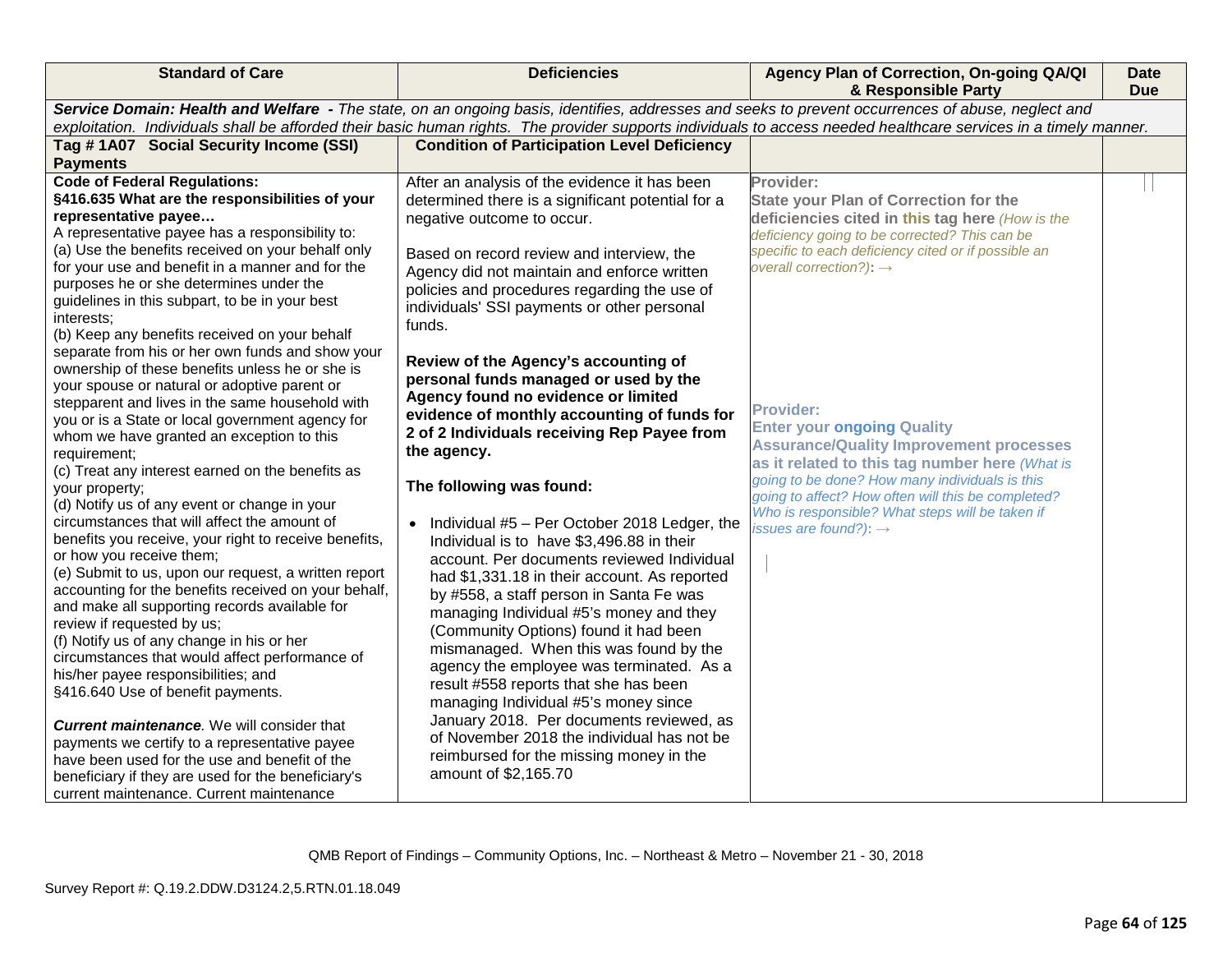| includes costs incurred in obtaining food, shelter,<br>clothing, medical care and personal comfort items.<br>§416.665 How does your representative payee<br>account for the use of benefits<br>Your representative payee must account for the<br>use of your benefits. We require written reports<br>from your representative payee at least once a<br>year (except for certain State institutions that<br>participate in a separate onsite review program).<br>We may verify how your representative payee<br>used your benefits. Your representative payee<br>should keep records of how benefits were used in<br>order to make accounting reports and must make<br>those records available upon our request.<br>Developmental Disabilities (DD) Waiver Service<br>Standards 2/26/2018; Eff Date: 3/1/2018<br><b>Chapter 10: Living Care Arrangements (LCA)</b><br>10.3.5 Accounting for Individual Funds: Costs<br>for room and board are the responsibility of the<br>person receiving the service and are not funded by<br>the DD Waiver program. Living Supports Provider<br>Agencies must adhere to the following:<br>1. The Living Supports Provider Agency must<br>produce a monthly accounting of all personal<br>funds managed or used by the agency.<br>2. A copy of documentation must be provided to<br>the person and or his or her guardian and the<br>DOH upon request.<br>3. When room and board costs are paid from the<br>person's SSI payment to a Living Supports<br>Provider Agency, the amount charged for room<br>and board must allow the person to retain 20%<br>of his/her SSI payment each month for<br>personal use.<br>4. A written agreement must be in place between<br>the person and the Provider Agency that<br>addresses the reasonable amount of<br>discretionary spending money described in 3. | • Individual $#3 - As$ reported by $#558$ , she<br>took over in January 2018 and Individual #3<br>receipts and book "were a mess" and she is<br>continuing to try and organize it. Review of<br>the Individual's records indicated that<br>spending and receipts are accounted for<br>beginning January 2018, however, there was<br>no evidence of accounting of balances of<br>what money Individual #3 should have. At<br>the time of the survey the individual had<br>\$748.28 in his account. |  |  |
|----------------------------------------------------------------------------------------------------------------------------------------------------------------------------------------------------------------------------------------------------------------------------------------------------------------------------------------------------------------------------------------------------------------------------------------------------------------------------------------------------------------------------------------------------------------------------------------------------------------------------------------------------------------------------------------------------------------------------------------------------------------------------------------------------------------------------------------------------------------------------------------------------------------------------------------------------------------------------------------------------------------------------------------------------------------------------------------------------------------------------------------------------------------------------------------------------------------------------------------------------------------------------------------------------------------------------------------------------------------------------------------------------------------------------------------------------------------------------------------------------------------------------------------------------------------------------------------------------------------------------------------------------------------------------------------------------------------------------------------------------------------------------------------------------------------------------------------|---------------------------------------------------------------------------------------------------------------------------------------------------------------------------------------------------------------------------------------------------------------------------------------------------------------------------------------------------------------------------------------------------------------------------------------------------------------------------------------------------|--|--|
|----------------------------------------------------------------------------------------------------------------------------------------------------------------------------------------------------------------------------------------------------------------------------------------------------------------------------------------------------------------------------------------------------------------------------------------------------------------------------------------------------------------------------------------------------------------------------------------------------------------------------------------------------------------------------------------------------------------------------------------------------------------------------------------------------------------------------------------------------------------------------------------------------------------------------------------------------------------------------------------------------------------------------------------------------------------------------------------------------------------------------------------------------------------------------------------------------------------------------------------------------------------------------------------------------------------------------------------------------------------------------------------------------------------------------------------------------------------------------------------------------------------------------------------------------------------------------------------------------------------------------------------------------------------------------------------------------------------------------------------------------------------------------------------------------------------------------------------|---------------------------------------------------------------------------------------------------------------------------------------------------------------------------------------------------------------------------------------------------------------------------------------------------------------------------------------------------------------------------------------------------------------------------------------------------------------------------------------------------|--|--|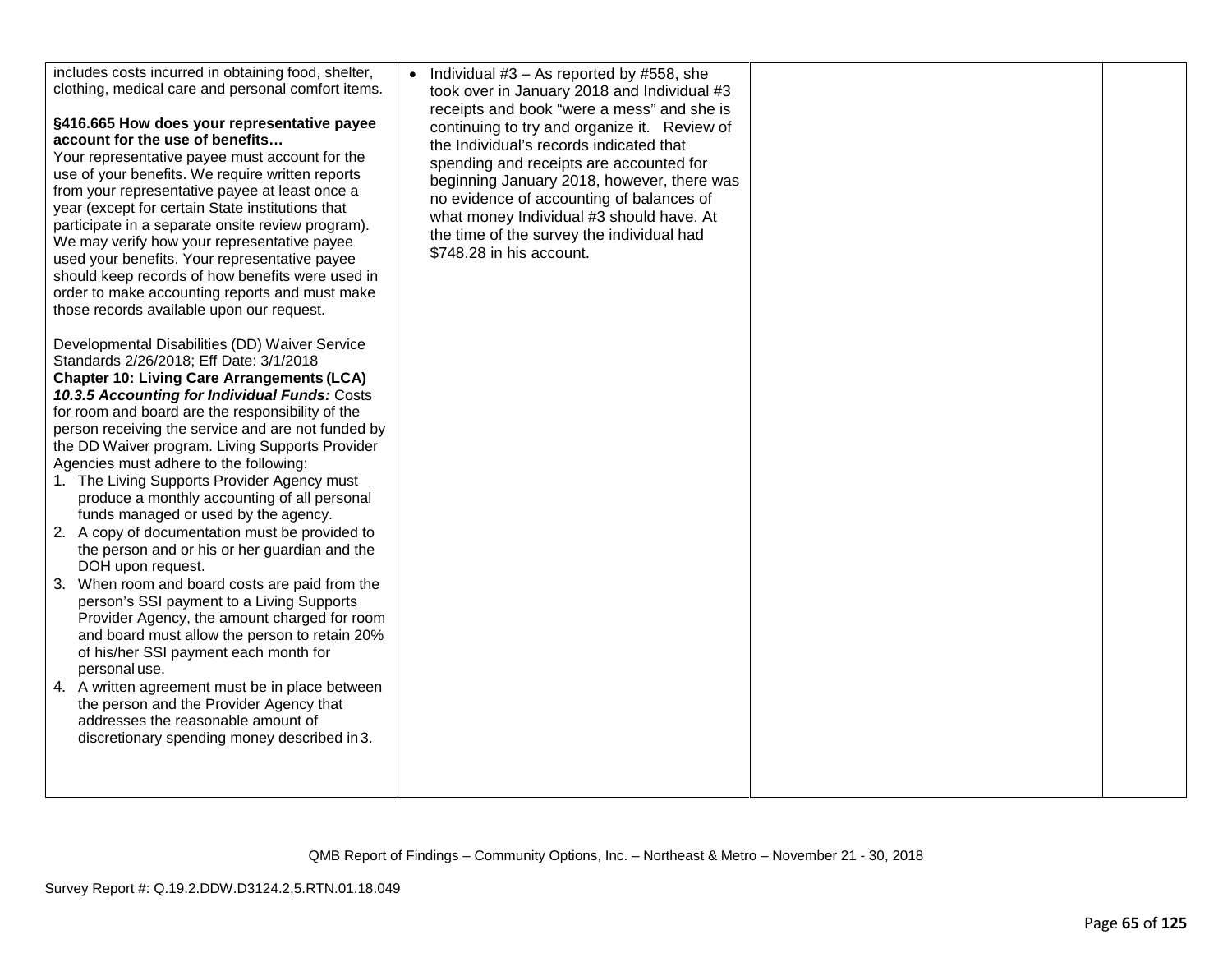| Tag #1A08.2 Administrative Case File:                                                                   | <b>Condition of Participation Level Deficiency</b> |                                                                                                  |  |
|---------------------------------------------------------------------------------------------------------|----------------------------------------------------|--------------------------------------------------------------------------------------------------|--|
| <b>Healthcare Requirements &amp; Follow-up</b>                                                          |                                                    |                                                                                                  |  |
| Developmental Disabilities (DD) Waiver Service                                                          | After an analysis of the evidence it has been      | Provider:                                                                                        |  |
| Standards 2/26/2018; Eff Date: 3/1/2018                                                                 | determined there is a significant potential for a  | <b>State your Plan of Correction for the</b>                                                     |  |
| <b>Chapter 3 Safeguards: 3.1.1 Decision</b>                                                             | negative outcome to occur.                         | deficiencies cited in this tag here (How is the                                                  |  |
| <b>Consultation Process (DCP): Health decisions</b>                                                     |                                                    | deficiency going to be corrected? This can be                                                    |  |
| are the sole domain of waiver participants, their                                                       | Based on record review and interview, the          | specific to each deficiency cited or if possible an                                              |  |
| guardians or healthcare decision makers.                                                                | Agency did not provide documentation of annual     | overall correction?): $\rightarrow$                                                              |  |
| Participants and their healthcare decision makers                                                       | physical examinations and/or other                 |                                                                                                  |  |
| can confidently make decisions that are compatible<br>with their personal and cultural values. Provider | examinations as specified by a licensed            |                                                                                                  |  |
| Agencies are required to support the informed                                                           | physician for 3 of 12 individuals receiving Living |                                                                                                  |  |
| decision making of waiver participants by                                                               | Care Arrangements and Community Inclusion.         |                                                                                                  |  |
| supporting access to medical consultation,                                                              |                                                    |                                                                                                  |  |
| information, and other available resources                                                              | Review of the administrative individual case files |                                                                                                  |  |
| according to the following:                                                                             | revealed the following items were not found,       |                                                                                                  |  |
| 1. The DCP is used when a person or his/her                                                             | incomplete, and/or not current:                    | <b>Provider:</b>                                                                                 |  |
| guardian/healthcare decision maker has concerns,                                                        |                                                    | <b>Enter your ongoing Quality</b>                                                                |  |
| needs more information about health-related                                                             | <b>Community Inclusion Services (Individuals</b>   | <b>Assurance/Quality Improvement processes</b>                                                   |  |
| issues, or has decided not to follow all or part of an                                                  | <b>Receiving Inclusion Services Only):</b>         | as it related to this tag number here (What is<br>going to be done? How many individuals is this |  |
| order, recommendation, or suggestion. This                                                              |                                                    | going to affect? How often will this be completed?                                               |  |
| includes, but is not limited to:                                                                        | <b>Annual Physical:</b>                            | Who is responsible? What steps will be taken if                                                  |  |
| a. medical orders or recommendations from the                                                           | • Not Found $(\#2, 9)$                             | issues are found?): $\rightarrow$                                                                |  |
| Primary Care Practitioner, Specialists or other                                                         |                                                    |                                                                                                  |  |
| licensed medical or healthcare practitioners such                                                       | <b>Living Care Arrangements / Community</b>        |                                                                                                  |  |
| as a Nurse Practitioner (NP or CNP), Physician                                                          | <b>Inclusion (Individuals Receiving Multiple</b>   |                                                                                                  |  |
| Assistant (PA) or Dentist;                                                                              | Services):                                         |                                                                                                  |  |
| b. clinical recommendations made by<br>registered/licensed clinicians who are either                    |                                                    |                                                                                                  |  |
| members of the IDT or clinicians who have                                                               | <b>Dental Exam:</b>                                |                                                                                                  |  |
| performed an evaluation such as a video-                                                                |                                                    |                                                                                                  |  |
| fluoroscopy;                                                                                            | • Individual #6 - As indicated by the DDSD file    |                                                                                                  |  |
| c. health related recommendations or suggestions                                                        | matrix Dental Exams are to be conducted            |                                                                                                  |  |
| from oversight activities such as the Individual                                                        | annually. No evidence of exam was found.           |                                                                                                  |  |
| Quality Review (IQR) or other DOH review or                                                             |                                                    |                                                                                                  |  |
| oversight activities; and                                                                               |                                                    |                                                                                                  |  |
| d. recommendations made through a Healthcare                                                            |                                                    |                                                                                                  |  |
| Plan (HCP), including a Comprehensive Aspiration                                                        |                                                    |                                                                                                  |  |
| Risk Management Plan (CARMP), or another plan.                                                          |                                                    |                                                                                                  |  |
| 2. When the person/guardian disagrees with a                                                            |                                                    |                                                                                                  |  |
| recommendation or does not agree with the                                                               |                                                    |                                                                                                  |  |
| implementation of that recommendation, Provider                                                         |                                                    |                                                                                                  |  |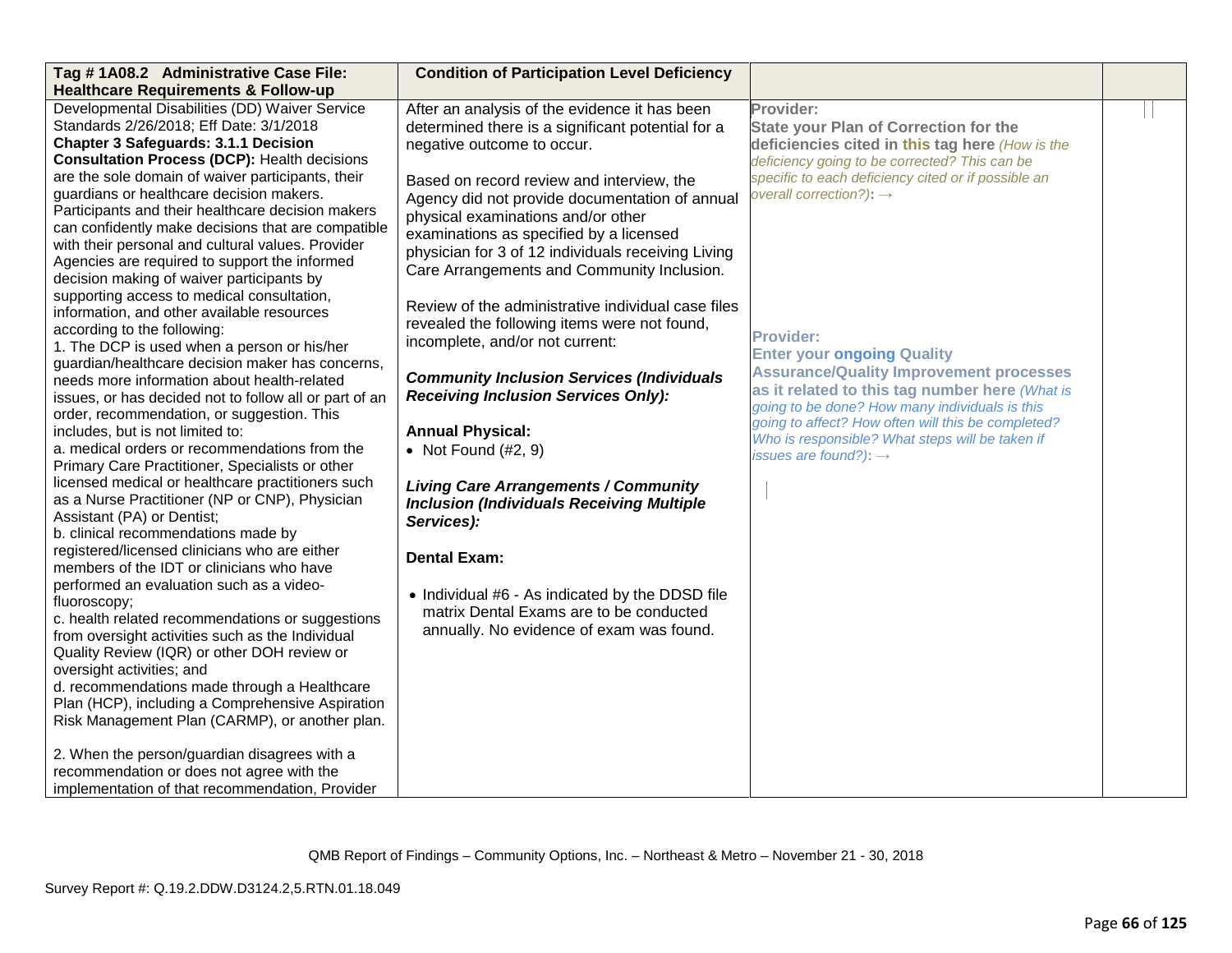| Agencies follow the DCP and attend the meeting        |  |  |
|-------------------------------------------------------|--|--|
| coordinated by the CM. During this meeting:           |  |  |
| a. Providers inform the person/guardian of the        |  |  |
| rationale for that recommendation, so that the        |  |  |
| benefit is made clear. This will be done in layman's  |  |  |
| terms and will include basic sharing of information   |  |  |
| designed to assist the person/guardian with           |  |  |
| understanding the risks and benefits of the           |  |  |
| recommendation.                                       |  |  |
| b. The information will be focused on the specific    |  |  |
| area of concern by the person/guardian.               |  |  |
| Alternatives should be presented, when available,     |  |  |
| if the guardian is interested in considering other    |  |  |
| options for implementation.                           |  |  |
| c. Providers support the person/guardian to make      |  |  |
| an informed decision.                                 |  |  |
| d. The decision made by the person/guardian           |  |  |
| during the meeting is accepted; plans are modified;   |  |  |
| and the IDT honors this health decision in every      |  |  |
| setting.                                              |  |  |
|                                                       |  |  |
| <b>Chapter 20: Provider Documentation and Client</b>  |  |  |
| Records:                                              |  |  |
| 20.2 Client Records Requirements: All DD              |  |  |
| Waiver Provider Agencies are required to create       |  |  |
| and maintain individual client records. The           |  |  |
| contents of client records vary depending on the      |  |  |
| unique needs of the person receiving services and     |  |  |
| the resultant information produced. The extent of     |  |  |
| documentation required for individual client records  |  |  |
| per service type depends on the location of the file, |  |  |
| the type of service being provided, and the           |  |  |
| information necessary.                                |  |  |
| DD Waiver Provider Agencies are required to           |  |  |
| adhere to the following:                              |  |  |
| 1. Client records must contain all documents          |  |  |
| essential to the service being provided and           |  |  |
| essential to ensuring the health and safety of the    |  |  |
| person during the provision of the service.           |  |  |
| 2. Provider Agencies must have readily accessible     |  |  |
| records in home and community settings in paper       |  |  |
| or electronic form. Secure access to electronic       |  |  |
| records through the Therap web based system           |  |  |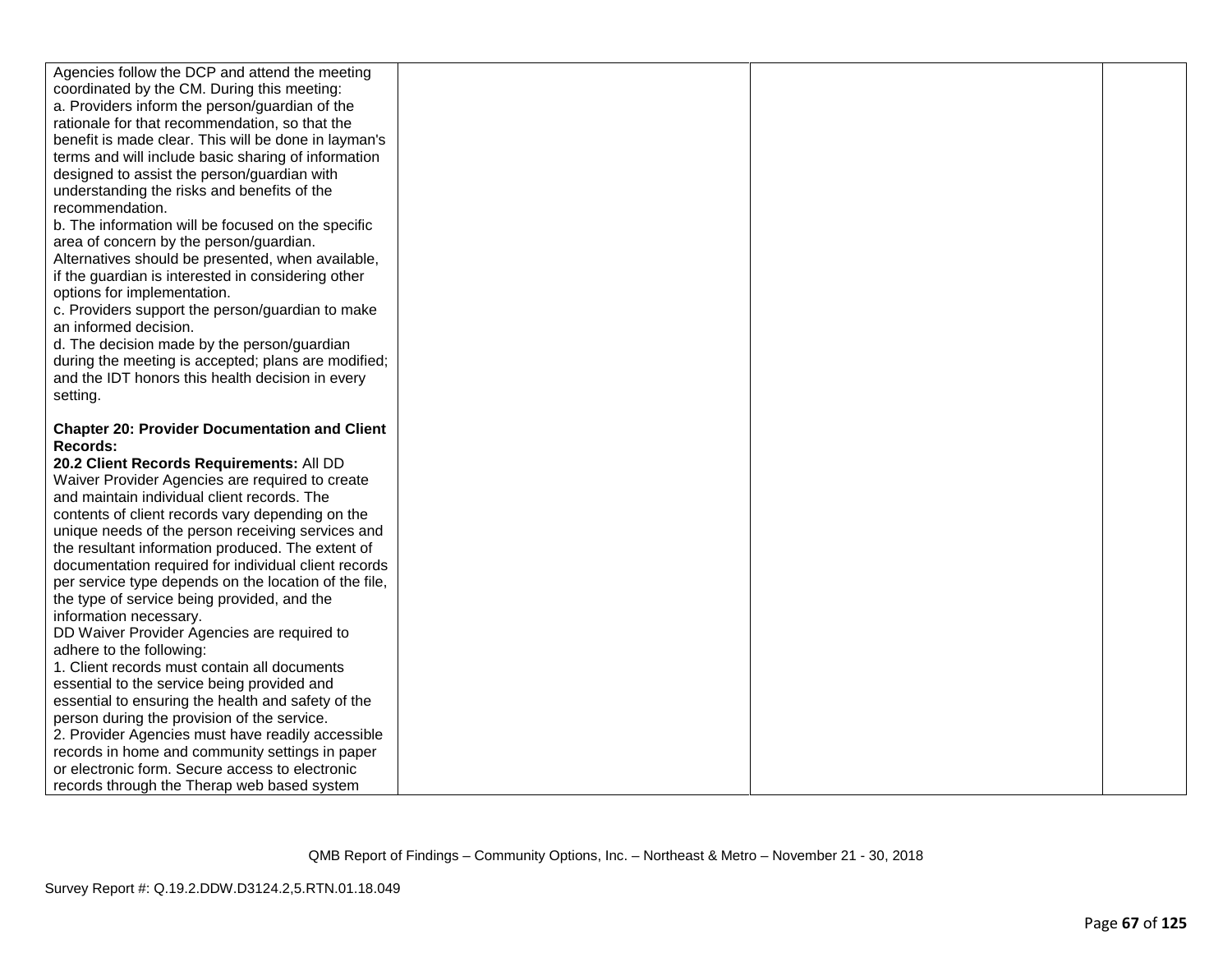| using computers or mobile devices is acceptable.      |  |  |
|-------------------------------------------------------|--|--|
| 3. Provider Agencies are responsible for ensuring     |  |  |
| that all plans created by nurses, RDs, therapists or  |  |  |
| BSCs are present in all needed settings.              |  |  |
| 4. Provider Agencies must maintain records of all     |  |  |
| documents produced by agency personnel or             |  |  |
| contractors on behalf of each person, including any   |  |  |
| routine notes or data, annual assessments, semi-      |  |  |
| annual reports, evidence of training                  |  |  |
| provided/received, progress notes, and any other      |  |  |
| interactions for which billing is generated.          |  |  |
| 5. Each Provider Agency is responsible for            |  |  |
| maintaining the daily or other contact notes          |  |  |
| documenting the nature and frequency of service       |  |  |
| delivery, as well as data tracking only for the       |  |  |
| services provided by their agency.                    |  |  |
| 6. The current Client File Matrix found in Appendix   |  |  |
| A Client File Matrix details the minimum              |  |  |
| requirements for records to be stored in agency       |  |  |
| office files, the delivery site, or with DSP while    |  |  |
| providing services in the community.                  |  |  |
| 7. All records pertaining to JCMs must be retained    |  |  |
| permanently and must be made available to DDSD        |  |  |
| upon request, upon the termination or expiration of   |  |  |
| a provider agreement, or upon provider withdrawal     |  |  |
| from services.                                        |  |  |
|                                                       |  |  |
| 20.5.3 Health Passport and Physician                  |  |  |
| <b>Consultation Form: All Primary and Secondary</b>   |  |  |
| Provider Agencies must use the Health Passport        |  |  |
| and Physician Consultation form from the Therap       |  |  |
| system. This standardized document contains           |  |  |
| individual, physician and emergency contact           |  |  |
| information, a complete list of current medical       |  |  |
| diagnoses, health and safety risk factors, allergies, |  |  |
| and information regarding insurance, guardianship,    |  |  |
| and advance directives. The Health Passport also      |  |  |
| includes a standardized form to use at medical        |  |  |
| appointments called the Physician Consultation        |  |  |
| form. The Physician Consultation form contains a      |  |  |
| list of all current medications.                      |  |  |
|                                                       |  |  |
| <b>Chapter 10: Living Care Arrangements (LCA)</b>     |  |  |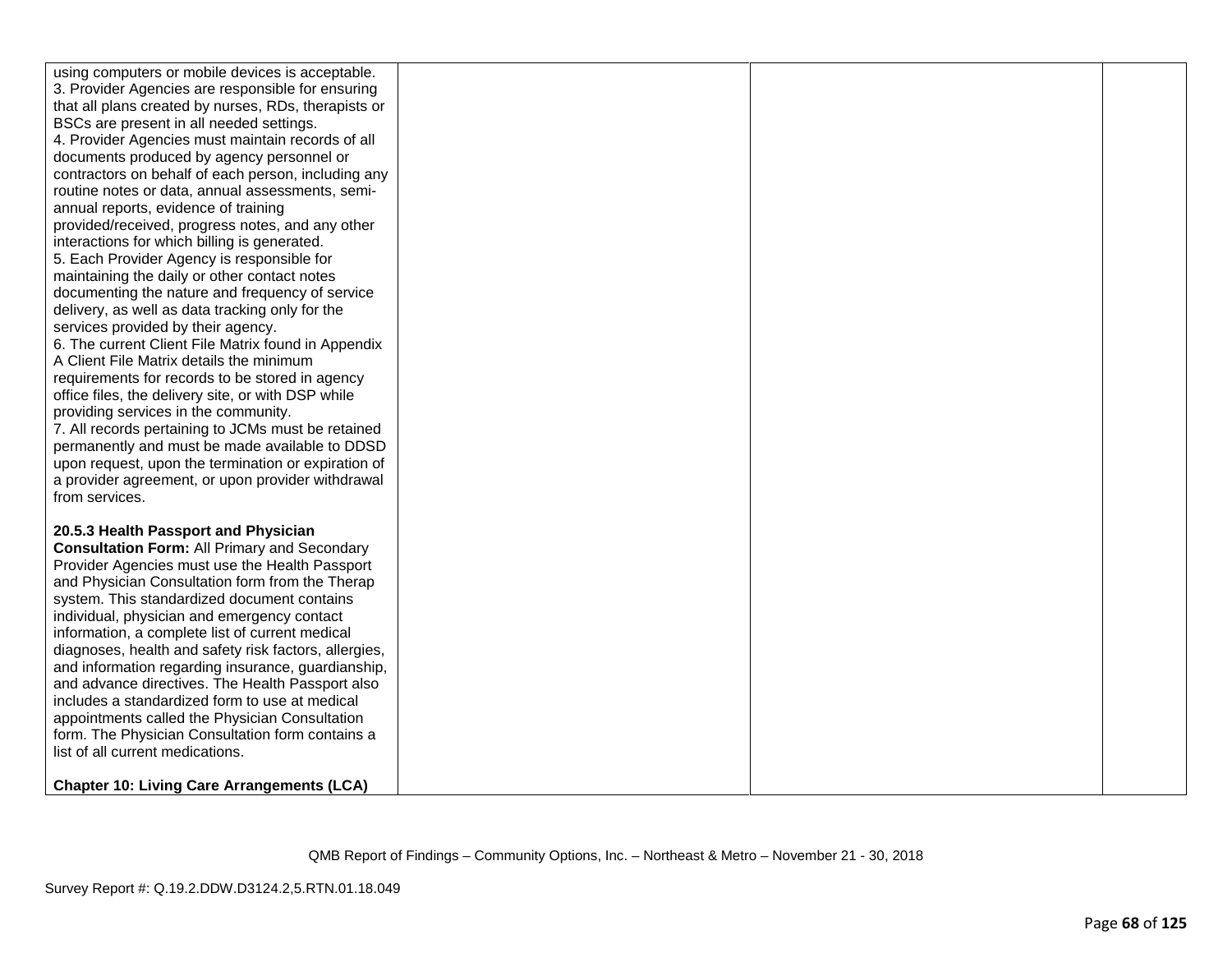| Living Supports-Supported Living: 10.3.9.6.1           |  |  |
|--------------------------------------------------------|--|--|
| <b>Monitoring and Supervision</b>                      |  |  |
| 4. Ensure and document the following:                  |  |  |
| a. The person has a Primary Care Practitioner.         |  |  |
| b. The person receives an annual physical              |  |  |
| examination and other examinations as                  |  |  |
| recommended by a Primary Care Practitioner or          |  |  |
| specialist.                                            |  |  |
| c. The person receives annual dental check-ups         |  |  |
| and other check-ups as recommended by a                |  |  |
| licensed dentist.                                      |  |  |
| d. The person receives a hearing test as               |  |  |
| recommended by a licensed audiologist.                 |  |  |
| e. The person receives eye examinations as             |  |  |
| recommended by a licensed optometrist or               |  |  |
| ophthalmologist.                                       |  |  |
| 5. Agency activities occur as required for follow-up   |  |  |
| activities to medical appointments (e.g. treatment,    |  |  |
| visits to specialists, and changes in medication or    |  |  |
| daily routine).                                        |  |  |
|                                                        |  |  |
| <b>Chapter 13 Nursing Services: 13.2.3 General</b>     |  |  |
| <b>Requirements:</b>                                   |  |  |
| 1. Each person has a licensed primary care             |  |  |
| practitioner and receives an annual physical           |  |  |
| examination and specialty medical/dental care as       |  |  |
| needed. Nurses communicate with these providers        |  |  |
| to share current health information.                   |  |  |
|                                                        |  |  |
| Developmental Disabilities (DD) Waiver Service         |  |  |
| Standards effective 11/1/2012 revised 4/23/2013;       |  |  |
| 6/15/2015                                              |  |  |
| Chapter 6 (CCS) 3. Agency Requirements:                |  |  |
| G. Consumer Records Policy: All Provider               |  |  |
| Agencies shall maintain at the administrative office   |  |  |
| a confidential case file for each individual. Provider |  |  |
| agency case files for individuals are required to      |  |  |
| comply with the DDSD Individual Case File Matrix       |  |  |
| policy.                                                |  |  |
|                                                        |  |  |
| <b>Chapter 7 (CIHS) 3. Agency Requirements:</b>        |  |  |
| E. Consumer Records Policy: All Provider               |  |  |
| Agencies must maintain at the administrative office    |  |  |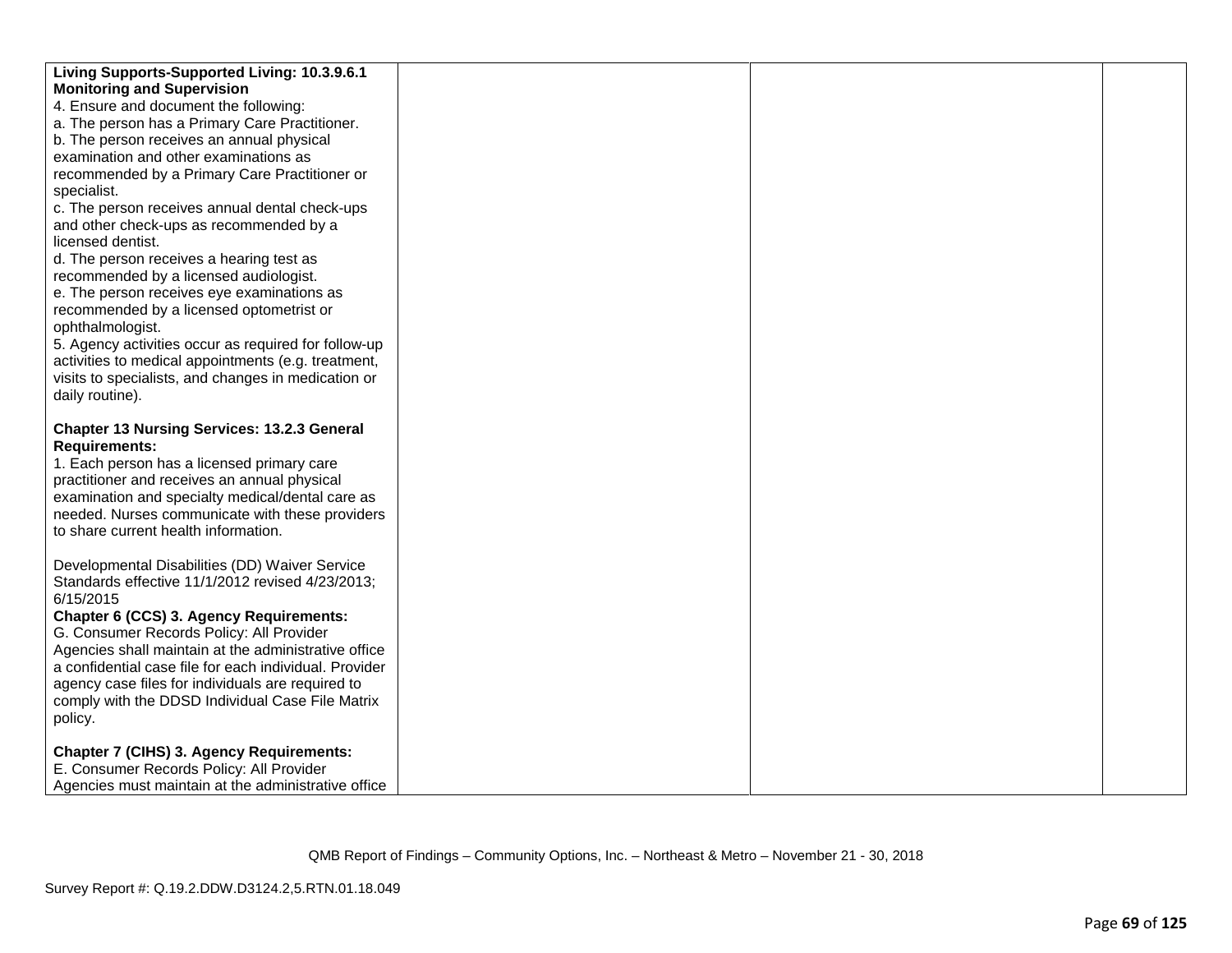| a confidential case file for each individual. Provider                                     |  |  |
|--------------------------------------------------------------------------------------------|--|--|
| agency case files for individuals are required to                                          |  |  |
| comply with the DDSD Individual Case File Matrix                                           |  |  |
| policy.                                                                                    |  |  |
|                                                                                            |  |  |
| Chapter 11 (FL) 3. Agency Requirements:                                                    |  |  |
| D. Consumer Records Policy: All Family Living                                              |  |  |
| Provider Agencies must maintain at the                                                     |  |  |
| administrative office a confidential case file for                                         |  |  |
| each individual. Provider agency case files for                                            |  |  |
| individuals are required to comply with the DDSD                                           |  |  |
| Individual Case File Matrix policy.                                                        |  |  |
|                                                                                            |  |  |
| DEVELOPMENTAL DISABILITIES SUPPORTS                                                        |  |  |
| DIVISION (DDSD): Director's Release:                                                       |  |  |
| <b>Consumer Record Requirements eff. 11/1/2012</b>                                         |  |  |
| III. Requirement Amendments(s) or                                                          |  |  |
| <b>Clarifications:</b>                                                                     |  |  |
| A. All case management, living supports,                                                   |  |  |
| customized in-home supports, community                                                     |  |  |
| integrated employment and customized community                                             |  |  |
| supports providers must maintain records for                                               |  |  |
| individuals served through DD Waiver in<br>accordance with the Individual Case File Matrix |  |  |
| incorporated in this director's release.                                                   |  |  |
|                                                                                            |  |  |
| H. Readily accessible electronic records are                                               |  |  |
| accessible, including those stored through the                                             |  |  |
| Therap web-based system.                                                                   |  |  |
|                                                                                            |  |  |
|                                                                                            |  |  |
|                                                                                            |  |  |
|                                                                                            |  |  |
|                                                                                            |  |  |
|                                                                                            |  |  |
|                                                                                            |  |  |
|                                                                                            |  |  |
|                                                                                            |  |  |
|                                                                                            |  |  |
|                                                                                            |  |  |
|                                                                                            |  |  |
|                                                                                            |  |  |
|                                                                                            |  |  |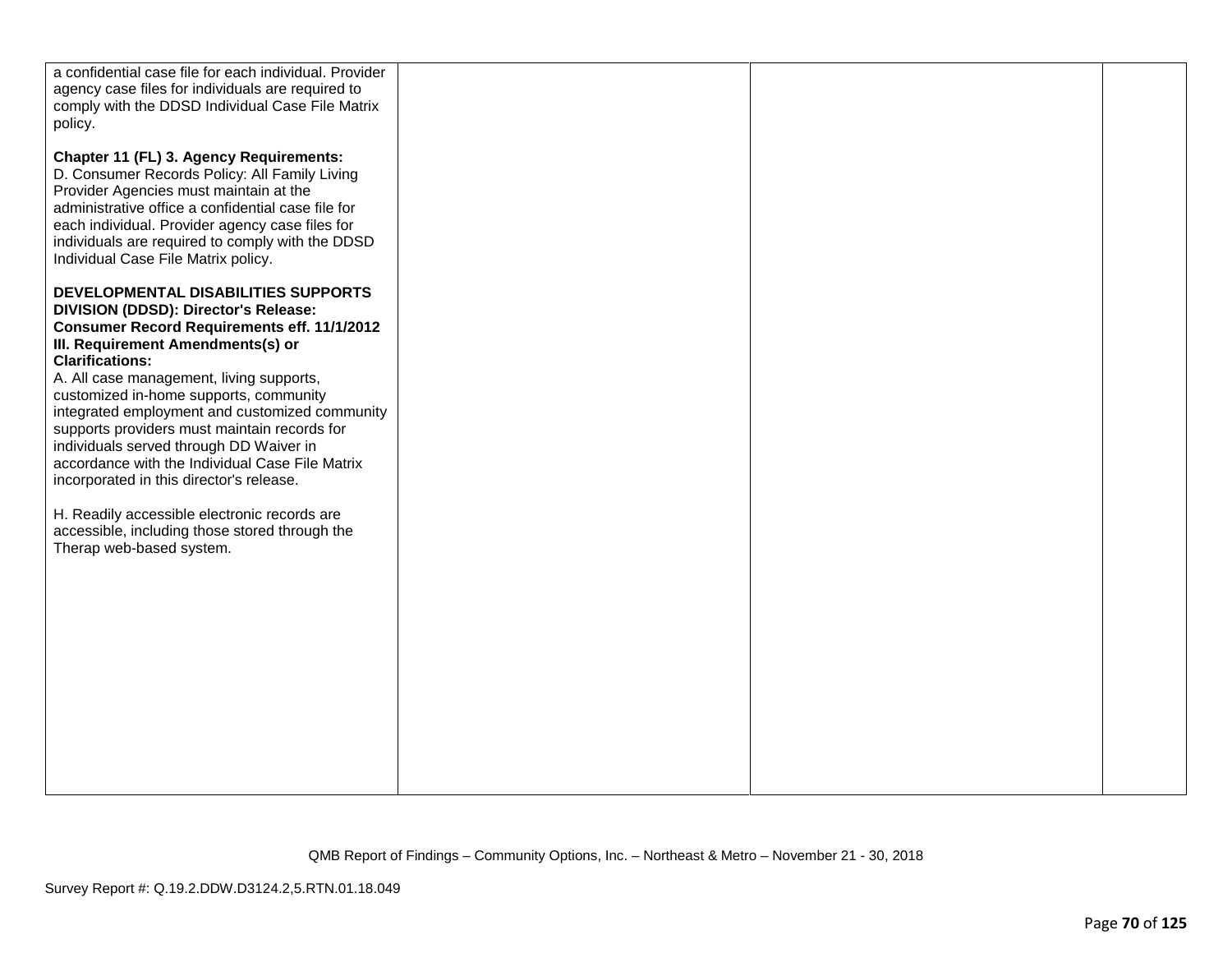| Tag #1A09 Medication Delivery - Routine<br><b>Medication Administration</b> | <b>Condition of Participation Level Deficiency</b> |                                                                                                       |  |
|-----------------------------------------------------------------------------|----------------------------------------------------|-------------------------------------------------------------------------------------------------------|--|
| Developmental Disabilities (DD) Waiver Service                              | After an analysis of the evidence it has been      | Provider:                                                                                             |  |
| Standards 2/26/2018; Eff Date: 3/1/2018                                     | determined there is a significant potential for a  | <b>State your Plan of Correction for the</b>                                                          |  |
| <b>Chapter 20: Provider Documentation and</b>                               | negative outcome to occur.                         | deficiencies cited in this tag here (How is the                                                       |  |
| <b>Client Records 20.6 Medication</b>                                       |                                                    | deficiency going to be corrected? This can be                                                         |  |
| <b>Administration Record (MAR): A current</b>                               | Medication Administration Records (MAR) were       | specific to each deficiency cited or if possible an                                                   |  |
| Medication Administration Record (MAR) must                                 | reviewed for the months of October and             | overall correction?): $\rightarrow$                                                                   |  |
| be maintained in all settings where medications                             | November 2018.                                     |                                                                                                       |  |
| or treatments are delivered. Family Living                                  |                                                    |                                                                                                       |  |
| Providers may opt not to use MARs if they are                               | Based on record review, 6 of 12 individuals had    |                                                                                                       |  |
| the sole provider who supports the person with                              | Medication Administration Records (MAR),           |                                                                                                       |  |
| medications or treatments. However, if there are                            | which contained missing medications entries        |                                                                                                       |  |
| services provided by unrelated DSP, ANS for                                 | and/or other errors:                               |                                                                                                       |  |
| Medication Oversight must be budgeted, and a                                |                                                    |                                                                                                       |  |
| MAR must be created and used by the DSP.                                    | Medication Administration Records contained        | <b>Provider:</b>                                                                                      |  |
| Primary and Secondary Provider Agencies are                                 | missing entries. No documentation found            | <b>Enter your ongoing Quality</b>                                                                     |  |
| responsible for:                                                            | indicating reason for missing entries:             | <b>Assurance/Quality Improvement processes</b>                                                        |  |
| 1. Creating and maintaining either an electronic                            |                                                    | as it related to this tag number here (What is                                                        |  |
| or paper MAR in their service setting. Provider                             | Individual #1                                      | going to be done? How many individuals is this                                                        |  |
| Agencies may use the MAR in Therap, but are                                 | October 2018                                       | going to affect? How often will this be completed?<br>Who is responsible? What steps will be taken if |  |
| not mandated to do so.                                                      | Medication Administration Records contained        | issues are found?): $\rightarrow$                                                                     |  |
| 2. Continually communicating any changes                                    | missing entries. No documentation found            |                                                                                                       |  |
| about medications and treatments between                                    | indicating reason for missing entries:             |                                                                                                       |  |
| Provider Agencies to assure health and safety.                              |                                                    |                                                                                                       |  |
| 7. Including the following on the MAR:                                      | • Aloe Vista 43% Protective (2 times daily) -      |                                                                                                       |  |
| a. The name of the person, a transcription of the                           | Blank 10/6, 19 (6:00 AM and 6:00 PM).              |                                                                                                       |  |
| physician's or licensed health care provider's                              |                                                    |                                                                                                       |  |
| orders including the brand and generic names                                | • Clonazepam 1mg tab (1 time daily) - Blank        |                                                                                                       |  |
| for all ordered routine and PRN medications or                              | 10/29 - 31 (12:00 PM).                             |                                                                                                       |  |
| treatments, and the diagnoses for which the                                 |                                                    |                                                                                                       |  |
| medications or treatments are prescribed;                                   | • Lorazepam 1mg tab (2 times daily) - Blank        |                                                                                                       |  |
| b. The prescribed dosage, frequency and                                     | 10/24 - 26 (12:00 PM) Blank 10/29 - 31             |                                                                                                       |  |
| method or route of administration; times and                                | (7:00AM and 12:00 PM).                             |                                                                                                       |  |
| dates of administration for all ordered routine or                          |                                                    |                                                                                                       |  |
| PRN prescriptions or treatments; over the                                   | • Magnesium Gluconate (1 time daily) - Blank       |                                                                                                       |  |
| counter (OTC) or "comfort" medications or                                   | 10/16 - 18, 22 - 26, 29 - 31 (12:00 PM).           |                                                                                                       |  |
| treatments and all self-selected herbal or vitamin                          |                                                    |                                                                                                       |  |
| therapy;                                                                    | November 2018                                      |                                                                                                       |  |
| c. Documentation of all time limited or                                     |                                                    |                                                                                                       |  |
| discontinued medications or treatments;                                     |                                                    |                                                                                                       |  |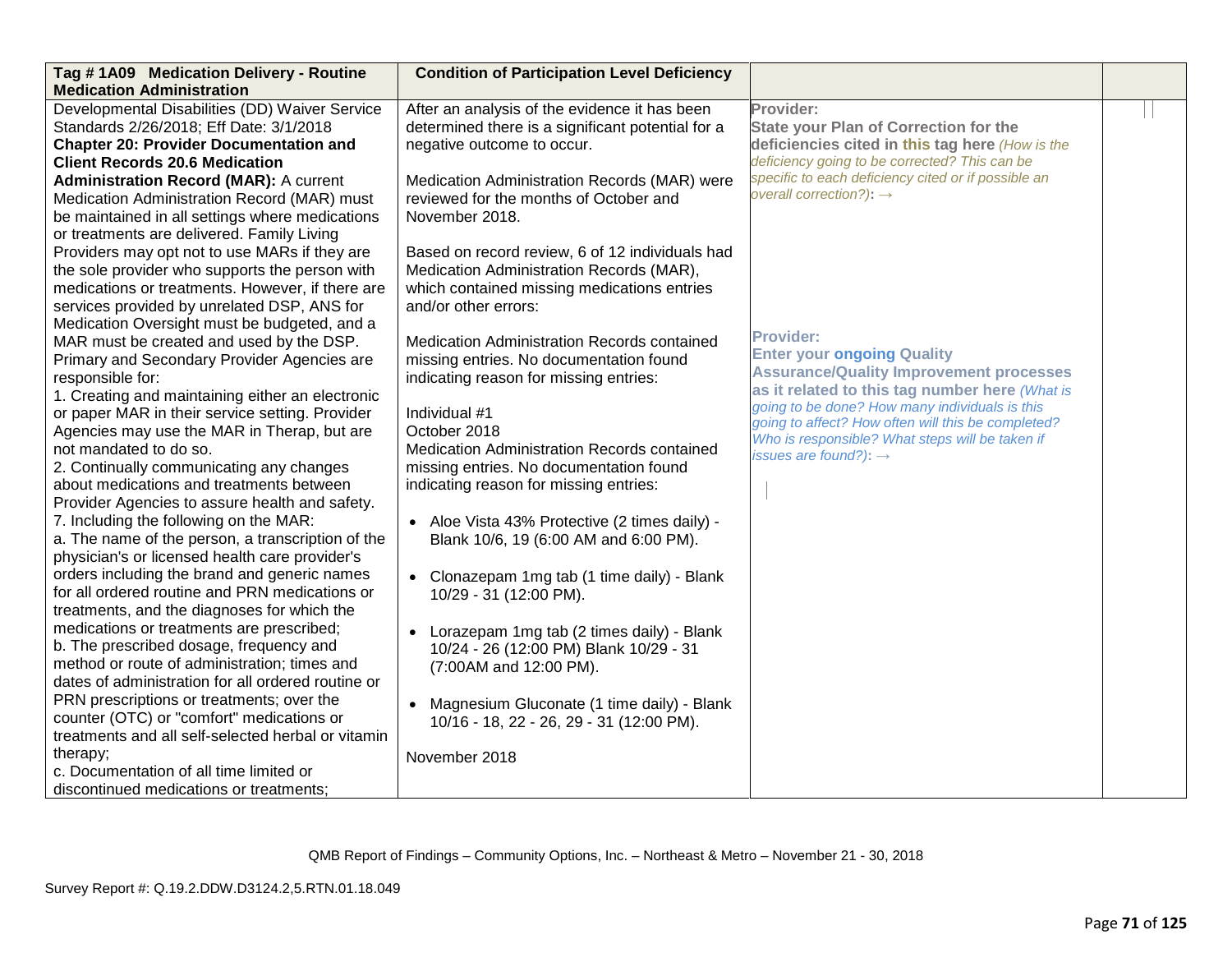| d. The initials of the individual administering or         | Medication Administration Records contained     |  |
|------------------------------------------------------------|-------------------------------------------------|--|
| assisting with the medication delivery and a               | missing entries. No documentation found         |  |
| signature page or electronic record that                   | indicating reason for missing entries:          |  |
| designates the full name corresponding to the              |                                                 |  |
| initials;                                                  | • Clonazepam 1mg (2 times daily) - Blank        |  |
| e. Documentation of refused, missed, or held               | 11/1, 2, 5, 6, 7 (12 PM).                       |  |
| medications or treatments;                                 |                                                 |  |
| f. Documentation of any allergic reaction that             | • Doxycycline Hyclate 100mg (every 12 hours)    |  |
| occurred due to medication or treatments; and              | - Blank 11/21 (8 AM).                           |  |
| g. For PRN medications or treatments:                      |                                                 |  |
| i. instructions for the use of the PRN medication          | • Fish Oil EC 1,200MG (3 times daily) - Blank   |  |
| or treatment which must include observable                 | 11/12, 13, 15 (12 PM).                          |  |
| signs/symptoms or circumstances in which the               |                                                 |  |
| medication or treatment is to be used and the              | • Lorazepam 1mg (2 times daily) - Blank 11/1,   |  |
| number of doses that may be used in a 24-hour              | 2, 5, 6, 7, 8, 9 (12 PM).                       |  |
| period;                                                    |                                                 |  |
| ii. clear documentation that the DSP contacted             | • Magnesium Gluconate 27.5/500mg (3 times       |  |
| the agency nurse prior to assisting with the               | daily) - Blank 11/2 - 15 (7 AM) and 11/1 - 5,   |  |
| medication or treatment, unless the DSP is a               | 7, 8 - 11, 13, 15, 19 (12 PM) and 11/2 - 13 (7  |  |
| Family Living Provider related by affinity of              | PM).                                            |  |
| consanguinity; and                                         |                                                 |  |
| iii. documentation of the effectiveness of the             | • Quetiapine 300mg (1 time daily) - Blank       |  |
| PRN medication or treatment.                               | 11/12, 13 (12 PM).                              |  |
|                                                            |                                                 |  |
| <b>Chapter 10 Living Care Arrangements</b>                 | • Vitamin C 250mg (2 times daily) - Blank 11/5  |  |
| 10.3.4 Medication Assessment and Delivery:                 | - 13 (7 AM and 7 PM).                           |  |
| Living Supports Provider Agencies must support             |                                                 |  |
| and comply with:                                           | • Warfarin 7.5mg (.5 tab Mondays and 1.5        |  |
| 1. the processes identified in the DDSD AWMD               | tabs Tues - Sunday) - 11/5 gave full tab and    |  |
| training;                                                  | should have had .5 tab and Blank 11/12.         |  |
| 2. the nursing and DSP functions identified in             |                                                 |  |
| the Chapter 13.3 Part 2- Adult Nursing Services;           | Individual #4                                   |  |
| 3. all Board of Pharmacy regulations as noted in           | October 2018                                    |  |
| Chapter 16.5 Board of Pharmacy; and                        | As indicated by the Medication Administration   |  |
| 4. documentation requirements in a Medication              | Records the individual is to take Miralax 17 gm |  |
| Administration Record (MAR) as described in                | 2 times daily. According to the Physician's     |  |
| Chapter 20.6 Medication Administration Record<br>$(MAR)$ . | Orders, Miralax 17 gm is to be taken 2 times    |  |
|                                                            | daily, as needed. Medication Administration     |  |
|                                                            | Record and Physician's Orders do not match.     |  |
|                                                            |                                                 |  |
|                                                            |                                                 |  |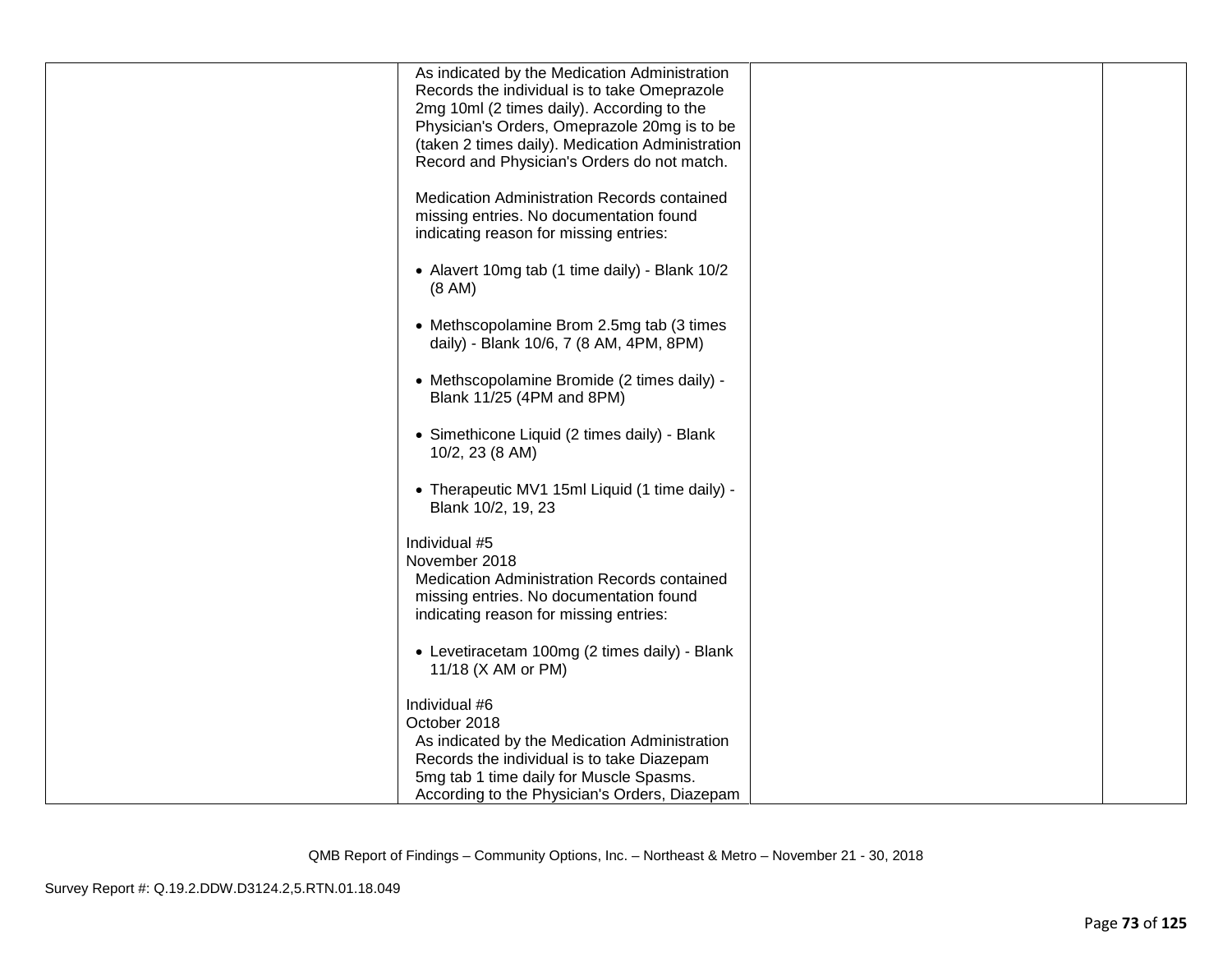| 5mg tab is to be taken every 12 hours as                      |  |
|---------------------------------------------------------------|--|
| needed for Anxiety. Medication Administration                 |  |
| Record and Physician's Orders do not match.                   |  |
| Medication Administration Records contained                   |  |
| missing entries. No documentation found                       |  |
| indicating reason for missing entries:                        |  |
| • Diazepam 5mg tab (1 time daily) - Blank                     |  |
| 10/26 (8 AM).                                                 |  |
| Individual #11                                                |  |
| October 2018                                                  |  |
| Medication Administration Records contained                   |  |
| missing entries. No documentation found                       |  |
| indicating reason for missing entries:                        |  |
| • Carbamazepine 200mg tab (3 times daily) -                   |  |
| Blank 10/31 (4:00 PM).                                        |  |
|                                                               |  |
| Individual #12                                                |  |
| October 2018<br>As indicated by the Medication Administration |  |
| Records the individual is to take Calcium                     |  |
| 500mg tab 1 tab 2 hours before meals daily.                   |  |
| According to the Physician's Orders, Calcium                  |  |
| 500mg tab is to be taken 1 time daily.                        |  |
| Medication Administration Record and                          |  |
| Physician's Orders do not match.                              |  |
| Medication Administration Records contained                   |  |
| missing entries. No documentation found                       |  |
| indicating reason for missing entries:                        |  |
| • Benztropine Mes 1 mg (2 times daily) -                      |  |
| Blank 10/25 (8:00 AM).                                        |  |
| November 2018                                                 |  |
| <b>Medication Administration Records indicated</b>            |  |
| the following medication were to be given. The                |  |
| following Medications were not found in the                   |  |
| home during the site-visit on 11/26/2018:                     |  |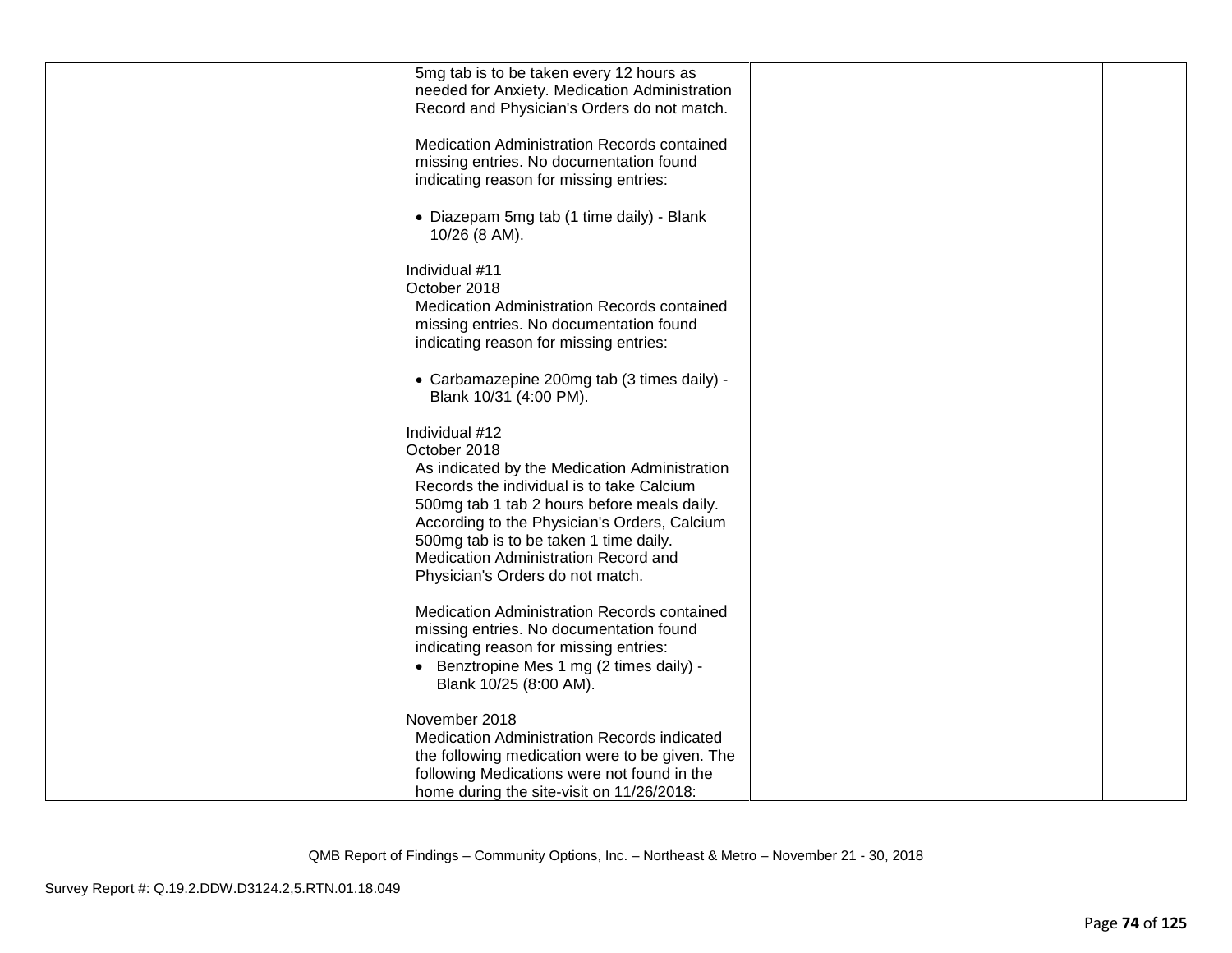| • Vitamin D3 400mg Soft Gel (1 time daily) |  |
|--------------------------------------------|--|
|                                            |  |
|                                            |  |
|                                            |  |
|                                            |  |
|                                            |  |
|                                            |  |
|                                            |  |
|                                            |  |
|                                            |  |
|                                            |  |
|                                            |  |
|                                            |  |
|                                            |  |
|                                            |  |
|                                            |  |
|                                            |  |
|                                            |  |
|                                            |  |
|                                            |  |
|                                            |  |
|                                            |  |
|                                            |  |
|                                            |  |
|                                            |  |
|                                            |  |
|                                            |  |
|                                            |  |
|                                            |  |
|                                            |  |
|                                            |  |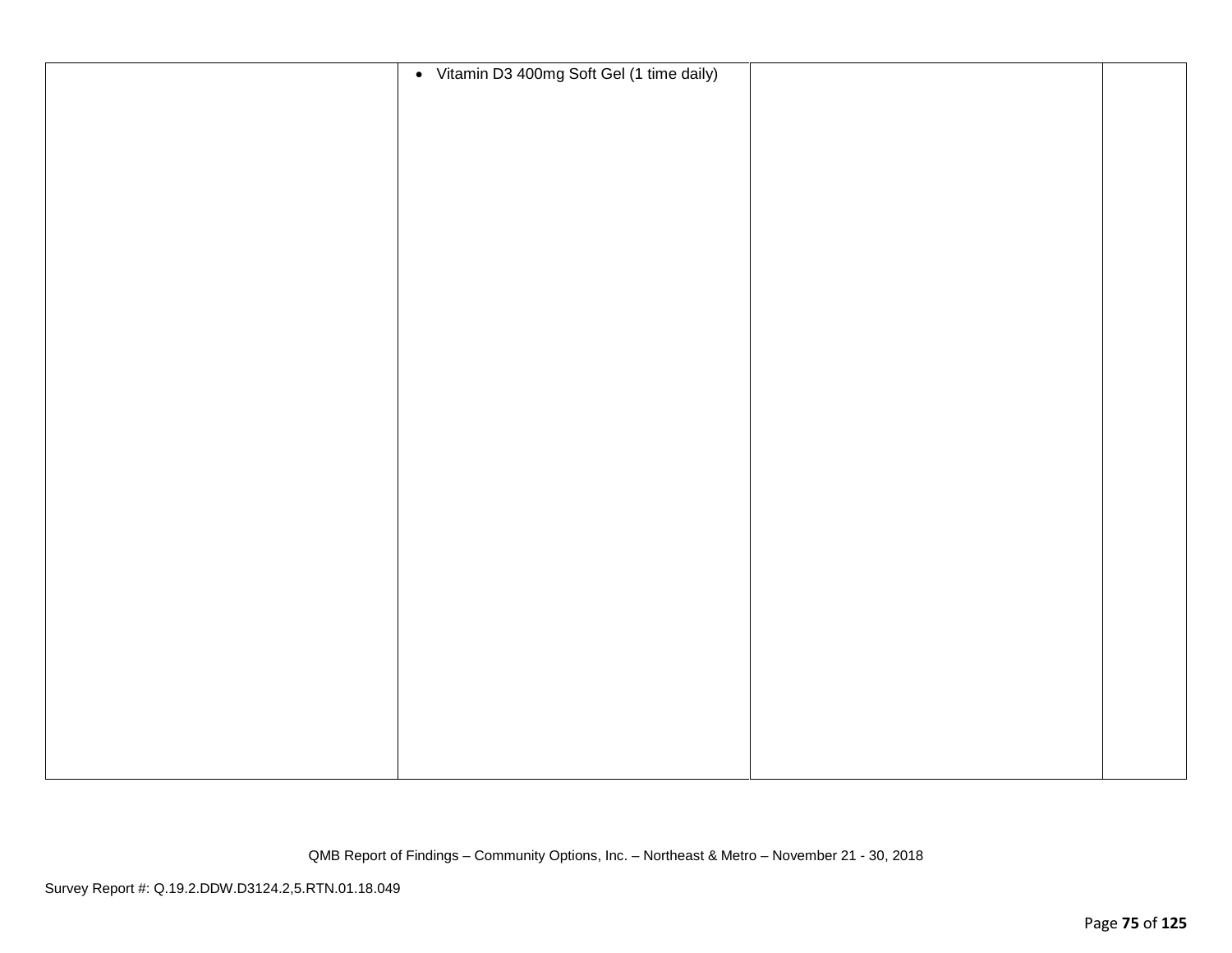| Tag #1A09.0 Medication Delivery Routine                                                  | <b>Standard Level Deficiency</b>                |                                                     |  |
|------------------------------------------------------------------------------------------|-------------------------------------------------|-----------------------------------------------------|--|
| <b>Medication Administration</b>                                                         |                                                 |                                                     |  |
| Developmental Disabilities (DD) Waiver Service                                           | Medication Administration Records (MAR) were    | Provider:                                           |  |
| Standards 2/26/2018; Eff Date: 3/1/2018                                                  | reviewed for the months of October and          | <b>State your Plan of Correction for the</b>        |  |
| <b>Chapter 20: Provider Documentation and</b>                                            | November 2018.                                  | deficiencies cited in this tag here (How is the     |  |
| <b>Client Records</b>                                                                    |                                                 | deficiency going to be corrected? This can be       |  |
| 20.6 Medication Administration Record                                                    | Based on record review, 2 of 12 individuals had | specific to each deficiency cited or if possible an |  |
| (MAR): A current Medication Administration                                               | Medication Administration Records (MAR),        | overall correction?): $\rightarrow$                 |  |
| Record (MAR) must be maintained in all                                                   | which contained missing medications entries     |                                                     |  |
| settings where medications or treatments are                                             | and/or other errors:                            |                                                     |  |
| delivered. Family Living Providers may opt not to                                        |                                                 |                                                     |  |
| use MARs if they are the sole provider who                                               | Individual #4                                   |                                                     |  |
| supports the person with medications or                                                  | October 2018                                    |                                                     |  |
| treatments. However, if there are services                                               | Medication Administration Records did not       |                                                     |  |
| provided by unrelated DSP, ANS for Medication                                            | contain the strength of the medication which is | <b>Provider:</b>                                    |  |
| Oversight must be budgeted, and a MAR must                                               | to be given:                                    | <b>Enter your ongoing Quality</b>                   |  |
| be created and used by the DSP.                                                          | • Therapeutic MVI 15ml liquid (1 time daily)    | <b>Assurance/Quality Improvement processes</b>      |  |
| Primary and Secondary Provider Agencies are                                              |                                                 | as it related to this tag number here (What is      |  |
| responsible for:                                                                         | Individual #12                                  | going to be done? How many individuals is this      |  |
| 1. Creating and maintaining either an electronic                                         | October 2018                                    | going to affect? How often will this be completed?  |  |
| or paper MAR in their service setting. Provider                                          | Medication Administration Record did not        | Who is responsible? What steps will be taken if     |  |
| Agencies may use the MAR in Therap, but are                                              | contain the time the medication should be       | issues are found?): $\rightarrow$                   |  |
| not mandated to do so.                                                                   | given.                                          |                                                     |  |
| 2. Continually communicating any changes                                                 | • Benztropine Mesylate 1 mg tab (2 times        |                                                     |  |
| about medications and treatments between                                                 | daily)                                          |                                                     |  |
| Provider Agencies to assure health and safety.<br>8. Including the following on the MAR: |                                                 |                                                     |  |
| a. The name of the person, a transcription of the                                        |                                                 |                                                     |  |
| physician's or licensed health care provider's                                           |                                                 |                                                     |  |
| orders including the brand and generic names                                             |                                                 |                                                     |  |
| for all ordered routine and PRN medications or                                           |                                                 |                                                     |  |
| treatments, and the diagnoses for which the                                              |                                                 |                                                     |  |
| medications or treatments are prescribed;                                                |                                                 |                                                     |  |
| b. The prescribed dosage, frequency and                                                  |                                                 |                                                     |  |
| method or route of administration; times and                                             |                                                 |                                                     |  |
| dates of administration for all ordered routine or                                       |                                                 |                                                     |  |
| PRN prescriptions or treatments; over the                                                |                                                 |                                                     |  |
| counter (OTC) or "comfort" medications or                                                |                                                 |                                                     |  |
| treatments and all self-selected herbal or vitamin                                       |                                                 |                                                     |  |
| therapy;                                                                                 |                                                 |                                                     |  |
| c. Documentation of all time limited or                                                  |                                                 |                                                     |  |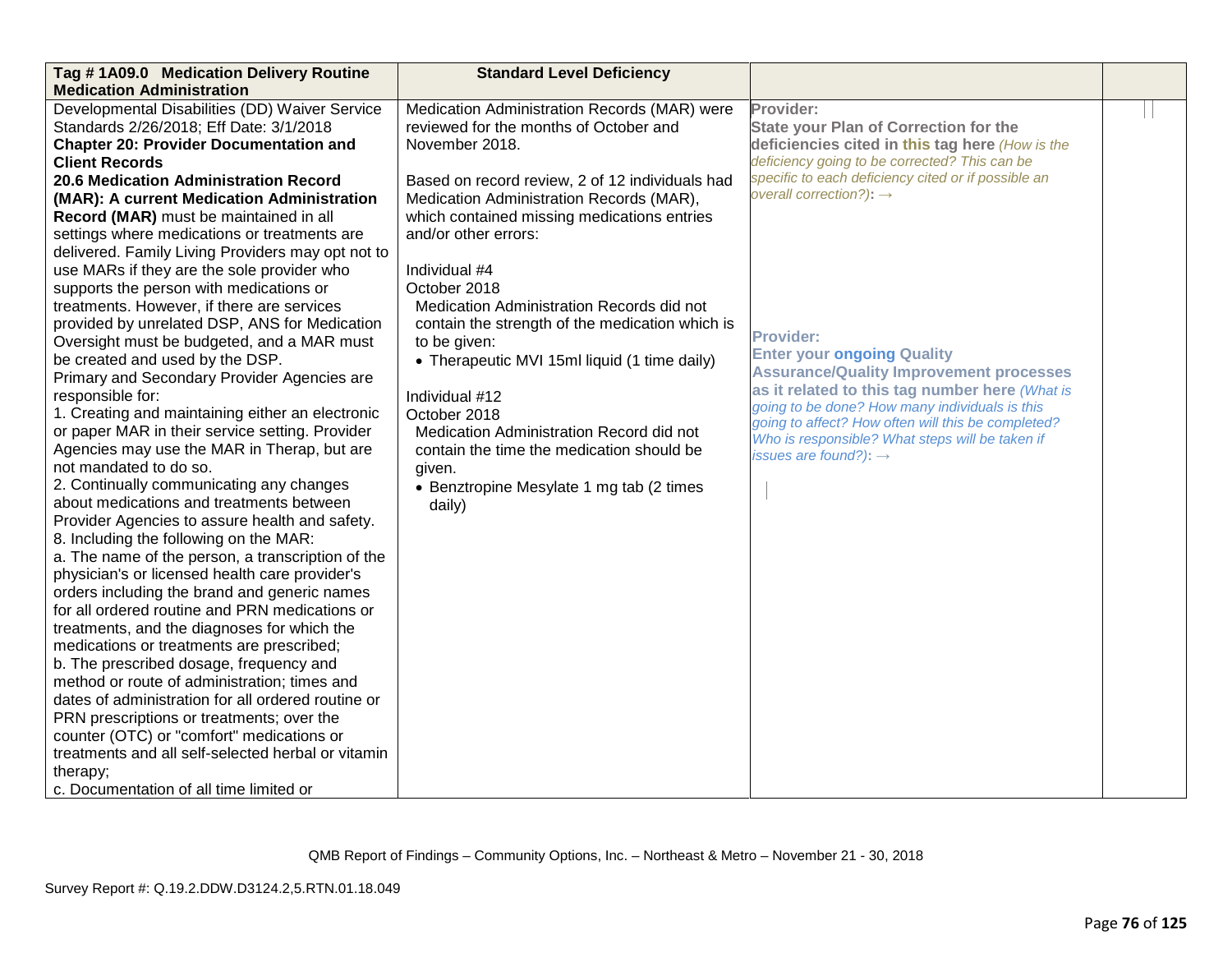| discontinued medications or treatments;<br>d. The initials of the individual administering or<br>assisting with the medication delivery and a<br>signature page or electronic record that<br>designates the full name corresponding to the<br>initials;<br>e. Documentation of refused, missed, or held<br>medications or treatments;<br>f. Documentation of any allergic reaction that<br>occurred due to medication or treatments; and<br>g. For PRN medications or treatments:<br>i. instructions for the use of the PRN medication<br>or treatment which must include observable<br>signs/symptoms or circumstances in which the<br>medication or treatment is to be used and the<br>number of doses that may be used in a 24-hour |  |  |
|----------------------------------------------------------------------------------------------------------------------------------------------------------------------------------------------------------------------------------------------------------------------------------------------------------------------------------------------------------------------------------------------------------------------------------------------------------------------------------------------------------------------------------------------------------------------------------------------------------------------------------------------------------------------------------------------------------------------------------------|--|--|
| period;                                                                                                                                                                                                                                                                                                                                                                                                                                                                                                                                                                                                                                                                                                                                |  |  |
| ii. clear documentation that the DSP contacted                                                                                                                                                                                                                                                                                                                                                                                                                                                                                                                                                                                                                                                                                         |  |  |
| the agency nurse prior to assisting with the                                                                                                                                                                                                                                                                                                                                                                                                                                                                                                                                                                                                                                                                                           |  |  |
| medication or treatment, unless the DSP is a                                                                                                                                                                                                                                                                                                                                                                                                                                                                                                                                                                                                                                                                                           |  |  |
| Family Living Provider related by affinity of                                                                                                                                                                                                                                                                                                                                                                                                                                                                                                                                                                                                                                                                                          |  |  |
| consanguinity; and                                                                                                                                                                                                                                                                                                                                                                                                                                                                                                                                                                                                                                                                                                                     |  |  |
| iii. documentation of the effectiveness of the                                                                                                                                                                                                                                                                                                                                                                                                                                                                                                                                                                                                                                                                                         |  |  |
| PRN medication or treatment.                                                                                                                                                                                                                                                                                                                                                                                                                                                                                                                                                                                                                                                                                                           |  |  |
| <b>Chapter 10 Living Care Arrangements</b>                                                                                                                                                                                                                                                                                                                                                                                                                                                                                                                                                                                                                                                                                             |  |  |
| 10.3.4 Medication Assessment and Delivery:                                                                                                                                                                                                                                                                                                                                                                                                                                                                                                                                                                                                                                                                                             |  |  |
| Living Supports Provider Agencies must support                                                                                                                                                                                                                                                                                                                                                                                                                                                                                                                                                                                                                                                                                         |  |  |
| and comply with:                                                                                                                                                                                                                                                                                                                                                                                                                                                                                                                                                                                                                                                                                                                       |  |  |
| 1. the processes identified in the DDSD AWMD                                                                                                                                                                                                                                                                                                                                                                                                                                                                                                                                                                                                                                                                                           |  |  |
| training;                                                                                                                                                                                                                                                                                                                                                                                                                                                                                                                                                                                                                                                                                                                              |  |  |
| 2. the nursing and DSP functions identified in                                                                                                                                                                                                                                                                                                                                                                                                                                                                                                                                                                                                                                                                                         |  |  |
| the Chapter 13.3 Part 2- Adult Nursing Services;                                                                                                                                                                                                                                                                                                                                                                                                                                                                                                                                                                                                                                                                                       |  |  |
| 3. all Board of Pharmacy regulations as noted in                                                                                                                                                                                                                                                                                                                                                                                                                                                                                                                                                                                                                                                                                       |  |  |
| Chapter 16.5 Board of Pharmacy; and                                                                                                                                                                                                                                                                                                                                                                                                                                                                                                                                                                                                                                                                                                    |  |  |
| 4. documentation requirements in a Medication                                                                                                                                                                                                                                                                                                                                                                                                                                                                                                                                                                                                                                                                                          |  |  |
| Administration Record (MAR) as described in                                                                                                                                                                                                                                                                                                                                                                                                                                                                                                                                                                                                                                                                                            |  |  |
| Chapter 20.6 Medication Administration Record<br>(MAR)                                                                                                                                                                                                                                                                                                                                                                                                                                                                                                                                                                                                                                                                                 |  |  |
|                                                                                                                                                                                                                                                                                                                                                                                                                                                                                                                                                                                                                                                                                                                                        |  |  |
|                                                                                                                                                                                                                                                                                                                                                                                                                                                                                                                                                                                                                                                                                                                                        |  |  |
|                                                                                                                                                                                                                                                                                                                                                                                                                                                                                                                                                                                                                                                                                                                                        |  |  |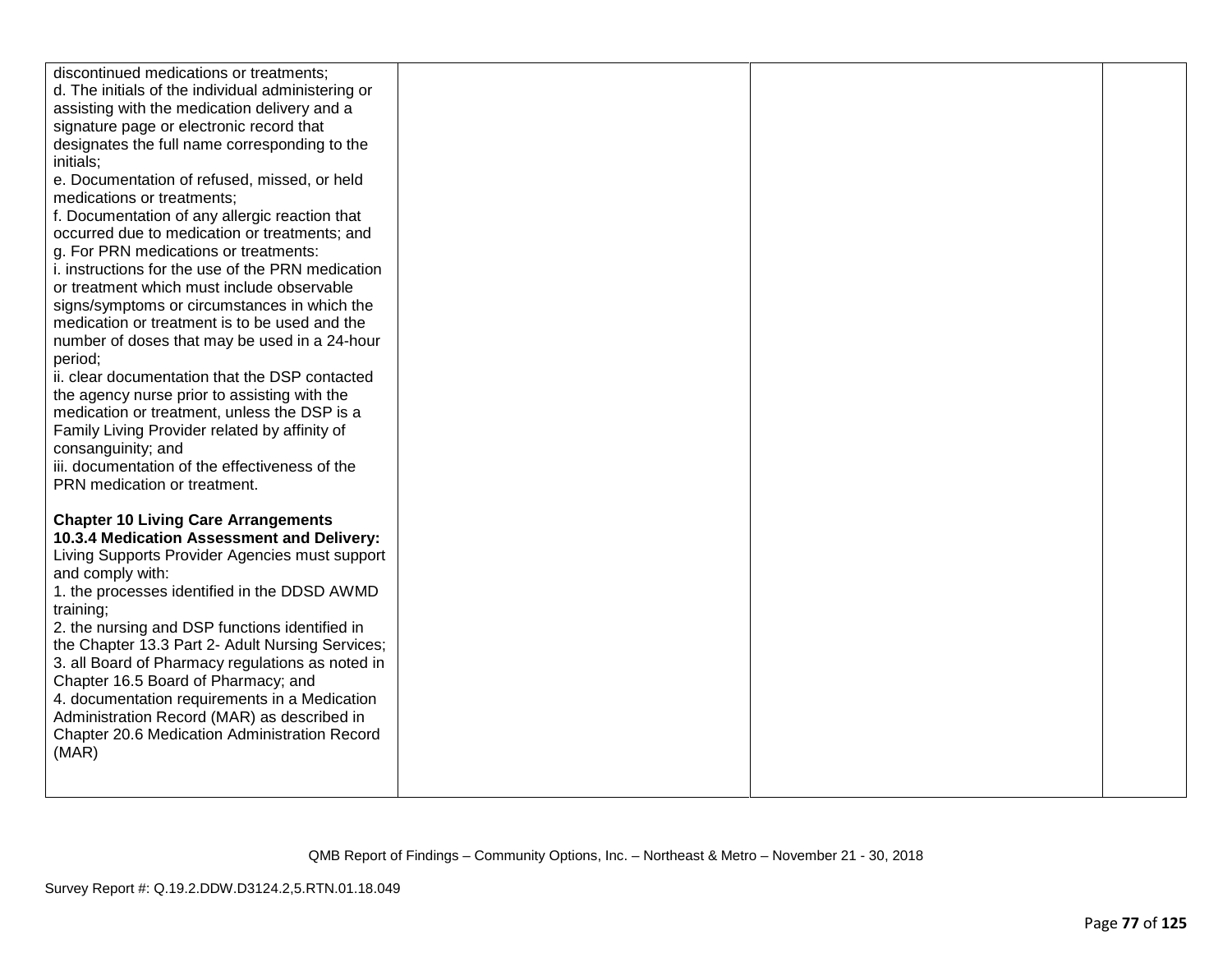| Tag #1A15 Healthcare Documentation -<br><b>Nurse Availability</b>                                                                                                                                                                                                                                                                                                                                                                                                                                                                                                                                                                                                                                                                    | <b>Condition of Participation Level Deficiency</b>                                                                                                                                                                                                                                                                                                                                                                                                                                                                                                                                             |                                                                                                                                                                                                                                                                                                                                                                                                                          |  |
|--------------------------------------------------------------------------------------------------------------------------------------------------------------------------------------------------------------------------------------------------------------------------------------------------------------------------------------------------------------------------------------------------------------------------------------------------------------------------------------------------------------------------------------------------------------------------------------------------------------------------------------------------------------------------------------------------------------------------------------|------------------------------------------------------------------------------------------------------------------------------------------------------------------------------------------------------------------------------------------------------------------------------------------------------------------------------------------------------------------------------------------------------------------------------------------------------------------------------------------------------------------------------------------------------------------------------------------------|--------------------------------------------------------------------------------------------------------------------------------------------------------------------------------------------------------------------------------------------------------------------------------------------------------------------------------------------------------------------------------------------------------------------------|--|
| Developmental Disabilities (DD) Waiver Service<br>Standards 2/26/2018; Eff Date: 3/1/2018<br><b>Chapter 10: Living Care Arrangements (LCA)</b><br>10.3.2 Nursing Supports: Annual nursing<br>assessments are required for all people<br>receiving any of the Livings Supports (Supported<br>Living, Family Living, IMLS). Nursing<br>assessments are required to determine the<br>appropriate level of nursing and other supports<br>needed within the Living Supports.<br>Funding for nursing services is already bundled<br>into the Supported Living and IMLS<br>reimbursement rates. In Family Living, nursing<br>supports must be accessed separately by<br>requesting units for Adult Nursing Services<br>(ANS) on the budget. | After an analysis of the evidence it has been<br>determined there is a significant potential for a<br>negative outcome to occur.<br>Based on interview, the Agency did not ensure<br>they employed or contracted licensed registered<br>nurse and / or ensure nursing services were<br>available for 1 of 12 individuals.<br>When DSP were asked if there was a nurse<br>available to the Individual and can you call<br>the nurse if needed, the following was<br>reported:<br>• DSP #522 stated, "I have called her a couple<br>of times for an extra med given and she<br>never came." (#6) | Provider:<br><b>State your Plan of Correction for the</b><br>deficiencies cited in this tag here (How is the<br>deficiency going to be corrected? This can be<br>specific to each deficiency cited or if possible an<br>overall correction?): $\rightarrow$<br><b>Provider:</b><br><b>Enter your ongoing Quality</b><br><b>Assurance/Quality Improvement processes</b><br>as it related to this tag number here (What is |  |
| 10.3.3 Nursing Staffing and On-call Nursing:<br>A Registered Nurse (RN) licensed by the State<br>of New Mexico must be an employee or a sub-<br>contractor of Provider Agencies of Living<br>Supports. An LPN may not provide service<br>without an RN supervisor. The RN must provide<br>face-to-face supervision of LPNs, CNAs and<br>DSP who have been delegated nursing tasks as<br>required by the New Mexico Nurse Practice Act<br>and these service standards. Living Supports<br>Provider Agencies must assure on-call nursing<br>coverage according to requirements detailed in<br>Chapter 13.2.13 Monitoring, Oversight, and On-<br>Call Nursing.                                                                          |                                                                                                                                                                                                                                                                                                                                                                                                                                                                                                                                                                                                | going to be done? How many individuals is this<br>going to affect? How often will this be completed?<br>Who is responsible? What steps will be taken if<br>issues are found?): $\rightarrow$                                                                                                                                                                                                                             |  |
| <b>Chapter 13: Nursing Services</b><br>13.2 Part 1 - General Nursing Services<br>Requirements: The following general<br>requirements are applicable for all RNs and<br>LPNs in in the DD Waiver System whether<br>providing nursing through a bundled model in<br>Supported Living, Intensive Medical Living                                                                                                                                                                                                                                                                                                                                                                                                                         |                                                                                                                                                                                                                                                                                                                                                                                                                                                                                                                                                                                                |                                                                                                                                                                                                                                                                                                                                                                                                                          |  |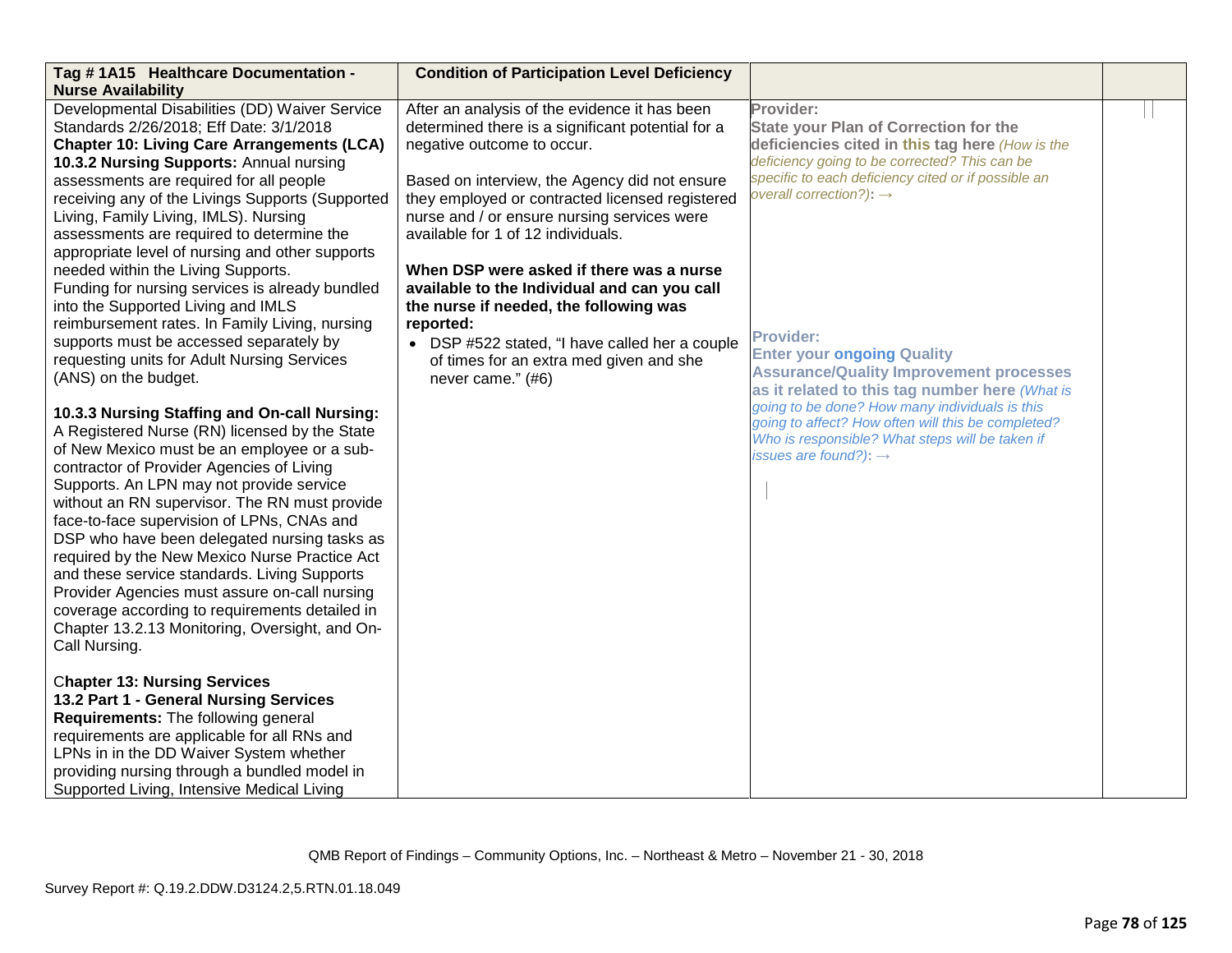| Services (IMLS), Customized Community<br>Supports Group (CCS-G) or separately<br>budgeted through Adult Nursing Services (ANS).<br>Refer to the Chapter 10: Living Care                                                                                                                                                                                                                                                                                                                                                                    |  |  |
|--------------------------------------------------------------------------------------------------------------------------------------------------------------------------------------------------------------------------------------------------------------------------------------------------------------------------------------------------------------------------------------------------------------------------------------------------------------------------------------------------------------------------------------------|--|--|
| Arrangements (LCA) for provider agency<br>responsibilities related to nursing.                                                                                                                                                                                                                                                                                                                                                                                                                                                             |  |  |
| 13.2.1 Licensing and Supervision:<br>1. All DD Waiver Nursing services must be<br>provided by a Registered Nurse (RN) or licensed<br>practical nurse (LPN) with a current New Mexico<br>license in good standing.<br>2. Nurses must comply with all aspects of the<br>New Mexico Nursing Practice Act including:<br>a. An RN must provide face-to-face supervision<br>and oversight for LPNs, Certified Medication<br>Aides (CMAs) and DSP who have been<br>delegated specific nursing tasks.<br>b. An LPN or CMA may not work without the |  |  |
| routine oversight of an RN.<br>13.3.2 Scope of Ongoing Adult Nursing<br>Services (OANS): Ongoing Adult Nursing<br>Services (OANS) are an array of services that<br>are available to young adult and adults who<br>require supports for specific chronic or acute<br>health conditions. OANS may only begin after<br>the Nursing Assessment and Consultation has<br>been completed.                                                                                                                                                         |  |  |
|                                                                                                                                                                                                                                                                                                                                                                                                                                                                                                                                            |  |  |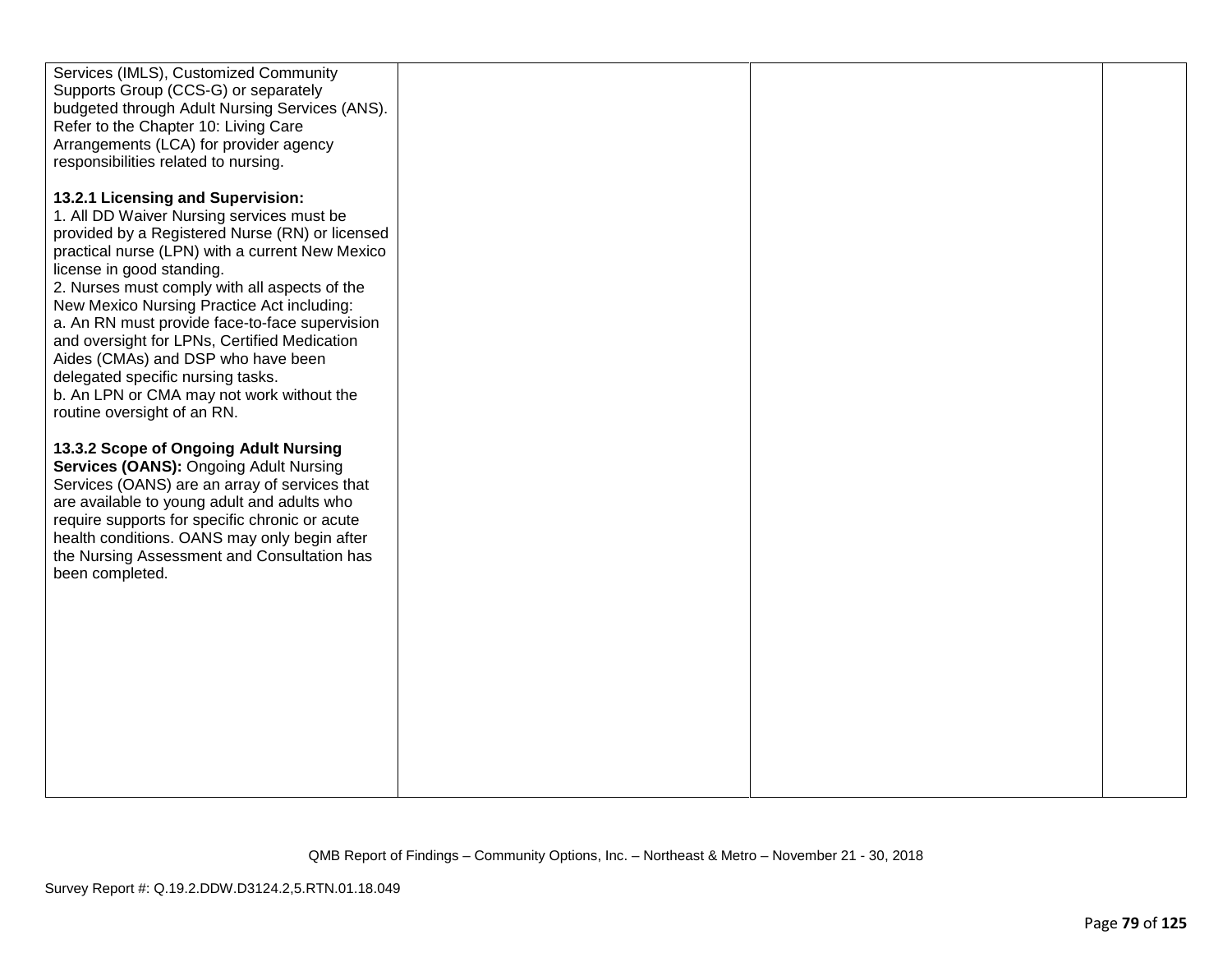| Tag #1A15.2 Administrative Case File:                                   | <b>Condition of Participation Level Deficiency</b> |                                                     |  |
|-------------------------------------------------------------------------|----------------------------------------------------|-----------------------------------------------------|--|
| <b>Healthcare Documentation (Therap and</b>                             |                                                    |                                                     |  |
| <b>Required Plans)</b>                                                  |                                                    |                                                     |  |
| Developmental Disabilities (DD) Waiver Service                          | After an analysis of the evidence it has been      | Provider:                                           |  |
| Standards 2/26/2018; Eff Date: 3/1/2018                                 | determined there is a significant potential for a  | <b>State your Plan of Correction for the</b>        |  |
| <b>Chapter 20: Provider Documentation and Client</b>                    | negative outcome to occur.                         | deficiencies cited in this tag here (How is the     |  |
| Records: 20.2 Client Records Requirements: All                          |                                                    | deficiency going to be corrected? This can be       |  |
| DD Waiver Provider Agencies are required to                             | Based on record review, the Agency did not         | specific to each deficiency cited or if possible an |  |
| create and maintain individual client records. The                      | maintain the required documentation in the         | overall correction?): $\rightarrow$                 |  |
| contents of client records vary depending on the                        | Individuals Agency Record as required by           |                                                     |  |
| unique needs of the person receiving services and                       | standard for 2 of 12 individuals.                  |                                                     |  |
| the resultant information produced. The extent of                       |                                                    |                                                     |  |
| documentation required for individual client records                    | Review of the administrative individual case files |                                                     |  |
| per service type depends on the location of the file,                   | revealed the following items were not found,       |                                                     |  |
| the type of service being provided, and the                             | incomplete, and/or not current:                    |                                                     |  |
| information necessary.                                                  |                                                    |                                                     |  |
| DD Waiver Provider Agencies are required to<br>adhere to the following: | <b>Electronic Comprehensive Health</b>             | <b>Provider:</b>                                    |  |
| 1. Client records must contain all documents                            | <b>Assessment Tool (eCHAT):</b>                    | <b>Enter your ongoing Quality</b>                   |  |
| essential to the service being provided and                             | • Not Found $(H2, 9)$                              | <b>Assurance/Quality Improvement processes</b>      |  |
| essential to ensuring the health and safety of the                      |                                                    | as it related to this tag number here (What is      |  |
| person during the provision of the service.                             | eCHAT Summary:                                     | going to be done? How many individuals is this      |  |
| 2. Provider Agencies must have readily accessible                       | • Not Found $(H2, 9)$                              | going to affect? How often will this be completed?  |  |
| records in home and community settings in paper                         |                                                    | Who is responsible? What steps will be taken if     |  |
| or electronic form. Secure access to electronic                         | <b>Medication Administration Assessment Tool</b>   | issues are found?): $\rightarrow$                   |  |
| records through the Therap web based system                             | (MAAT):                                            |                                                     |  |
| using computers or mobile devices is acceptable.                        |                                                    |                                                     |  |
| 3. Provider Agencies are responsible for ensuring                       | • Not Found $(H2, 9)$                              |                                                     |  |
| that all plans created by nurses, RDs, therapists or                    |                                                    |                                                     |  |
| BSCs are present in all needed settings.                                | <b>Aspiration Risk Screening Tool (ARST):</b>      |                                                     |  |
| 4. Provider Agencies must maintain records of all                       | $\bullet$ Not Found (#2, 9)                        |                                                     |  |
| documents produced by agency personnel or                               |                                                    |                                                     |  |
| contractors on behalf of each person, including any                     | <b>Healthcare Passport:</b>                        |                                                     |  |
| routine notes or data, annual assessments, semi-                        | • Did not contain Insurance Information (#2, 9)    |                                                     |  |
| annual reports, evidence of training                                    |                                                    |                                                     |  |
| provided/received, progress notes, and any other                        | • Did not contain Guardianship Information (#9,    |                                                     |  |
| interactions for which billing is generated.                            | 10)                                                |                                                     |  |
| 5. Each Provider Agency is responsible for                              |                                                    |                                                     |  |
| maintaining the daily or other contact notes                            | • Did not contain Emergency Contact (#2, 9,        |                                                     |  |
| documenting the nature and frequency of service                         | 10)                                                |                                                     |  |
| delivery, as well as data tracking only for the                         |                                                    |                                                     |  |
| services provided by their agency.                                      | • Did not contain information on Allergies (#2)    |                                                     |  |
| 6. The current Client File Matrix found in Appendix                     |                                                    |                                                     |  |

QMB Report of Findings – Community Options, Inc. – Northeast & Metro – November 21 - 30, 2018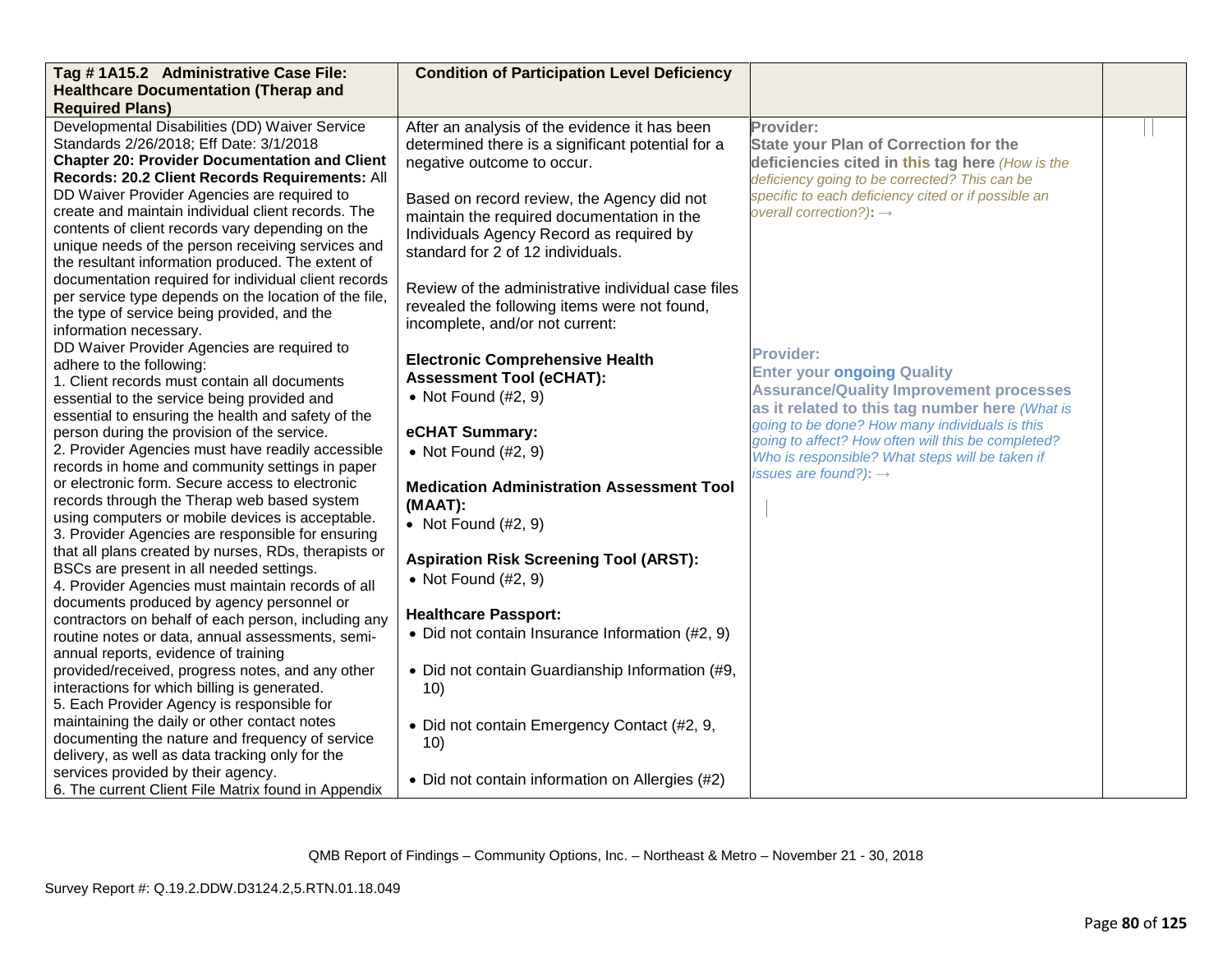| requirements for records to be stored in agency<br>office files, the delivery site, or with DSP while<br>providing services in the community.<br>7. All records pertaining to JCMs must be retained<br>permanently and must be made available to DDSD<br>upon request, upon the termination or expiration of<br>a provider agreement, or upon provider withdrawal<br>from services.<br><b>Chapter 3 Safeguards: 3.1.1 Decision</b><br><b>Consultation Process (DCP): Health decisions</b><br>are the sole domain of waiver participants, their<br>guardians or healthcare decision makers.<br>Participants and their healthcare decision makers<br>can confidently make decisions that are compatible<br>with their personal and cultural values. Provider<br>Agencies are required to support the informed<br>decision making of waiver participants by<br>supporting access to medical consultation,<br>information, and other available resources<br>according to the following:<br>1. The DCP is used when a person or his/her<br>guardian/healthcare decision maker has concerns,<br>needs more information about health-related<br>issues, or has decided not to follow all or part of an<br>order, recommendation, or suggestion. This<br>includes, but is not limited to:<br>a. medical orders or recommendations from the<br>Primary Care Practitioner, Specialists or other<br>licensed medical or healthcare practitioners such<br>as a Nurse Practitioner (NP or CNP), Physician<br>Assistant (PA) or Dentist;<br>b. clinical recommendations made by<br>registered/licensed clinicians who are either<br>members of the IDT or clinicians who have<br>performed an evaluation such as a video-<br>fluoroscopy;<br>c. health related recommendations or suggestions<br>from oversight activities such as the Individual<br>Quality Review (IQR) or other DOH review or<br>oversight activities; and<br>d. recommendations made through a Healthcare | • Did not contain Physician Information (#2, 9,<br>10)<br><b>Health Care Plans (HCP):</b><br><b>Allergies</b><br>• Individual #2 - According to Electronic<br>Comprehensive Health Assessment Tool the<br>individual is required to have a plan. No<br>evidence of a plan found.<br><b>Body Mass Index</b><br>• Individual #9 - As indicated by the IST section<br>of ISP the individual is required to have a<br>plan. No evidence of a plan found.<br><b>Medical Emergency Response Plans (MERP):</b><br><b>Allergies</b><br>• Individual #2 - As indicated by the IST section<br>of ISP the individual is required to have a<br>plan. No evidence of a plan found. |  |  |
|-----------------------------------------------------------------------------------------------------------------------------------------------------------------------------------------------------------------------------------------------------------------------------------------------------------------------------------------------------------------------------------------------------------------------------------------------------------------------------------------------------------------------------------------------------------------------------------------------------------------------------------------------------------------------------------------------------------------------------------------------------------------------------------------------------------------------------------------------------------------------------------------------------------------------------------------------------------------------------------------------------------------------------------------------------------------------------------------------------------------------------------------------------------------------------------------------------------------------------------------------------------------------------------------------------------------------------------------------------------------------------------------------------------------------------------------------------------------------------------------------------------------------------------------------------------------------------------------------------------------------------------------------------------------------------------------------------------------------------------------------------------------------------------------------------------------------------------------------------------------------------------------------------------------------------------------------------------------|-----------------------------------------------------------------------------------------------------------------------------------------------------------------------------------------------------------------------------------------------------------------------------------------------------------------------------------------------------------------------------------------------------------------------------------------------------------------------------------------------------------------------------------------------------------------------------------------------------------------------------------------------------------------------|--|--|
|-----------------------------------------------------------------------------------------------------------------------------------------------------------------------------------------------------------------------------------------------------------------------------------------------------------------------------------------------------------------------------------------------------------------------------------------------------------------------------------------------------------------------------------------------------------------------------------------------------------------------------------------------------------------------------------------------------------------------------------------------------------------------------------------------------------------------------------------------------------------------------------------------------------------------------------------------------------------------------------------------------------------------------------------------------------------------------------------------------------------------------------------------------------------------------------------------------------------------------------------------------------------------------------------------------------------------------------------------------------------------------------------------------------------------------------------------------------------------------------------------------------------------------------------------------------------------------------------------------------------------------------------------------------------------------------------------------------------------------------------------------------------------------------------------------------------------------------------------------------------------------------------------------------------------------------------------------------------|-----------------------------------------------------------------------------------------------------------------------------------------------------------------------------------------------------------------------------------------------------------------------------------------------------------------------------------------------------------------------------------------------------------------------------------------------------------------------------------------------------------------------------------------------------------------------------------------------------------------------------------------------------------------------|--|--|

A Client File Matrix details the minimum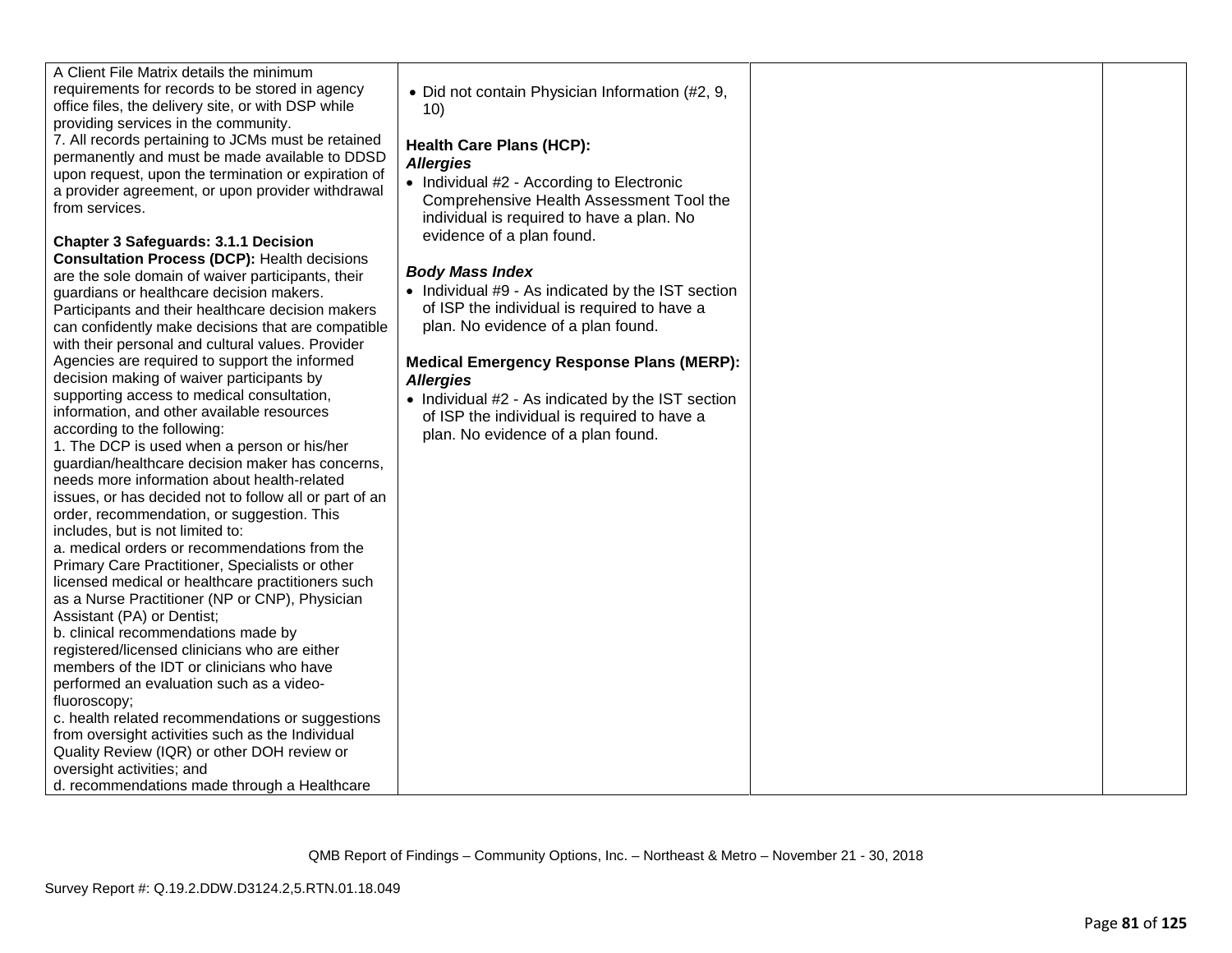| Plan (HCP), including a Comprehensive Aspiration     |  |  |
|------------------------------------------------------|--|--|
| Risk Management Plan (CARMP), or another plan.       |  |  |
|                                                      |  |  |
| 2. When the person/guardian disagrees with a         |  |  |
| recommendation or does not agree with the            |  |  |
|                                                      |  |  |
| implementation of that recommendation, Provider      |  |  |
| Agencies follow the DCP and attend the meeting       |  |  |
| coordinated by the CM. During this meeting:          |  |  |
| a. Providers inform the person/guardian of the       |  |  |
| rationale for that recommendation, so that the       |  |  |
| benefit is made clear. This will be done in layman's |  |  |
|                                                      |  |  |
| terms and will include basic sharing of information  |  |  |
| designed to assist the person/guardian with          |  |  |
| understanding the risks and benefits of the          |  |  |
| recommendation.                                      |  |  |
| b. The information will be focused on the specific   |  |  |
| area of concern by the person/guardian.              |  |  |
| Alternatives should be presented, when available,    |  |  |
| if the guardian is interested in considering other   |  |  |
|                                                      |  |  |
| options for implementation.                          |  |  |
| c. Providers support the person/guardian to make     |  |  |
| an informed decision.                                |  |  |
| d. The decision made by the person/guardian          |  |  |
| during the meeting is accepted; plans are modified;  |  |  |
| and the IDT honors this health decision in every     |  |  |
| setting.                                             |  |  |
|                                                      |  |  |
|                                                      |  |  |
| <b>Chapter 13 Nursing Services:</b>                  |  |  |
| 13.2.5 Electronic Nursing Assessment and             |  |  |
| <b>Planning Process: The nursing assessment</b>      |  |  |
| process includes several DDSD mandated tools:        |  |  |
| the electronic Comprehensive Nursing Assessment      |  |  |
| Tool (e-CHAT), the Aspiration Risk Screening Tool    |  |  |
| (ARST) and the Medication Administration             |  |  |
| Assessment Tool (MAAT). This process includes        |  |  |
|                                                      |  |  |
| developing and training Health Care Plans and        |  |  |
| Medical Emergency Response Plans.                    |  |  |
| The following hierarchy is based on budgeted         |  |  |
| services and is used to identify which Provider      |  |  |
| Agency nurse has primary responsibility for          |  |  |
| completion of the nursing assessment process and     |  |  |
| related subsequent planning and training.            |  |  |
|                                                      |  |  |
| Additional communication and collaboration for       |  |  |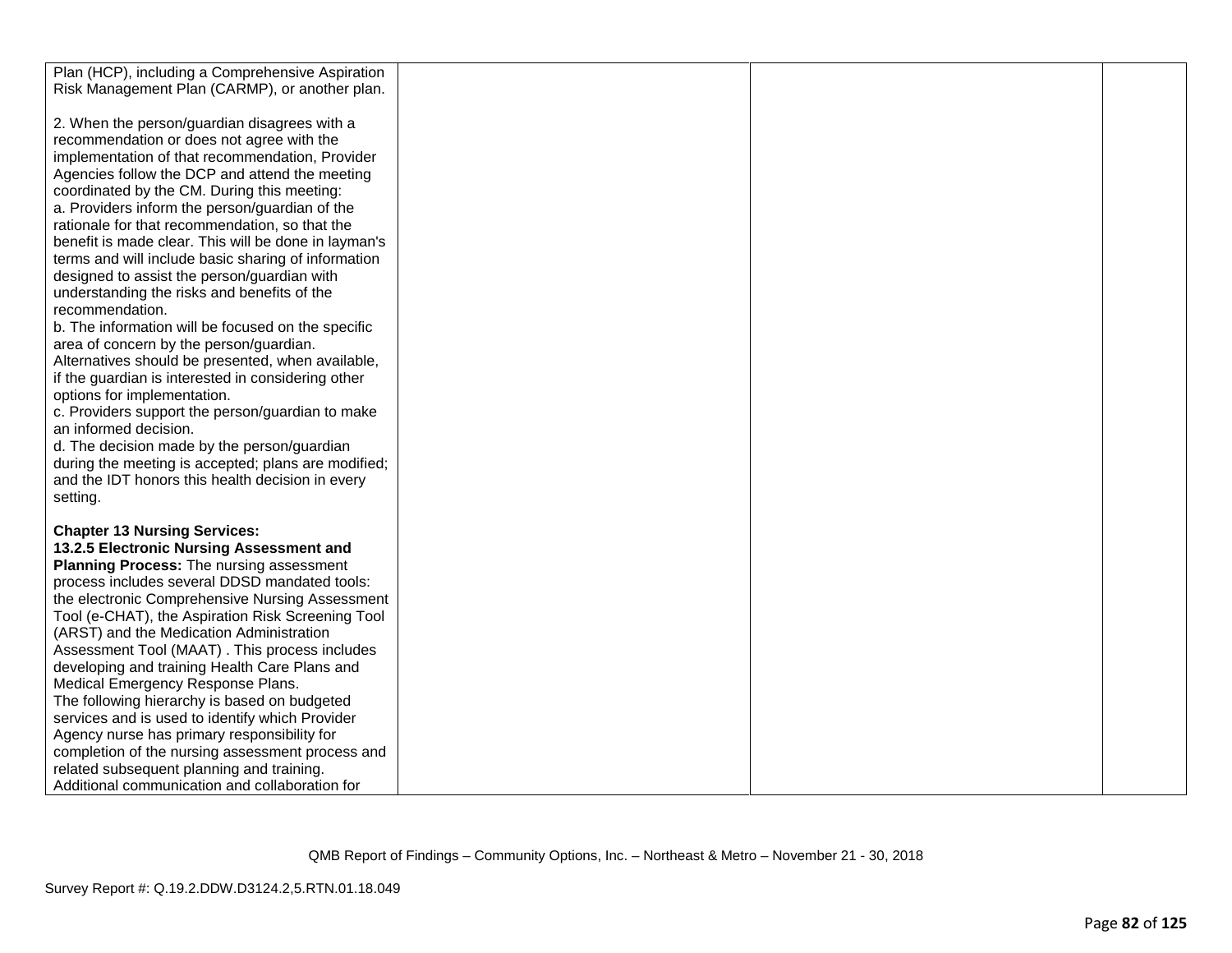| planning specific to CCS or CIE services may be                               |  |  |
|-------------------------------------------------------------------------------|--|--|
| needed.                                                                       |  |  |
| The hierarchy for Nursing Assessment and                                      |  |  |
| Planning responsibilities is:                                                 |  |  |
| 1. Living Supports: Supported Living, IMLS or                                 |  |  |
| Family Living via ANS;                                                        |  |  |
| 2. Customized Community Supports- Group; and                                  |  |  |
| 3. Adult Nursing Services (ANS):                                              |  |  |
| a. for persons in Community Inclusion with health-                            |  |  |
| related needs; or                                                             |  |  |
| b. if no residential services are budgeted but                                |  |  |
| assessment is desired and health needs may exist.                             |  |  |
|                                                                               |  |  |
| 13.2.6 The Electronic Comprehensive Health<br><b>Assessment Tool (e-CHAT)</b> |  |  |
| 1. The e-CHAT is a nursing assessment. It may not                             |  |  |
| be delegated by a licensed nurse to a non-licensed                            |  |  |
| person.                                                                       |  |  |
| 2. The nurse must see the person face-to-face to                              |  |  |
| complete the nursing assessment. Additional                                   |  |  |
| information may be gathered from members of the                               |  |  |
| IDT and other sources.                                                        |  |  |
| 3. An e-CHAT is required for persons in FL, SL,                               |  |  |
| IMLS, or CCS-Group. All other DD Waiver                                       |  |  |
| recipients may obtain an e-CHAT if needed or                                  |  |  |
| desired by adding ANS hours for assessment and                                |  |  |
| consultation to their budget.                                                 |  |  |
| 4. When completing the e-CHAT, the nurse is                                   |  |  |
| required to review and update the electronic record                           |  |  |
| and consider the diagnoses, medications,                                      |  |  |
| treatments, and overall status of the person.                                 |  |  |
| Discussion with others may be needed to obtain                                |  |  |
| critical information.                                                         |  |  |
| 5. The nurse is required to complete all the e-                               |  |  |
| CHAT assessment questions and add additional                                  |  |  |
| pertinent information in all comment sections.                                |  |  |
| 13.2.7 Aspiration Risk Management Screening                                   |  |  |
| <b>Tool (ARST)</b>                                                            |  |  |
|                                                                               |  |  |
| 13.2.8 Medication Administration Assessment                                   |  |  |
| Tool (MAAT):                                                                  |  |  |
| 1. A licensed nurse completes the DDSD                                        |  |  |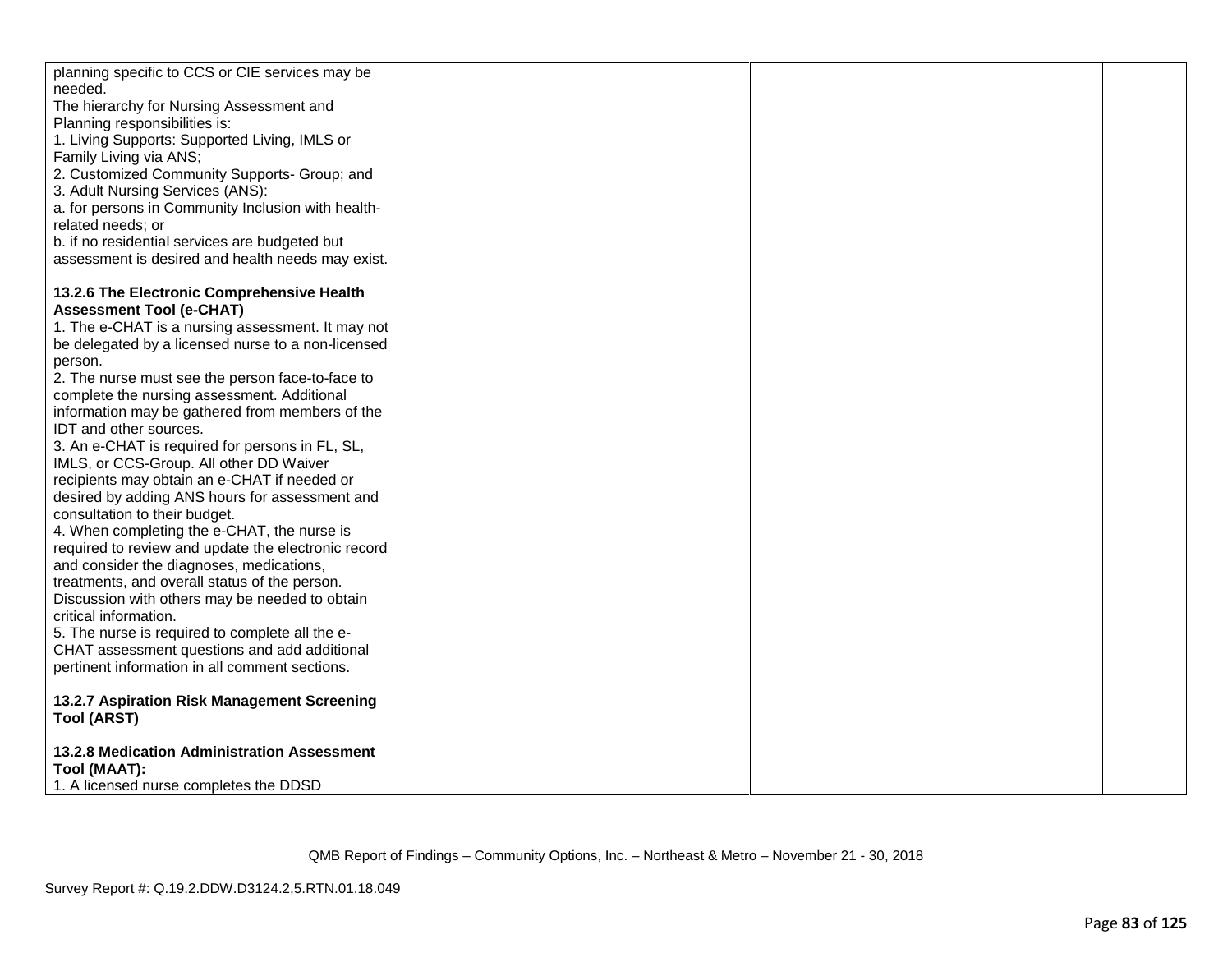Medication Administration Assessment Tool (MAAT) at least two weeks before the annual ISP meeting. 2. After completion of the MAAT, the nurse will present recommendations regarding the level of assistance with medication delivery (AWMD) to the IDT. A copy of the MAAT will be sent to all the team members two weeks before the annual ISP meeting and the original MAAT will be retained in the Provider Agency records. 3. Decisions about medication delivery are made by the IDT to promote a person's maximum independence and community integration. The IDT will reach consensus regarding which criteria the person meets, as indicated by the results of the MAAT and the nursing recommendations, and the decision is documented this in the ISP. **13.2.9 Healthcare Plans (HCP):**  1. At the nurse's discretion, based on prudent nursing practice, interim HCPs may be developed to address issues that must be implemented immediately after admission, readmission or change of medical condition to provide safe services prior to completion of the e-CHAT and formal care planning process. This includes interim ARM plans for those persons newly identified at moderate or high risk for aspiration. All interim plans must be removed if the plan is no longer needed or when final HCP including CARMPs are in place to avoid duplication of plans. 2. In collaboration with the IDT, the agency nurse is required to create HCPs that address all the areas identified as required in the most current e-CHAT summary report which is indicated by "R" in the HCP column. At the nurse's sole discretion, based on prudent nursing practice, HCPs may be combined where clinically appropriate. The nurse should use nursing judgment to determine whether to also include HCPs for any of the areas indicated by "C" on the e-CHAT summary report. The nurse may also create other HCPs plans that the nurse determines are warranted.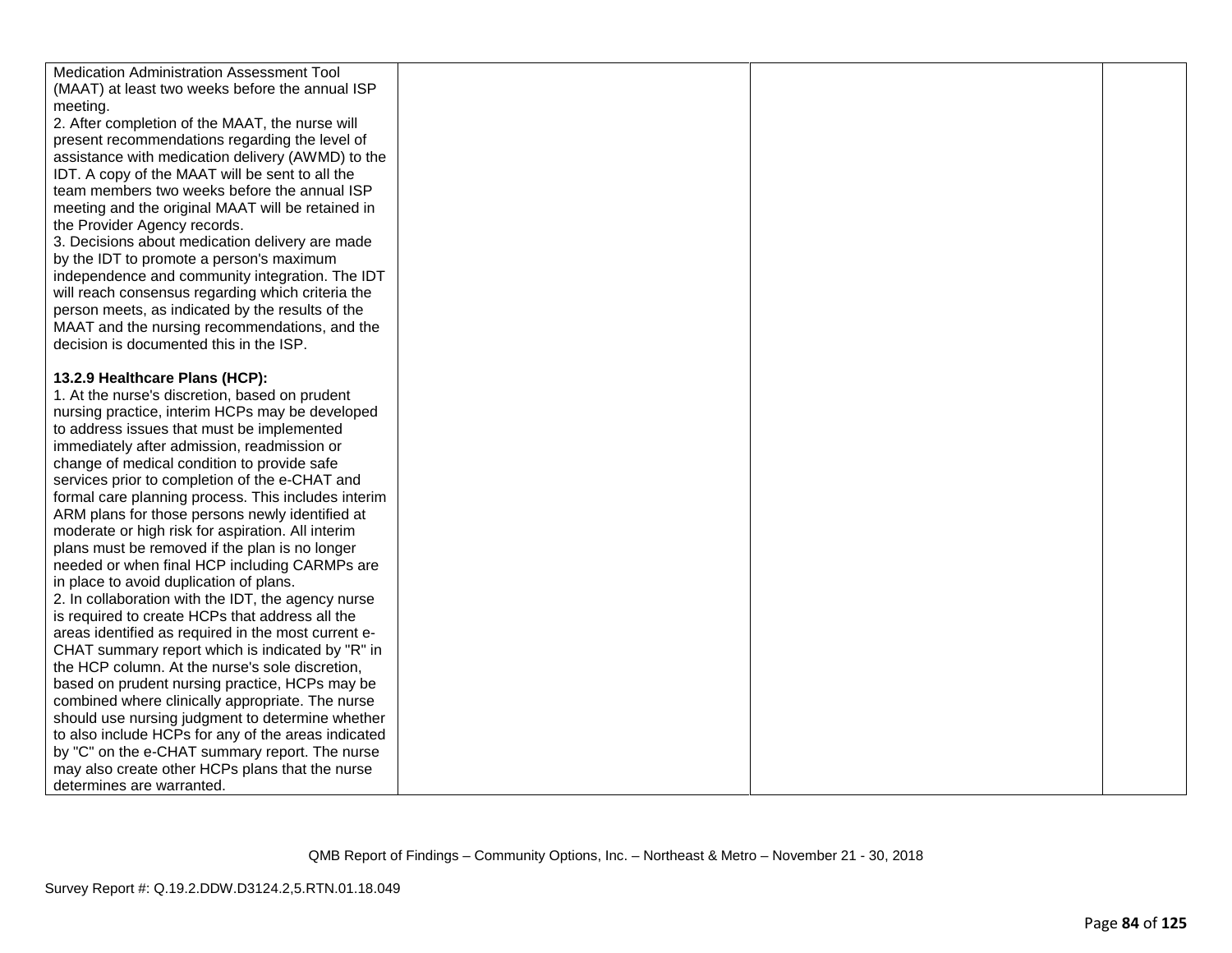| 13.2.10 Medical Emergency Response Plan               |  |  |
|-------------------------------------------------------|--|--|
| (MERP):                                               |  |  |
| 1. The agency nurse is required to develop a          |  |  |
| Medical Emergency Response Plan (MERP) for all        |  |  |
| conditions marked with an "R" in the e-CHAT           |  |  |
| summary report. The agency nurse should use           |  |  |
| her/his clinical judgment and input from the          |  |  |
| Interdisciplinary Team (IDT) to determine whether     |  |  |
| shown as "C" in the e-CHAT summary report or          |  |  |
| other conditions also warrant a MERP.                 |  |  |
| 2. MERPs are required for persons who have one        |  |  |
| or more conditions or illnesses that present a likely |  |  |
| potential to become a life-threatening situation.     |  |  |
|                                                       |  |  |
| <b>Chapter 20: Provider Documentation and Client</b>  |  |  |
| Records: 20.5.3 Health Passport and Physician         |  |  |
| <b>Consultation Form: All Primary and Secondary</b>   |  |  |
| Provider Agencies must use the Health Passport        |  |  |
| and Physician Consultation form from the Therap       |  |  |
| system. This standardized document contains           |  |  |
| individual, physician and emergency contact           |  |  |
| information, a complete list of current medical       |  |  |
| diagnoses, health and safety risk factors, allergies, |  |  |
| and information regarding insurance, guardianship,    |  |  |
| and advance directives. The Health Passport also      |  |  |
| includes a standardized form to use at medical        |  |  |
| appointments called the Physician Consultation        |  |  |
| form.                                                 |  |  |
| Developmental Disabilities (DD) Waiver Service        |  |  |
| Standards effective 11/1/2012 revised 4/23/2013;      |  |  |
| 6/15/2015                                             |  |  |
| Chapter 6 (CCS) 2. Service Requirements. E.           |  |  |
| The agency nurse(s) for Customized Community          |  |  |
| Supports providers must provide the following         |  |  |
| services: 1. Implementation of pertinent PCP          |  |  |
| orders; ongoing oversight and monitoring of the       |  |  |
| individual's health status and medically related      |  |  |
| supports when receiving this service;                 |  |  |
| 3. Agency Requirements: Consumer Records              |  |  |
| Policy: All Provider Agencies shall maintain at the   |  |  |
| administrative office a confidential case file for    |  |  |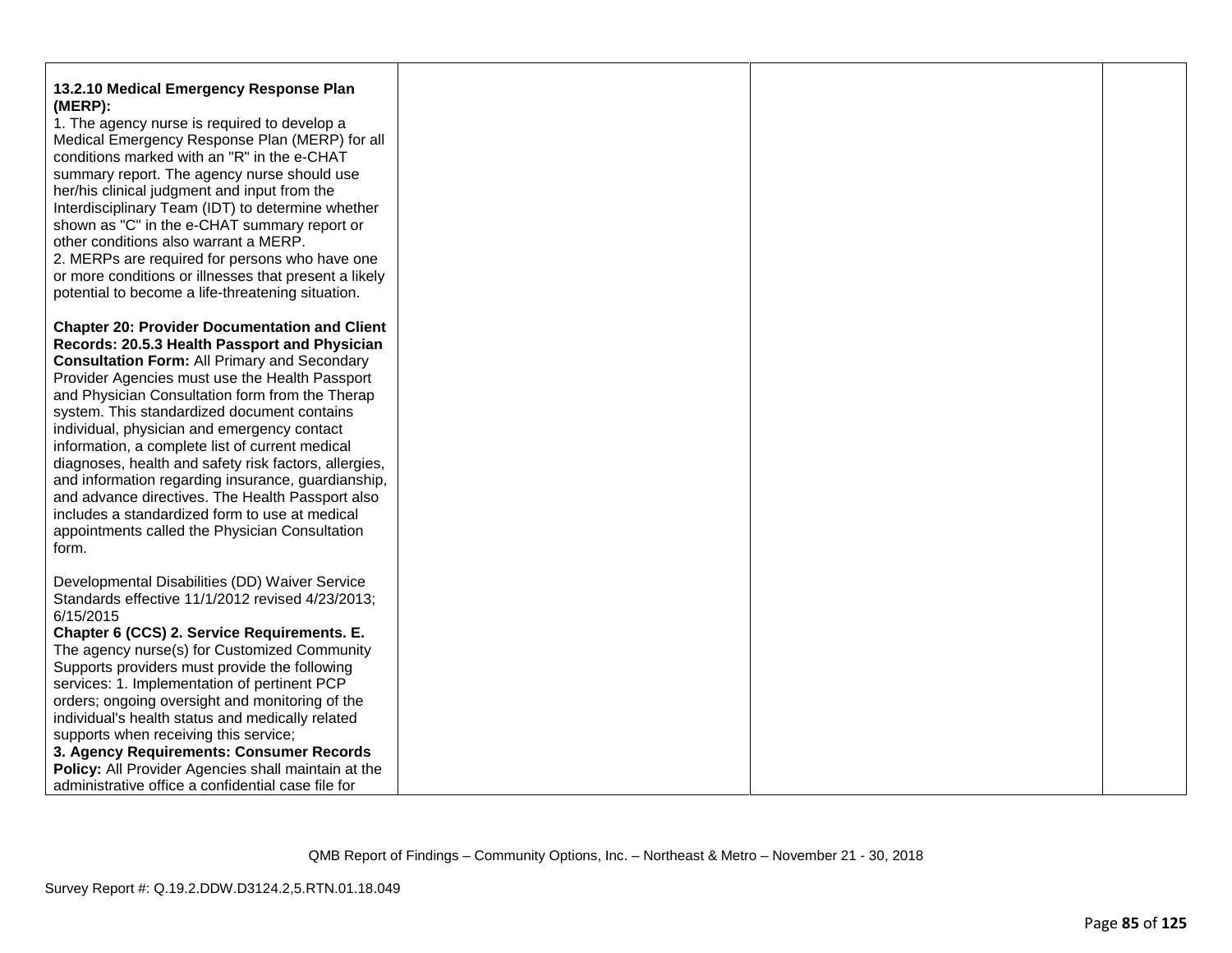| individuals are required to comply with the DDSD<br>Individual Case File Matrix policy.<br>Chapter 11 (FL) 3. Agency Requirements:<br>D. Consumer Records Policy: All Family Living<br>Provider Agencies must maintain at the<br>administrative office a confidential case file for<br>each individual. Provider agency case files for<br>individuals are required to comply with the DDSD<br>Individual Case File Matrix policy.<br>I. Health Care Requirements for Family Living:<br>5. A nurse employed or contracted by the Family<br>Living Supports provider must complete the e-<br>CHAT, the Aspiration Risk Screening Tool,<br>(ARST), and the Medication Administration<br>Assessment Tool (MAAT) and any other<br>assessments deemed appropriate on at least an<br>annual basis for each individual served, upon<br>significant change of clinical condition and upon<br>return from any hospitalizations. In addition, the<br>MAAT must be updated for any significant change<br>of medication regime, change of route that requires<br>delivery by licensed or certified staff, or when an<br>individual has completed training designed to<br>improve their skills to support self-administration.<br>a. For newly-allocated or admitted individuals,<br>assessments are required to be completed within<br>three (3) business days of admission or two (2)<br>weeks following the initial ISP meeting, whichever<br>comes first.<br>b. For individuals already in services, the required<br>assessments are to be completed no more than<br>forty-five (45) calendar days and at least fourteen<br>(14) calendar days prior to the annual ISP meeting.<br>c. Assessments must be updated within three (3)<br>business days following any significant change of<br>clinical condition and within three (3) business<br>days following return from hospitalization. |                                                 |  |  |
|----------------------------------------------------------------------------------------------------------------------------------------------------------------------------------------------------------------------------------------------------------------------------------------------------------------------------------------------------------------------------------------------------------------------------------------------------------------------------------------------------------------------------------------------------------------------------------------------------------------------------------------------------------------------------------------------------------------------------------------------------------------------------------------------------------------------------------------------------------------------------------------------------------------------------------------------------------------------------------------------------------------------------------------------------------------------------------------------------------------------------------------------------------------------------------------------------------------------------------------------------------------------------------------------------------------------------------------------------------------------------------------------------------------------------------------------------------------------------------------------------------------------------------------------------------------------------------------------------------------------------------------------------------------------------------------------------------------------------------------------------------------------------------------------------------------------------------------------------------------------------------|-------------------------------------------------|--|--|
|                                                                                                                                                                                                                                                                                                                                                                                                                                                                                                                                                                                                                                                                                                                                                                                                                                                                                                                                                                                                                                                                                                                                                                                                                                                                                                                                                                                                                                                                                                                                                                                                                                                                                                                                                                                                                                                                                  | each individual. Provider agency case files for |  |  |
|                                                                                                                                                                                                                                                                                                                                                                                                                                                                                                                                                                                                                                                                                                                                                                                                                                                                                                                                                                                                                                                                                                                                                                                                                                                                                                                                                                                                                                                                                                                                                                                                                                                                                                                                                                                                                                                                                  |                                                 |  |  |
|                                                                                                                                                                                                                                                                                                                                                                                                                                                                                                                                                                                                                                                                                                                                                                                                                                                                                                                                                                                                                                                                                                                                                                                                                                                                                                                                                                                                                                                                                                                                                                                                                                                                                                                                                                                                                                                                                  |                                                 |  |  |
|                                                                                                                                                                                                                                                                                                                                                                                                                                                                                                                                                                                                                                                                                                                                                                                                                                                                                                                                                                                                                                                                                                                                                                                                                                                                                                                                                                                                                                                                                                                                                                                                                                                                                                                                                                                                                                                                                  |                                                 |  |  |
|                                                                                                                                                                                                                                                                                                                                                                                                                                                                                                                                                                                                                                                                                                                                                                                                                                                                                                                                                                                                                                                                                                                                                                                                                                                                                                                                                                                                                                                                                                                                                                                                                                                                                                                                                                                                                                                                                  |                                                 |  |  |
|                                                                                                                                                                                                                                                                                                                                                                                                                                                                                                                                                                                                                                                                                                                                                                                                                                                                                                                                                                                                                                                                                                                                                                                                                                                                                                                                                                                                                                                                                                                                                                                                                                                                                                                                                                                                                                                                                  |                                                 |  |  |
|                                                                                                                                                                                                                                                                                                                                                                                                                                                                                                                                                                                                                                                                                                                                                                                                                                                                                                                                                                                                                                                                                                                                                                                                                                                                                                                                                                                                                                                                                                                                                                                                                                                                                                                                                                                                                                                                                  |                                                 |  |  |
|                                                                                                                                                                                                                                                                                                                                                                                                                                                                                                                                                                                                                                                                                                                                                                                                                                                                                                                                                                                                                                                                                                                                                                                                                                                                                                                                                                                                                                                                                                                                                                                                                                                                                                                                                                                                                                                                                  |                                                 |  |  |
|                                                                                                                                                                                                                                                                                                                                                                                                                                                                                                                                                                                                                                                                                                                                                                                                                                                                                                                                                                                                                                                                                                                                                                                                                                                                                                                                                                                                                                                                                                                                                                                                                                                                                                                                                                                                                                                                                  |                                                 |  |  |
|                                                                                                                                                                                                                                                                                                                                                                                                                                                                                                                                                                                                                                                                                                                                                                                                                                                                                                                                                                                                                                                                                                                                                                                                                                                                                                                                                                                                                                                                                                                                                                                                                                                                                                                                                                                                                                                                                  |                                                 |  |  |
|                                                                                                                                                                                                                                                                                                                                                                                                                                                                                                                                                                                                                                                                                                                                                                                                                                                                                                                                                                                                                                                                                                                                                                                                                                                                                                                                                                                                                                                                                                                                                                                                                                                                                                                                                                                                                                                                                  |                                                 |  |  |
|                                                                                                                                                                                                                                                                                                                                                                                                                                                                                                                                                                                                                                                                                                                                                                                                                                                                                                                                                                                                                                                                                                                                                                                                                                                                                                                                                                                                                                                                                                                                                                                                                                                                                                                                                                                                                                                                                  |                                                 |  |  |
|                                                                                                                                                                                                                                                                                                                                                                                                                                                                                                                                                                                                                                                                                                                                                                                                                                                                                                                                                                                                                                                                                                                                                                                                                                                                                                                                                                                                                                                                                                                                                                                                                                                                                                                                                                                                                                                                                  |                                                 |  |  |
|                                                                                                                                                                                                                                                                                                                                                                                                                                                                                                                                                                                                                                                                                                                                                                                                                                                                                                                                                                                                                                                                                                                                                                                                                                                                                                                                                                                                                                                                                                                                                                                                                                                                                                                                                                                                                                                                                  |                                                 |  |  |
|                                                                                                                                                                                                                                                                                                                                                                                                                                                                                                                                                                                                                                                                                                                                                                                                                                                                                                                                                                                                                                                                                                                                                                                                                                                                                                                                                                                                                                                                                                                                                                                                                                                                                                                                                                                                                                                                                  |                                                 |  |  |
|                                                                                                                                                                                                                                                                                                                                                                                                                                                                                                                                                                                                                                                                                                                                                                                                                                                                                                                                                                                                                                                                                                                                                                                                                                                                                                                                                                                                                                                                                                                                                                                                                                                                                                                                                                                                                                                                                  |                                                 |  |  |
|                                                                                                                                                                                                                                                                                                                                                                                                                                                                                                                                                                                                                                                                                                                                                                                                                                                                                                                                                                                                                                                                                                                                                                                                                                                                                                                                                                                                                                                                                                                                                                                                                                                                                                                                                                                                                                                                                  |                                                 |  |  |
|                                                                                                                                                                                                                                                                                                                                                                                                                                                                                                                                                                                                                                                                                                                                                                                                                                                                                                                                                                                                                                                                                                                                                                                                                                                                                                                                                                                                                                                                                                                                                                                                                                                                                                                                                                                                                                                                                  |                                                 |  |  |
|                                                                                                                                                                                                                                                                                                                                                                                                                                                                                                                                                                                                                                                                                                                                                                                                                                                                                                                                                                                                                                                                                                                                                                                                                                                                                                                                                                                                                                                                                                                                                                                                                                                                                                                                                                                                                                                                                  |                                                 |  |  |
|                                                                                                                                                                                                                                                                                                                                                                                                                                                                                                                                                                                                                                                                                                                                                                                                                                                                                                                                                                                                                                                                                                                                                                                                                                                                                                                                                                                                                                                                                                                                                                                                                                                                                                                                                                                                                                                                                  |                                                 |  |  |
|                                                                                                                                                                                                                                                                                                                                                                                                                                                                                                                                                                                                                                                                                                                                                                                                                                                                                                                                                                                                                                                                                                                                                                                                                                                                                                                                                                                                                                                                                                                                                                                                                                                                                                                                                                                                                                                                                  |                                                 |  |  |
|                                                                                                                                                                                                                                                                                                                                                                                                                                                                                                                                                                                                                                                                                                                                                                                                                                                                                                                                                                                                                                                                                                                                                                                                                                                                                                                                                                                                                                                                                                                                                                                                                                                                                                                                                                                                                                                                                  |                                                 |  |  |
|                                                                                                                                                                                                                                                                                                                                                                                                                                                                                                                                                                                                                                                                                                                                                                                                                                                                                                                                                                                                                                                                                                                                                                                                                                                                                                                                                                                                                                                                                                                                                                                                                                                                                                                                                                                                                                                                                  |                                                 |  |  |
|                                                                                                                                                                                                                                                                                                                                                                                                                                                                                                                                                                                                                                                                                                                                                                                                                                                                                                                                                                                                                                                                                                                                                                                                                                                                                                                                                                                                                                                                                                                                                                                                                                                                                                                                                                                                                                                                                  |                                                 |  |  |
|                                                                                                                                                                                                                                                                                                                                                                                                                                                                                                                                                                                                                                                                                                                                                                                                                                                                                                                                                                                                                                                                                                                                                                                                                                                                                                                                                                                                                                                                                                                                                                                                                                                                                                                                                                                                                                                                                  |                                                 |  |  |
|                                                                                                                                                                                                                                                                                                                                                                                                                                                                                                                                                                                                                                                                                                                                                                                                                                                                                                                                                                                                                                                                                                                                                                                                                                                                                                                                                                                                                                                                                                                                                                                                                                                                                                                                                                                                                                                                                  |                                                 |  |  |
|                                                                                                                                                                                                                                                                                                                                                                                                                                                                                                                                                                                                                                                                                                                                                                                                                                                                                                                                                                                                                                                                                                                                                                                                                                                                                                                                                                                                                                                                                                                                                                                                                                                                                                                                                                                                                                                                                  |                                                 |  |  |
|                                                                                                                                                                                                                                                                                                                                                                                                                                                                                                                                                                                                                                                                                                                                                                                                                                                                                                                                                                                                                                                                                                                                                                                                                                                                                                                                                                                                                                                                                                                                                                                                                                                                                                                                                                                                                                                                                  |                                                 |  |  |
|                                                                                                                                                                                                                                                                                                                                                                                                                                                                                                                                                                                                                                                                                                                                                                                                                                                                                                                                                                                                                                                                                                                                                                                                                                                                                                                                                                                                                                                                                                                                                                                                                                                                                                                                                                                                                                                                                  |                                                 |  |  |
|                                                                                                                                                                                                                                                                                                                                                                                                                                                                                                                                                                                                                                                                                                                                                                                                                                                                                                                                                                                                                                                                                                                                                                                                                                                                                                                                                                                                                                                                                                                                                                                                                                                                                                                                                                                                                                                                                  |                                                 |  |  |
|                                                                                                                                                                                                                                                                                                                                                                                                                                                                                                                                                                                                                                                                                                                                                                                                                                                                                                                                                                                                                                                                                                                                                                                                                                                                                                                                                                                                                                                                                                                                                                                                                                                                                                                                                                                                                                                                                  |                                                 |  |  |
|                                                                                                                                                                                                                                                                                                                                                                                                                                                                                                                                                                                                                                                                                                                                                                                                                                                                                                                                                                                                                                                                                                                                                                                                                                                                                                                                                                                                                                                                                                                                                                                                                                                                                                                                                                                                                                                                                  |                                                 |  |  |
|                                                                                                                                                                                                                                                                                                                                                                                                                                                                                                                                                                                                                                                                                                                                                                                                                                                                                                                                                                                                                                                                                                                                                                                                                                                                                                                                                                                                                                                                                                                                                                                                                                                                                                                                                                                                                                                                                  |                                                 |  |  |
|                                                                                                                                                                                                                                                                                                                                                                                                                                                                                                                                                                                                                                                                                                                                                                                                                                                                                                                                                                                                                                                                                                                                                                                                                                                                                                                                                                                                                                                                                                                                                                                                                                                                                                                                                                                                                                                                                  |                                                 |  |  |
|                                                                                                                                                                                                                                                                                                                                                                                                                                                                                                                                                                                                                                                                                                                                                                                                                                                                                                                                                                                                                                                                                                                                                                                                                                                                                                                                                                                                                                                                                                                                                                                                                                                                                                                                                                                                                                                                                  |                                                 |  |  |
|                                                                                                                                                                                                                                                                                                                                                                                                                                                                                                                                                                                                                                                                                                                                                                                                                                                                                                                                                                                                                                                                                                                                                                                                                                                                                                                                                                                                                                                                                                                                                                                                                                                                                                                                                                                                                                                                                  |                                                 |  |  |
|                                                                                                                                                                                                                                                                                                                                                                                                                                                                                                                                                                                                                                                                                                                                                                                                                                                                                                                                                                                                                                                                                                                                                                                                                                                                                                                                                                                                                                                                                                                                                                                                                                                                                                                                                                                                                                                                                  |                                                 |  |  |
|                                                                                                                                                                                                                                                                                                                                                                                                                                                                                                                                                                                                                                                                                                                                                                                                                                                                                                                                                                                                                                                                                                                                                                                                                                                                                                                                                                                                                                                                                                                                                                                                                                                                                                                                                                                                                                                                                  |                                                 |  |  |
|                                                                                                                                                                                                                                                                                                                                                                                                                                                                                                                                                                                                                                                                                                                                                                                                                                                                                                                                                                                                                                                                                                                                                                                                                                                                                                                                                                                                                                                                                                                                                                                                                                                                                                                                                                                                                                                                                  |                                                 |  |  |
|                                                                                                                                                                                                                                                                                                                                                                                                                                                                                                                                                                                                                                                                                                                                                                                                                                                                                                                                                                                                                                                                                                                                                                                                                                                                                                                                                                                                                                                                                                                                                                                                                                                                                                                                                                                                                                                                                  |                                                 |  |  |
|                                                                                                                                                                                                                                                                                                                                                                                                                                                                                                                                                                                                                                                                                                                                                                                                                                                                                                                                                                                                                                                                                                                                                                                                                                                                                                                                                                                                                                                                                                                                                                                                                                                                                                                                                                                                                                                                                  |                                                 |  |  |
|                                                                                                                                                                                                                                                                                                                                                                                                                                                                                                                                                                                                                                                                                                                                                                                                                                                                                                                                                                                                                                                                                                                                                                                                                                                                                                                                                                                                                                                                                                                                                                                                                                                                                                                                                                                                                                                                                  |                                                 |  |  |
|                                                                                                                                                                                                                                                                                                                                                                                                                                                                                                                                                                                                                                                                                                                                                                                                                                                                                                                                                                                                                                                                                                                                                                                                                                                                                                                                                                                                                                                                                                                                                                                                                                                                                                                                                                                                                                                                                  |                                                 |  |  |
|                                                                                                                                                                                                                                                                                                                                                                                                                                                                                                                                                                                                                                                                                                                                                                                                                                                                                                                                                                                                                                                                                                                                                                                                                                                                                                                                                                                                                                                                                                                                                                                                                                                                                                                                                                                                                                                                                  |                                                 |  |  |
|                                                                                                                                                                                                                                                                                                                                                                                                                                                                                                                                                                                                                                                                                                                                                                                                                                                                                                                                                                                                                                                                                                                                                                                                                                                                                                                                                                                                                                                                                                                                                                                                                                                                                                                                                                                                                                                                                  |                                                 |  |  |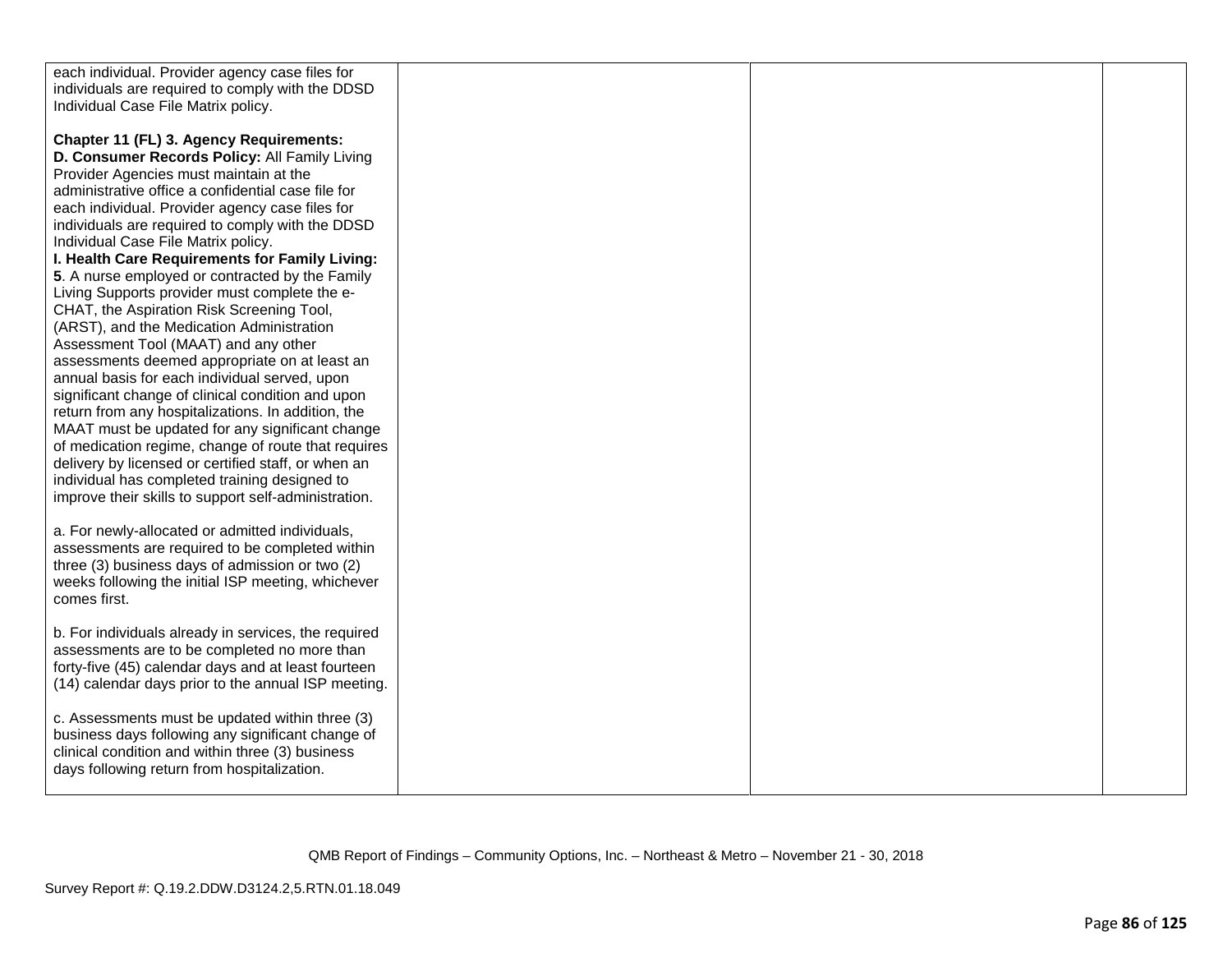| d. Other nursing assessments conducted to             |  |  |
|-------------------------------------------------------|--|--|
| determine current health status or to evaluate a      |  |  |
| change in clinical condition must be documented in    |  |  |
| a signed progress note that includes time and date    |  |  |
| as well as subjective information including the       |  |  |
| individual complaints, signs and symptoms noted       |  |  |
| by staff, family members or other team members;       |  |  |
| objective information including vital signs, physical |  |  |
| examination, weight, and other pertinent data for     |  |  |
| the given situation (e.g., seizure frequency, method  |  |  |
| in which temperature taken); assessment of the        |  |  |
| clinical status, and plan of action addressing        |  |  |
| relevant aspects of all active health problems and    |  |  |
| follow up on any recommendations of medical           |  |  |
| consultants.                                          |  |  |
|                                                       |  |  |
| e. Develop any urgently needed interim Healthcare     |  |  |
| Plans or MERPs per DDSD policy pending                |  |  |
| authorization of ongoing Adult Nursing services as    |  |  |
| indicated by health status and individual/guardian    |  |  |
| choice.                                               |  |  |
|                                                       |  |  |
|                                                       |  |  |
|                                                       |  |  |
|                                                       |  |  |
|                                                       |  |  |
|                                                       |  |  |
|                                                       |  |  |
|                                                       |  |  |
|                                                       |  |  |
|                                                       |  |  |
|                                                       |  |  |
|                                                       |  |  |
|                                                       |  |  |
|                                                       |  |  |
|                                                       |  |  |
|                                                       |  |  |
|                                                       |  |  |
|                                                       |  |  |
|                                                       |  |  |
|                                                       |  |  |
|                                                       |  |  |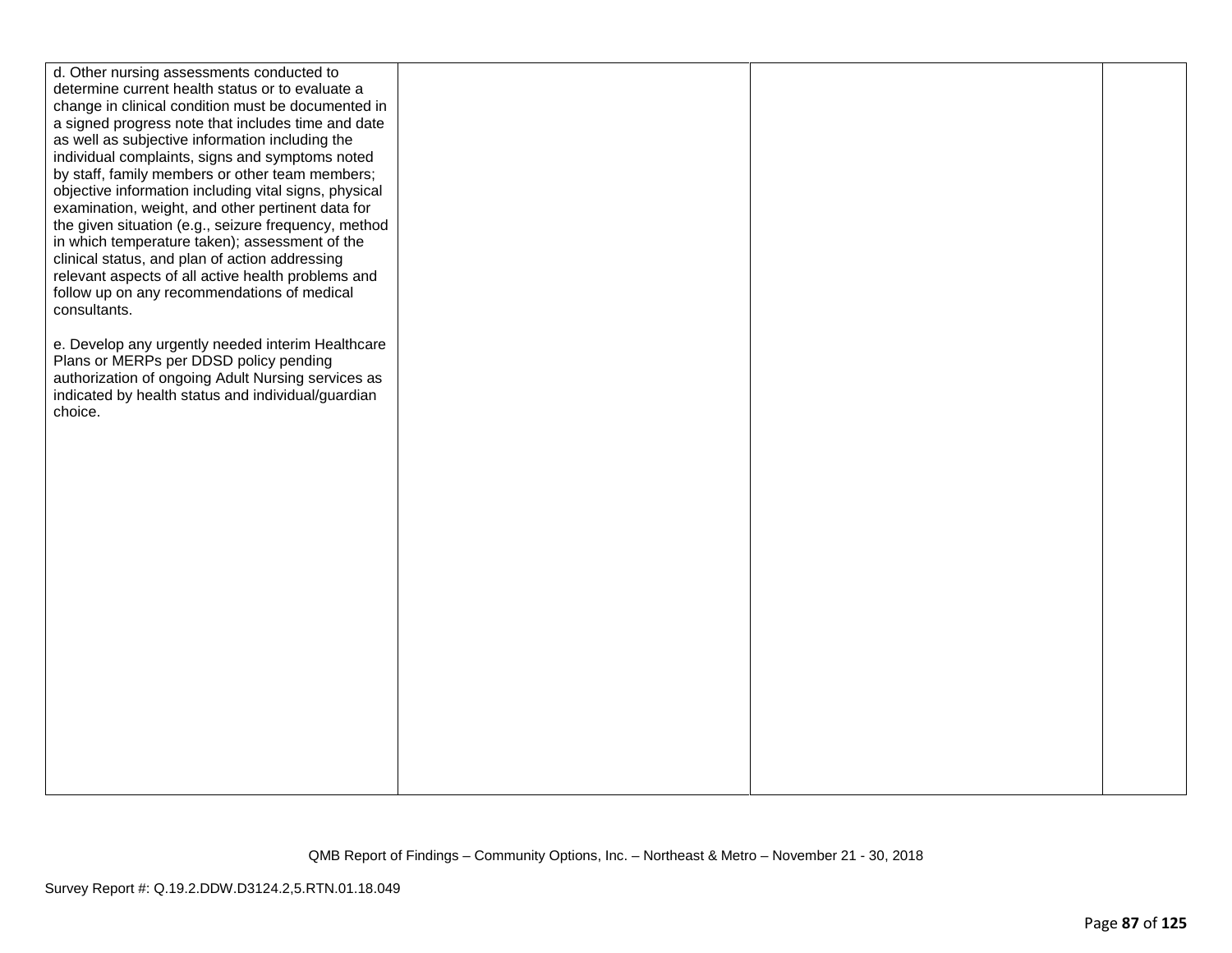| Tag #1A31 Client Rights/Human Rights                | <b>Condition of Participation Level Deficiency</b> |                                                                                                       |  |
|-----------------------------------------------------|----------------------------------------------------|-------------------------------------------------------------------------------------------------------|--|
| NMAC 7.26.3.11 RESTRICTIONS OR                      | After an analysis of the evidence it has been      | Provider:                                                                                             |  |
| <b>LIMITATION OF CLIENT'S RIGHTS:</b>               | determined there is a significant potential for a  | <b>State your Plan of Correction for the</b>                                                          |  |
| A. A service provider shall not restrict or limit a | negative outcome to occur.                         | deficiencies cited in this tag here (How is the                                                       |  |
| client's rights except:                             |                                                    | deficiency going to be corrected? This can be                                                         |  |
| (1) where the restriction or limitation is allowed  | Based on record review and/or interview, the       | specific to each deficiency cited or if possible an                                                   |  |
| in an emergency and is necessary to prevent         | Agency did not ensure the rights of Individuals    | overall correction?): $\rightarrow$                                                                   |  |
| imminent risk of physical harm to the client or     | was not restricted or limited for 3 of 12          |                                                                                                       |  |
| another person; or                                  | Individuals.                                       |                                                                                                       |  |
| (2) where the interdisciplinary team has            |                                                    |                                                                                                       |  |
| determined that the client's limited capacity to    | A review of Agency Individual files found no       |                                                                                                       |  |
| exercise the right threatens his or her physical    | documentation of Positive Behavior Plans and/or    |                                                                                                       |  |
| safety; or                                          | Positive Behavior Crisis Plans, which contain      |                                                                                                       |  |
| (3) as provided for in Section 10.1.14 [now         | restrictions being reviewed at least quarterly by  |                                                                                                       |  |
| Subsection N of 7.26.3.10 NMAC].                    | the Human Rights Committee.                        | <b>Provider:</b>                                                                                      |  |
| B. Any emergency intervention to prevent            |                                                    | <b>Enter your ongoing Quality</b>                                                                     |  |
| physical harm shall be reasonable to prevent        | No current Human Rights Approval was               | <b>Assurance/Quality Improvement processes</b>                                                        |  |
| harm, shall be the least restrictive intervention   | found for the following:                           | as it related to this tag number here (What is                                                        |  |
| necessary to meet the emergency, shall be           | • Law Enforcement. Last Review was dated           | going to be done? How many individuals is this                                                        |  |
| allowed no longer than necessary and shall be       | 7/31/2018. (Individual #1)                         | going to affect? How often will this be completed?<br>Who is responsible? What steps will be taken if |  |
| subject to interdisciplinary team (IDT) review.     |                                                    | issues are found?): $\rightarrow$                                                                     |  |
| The IDT upon completion of its review may refer     | • Body Checks. Last Review was dated               |                                                                                                       |  |
| its findings to the office of quality assurance.    | 7/31/2018. (Individual #1)                         |                                                                                                       |  |
| The emergency intervention may be subject to        |                                                    |                                                                                                       |  |
| review by the service provider's behavioral         | • Psychotropic Medications to control              |                                                                                                       |  |
| support committee or human rights committee in      | behaviors. Last Review was dated 7/31/2018.        |                                                                                                       |  |
| accordance with the behavioral support policies     | (Individual #1)                                    |                                                                                                       |  |
| or other department regulation or policy.           |                                                    |                                                                                                       |  |
| C. The service provider may adopt reasonable        | A review of Agency Individual files indicated      |                                                                                                       |  |
| program policies of general applicability to        | Human Rights Committee Approval was                |                                                                                                       |  |
| clients served by that service provider that do     | required for restrictions.                         |                                                                                                       |  |
| not violate client rights. [09/12/94; 01/15/97;     |                                                    |                                                                                                       |  |
| Recompiled 10/31/01]                                | No documentation was found regarding               |                                                                                                       |  |
| Developmental Disabilities (DD) Waiver Service      | Human Rights Approval for the following:           |                                                                                                       |  |
| Standards 2/26/2018; Eff Date: 3/1/2018             |                                                    |                                                                                                       |  |
| Chapter 2: Human Rights: Civil rights apply to      | • Physical Restraint (Per PBCP dated               |                                                                                                       |  |
| everyone, including all waiver participants,        | 7/24/2018 - "method approved by the agency         |                                                                                                       |  |
| family members, guardians, natural supports,        | of which you are employed." If response            |                                                                                                       |  |
| and Provider Agencies. Everyone has a               | blocking techniques and/or body positioning        |                                                                                                       |  |
| responsibility to make sure those rights are not    | have failed) (Individual #10)                      |                                                                                                       |  |
| violated. All Provider Agencies play a role in      |                                                    |                                                                                                       |  |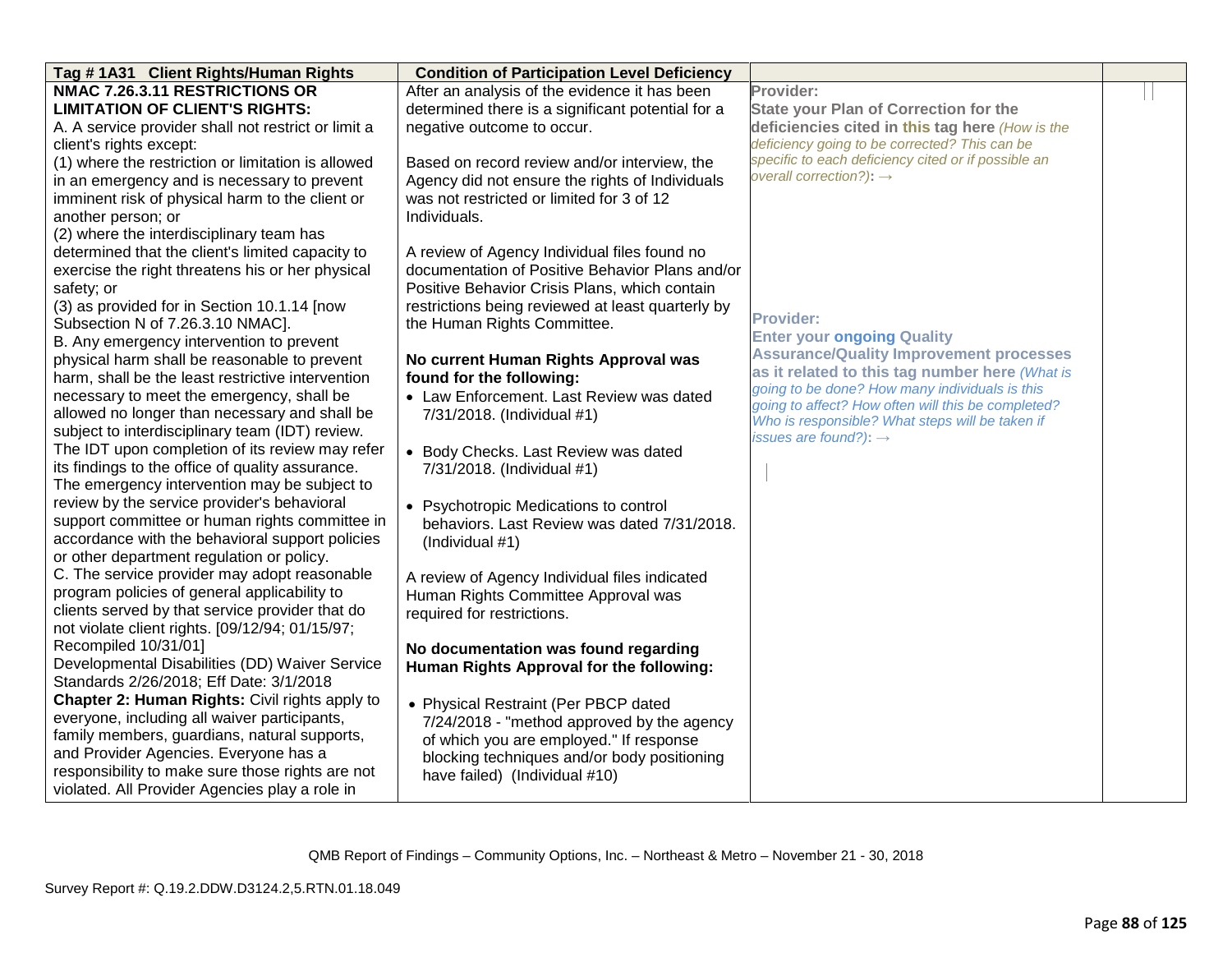| person-centered planning (PCP) and have an            | • Physical Restraint (Individual #12)            |  |
|-------------------------------------------------------|--------------------------------------------------|--|
| obligation to contribute to the planning process,     |                                                  |  |
| always focusing on how to best support the            | • Daily searches of room and backpack            |  |
| person.                                               | (Individual #12)                                 |  |
| Chapter 3 Safeguards: 3.3.1 HRC Procedural            |                                                  |  |
| <b>Requirements:</b>                                  | • Supervision while in bathroom (Individual #12) |  |
| 1. An invitation to participate in the HRC meeting    |                                                  |  |
| of a rights restriction review will be given to the   | • Management of money (Individual #12)           |  |
| person (regardless of verbal or cognitive ability),   |                                                  |  |
| his/her guardian, and/or a family member (if          | • Not to go into restaurants (Individual #12)    |  |
| desired by the person), and the Behavior              |                                                  |  |
| Support Consultant (BSC) at least 10 working          |                                                  |  |
| days prior to the meeting (except for in              |                                                  |  |
| emergency situations). If the person (and/or the      |                                                  |  |
| guardian) does not wish to attend, his/her stated     |                                                  |  |
| preferences may be brought to the meeting by          |                                                  |  |
| someone whom the person chooses as his/her            |                                                  |  |
| representative.                                       |                                                  |  |
| 2. The Provider Agencies that are seeking to          |                                                  |  |
| temporarily limit the person's right(s) (e.g., Living |                                                  |  |
| Supports, Community Inclusion, or BSC) are            |                                                  |  |
| required to support the person's informed             |                                                  |  |
| consent regarding the rights restriction, as well     |                                                  |  |
| as their timely participation in the review.          |                                                  |  |
| 3. The plan's author, designated staff (e.g.,         |                                                  |  |
| agency service coordinator) and/or the CM             |                                                  |  |
| makes a written or oral presentation to the HRC.      |                                                  |  |
| 4. The results of the HRC review are reported in      |                                                  |  |
| writing to the person supported, the guardian,        |                                                  |  |
| the BSC, the mental health or other specialized       |                                                  |  |
| therapy provider, and the CM within three             |                                                  |  |
| working days of the meeting.                          |                                                  |  |
| 5. HRC committees are required to meet at least       |                                                  |  |
| on a quarterly basis.                                 |                                                  |  |
| 6. A quorum to conduct an HRC meeting is at           |                                                  |  |
| least three voting members eligible to vote in        |                                                  |  |
| each situation and at least one must be a             |                                                  |  |
| community member at large.                            |                                                  |  |
| 7. HRC members who are directly involved in           |                                                  |  |
| the services provided to the person must excuse       |                                                  |  |
| themselves from voting in that situation.             |                                                  |  |
|                                                       |                                                  |  |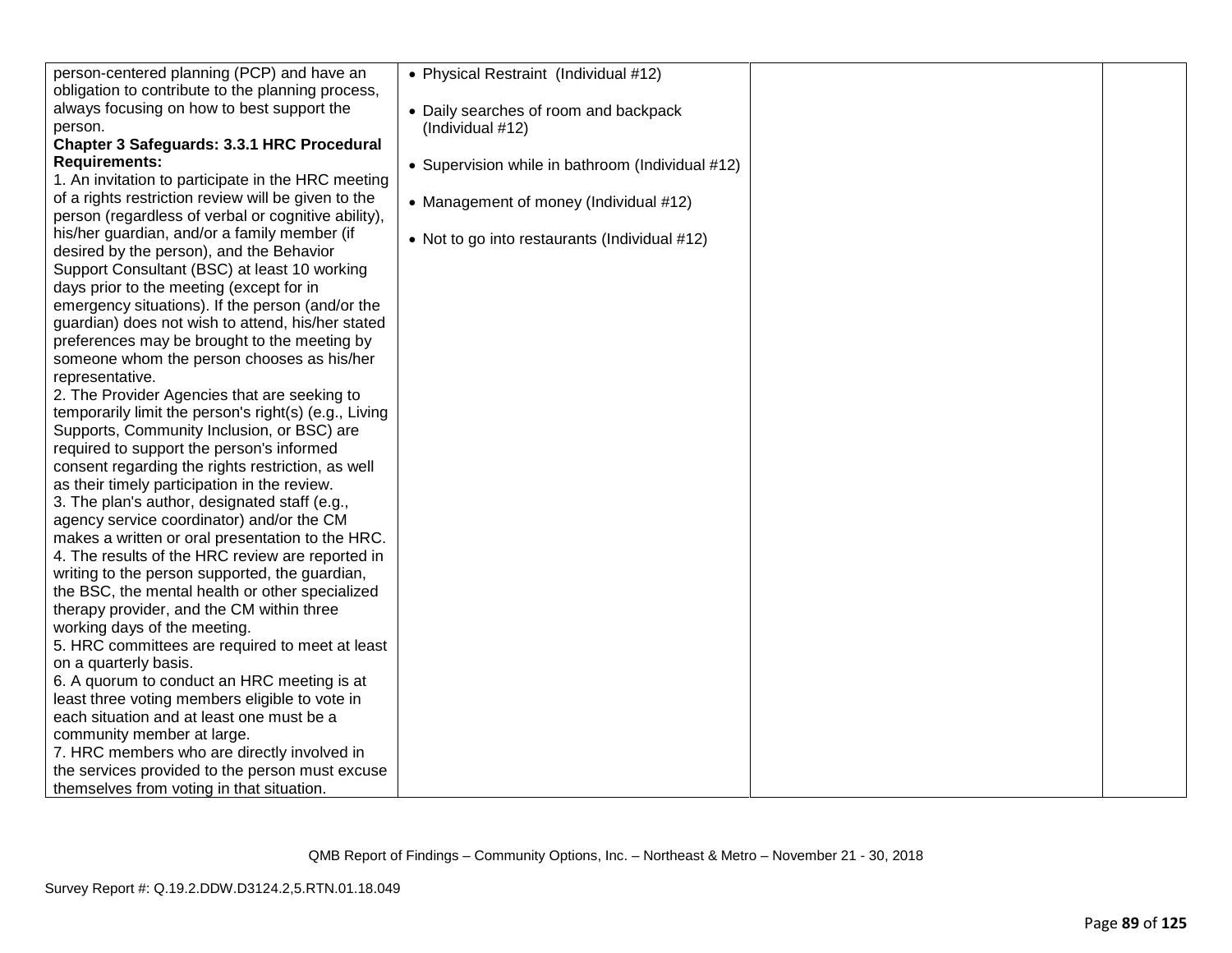Each HRC is required to have a provision for emergency approval of rights restrictions based upon credible threats of harm against self or others that may arise between scheduled HRC meetings (e.g., locking up sharp knives after a serious attempt to injure self or others or a disclosure, with a credible plan, to seriously injure or kill someone). The confidential and HIPAA compliant emergency meeting may be via telephone, video or conference call, or secure email. Procedures may include an initial emergency phone meeting, and a subsequent follow-up emergency meeting in complex and/or ongoing situations.

8. The HRC with primary responsibility for implementation of the rights restriction will record all meeting minutes on an individual basis, i.e., each meeting discussion for an individual will be recorded separately, and minutes of all meetings will be retained at the agency for at least six years from the final date of continuance of the restriction.

**3.3.3 HRC and Behavioral Support:** The HRC reviews temporary restrictions of rights that are related to medical issues or health and safety considerations such as decreased mobility (e.g., the use of bed rails due to risk of falling during the night while getting out of bed). However, other temporary restrictions may be implemented because of health and safety considerations arising from behavioral issues. Positive Behavioral Supports (PBS) are mandated and used when behavioral support is needed and desired by the person and/or the IDT. PBS emphasizes the acquisition and maintenance of positive skills (e.g. building healthy relationships) to increase the person's quality of life understanding that a natural reduction in other challenging behaviors will follow. At times, aversive interventions may be temporarily included as a part of a person's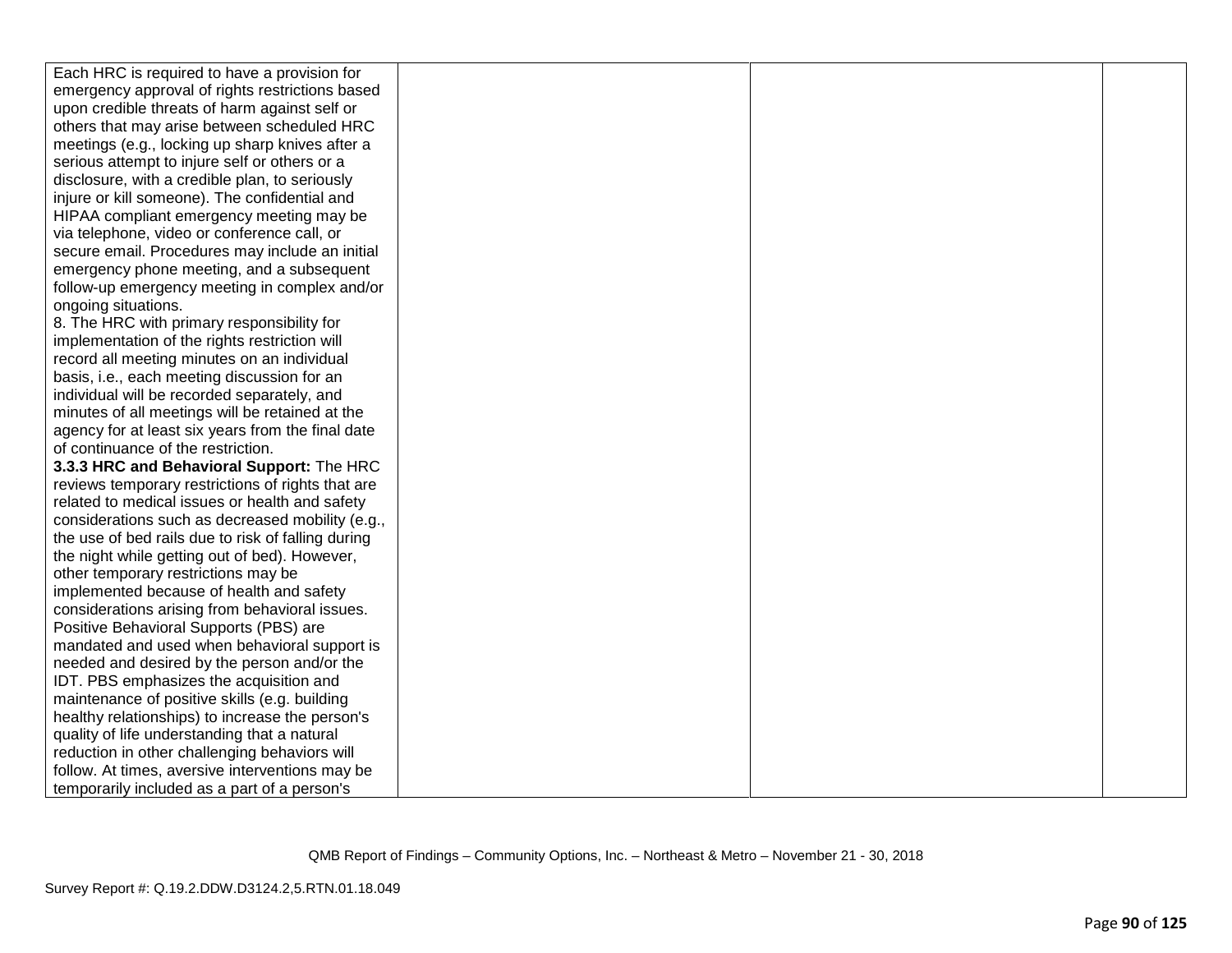| behavioral support (usually in the BCIP), and      |  |  |
|----------------------------------------------------|--|--|
| therefore, need to be reviewed prior to            |  |  |
| implementation as well as periodically while the   |  |  |
| restrictive intervention is in place. PBSPs not    |  |  |
| containing aversive interventions do not require   |  |  |
| HRC review or approval.                            |  |  |
| Plans (e.g., ISPs, PBSPs, BCIPs PPMPs, and/or      |  |  |
| RMPs) that contain any aversive interventions      |  |  |
| are submitted to the HRC in advance of a           |  |  |
| meeting, except in emergency situations.           |  |  |
| 3.3.4 Interventions Requiring HRC Review           |  |  |
| and Approval: HRCs must review prior to            |  |  |
| implementation, any plans (e.g. ISPs, PBSPs,       |  |  |
| BCIPs and/or PPMPs, RMPs), with strategies,        |  |  |
| including but not limited to:                      |  |  |
| 1. response cost;                                  |  |  |
| 2. restitution;                                    |  |  |
| 3. emergency physical restraint (EPR);             |  |  |
| 4. routine use of law enforcement as part of a     |  |  |
| BCIP;                                              |  |  |
| 5. routine use of emergency hospitalization        |  |  |
| procedures as part of a BCIP;                      |  |  |
| 6. use of point systems;                           |  |  |
| 7. use of intense, highly structured, and          |  |  |
| specialized treatment strategies, including level  |  |  |
| systems with response cost or failure to earn      |  |  |
| components;                                        |  |  |
| 8. a 1:1 staff to person ratio for behavioral      |  |  |
| reasons, or, very rarely, a 2:1 staff to person    |  |  |
| ratio for behavioral or medical reasons;           |  |  |
| 9. use of PRN psychotropic medications;            |  |  |
| 10. use of protective devices for behavioral       |  |  |
| purposes (e.g., helmets for head banging, Posey    |  |  |
| gloves for biting hand);                           |  |  |
| 11. use of bed rails;                              |  |  |
| 12. use of a device and/or monitoring system       |  |  |
| through PST may impact the person's privacy or     |  |  |
| other rights; or                                   |  |  |
| 13. use of any alarms to alert staff to a person's |  |  |
| whereabouts.                                       |  |  |
| 3.4 Emergency Physical Restraint (EPR):            |  |  |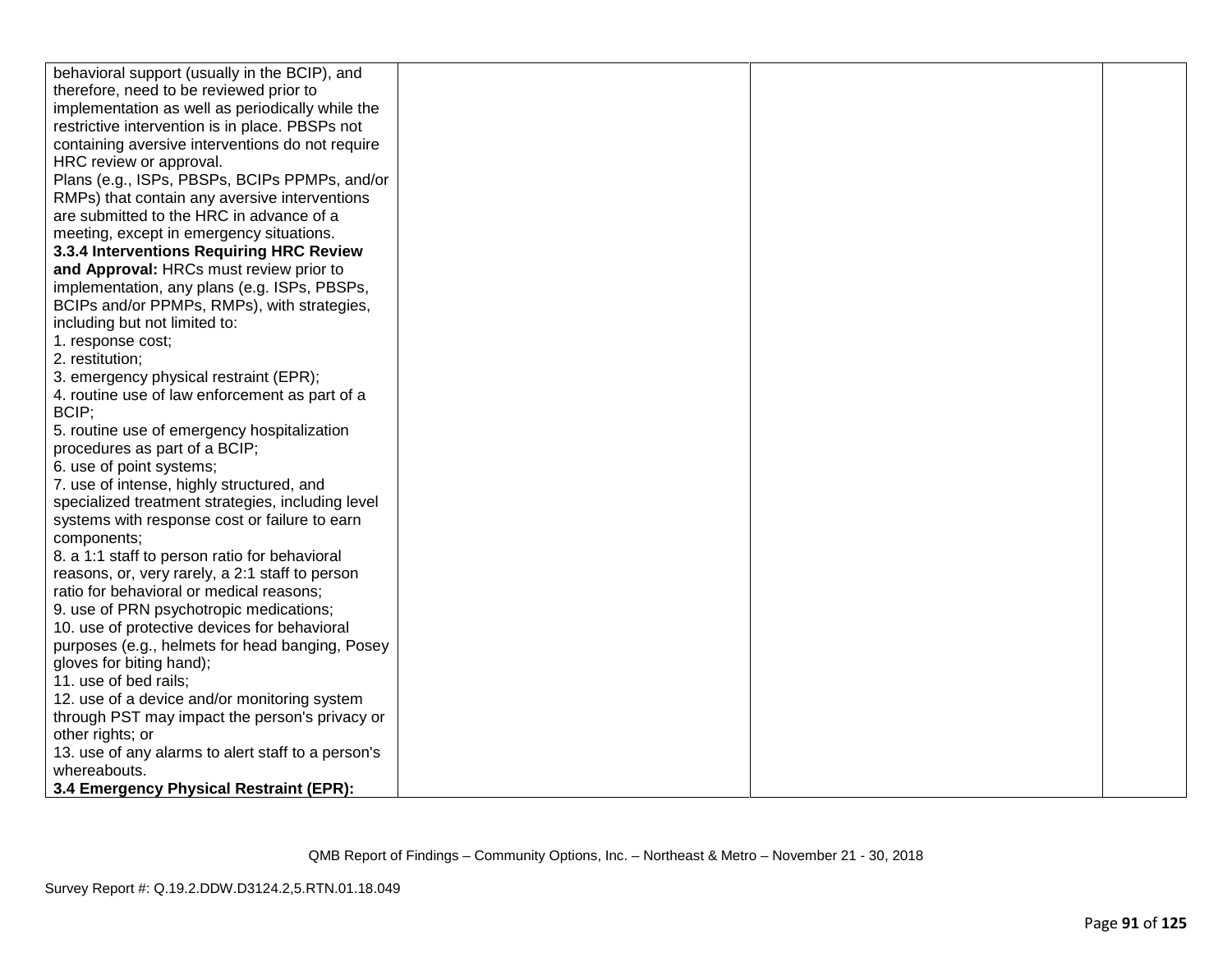| Every person shall be free from the use of<br>restrictive physical crisis intervention measures<br>that are unnecessary. Provider Agencies who<br>support people who may occasionally need<br>intervention such as Emergency Physical<br>Restraint (EPR) are required to institute<br>procedures to maximize safety.<br>3.4.5 Human Rights Committee: The HRC<br>reviews use of EPR. The BCIP may not be<br>implemented without HRC review and approval<br>whenever EPR or other restrictive measure(s)<br>are included. Provider Agencies with an HRC<br>are required to ensure that the HRCs:<br>1. participate in training regarding required<br>constitution and oversight activities for HRCs;<br>2. review any BCIP, that include the use of EPR;<br>3. occur at least annually, occur in any quarter<br>where EPR is used, and occur whenever any<br>change to the BCIP is considered;<br>4. maintain HRC minutes approving or |  |  |
|---------------------------------------------------------------------------------------------------------------------------------------------------------------------------------------------------------------------------------------------------------------------------------------------------------------------------------------------------------------------------------------------------------------------------------------------------------------------------------------------------------------------------------------------------------------------------------------------------------------------------------------------------------------------------------------------------------------------------------------------------------------------------------------------------------------------------------------------------------------------------------------------------------------------------------------|--|--|
| disallowing the use of EPR as written in a BCIP;<br>and<br>5. maintain HRC minutes of meetings reviewing<br>the implementation of the BCIP when EPR is<br>used.                                                                                                                                                                                                                                                                                                                                                                                                                                                                                                                                                                                                                                                                                                                                                                       |  |  |
|                                                                                                                                                                                                                                                                                                                                                                                                                                                                                                                                                                                                                                                                                                                                                                                                                                                                                                                                       |  |  |
|                                                                                                                                                                                                                                                                                                                                                                                                                                                                                                                                                                                                                                                                                                                                                                                                                                                                                                                                       |  |  |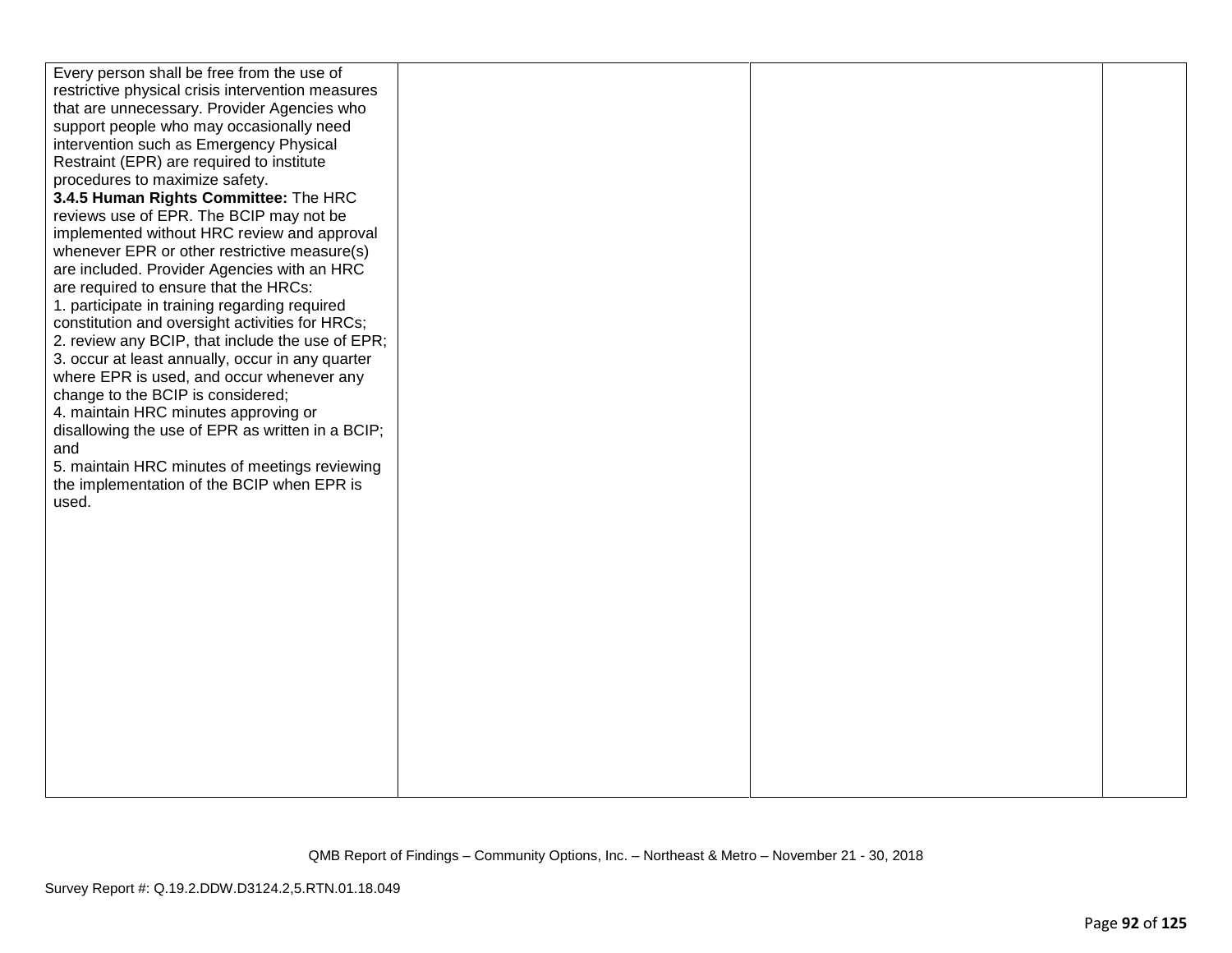| Tag #1A33.1 Board of Pharmacy - License          | <b>Standard Level Deficiency</b>                |                                                     |  |
|--------------------------------------------------|-------------------------------------------------|-----------------------------------------------------|--|
| <b>New Mexico Board of Pharmacy Model</b>        | Based on observation, the Agency did not        | Provider:                                           |  |
| <b>Custodial Drug Procedures Manual</b>          | provide the current Custodial Drug Permit from  | <b>State your Plan of Correction for the</b>        |  |
| <b>Display of License and Inspection Reports</b> | the New Mexico Board of Pharmacy, the current   | deficiencies cited in this tag here (How is the     |  |
| The following are required to be publicly        | registration from the Consultant Pharmacist, or | deficiency going to be corrected? This can be       |  |
| displayed:                                       | the current New Mexico Board of Pharmacy        | specific to each deficiency cited or if possible an |  |
| - Current Custodial Drug Permit from the NM      | Inspection Report for 1 of 6 residences:        | overall correction?): $\rightarrow$                 |  |
| Board of Pharmacy                                |                                                 |                                                     |  |
| - Current registration from the consultant       | <b>Individual Residence:</b>                    |                                                     |  |
| pharmacist                                       | • Current Custodial Drug Permit from the NM     |                                                     |  |
| - Current NM Board of Pharmacy Inspection        | Board of Pharmacy (#5)                          |                                                     |  |
| Report                                           |                                                 |                                                     |  |
|                                                  |                                                 |                                                     |  |
|                                                  |                                                 |                                                     |  |
|                                                  |                                                 | <b>Provider:</b>                                    |  |
|                                                  |                                                 | <b>Enter your ongoing Quality</b>                   |  |
|                                                  |                                                 | <b>Assurance/Quality Improvement processes</b>      |  |
|                                                  |                                                 | as it related to this tag number here (What is      |  |
|                                                  |                                                 | going to be done? How many individuals is this      |  |
|                                                  |                                                 | going to affect? How often will this be completed?  |  |
|                                                  |                                                 | Who is responsible? What steps will be taken if     |  |
|                                                  |                                                 | issues are found?): $\rightarrow$                   |  |
|                                                  |                                                 |                                                     |  |
|                                                  |                                                 |                                                     |  |
|                                                  |                                                 |                                                     |  |
|                                                  |                                                 |                                                     |  |
|                                                  |                                                 |                                                     |  |
|                                                  |                                                 |                                                     |  |
|                                                  |                                                 |                                                     |  |
|                                                  |                                                 |                                                     |  |
|                                                  |                                                 |                                                     |  |
|                                                  |                                                 |                                                     |  |
|                                                  |                                                 |                                                     |  |
|                                                  |                                                 |                                                     |  |
|                                                  |                                                 |                                                     |  |
|                                                  |                                                 |                                                     |  |
|                                                  |                                                 |                                                     |  |
|                                                  |                                                 |                                                     |  |
|                                                  |                                                 |                                                     |  |
|                                                  |                                                 |                                                     |  |
|                                                  |                                                 |                                                     |  |
|                                                  |                                                 |                                                     |  |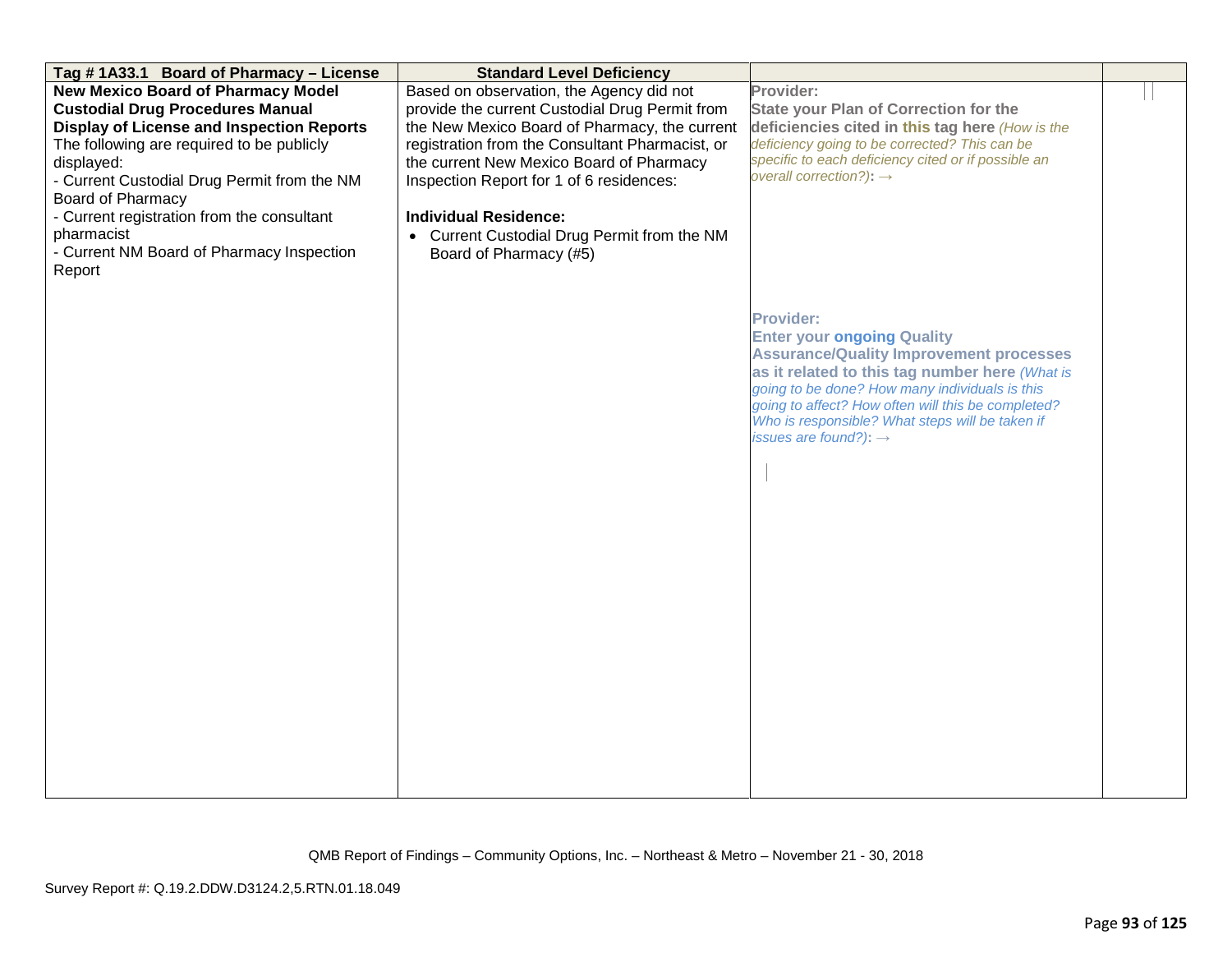| Tag #1A39 Assistive Technology and                                                                                     | <b>Standard Level Deficiency</b>                                                        |                                                                                      |  |
|------------------------------------------------------------------------------------------------------------------------|-----------------------------------------------------------------------------------------|--------------------------------------------------------------------------------------|--|
| <b>Adaptive Equipment</b><br>Developmental Disabilities (DD) Waiver Service<br>Standards 2/26/2018; Eff Date: 3/1/2018 | Based on record review and interview the<br>Agency did not ensure the necessary support | Provider:<br><b>State your Plan of Correction for the</b>                            |  |
| <b>Chapter 10: Living Care Arrangements (LCA)</b>                                                                      | mechanisms and devices, including the rationale                                         | deficiencies cited in this tag here (How is the                                      |  |
| 10.3.6 Requirements for Each Residence:                                                                                | for the use of assistive technology or adaptive                                         | deficiency going to be corrected? This can be                                        |  |
| Provider Agencies must assure that each                                                                                | equipment is in place for 1 of 12 Individuals.                                          | specific to each deficiency cited or if possible an                                  |  |
| residence is clean, safe, and comfortable, and                                                                         |                                                                                         | overall correction?): $\rightarrow$                                                  |  |
| each residence accommodates individual daily                                                                           | Review of Assistive Technology list (AT                                                 |                                                                                      |  |
| living, social and leisure activities. In addition,                                                                    | Inventory) indicated a Wheel Chair and Oxygen                                           |                                                                                      |  |
| the Provider Agency must ensure the residence:                                                                         | Tank was required to be used by the Individual.                                         |                                                                                      |  |
| 9. supports environmental modifications and                                                                            | (Individual #5)                                                                         |                                                                                      |  |
| assistive technology devices, including                                                                                |                                                                                         |                                                                                      |  |
| modifications to the bathroom (i.e., shower                                                                            | When DSP were asked if the Individual                                                   |                                                                                      |  |
| chairs, grab bars, walk in shower, raised toilets,                                                                     | required any type of assistive device or                                                | <b>Provider:</b>                                                                     |  |
| etc.) based on the unique needs of the individual                                                                      | adaptive equipment and if yes, was it                                                   | <b>Enter your ongoing Quality</b>                                                    |  |
| in consultation with the IDT;<br>10.3.7 Scope of Living Supports (Supported                                            | functioning; the following was reported:                                                | <b>Assurance/Quality Improvement processes</b>                                       |  |
| Living, Family Living, and IMLS): The scope                                                                            | • DSP #504 stated, "I don't think so, no."                                              | as it related to this tag number here (What is                                       |  |
| of all Living Supports (Supported Living, Family                                                                       | (Individual #5)                                                                         | going to be done? How many individuals is this                                       |  |
| Living and IMLS) includes, but is not limited to                                                                       |                                                                                         | going to affect? How often will this be completed?                                   |  |
| the following as identified by the IDT and ISP:                                                                        |                                                                                         | Who is responsible? What steps will be taken if<br>issues are found?): $\rightarrow$ |  |
| 7. ensuring readily available access to and                                                                            |                                                                                         |                                                                                      |  |
| assistance with use of a person's adaptive                                                                             |                                                                                         |                                                                                      |  |
| equipment, augmentative communication, and                                                                             |                                                                                         |                                                                                      |  |
| assistive technology (AT) devices, including                                                                           |                                                                                         |                                                                                      |  |
| monitoring and support related to maintenance                                                                          |                                                                                         |                                                                                      |  |
| of such equipment and devices to ensure they                                                                           |                                                                                         |                                                                                      |  |
| are in working order;                                                                                                  |                                                                                         |                                                                                      |  |
| <b>Chapter 12: Professional and Clinical</b>                                                                           |                                                                                         |                                                                                      |  |
| <b>Services Therapy Services</b>                                                                                       |                                                                                         |                                                                                      |  |
| 12.4.1 Participatory Approach: The<br>"Participatory Approach" is person-centered and                                  |                                                                                         |                                                                                      |  |
| asserts that no one is too severely disabled to                                                                        |                                                                                         |                                                                                      |  |
| benefit from assistive technology and other                                                                            |                                                                                         |                                                                                      |  |
| therapy supports that promote participation in                                                                         |                                                                                         |                                                                                      |  |
| life activities. The Participatory Approach rejects                                                                    |                                                                                         |                                                                                      |  |
| the premise that an individual shall be "ready" or                                                                     |                                                                                         |                                                                                      |  |
| demonstrate certain skills before assistive                                                                            |                                                                                         |                                                                                      |  |
| technology can be provided to support function.                                                                        |                                                                                         |                                                                                      |  |
| All therapists are required to consider the                                                                            |                                                                                         |                                                                                      |  |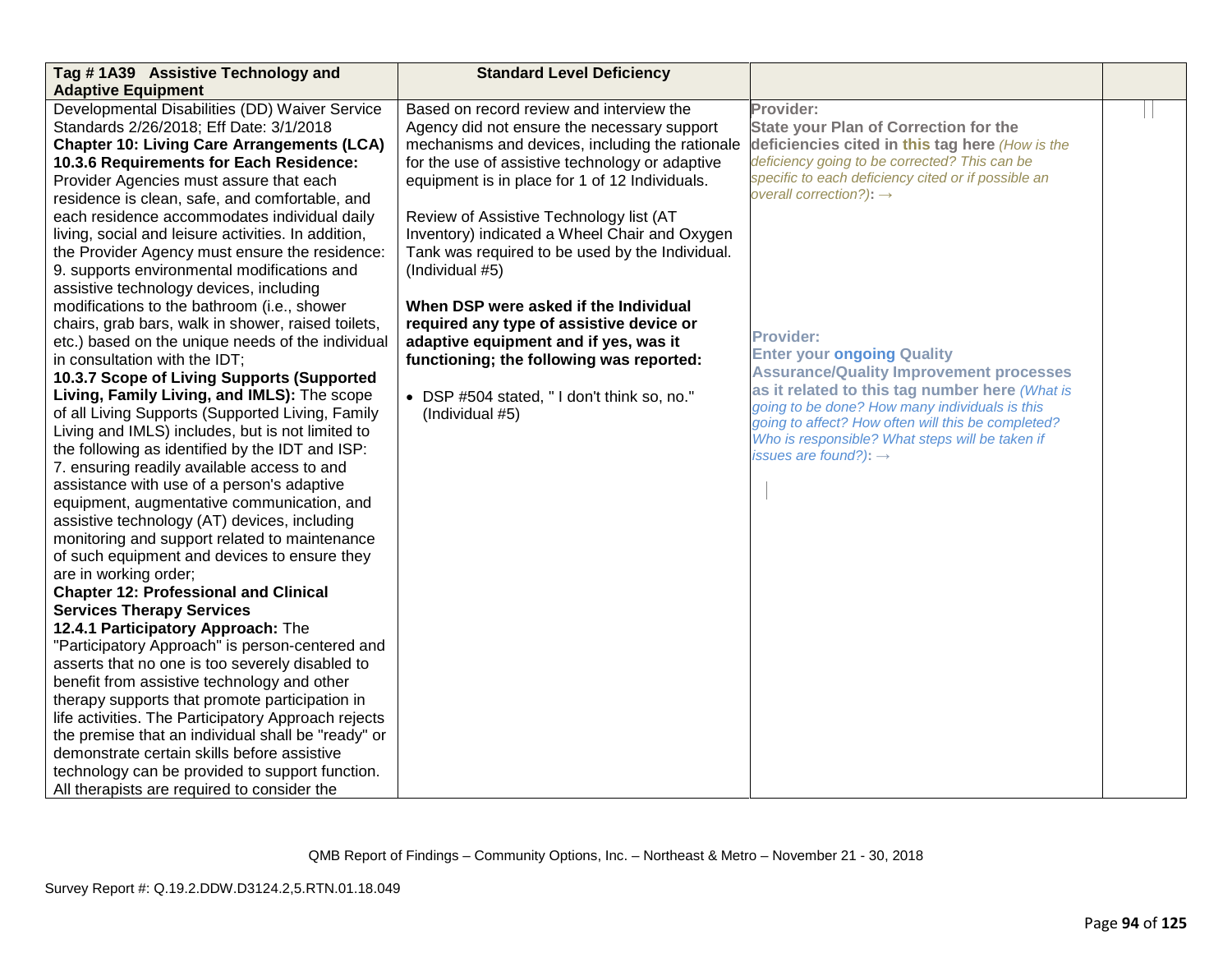| Participatory Approach during assessment,          |  |  |
|----------------------------------------------------|--|--|
| treatment planning, and treatment                  |  |  |
| implementation.                                    |  |  |
| 12.4.7.3 Assistive Technology (AT) Services,       |  |  |
| <b>Personal Support Technology (PST) and</b>       |  |  |
| <b>Environmental Modifications: Therapists</b>     |  |  |
| support the person to access and utilize AT,       |  |  |
| PST and Environmental Modifications through        |  |  |
| the following requirements:                        |  |  |
| 1. Therapists are required to be or become         |  |  |
| familiar with AT and PST related to that           |  |  |
| therapist's practice area and used or needed by    |  |  |
| individuals on that therapist's caseload.          |  |  |
| 2. Therapist are required to maintain a current    |  |  |
| AT Inventory in each Living Supports and CCS       |  |  |
| site where AT is used, for each person using AT    |  |  |
| related to that therapist's scope of service.      |  |  |
| 3. Therapists are required to initiate or update   |  |  |
| the AT Inventory annually, by the 190th day        |  |  |
| following the person's ISP effective date, so that |  |  |
| it accurately identifies the assistive technology  |  |  |
| currently in use by the individual and related to  |  |  |
| that therapist's scope of service.                 |  |  |
| 4. Therapist are required to maintain              |  |  |
| professional documentation related to the          |  |  |
| delivery of services related to AT, PST and        |  |  |
| Environmental Modifications. (Refer to Chapter     |  |  |
| 14: Other Services for more information about      |  |  |
| these services.)                                   |  |  |
| 5. Therapists must respond to requests to          |  |  |
| perform in-home evaluations and make               |  |  |
| recommendations for environmental                  |  |  |
| modifications, as appropriate.                     |  |  |
| 6. Refer to the Publications section on the CSB    |  |  |
| page on the DOH web site                           |  |  |
| (https://nmhealth.org/about/ddsd/pgsv/clinical/)   |  |  |
| for Therapy Technical Assistance documents.        |  |  |
| <b>Chapter 11: Community Inclusion</b>             |  |  |
| 11.6.2 General Service Requirements for CCS        |  |  |
| Individual, Small Group and Group: CCS shall       |  |  |
| be provided based on the interests of the person   |  |  |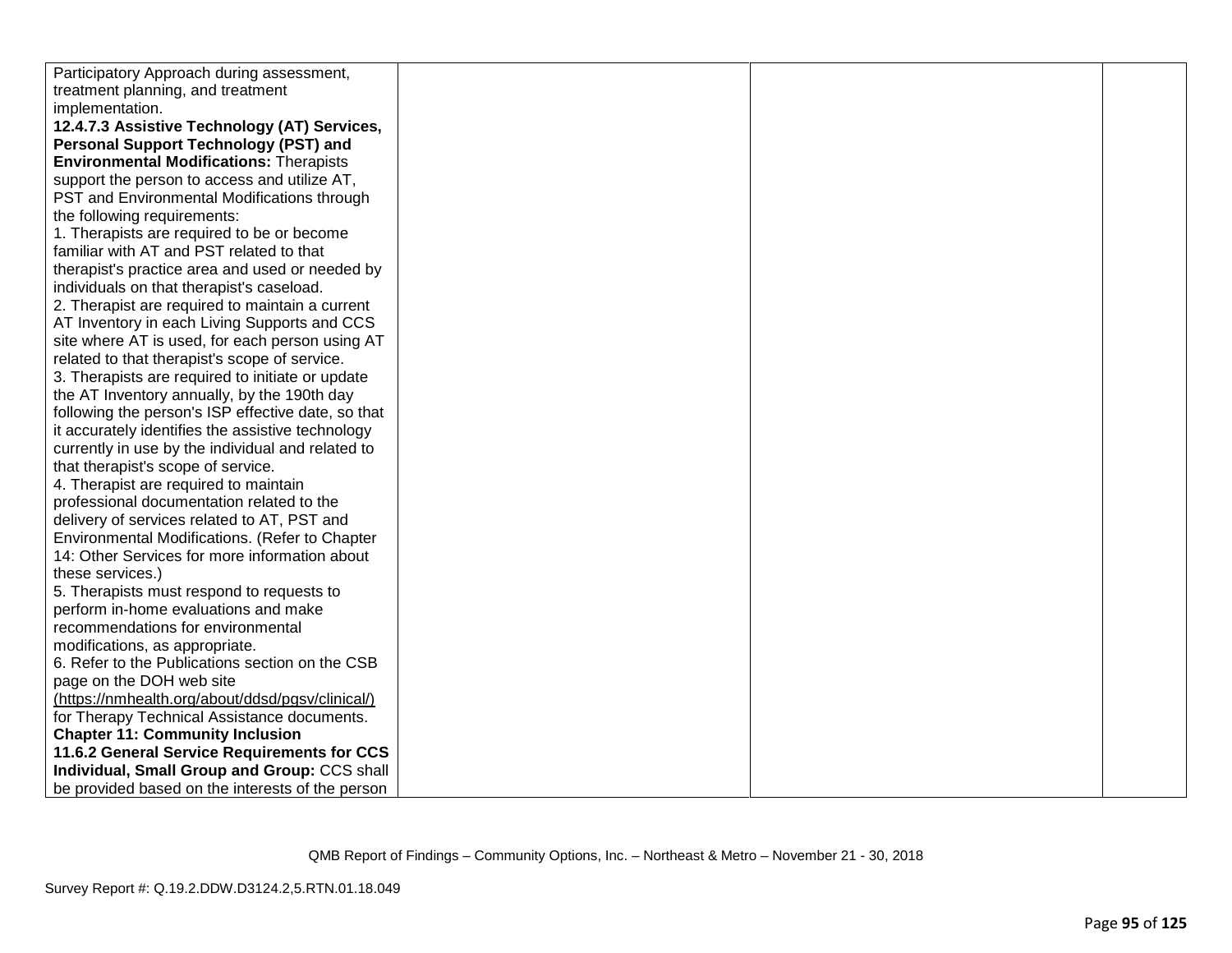| and Desired Outcomes listed in the ISP.                                                        |  |  |
|------------------------------------------------------------------------------------------------|--|--|
| Requirements include:                                                                          |  |  |
| 1. Conducting community-based situational                                                      |  |  |
| assessments, discovery activities or other                                                     |  |  |
| person-centered assessments. The assessment                                                    |  |  |
| will be used to guide the IDT's planning for                                                   |  |  |
| overcoming barriers to employment and                                                          |  |  |
| integrating clinical information, assistive                                                    |  |  |
|                                                                                                |  |  |
| technology and therapy supports as necessary<br>for the person to be successful in employment. |  |  |
| 11.7.2.2 Job Development: Job development                                                      |  |  |
| services through the DD Waiver can only be                                                     |  |  |
| accessed when services are not otherwise                                                       |  |  |
| available to the beneficiary under either special                                              |  |  |
| education and related services as defined in                                                   |  |  |
| section 602(16) and (17) of the Education of the                                               |  |  |
| Handicapped Act (20 U.S.C. 1401(16) and (17)                                                   |  |  |
| or vocational rehabilitation services available to                                             |  |  |
| the individual through a program funded under                                                  |  |  |
| section 110 of the Rehabilitation Act of 1973 (29                                              |  |  |
| U.S.C. 730).                                                                                   |  |  |
| 9. Facilitating/developing job accommodations                                                  |  |  |
| and use of assistive technology such as                                                        |  |  |
| communication devices.                                                                         |  |  |
|                                                                                                |  |  |
|                                                                                                |  |  |
|                                                                                                |  |  |
|                                                                                                |  |  |
|                                                                                                |  |  |
|                                                                                                |  |  |
|                                                                                                |  |  |
|                                                                                                |  |  |
|                                                                                                |  |  |
|                                                                                                |  |  |
|                                                                                                |  |  |
|                                                                                                |  |  |
|                                                                                                |  |  |
|                                                                                                |  |  |
|                                                                                                |  |  |
|                                                                                                |  |  |
|                                                                                                |  |  |
|                                                                                                |  |  |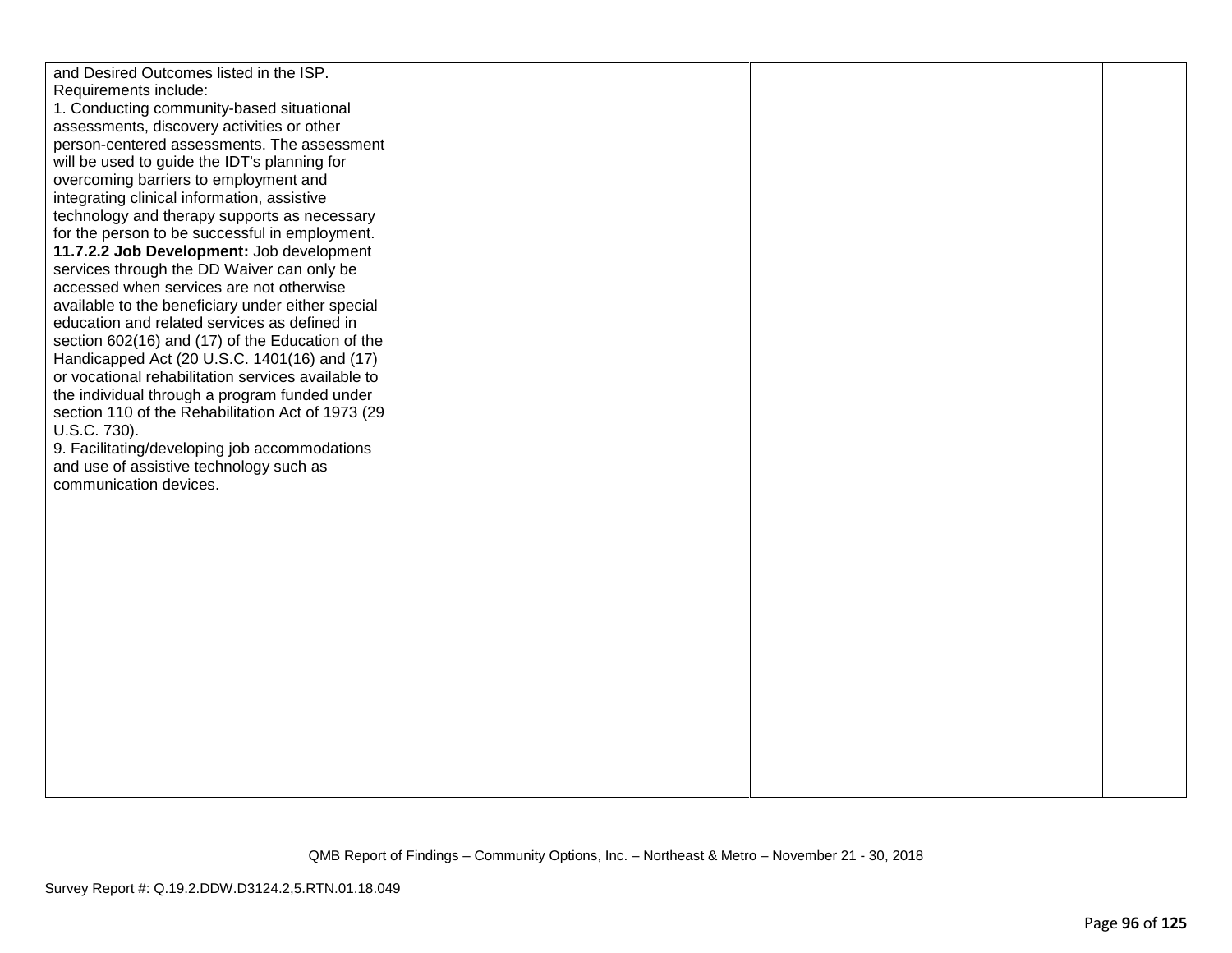| Tag # LS25 Residential Health and Safety                                             | <b>Standard Level Deficiency</b>                 |                                                                                                      |  |
|--------------------------------------------------------------------------------------|--------------------------------------------------|------------------------------------------------------------------------------------------------------|--|
| (Supported Living & Family Living)<br>Developmental Disabilities (DD) Waiver Service |                                                  | Provider:                                                                                            |  |
|                                                                                      | Based on record review and / or observation, the |                                                                                                      |  |
| Standards 2/26/2018; Eff Date: 3/1/2018                                              | Agency did not ensure that each individuals'     | <b>State your Plan of Correction for the</b>                                                         |  |
| <b>Chapter 10: Living Care Arrangements (LCA)</b>                                    | residence met all requirements within the        | deficiencies cited in this tag here (How is the                                                      |  |
| 10.3.6 Requirements for Each Residence:                                              | standard for 5 of 6 Living Care Arrangement      | deficiency going to be corrected? This can be<br>specific to each deficiency cited or if possible an |  |
| Provider Agencies must assure that each                                              | residences.                                      | overall correction?): $\rightarrow$                                                                  |  |
| residence is clean, safe, and comfortable, and                                       |                                                  |                                                                                                      |  |
| each residence accommodates individual daily                                         | Review of the residential records and            |                                                                                                      |  |
| living, social and leisure activities. In addition,                                  | observation of the residence revealed the        |                                                                                                      |  |
| the Provider Agency must ensure the residence:                                       | following items were not found, not functioning  |                                                                                                      |  |
| 1. has basic utilities, i.e., gas, power, water, and                                 | or incomplete:                                   |                                                                                                      |  |
| telephone;                                                                           |                                                  |                                                                                                      |  |
| 2. has a battery operated or electric smoke                                          | <b>Supported Living Requirements:</b>            |                                                                                                      |  |
| detectors or a sprinkler system, carbon                                              | • Fire Extinguisher (#5)                         |                                                                                                      |  |
| monoxide detectors, and fire extinguisher;                                           |                                                  | <b>Provider:</b>                                                                                     |  |
| 3. has a general-purpose first aid kit;                                              | • Carbon monoxide detectors (#5)                 | <b>Enter your ongoing Quality</b>                                                                    |  |
| 4. has accessible written documentation of                                           |                                                  | <b>Assurance/Quality Improvement processes</b><br>as it related to this tag number here (What is     |  |
| evacuation drills occurring at least three times a                                   | • Emergency evacuation procedures that           | going to be done? How many individuals is this                                                       |  |
| year overall, one time a year for each shift;                                        | address, but are not limited to fire, chemical   | going to affect? How often will this be completed?                                                   |  |
| 5. has water temperature that does not exceed a                                      | and/or hazardous waste spills and flooding       | Who is responsible? What steps will be taken if                                                      |  |
| safe temperature (1100 F);                                                           | (#5)                                             | issues are found?): $\rightarrow$                                                                    |  |
| 6. has safe storage of all medications with                                          |                                                  |                                                                                                      |  |
| dispensing instructions for each person that are                                     | • Emergency placement plan for relocation of     |                                                                                                      |  |
| consistent with the Assistance with Medication                                       | people in the event of an emergency              |                                                                                                      |  |
| (AWMD) training or each person's ISP;                                                | evacuation that makes the residence              |                                                                                                      |  |
| 7. has an emergency placement plan for                                               | unsuitable for occupancy $(\#1, 3, 5, 6, 8, 11)$ |                                                                                                      |  |
| relocation of people in the event of an                                              |                                                  |                                                                                                      |  |
| emergency evacuation that makes the residence                                        | Note: The following Individuals share a          |                                                                                                      |  |
| unsuitable for occupancy;                                                            | residence:                                       |                                                                                                      |  |
| 8. has emergency evacuation procedures that                                          | #1, 8<br>$\blacktriangleright$                   |                                                                                                      |  |
| address, but are not limited to, fire, chemical                                      | #3, 6<br>$\blacktriangleright$                   |                                                                                                      |  |
| and/or hazardous waste spills, and flooding;                                         | #4, 12<br>➤                                      |                                                                                                      |  |
| 9. supports environmental modifications and                                          |                                                  |                                                                                                      |  |
| assistive technology devices, including                                              | <b>Family Living Requirements:</b>               |                                                                                                      |  |
| modifications to the bathroom (i.e., shower                                          | • Carbon monoxide detectors (#7)                 |                                                                                                      |  |
| chairs, grab bars, walk in shower, raised toilets,                                   |                                                  |                                                                                                      |  |
| etc.) based on the unique needs of the individual                                    | • Emergency evacuation procedures that           |                                                                                                      |  |
| in consultation with the IDT;                                                        | address, but are not limited to, fire, chemical  |                                                                                                      |  |
| 10. has or arranges for necessary equipment for                                      | and/or hazardous waste spills, and flooding      |                                                                                                      |  |
| bathing and transfers to support health and                                          | (#7)                                             |                                                                                                      |  |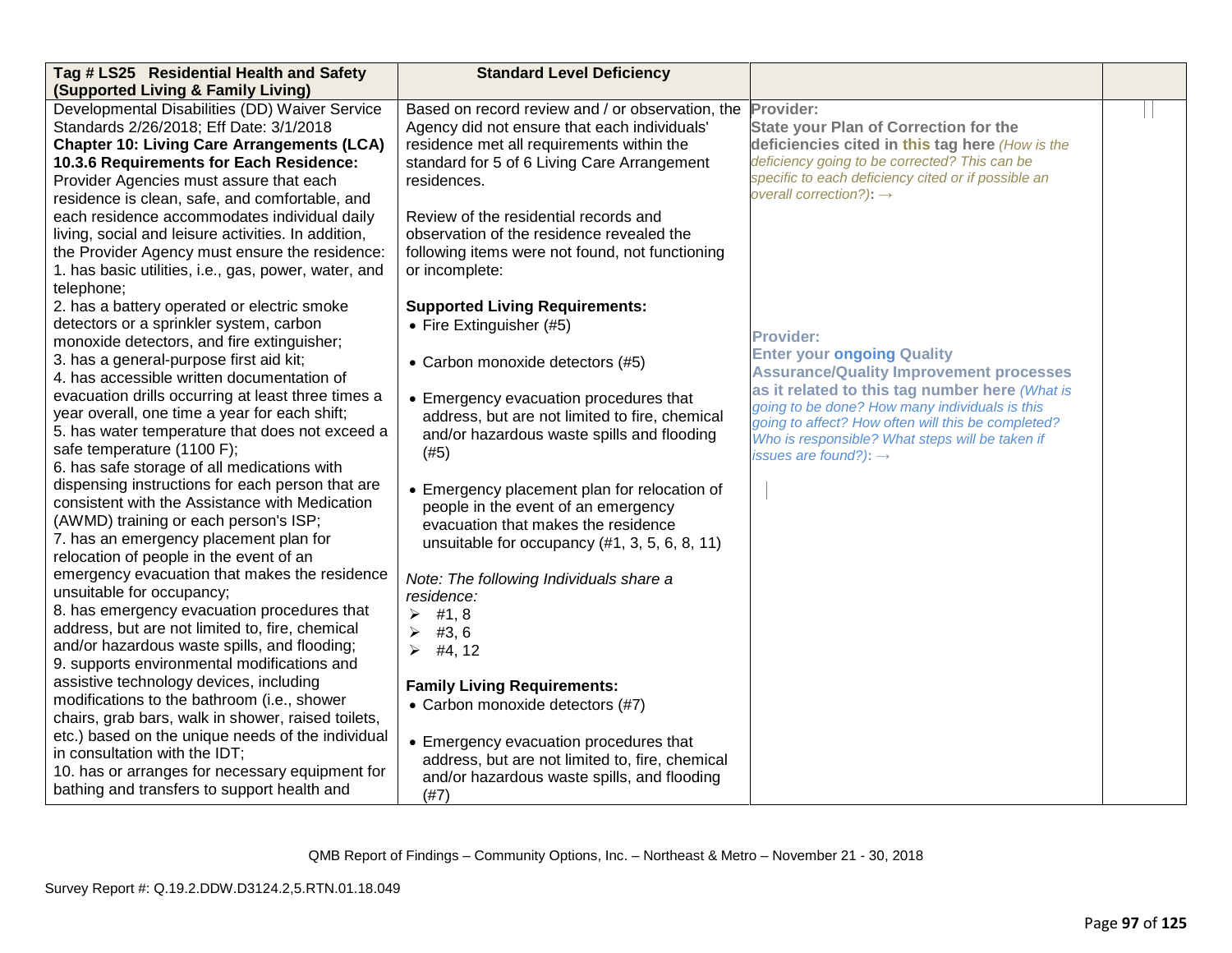| safety with consultation from therapists as<br>needed:<br>11. has the phone number for poison control<br>within line of site of the telephone;<br>12. has general household appliances, and<br>kitchen and dining utensils;<br>13. has proper food storage and cleaning<br>supplies;<br>14. has adequate food for three meals a day<br>and individual preferences; and<br>15. has at least two bathrooms for residences<br>with more than two residents.                                                                                                                                                                                                                                                                                                                                                                                                                                                                                                                                                                                                                                                                                                                                                                                                                                     | • Emergency placement plan for relocation of<br>people in the event of an emergency<br>evacuation that makes the residence<br>unsuitable for occupancy (#7) |  |
|----------------------------------------------------------------------------------------------------------------------------------------------------------------------------------------------------------------------------------------------------------------------------------------------------------------------------------------------------------------------------------------------------------------------------------------------------------------------------------------------------------------------------------------------------------------------------------------------------------------------------------------------------------------------------------------------------------------------------------------------------------------------------------------------------------------------------------------------------------------------------------------------------------------------------------------------------------------------------------------------------------------------------------------------------------------------------------------------------------------------------------------------------------------------------------------------------------------------------------------------------------------------------------------------|-------------------------------------------------------------------------------------------------------------------------------------------------------------|--|
| Developmental Disabilities (DD) Waiver Service<br>Standards effective 11/1/2012 revised<br>4/23/2013; 6/15/2015<br><b>CHAPTER 11 (FL) Living Supports - Family</b><br><b>Living Agency Requirements G. Residence</b><br><b>Requirements for Living Supports- Family</b><br>Living Services: 1. Family Living Services<br>providers must assure that each individual's<br>residence is maintained to be clean, safe and<br>comfortable and accommodates the individuals'<br>daily living, social and leisure activities. In<br>addition, the residence must:<br>a. Maintain basic utilities, i.e., gas, power, water<br>and telephone;<br>b. Provide environmental accommodations and<br>assistive technology devices in the residence<br>including modifications to the bathroom (i.e.,<br>shower chairs, grab bars, walk in shower, raised<br>toilets, etc.) based on the unique needs of the<br>individual in consultation with the IDT;<br>c. Have a battery operated or electric smoke<br>detectors, carbon monoxide detectors, fire<br>extinguisher, or a sprinkler system;<br>d. Have a general-purpose first aid kit;<br>e. Allow at a maximum of two (2) individuals to<br>share, with mutual consent, a bedroom and<br>each individual has the right to have his or her<br>own bed; |                                                                                                                                                             |  |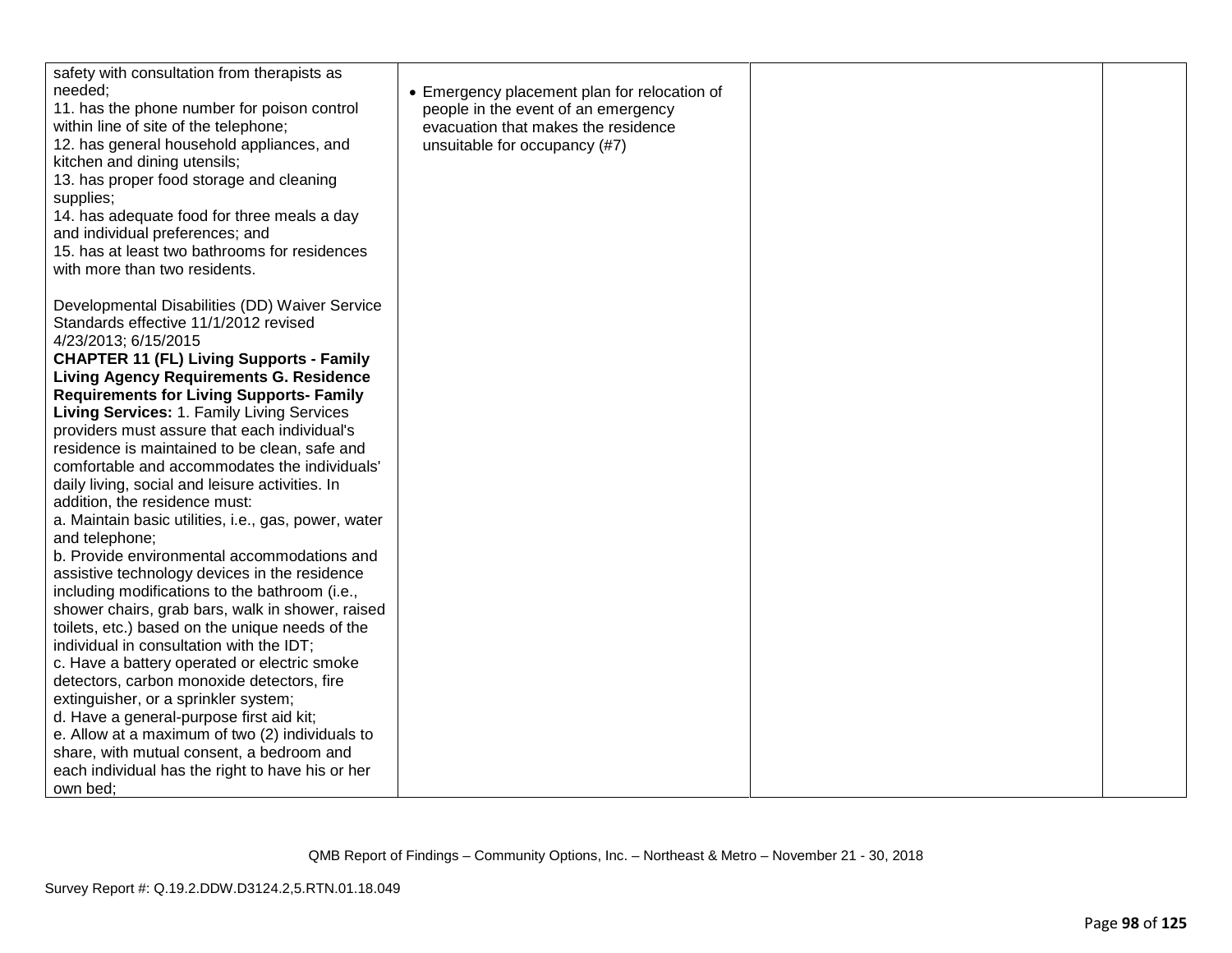| f. Have accessible written documentation of       |  |  |
|---------------------------------------------------|--|--|
| actual evacuation drills occurring at least three |  |  |
| (3) times a year;                                 |  |  |
| g. Have accessible written procedures for the     |  |  |
| safe storage of all medications with dispensing   |  |  |
| instructions for each individual that are         |  |  |
| consistent with the Assisting with Medication     |  |  |
| Delivery training or each individual's ISP; and   |  |  |
| h. Have accessible written procedures for         |  |  |
| emergency placement and relocation of             |  |  |
|                                                   |  |  |
| individuals in the event of an emergency          |  |  |
| evacuation that makes the residence unsuitable    |  |  |
| for occupancy. The emergency evacuation           |  |  |
| procedures must address, but are not limited to,  |  |  |
| fire, chemical and/or hazardous waste spills, and |  |  |
| flooding.                                         |  |  |
|                                                   |  |  |
|                                                   |  |  |
|                                                   |  |  |
|                                                   |  |  |
|                                                   |  |  |
|                                                   |  |  |
|                                                   |  |  |
|                                                   |  |  |
|                                                   |  |  |
|                                                   |  |  |
|                                                   |  |  |
|                                                   |  |  |
|                                                   |  |  |
|                                                   |  |  |
|                                                   |  |  |
|                                                   |  |  |
|                                                   |  |  |
|                                                   |  |  |
|                                                   |  |  |
|                                                   |  |  |
|                                                   |  |  |
|                                                   |  |  |
|                                                   |  |  |
|                                                   |  |  |
|                                                   |  |  |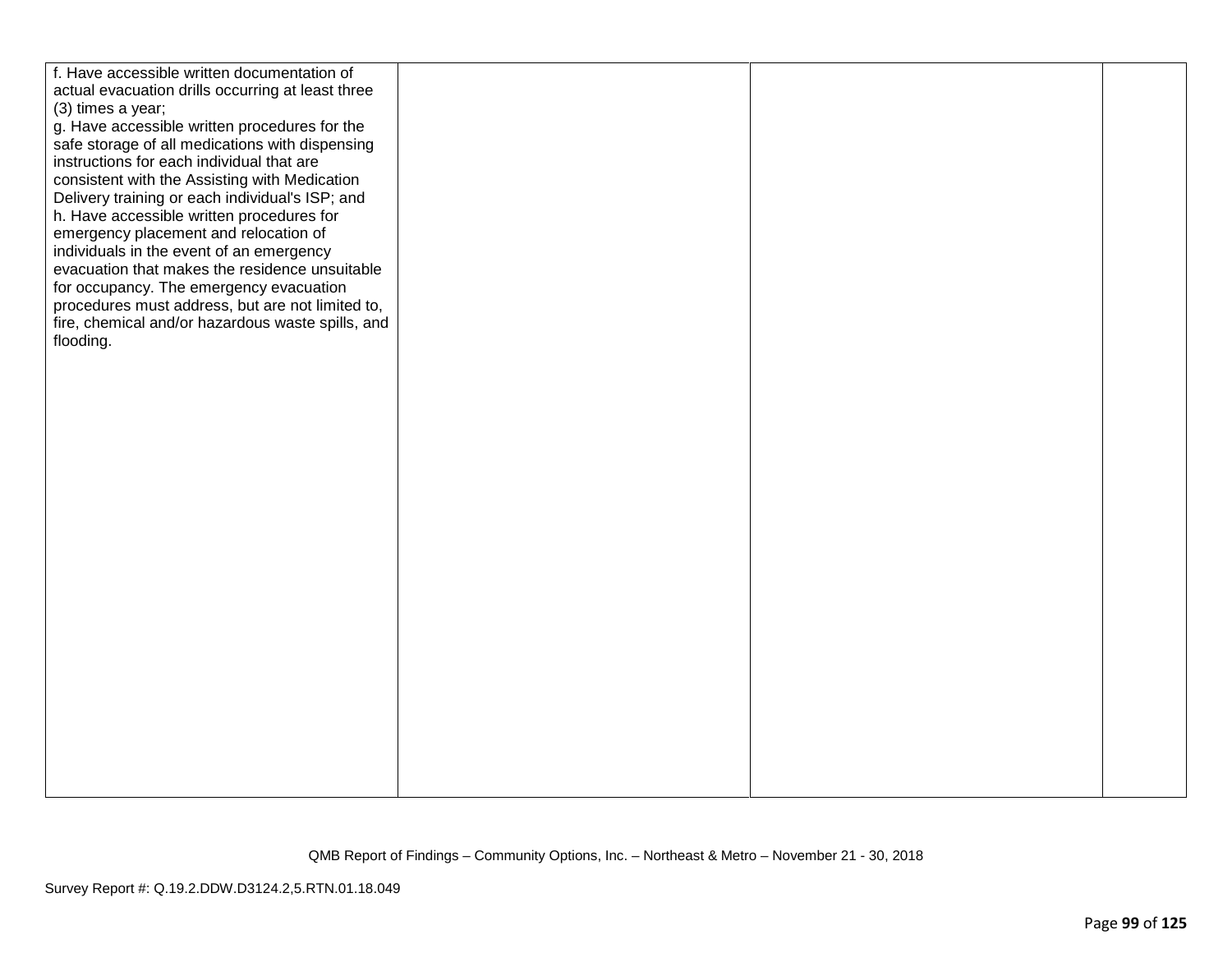| <b>Standard of Care</b>                                                                                                                                                                                                                                                                                                                                                                                                                                                                                                                                                                                                                                                                                                                                                                                                                                                                                                                                                                                                                                                                                                                                                                                                                                                                                                                                                                                                                                                                                                                                       | <b>Deficiencies</b>                                                                                                                                                                                                                                                                                                                                                                                                                                                                                                                                                                                                                                                                                                                                                                                                                                                                         | Agency Plan of Correction, On-going QA/QI<br>& Responsible Party                                                                                                                                                                                                                                                                                                                                                                                                                                                                                                                                                         | Date<br><b>Due</b> |  |
|---------------------------------------------------------------------------------------------------------------------------------------------------------------------------------------------------------------------------------------------------------------------------------------------------------------------------------------------------------------------------------------------------------------------------------------------------------------------------------------------------------------------------------------------------------------------------------------------------------------------------------------------------------------------------------------------------------------------------------------------------------------------------------------------------------------------------------------------------------------------------------------------------------------------------------------------------------------------------------------------------------------------------------------------------------------------------------------------------------------------------------------------------------------------------------------------------------------------------------------------------------------------------------------------------------------------------------------------------------------------------------------------------------------------------------------------------------------------------------------------------------------------------------------------------------------|---------------------------------------------------------------------------------------------------------------------------------------------------------------------------------------------------------------------------------------------------------------------------------------------------------------------------------------------------------------------------------------------------------------------------------------------------------------------------------------------------------------------------------------------------------------------------------------------------------------------------------------------------------------------------------------------------------------------------------------------------------------------------------------------------------------------------------------------------------------------------------------------|--------------------------------------------------------------------------------------------------------------------------------------------------------------------------------------------------------------------------------------------------------------------------------------------------------------------------------------------------------------------------------------------------------------------------------------------------------------------------------------------------------------------------------------------------------------------------------------------------------------------------|--------------------|--|
| Service Domain: Medicaid Billing/Reimbursement - State financial oversight exists to assure that claims are coded and paid for in accordance with the<br>reimbursement methodology specified in the approved waiver.                                                                                                                                                                                                                                                                                                                                                                                                                                                                                                                                                                                                                                                                                                                                                                                                                                                                                                                                                                                                                                                                                                                                                                                                                                                                                                                                          |                                                                                                                                                                                                                                                                                                                                                                                                                                                                                                                                                                                                                                                                                                                                                                                                                                                                                             |                                                                                                                                                                                                                                                                                                                                                                                                                                                                                                                                                                                                                          |                    |  |
| Tag # 5144 Adult Habilitation                                                                                                                                                                                                                                                                                                                                                                                                                                                                                                                                                                                                                                                                                                                                                                                                                                                                                                                                                                                                                                                                                                                                                                                                                                                                                                                                                                                                                                                                                                                                 | <b>Standard Level Deficiency</b>                                                                                                                                                                                                                                                                                                                                                                                                                                                                                                                                                                                                                                                                                                                                                                                                                                                            |                                                                                                                                                                                                                                                                                                                                                                                                                                                                                                                                                                                                                          |                    |  |
|                                                                                                                                                                                                                                                                                                                                                                                                                                                                                                                                                                                                                                                                                                                                                                                                                                                                                                                                                                                                                                                                                                                                                                                                                                                                                                                                                                                                                                                                                                                                                               |                                                                                                                                                                                                                                                                                                                                                                                                                                                                                                                                                                                                                                                                                                                                                                                                                                                                                             |                                                                                                                                                                                                                                                                                                                                                                                                                                                                                                                                                                                                                          |                    |  |
| <b>Reimbursement</b><br>Developmental Disabilities (DD) Waiver Service<br>Standards effective 4/1/2007<br>CHAPTER 1 III. PROVIDER AGENCY<br><b>DOCUMENTATION OF SERVICE DELIVERY</b><br><b>AND LOCATION</b><br>A. General: All Provider Agencies shall maintain<br>all records necessary to fully disclose the<br>service, quality, quantity and clinical necessity<br>furnished to individuals who are currently<br>receiving services. The Provider Agency records<br>shall be sufficiently detailed to substantiate the<br>date, time, individual name, servicing Provider<br>Agency, level of services, and length of a<br>session of service billed.<br><b>B. Billable Units: The documentation of the</b><br>billable time spent with an individual shall be<br>kept on the written or electronic record that is<br>prepared prior to a request for reimbursement<br>from the HSD. For each unit billed, the record<br>shall contain the following:<br>(1) Date, start and end time of each service<br>encounter or other billable service interval;<br>(2) A description of what occurred during the<br>encounter or service interval; and<br>(3) The signature or authenticated name of staff<br>providing the service.<br>Developmental Disabilities (DD) Waiver Service<br>Standards effective 4/1/2007<br><b>CHAPTER 5 XVI. REIMBURSEMENT</b><br>A. Billable Unit. A billable unit for Adult<br>Habilitation Services is in 15-minute increments<br>hour. The rate is based on the individual's level<br>of care.<br><b>B. Billable Activities</b> | Based on record review, the Agency did not<br>provide written or electronic documentation as<br>evidence for each unit billed for Adult<br>Habilitation Services for 1 of 1 individuals.<br>Individual #1<br>September 2018<br>• The Agency billed 94 units of Adult<br>Habilitation (T2021 U4) from 9/3/2018 through<br>9/9/2018. Documentation received accounted<br>for 75 units.<br>• The Agency billed 118 units of Adult<br>Habilitation (T2021 U4) from 9/24/2018<br>through 9/30/2018. Documentation received<br>accounted for 116 units.<br>October 2018<br>• The Agency billed 118 units of Adult<br>Habilitation (T2021 U4) from 10/8/2014<br>through 10/14/2018. Documentation received<br>accounted for 96 units.<br>• The Agency billed 118 units of Adult<br>Habilitation (T2021 U4) from 10/22/2018<br>through 10/27/2018. Documentation received<br>accounted for 93units. | Provider:<br><b>State your Plan of Correction for the</b><br>deficiencies cited in this tag here (How is the<br>deficiency going to be corrected? This can be<br>specific to each deficiency cited or if possible an<br>overall correction?): $\rightarrow$<br><b>Provider:</b><br><b>Enter your ongoing Quality</b><br><b>Assurance/Quality Improvement processes</b><br>as it related to this tag number here (What is<br>going to be done? How many individuals is this<br>going to affect? How often will this be completed?<br>Who is responsible? What steps will be taken if<br>issues are found?): $\rightarrow$ |                    |  |
| (1) The Community Inclusion Provider Agency                                                                                                                                                                                                                                                                                                                                                                                                                                                                                                                                                                                                                                                                                                                                                                                                                                                                                                                                                                                                                                                                                                                                                                                                                                                                                                                                                                                                                                                                                                                   |                                                                                                                                                                                                                                                                                                                                                                                                                                                                                                                                                                                                                                                                                                                                                                                                                                                                                             |                                                                                                                                                                                                                                                                                                                                                                                                                                                                                                                                                                                                                          |                    |  |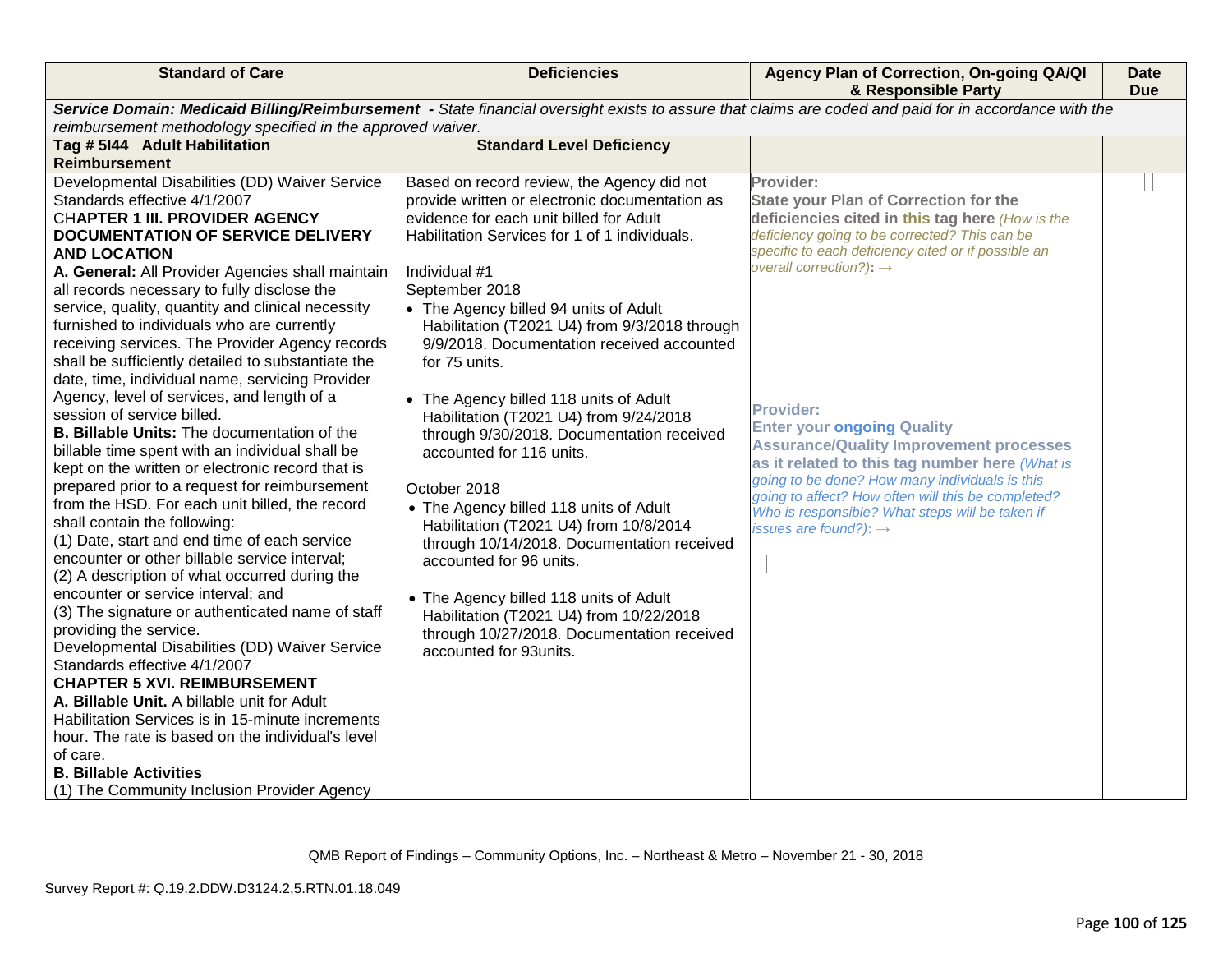| can bill for those activities listed and described  |  |  |
|-----------------------------------------------------|--|--|
| on the ISP and within the Scope of Service.         |  |  |
| Partial units are allowable. Billable units are     |  |  |
| face-to-face, except that Adult Habilitation        |  |  |
| services may be non-face-to-face under the          |  |  |
| following conditions: (a) Time that is non face-to- |  |  |
| face is documented separately and clearly           |  |  |
| identified as to the nature of the activity; and(b) |  |  |
| Non face-to-face hours do not exceed 5% of the      |  |  |
| monthly billable hours.                             |  |  |
| (2) Adult Habilitation Services can be provided     |  |  |
| with any other services, insofar as the services    |  |  |
| are not reported for the same hours on the same     |  |  |
| day, except that Therapy Services and Case          |  |  |
| Management may be provided and billed for the       |  |  |
| same hours                                          |  |  |
| NMAC 8.302.1.17 Effective Date 9-15-08              |  |  |
| <b>Record Keeping and Documentation</b>             |  |  |
| Requirements - A provider must maintain all the     |  |  |
| records necessary to fully disclose the nature,     |  |  |
| quality, amount and medical necessity of            |  |  |
| services furnished to an eligible recipient who is  |  |  |
| currently receiving or who has received services    |  |  |
| in the past.                                        |  |  |
| Detail Required in Records - Provider Records       |  |  |
| must be sufficiently detailed to substantiate the   |  |  |
| date, time, eligible recipient name, rendering,     |  |  |
| attending, ordering or prescribing provider; level  |  |  |
| and quantity of services, length of a session of    |  |  |
| service billed, diagnosis and medical necessity     |  |  |
| of any service Treatment plans or other             |  |  |
| plans of care must be sufficiently detailed to      |  |  |
| substantiate the level of need, supervision, and    |  |  |
| direction and service(s) needed by the eligible     |  |  |
| recipient.                                          |  |  |
| Services Billed by Units of Time -                  |  |  |
| Services billed on the basis of time units spent    |  |  |
| with an eligible recipient must be sufficiently     |  |  |
| detailed to document the actual time spent with     |  |  |
| the eligible recipient and the services provided    |  |  |
| during that time unit.                              |  |  |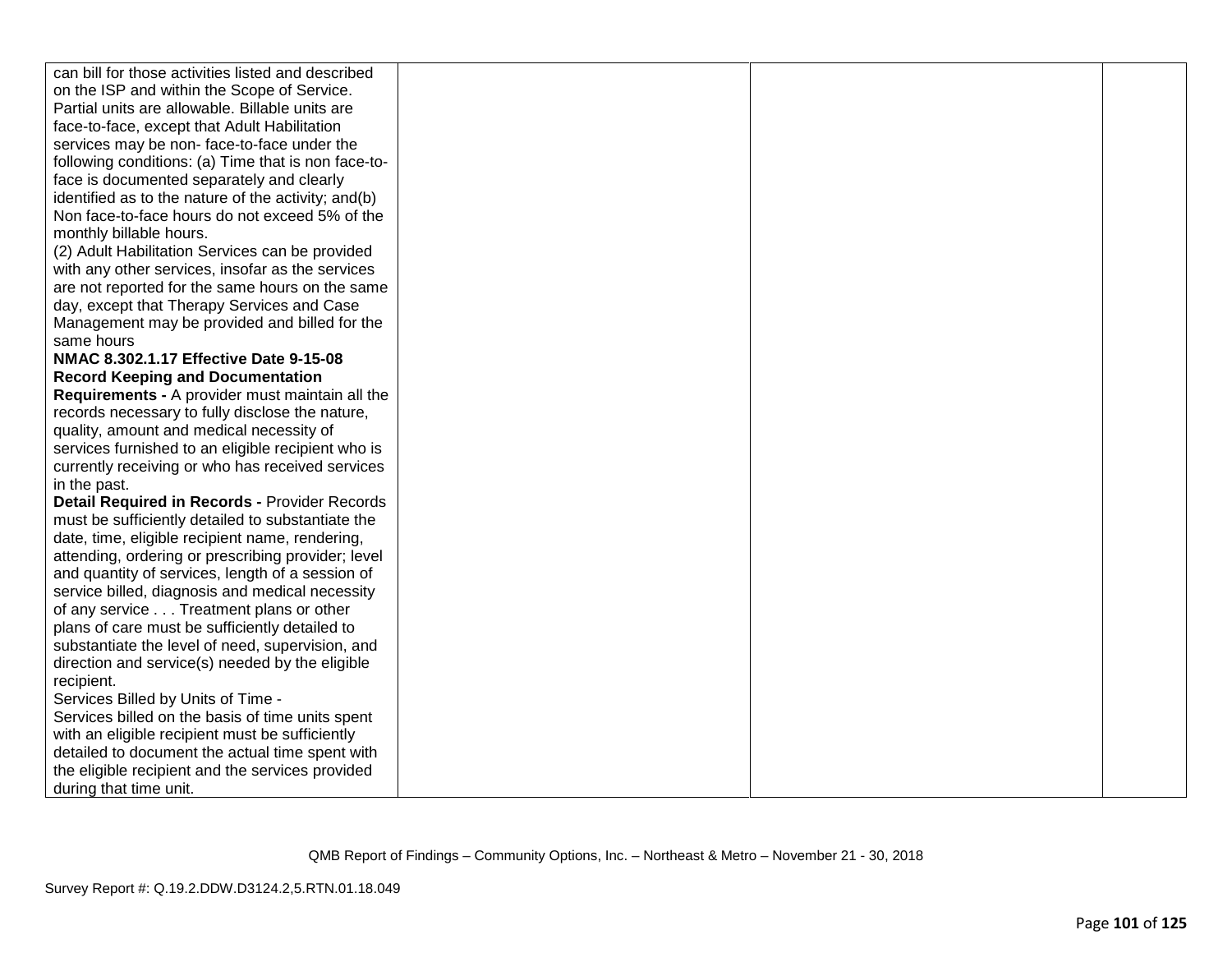| Records Retention - A provider who receives          |  |  |
|------------------------------------------------------|--|--|
| payment for treatment, services or goods must        |  |  |
| retain all medical and business records relating     |  |  |
| to any of the following for a period of at least six |  |  |
|                                                      |  |  |
| years from the payment date:                         |  |  |
| (1) treatment or care of any eligible recipient      |  |  |
| (2) services or goods provided to any eligible       |  |  |
| recipient                                            |  |  |
| (3) amounts paid by MAD on behalf of any             |  |  |
| eligible recipient; and                              |  |  |
| (4) any records required by MAD for the              |  |  |
| administration of Medicaid.                          |  |  |
|                                                      |  |  |
|                                                      |  |  |
|                                                      |  |  |
|                                                      |  |  |
|                                                      |  |  |
|                                                      |  |  |
|                                                      |  |  |
|                                                      |  |  |
|                                                      |  |  |
|                                                      |  |  |
|                                                      |  |  |
|                                                      |  |  |
|                                                      |  |  |
|                                                      |  |  |
|                                                      |  |  |
|                                                      |  |  |
|                                                      |  |  |
|                                                      |  |  |
|                                                      |  |  |
|                                                      |  |  |
|                                                      |  |  |
|                                                      |  |  |
|                                                      |  |  |
|                                                      |  |  |
|                                                      |  |  |
|                                                      |  |  |
|                                                      |  |  |
|                                                      |  |  |
|                                                      |  |  |
|                                                      |  |  |
|                                                      |  |  |
|                                                      |  |  |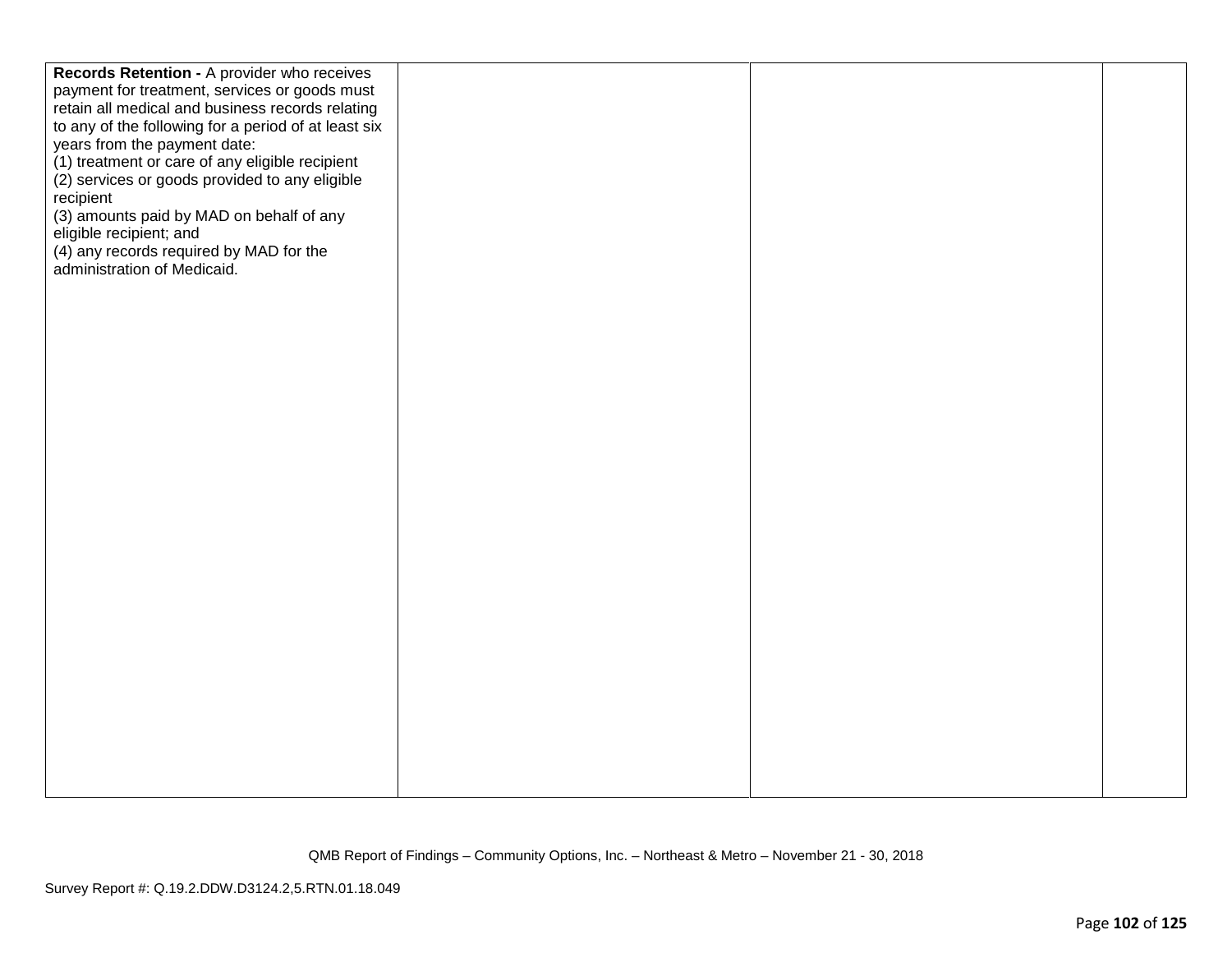| Tag # IS30 Customized Community                   | <b>Standard Level Deficiency</b>                      |                                                                                                       |  |
|---------------------------------------------------|-------------------------------------------------------|-------------------------------------------------------------------------------------------------------|--|
| <b>Supports Reimbursement</b>                     |                                                       |                                                                                                       |  |
| Developmental Disabilities (DD) Waiver Service    | Based on record review, the Agency did not            | Provider:                                                                                             |  |
| Standards 2/26/2018; Eff Date: 3/1/2018           | provide written or electronic documentation as        | <b>State your Plan of Correction for the</b>                                                          |  |
| <b>Chapter 21: Billing Requirements: 21.4</b>     | evidence for each unit billed for Customized          | deficiencies cited in this tag here (How is the                                                       |  |
| <b>Recording Keeping and Documentation</b>        | Community Supports for 5 of 8 individuals.            | deficiency going to be corrected? This can be                                                         |  |
| Requirements: DD Waiver Provider Agencies         |                                                       | specific to each deficiency cited or if possible an                                                   |  |
| must maintain all records necessary to            | Individual #2                                         | overall correction?): $\rightarrow$                                                                   |  |
| demonstrate proper provision of services for      | September 2018                                        |                                                                                                       |  |
| Medicaid billing. At a minimum, Provider          | • The Agency billed 63 units of Customized            |                                                                                                       |  |
| Agencies must adhere to the following:            | Community Supports (Group) (T2021 HB                  |                                                                                                       |  |
| 1. The level and type of service provided must    | U7) from 9/24/2018 through 9/26/2018.                 |                                                                                                       |  |
| be supported in the ISP and have an approved      | Documentation received accounted for 48               |                                                                                                       |  |
| budget prior to service delivery and billing.     | units.                                                |                                                                                                       |  |
| 2. Comprehensive documentation of direct          |                                                       |                                                                                                       |  |
| service delivery must include, at a minimum:      | October 2018                                          | <b>Provider:</b>                                                                                      |  |
| a. the agency name;                               | • The Agency billed 116 units of Customized           | <b>Enter your ongoing Quality</b>                                                                     |  |
| b. the name of the recipient of the service;      | Community Supports (Group) (T2021 HB                  | <b>Assurance/Quality Improvement processes</b>                                                        |  |
| c. the location of the service;                   | U7) from 10/22/2018 through 10/29/2018.               | as it related to this tag number here (What is                                                        |  |
| d. the date of the service;                       | Documentation received accounted for 66               | going to be done? How many individuals is this                                                        |  |
| e. the type of service;                           | units.                                                | going to affect? How often will this be completed?<br>Who is responsible? What steps will be taken if |  |
| f. the start and end times of the service;        |                                                       | issues are found?): $\rightarrow$                                                                     |  |
| g. the signature and title of each staff member   | Individual #6                                         |                                                                                                       |  |
| who documents their time; and                     | August 2018                                           |                                                                                                       |  |
| h. the nature of services.                        | • The Agency billed 48 units of Customized            |                                                                                                       |  |
| 3. A Provider Agency that receives payment for    | Community Supports (Individual) (H2021 HB             |                                                                                                       |  |
| treatment, services, or goods must retain all     | U1) from 8/6/2018 through 8/12/2018.                  |                                                                                                       |  |
| medical and business records for a period of at   | Documentation received accounted for 16               |                                                                                                       |  |
| least six years from the last payment date, until | units.                                                |                                                                                                       |  |
| ongoing audits are settled, or until involvement  |                                                       |                                                                                                       |  |
| of the state Attorney General is completed        | The Agency billed 72 units of Customized<br>$\bullet$ |                                                                                                       |  |
| regarding settlement of any claim, whichever is   | Community Supports (Individual) (H2021 HB             |                                                                                                       |  |
| longer.                                           | U1) from 8/13/2018 through 8/19/2018. No              |                                                                                                       |  |
| 4. A Provider Agency that receives payment for    | documentation was found for 8/13/2018                 |                                                                                                       |  |
| treatment, services or goods must retain all      | through 8/19/2018 to justify the 72 units             |                                                                                                       |  |
| medical and business records relating to any of   | billed                                                |                                                                                                       |  |
| the following for a period of at least six years  |                                                       |                                                                                                       |  |
| from the payment date:                            | The Agency billed 72 units of Customized<br>$\bullet$ |                                                                                                       |  |
| a. treatment or care of any eligible recipient;   | Community Supports (Individual) (H2021 HB             |                                                                                                       |  |
| b. services or goods provided to any eligible     | U1) from 8/20/2018 through 8/26/2018.                 |                                                                                                       |  |
| recipient;                                        |                                                       |                                                                                                       |  |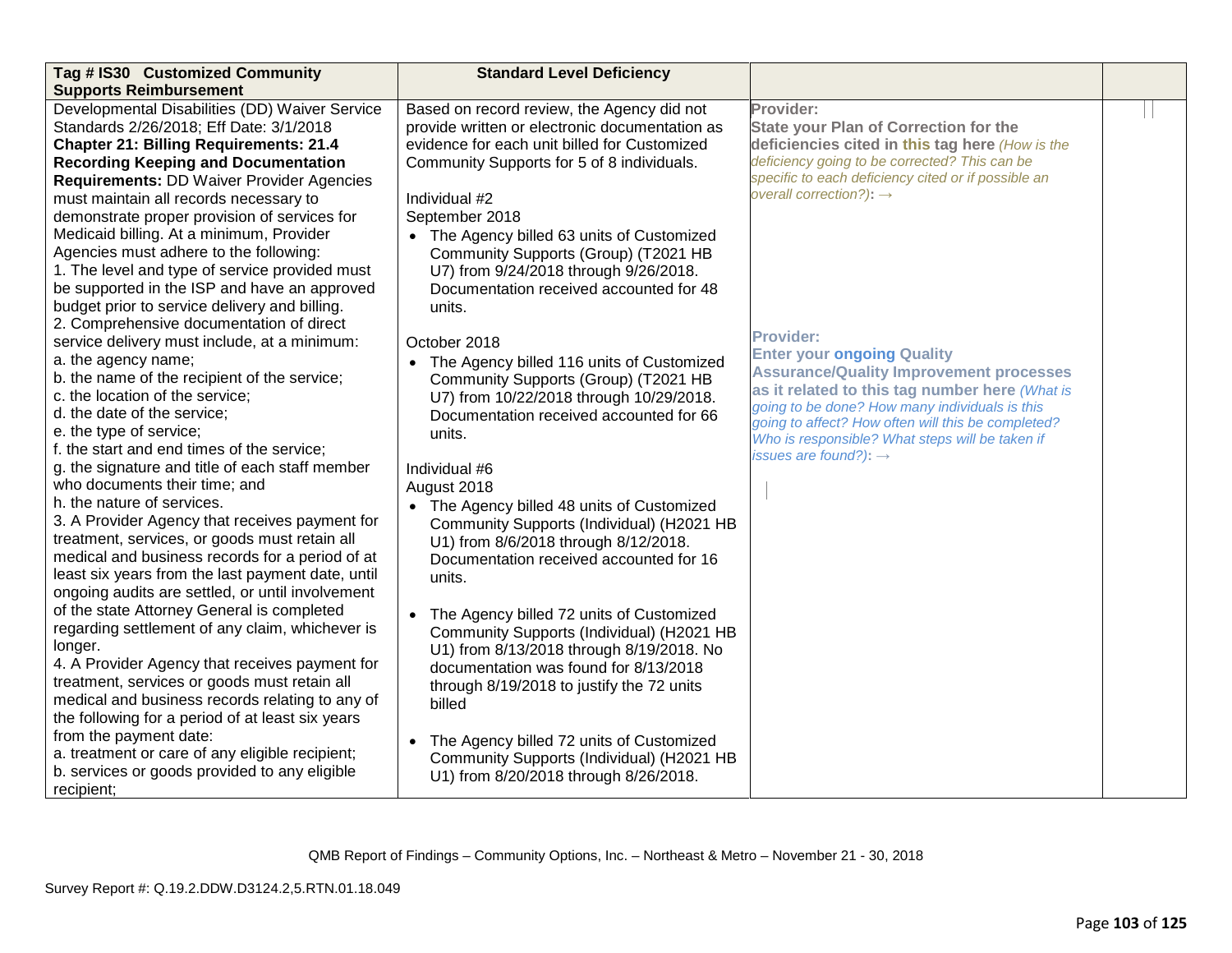| c. amounts paid by MAD on behalf of any             | Documentation received accounted for 12                |  |
|-----------------------------------------------------|--------------------------------------------------------|--|
| eligible recipient; and                             | units.                                                 |  |
| d. any records required by MAD for the              |                                                        |  |
| administration of Medicaid.                         | October 2018                                           |  |
|                                                     | • The Agency billed 56 units of Customized             |  |
| 21.9 Billable Units: The unit of billing depends    | Community Supports (Individual) (H2021 HB              |  |
| on the service type. The unit may be a 15-          | U1) from 10/1/2018 through 10/7/2018.                  |  |
| minute interval, a daily unit, a monthly unit or a  | Documentation received accounted for 48                |  |
| dollar amount. The unit of billing is identified in | units.                                                 |  |
| the current DD Waiver Rate Table. Provider          |                                                        |  |
| Agencies must correctly report service units.       | The Agency billed 56 units of Customized<br>$\bullet$  |  |
|                                                     | Community Supports (Individual) (H2021 HB              |  |
| 21.9.1 Requirements for Daily Units: For            | U1) from 10/15/2018 through 10/21/2018.                |  |
| services billed in daily units, Provider Agencies   | Documentation received accounted for 19                |  |
| must adhere to the following:                       | units.                                                 |  |
| 1. A day is considered 24 hours from midnight to    |                                                        |  |
| midnight.                                           | Individual #8                                          |  |
| 2. If 12 or fewer hours of service are provided,    | August 2018                                            |  |
| then one-half unit shall be billed. A whole unit    | • The Agency billed 120 units of Customized            |  |
| can be billed if more than 12 hours of service is   | Community Supports (Group) (T2021 HB                   |  |
| provided during a 24-hour period.                   | U8) from 8/1/2018 through 8/5/2018.                    |  |
| 3. The maximum allowable billable units cannot      | Documentation received accounted for 72                |  |
| exceed 340 calendar days per ISP year or 170        | units.                                                 |  |
| calendar days per six months.                       |                                                        |  |
| 4. When a person transitions from one Provider      | The Agency billed 120 units of Customized<br>$\bullet$ |  |
| Agency to another during the ISP year, a            | Community Supports (Group) (T2021 HB                   |  |
| standard formula to calculate the units billed by   | U8) from 8/6/2018 through 8/12/2018.                   |  |
| each Provider Agency must be applied as             | Documentation received accounted for 72                |  |
| follows:                                            | units.                                                 |  |
| a. The discharging Provider Agency bills the        |                                                        |  |
| number of calendar days that services were          | The Agency billed 119 units of Customized              |  |
| provided multiplied by .93 (93%).                   | Community Supports (Group) (T2021 HB                   |  |
| b. The receiving Provider Agency bills the          | U8) from 8/27/2018 through 8/31/2108.                  |  |
| remaining days up to 340 for the ISP year.          | Documentation received accounted for 96                |  |
|                                                     | units.                                                 |  |
| 21.9.2 Requirements for Monthly Units: For          |                                                        |  |
| services billed in monthly units, a Provider        | The Agency billed 26 units of Customized<br>$\bullet$  |  |
| Agency must adhere to the following:                | Community Supports (Individual) (H2021 HB              |  |
| 1. A month is considered a period of 30 calendar    | U1) from 8/27/2018 through 8/31/2018.                  |  |
| days.                                               | Documentation received accounted for 8                 |  |
| 2. At least one hour of face-to-face billable       | units.                                                 |  |
|                                                     |                                                        |  |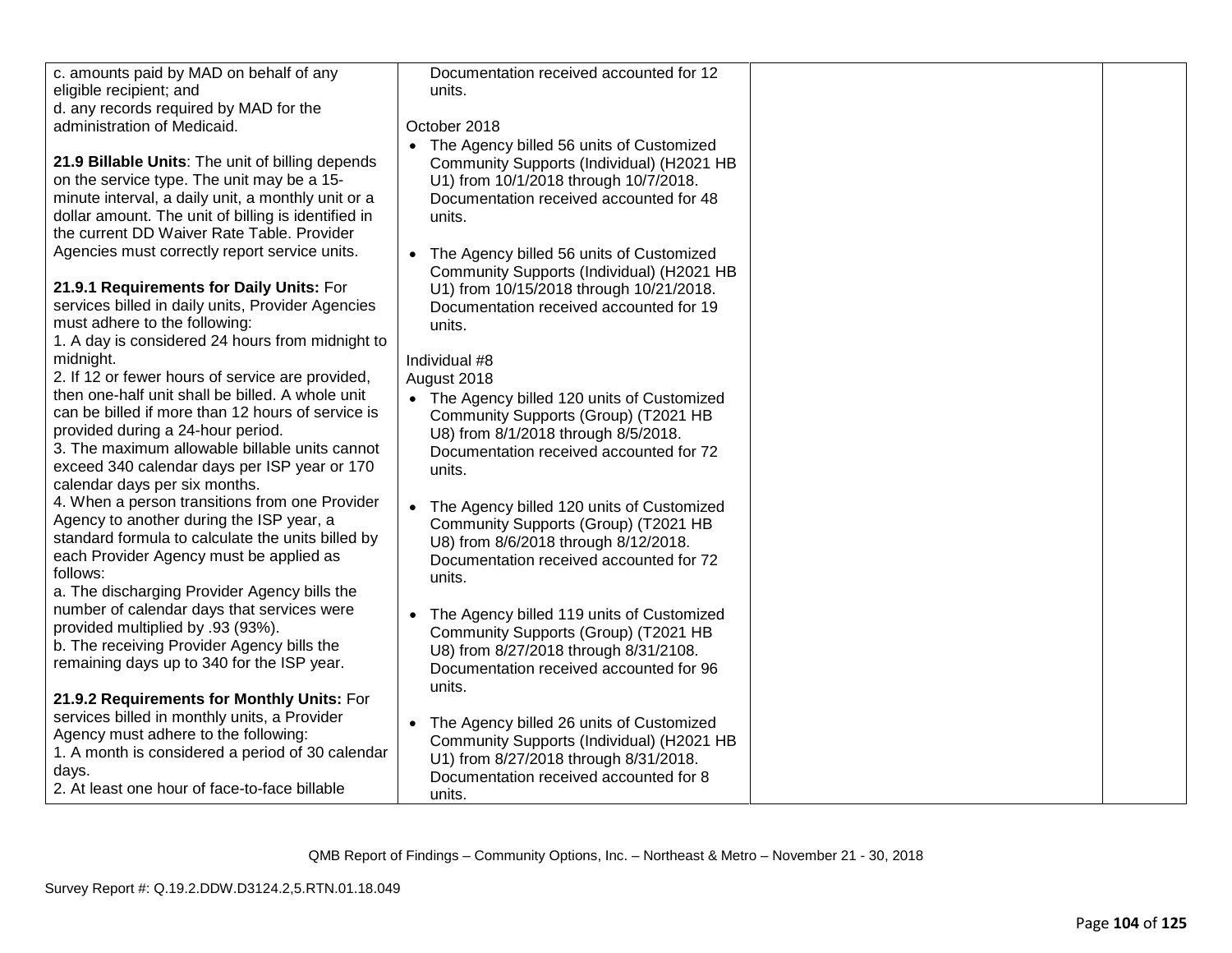| services shall be provided during a calendar<br>month where any portion of a monthly unit is<br>billed.<br>3. Monthly units can be prorated by a half unit.<br>4. Agency transfers not occurring at the<br>beginning of the 30-day interval are required to<br>be coordinated in the middle of the 30-day<br>interval so that the discharging and receiving<br>agency receive a half unit.<br>21.9.3 Requirements for 15-minute and<br>hourly units: For services billed in 15-minute or<br>hourly intervals, Provider Agencies must adhere<br>to the following:<br>1. When time spent providing the service is not<br>exactly 15 minutes or one hour, Provider<br>Agencies are responsible for reporting time<br>correctly following NMAC 8.302.2.<br>2. Services that last in their entirety less than<br>eight minutes cannot be billed. | September 2018<br>• The Agency billed 16 units of Customized<br>Community Supports (Individual) (H2021 HB<br>U1) from 9/3/2018 through 9/9/2018.<br>Documentation received accounted for 15<br>units.<br>The Agency billed 36 units of Customized<br>Community Supports (Individual) (H2021 HB<br>U1) from 9/10/2018 through 9/16/2018.<br>Documentation received accounted for 28<br>units.<br>• The Agency billed 16 units of Customized<br>Community Supports (Individual) (H2021 HB<br>U1) from 9/17/2018 through 9/23/2018.<br>Documentation received accounted for 14<br>units. |  |
|---------------------------------------------------------------------------------------------------------------------------------------------------------------------------------------------------------------------------------------------------------------------------------------------------------------------------------------------------------------------------------------------------------------------------------------------------------------------------------------------------------------------------------------------------------------------------------------------------------------------------------------------------------------------------------------------------------------------------------------------------------------------------------------------------------------------------------------------|---------------------------------------------------------------------------------------------------------------------------------------------------------------------------------------------------------------------------------------------------------------------------------------------------------------------------------------------------------------------------------------------------------------------------------------------------------------------------------------------------------------------------------------------------------------------------------------|--|
| Developmental Disabilities (DD) Waiver Service<br>Standards effective 11/1/2012 revised<br>4/23/2013; 6/15/2015<br><b>CHAPTER 6 (CCS) 4. REIMBURSEMENT</b><br>A. Required Records: Customized Community<br>Supports Services Provider Agencies must<br>maintain all records necessary to fully disclose<br>the type, quality, quantity and clinical necessity<br>of services furnished to individuals who are<br>currently receiving services. Customized<br><b>Community Supports Services Provider Agency</b><br>records must be sufficiently detailed to<br>substantiate the date, time, individual name,<br>servicing provider, nature of services, and length<br>of a session of service billed. Providers are<br>required to comply with the New Mexico Human                                                                         | The Agency billed 24 units of Customized<br>$\bullet$<br>Community Supports (Individual) (H2021 HB<br>U1 from 9/24/2018 through 9/30/2018. No<br>documentation was found for 9/24/2018<br>through 9/30/2018 to justify the 24 units<br>billed.<br>Individual #10<br>October 2018<br>• The Agency billed 105 units of Customized<br>Community Supports (Group) (T2021 HB<br>U7) from 10/1/2018 through 10/7/2018.<br>Documentation received accounted for 105<br>units.<br>• The Agency billed 114 units of Customized<br>Community Supports (Group) (T2021 HB                         |  |
| Services Department Billing Regulations.<br><b>B. Billable Unit:</b><br>1. The billable unit for Individual Customized                                                                                                                                                                                                                                                                                                                                                                                                                                                                                                                                                                                                                                                                                                                      | U7) from 10/8/2018 through 10/14/2018.<br>Documentation received accounted for 113<br>units.                                                                                                                                                                                                                                                                                                                                                                                                                                                                                          |  |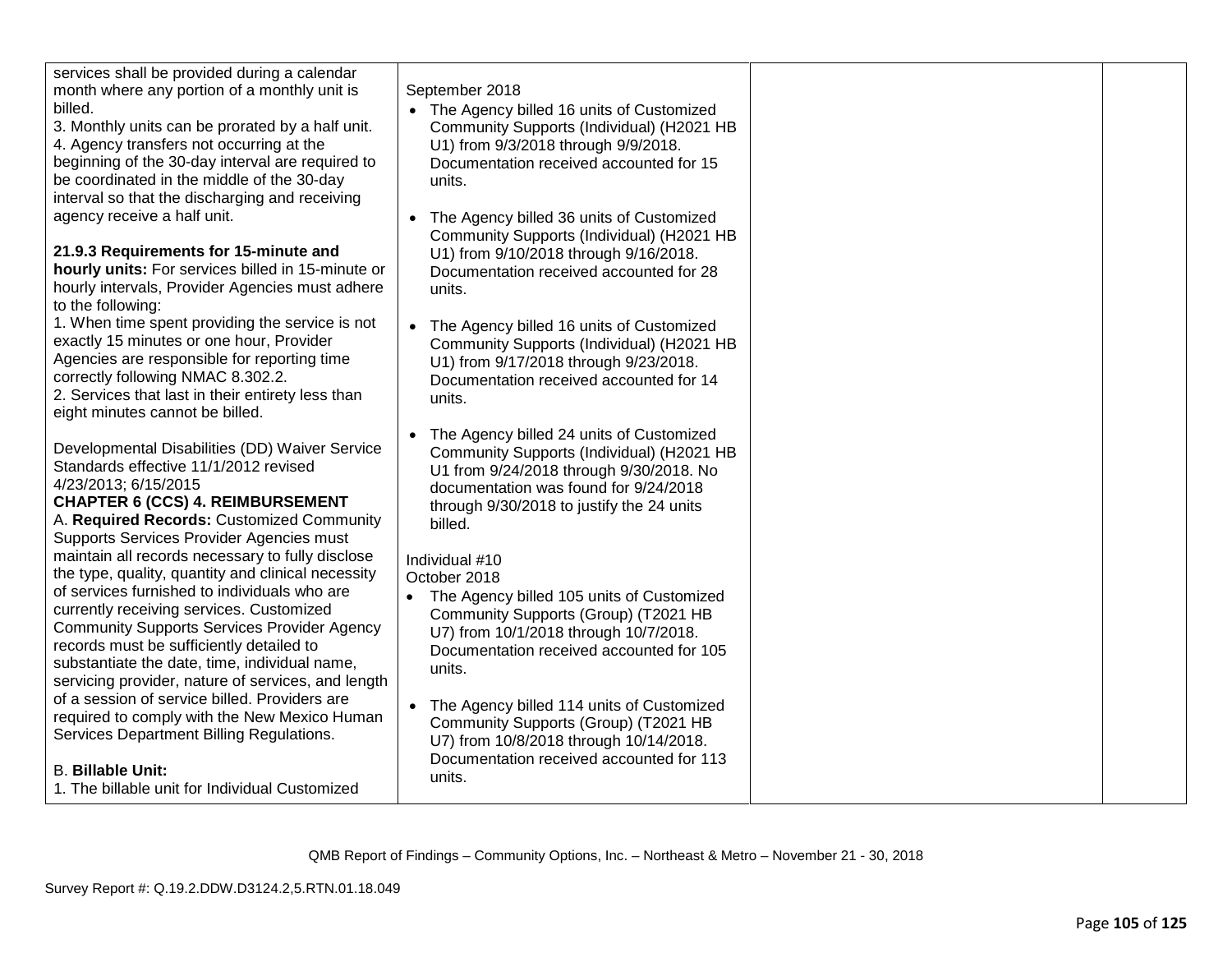| Community Supports is a fifteen (15) minute        | • The Agency billed 110 units of Customized     |  |
|----------------------------------------------------|-------------------------------------------------|--|
| unit.                                              | Community Supports (Group) (T2021 HB            |  |
| 2. The billable unit for Community Inclusion Aide  | U7) from 10/15/2018 through 10/21/2018.         |  |
| is a fifteen (15) minute unit.                     | Documentation received accounted for 67         |  |
| 3. The billable unit for Group Customized          | units.                                          |  |
| Community Supports is a fifteen (15) minute        |                                                 |  |
| unit, with the rate category based on the NM       | • The Agency billed 108 units of Customized     |  |
| DDW group assignment.                              | Community Supports (Group) (T2021 HB            |  |
| 4. The time at home is intermittent or brief; e.g. | U7) from 10/22/2018 through 10/28/2018.         |  |
| one hour time period for lunch and/or change of    | Documentation received accounted for 85         |  |
| clothes. The Provider Agency may bill for          | units.                                          |  |
| providing this support under Customized            |                                                 |  |
| Community Supports without prior approval from     | Individual #11                                  |  |
| DDSD.                                              | August 2018                                     |  |
| 5. The billable unit for Individual Intensive      | • The Agency billed 22 units of Customized      |  |
| Behavioral Customized Community Supports is        | Community Supports (Individual) (H2021 HB       |  |
| a fifteen (15) minute unit.                        | U1) from 8/20/2018 through 8/26/2018.           |  |
| 6. The billable unit for Fiscal Management for     | Documentation received accounted for 8          |  |
| Adult Education is one dollar per unit including a | units                                           |  |
| 10% administrative processing fee.                 |                                                 |  |
| 7. The billable units for Adult Nursing Services   | September 2018                                  |  |
| are addressed in the Adult Nursing Services        | • The Agency billed 7 units of Customized       |  |
| Chapter.                                           | Community Supports (Individual) (H2021 HB       |  |
|                                                    | U1) from 9/1/2018 through 9/2/2018. No          |  |
| C. Billable Activities: All DSP activities that    | documentation was found for 9/1/2018            |  |
| are:                                               | through 9/2/2018 to justify the 7 units billed. |  |
| a. Provided face to face with the individual;      |                                                 |  |
| b. Described in the individual's approved ISP;     | • The Agency billed 42 units of Customized      |  |
| c. Provided in accordance with the Scope of        | Community Supports (Individual) (H2021 HB       |  |
| Services; and                                      | U1) from 9/3/2018 through 9/9/2018.             |  |
| d. Activities included in billable services,       | Documentation received accounted for 34         |  |
| activities or situations.                          | units.                                          |  |
|                                                    |                                                 |  |
|                                                    | • The Agency billed 24 units of Customized      |  |
|                                                    | Community Supports (Individual) (H2021 HB       |  |
|                                                    | U1) from 9/17/2018 through 9/23/2018.           |  |
|                                                    | Documentation received accounted for 0          |  |
|                                                    | units.                                          |  |
|                                                    |                                                 |  |
|                                                    | • The Agency billed 33 units of Customized      |  |
|                                                    | Community Supports (Individual) (H2021 HB       |  |
|                                                    |                                                 |  |

QMB Report of Findings – Community Options, Inc. – Northeast & Metro – November 21 - 30, 2018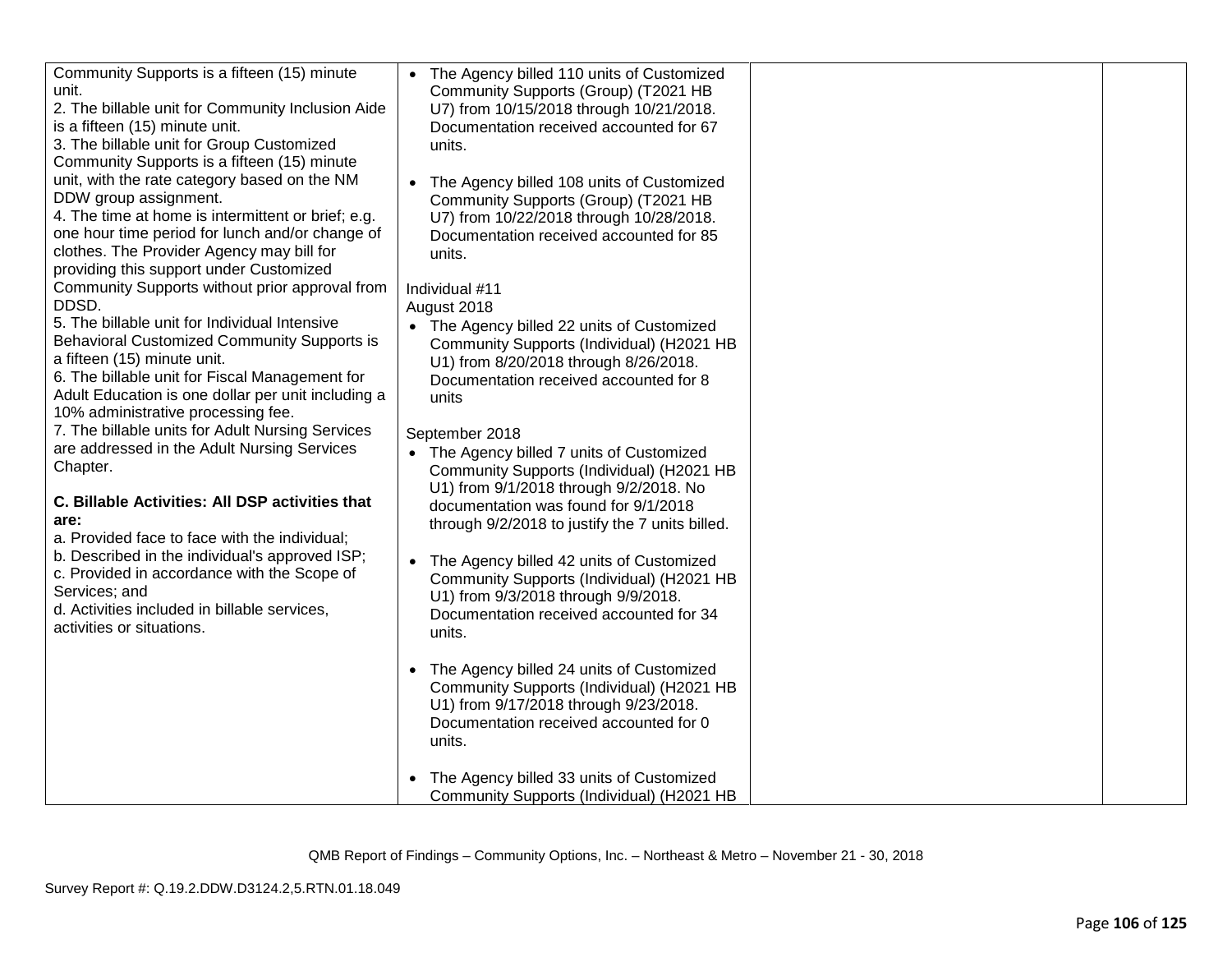| U1) from 9/24/2018 through 9/30/2018.<br>Documentation received accounted for 30<br>units.                                                                                             |  |
|----------------------------------------------------------------------------------------------------------------------------------------------------------------------------------------|--|
| October 2018                                                                                                                                                                           |  |
| • The Agency billed 12 units of Customized<br>Community Supports (Individual) (H2021 HB<br>U1) from 10/15/2018 through 10/21/2018.<br>Documentation received accounted for 6<br>units. |  |
|                                                                                                                                                                                        |  |
|                                                                                                                                                                                        |  |
|                                                                                                                                                                                        |  |
|                                                                                                                                                                                        |  |
|                                                                                                                                                                                        |  |
|                                                                                                                                                                                        |  |
|                                                                                                                                                                                        |  |
|                                                                                                                                                                                        |  |
|                                                                                                                                                                                        |  |
|                                                                                                                                                                                        |  |
|                                                                                                                                                                                        |  |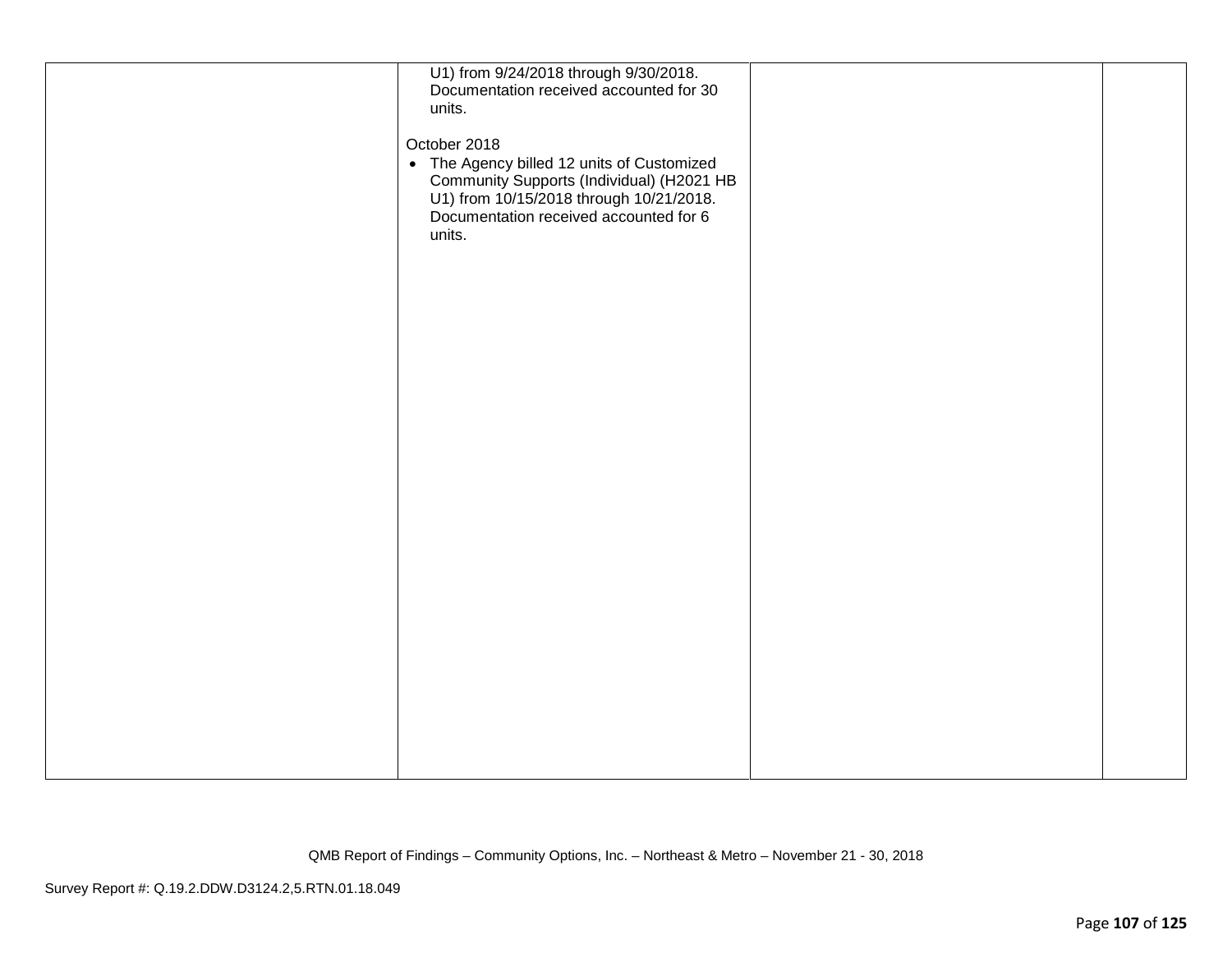| Tag # LS26 Supported Living                                                                     | <b>Standard Level Deficiency</b>               |                                                                                                  |  |
|-------------------------------------------------------------------------------------------------|------------------------------------------------|--------------------------------------------------------------------------------------------------|--|
| <b>Reimbursement</b>                                                                            |                                                |                                                                                                  |  |
| Developmental Disabilities (DD) Waiver Service                                                  | Based on record review, the Agency did not     | Provider:                                                                                        |  |
| Standards 2/26/2018; Eff Date: 3/1/2018                                                         | provide written or electronic documentation as | <b>State your Plan of Correction for the</b>                                                     |  |
| <b>Chapter 21: Billing Requirements: 21.4</b>                                                   | evidence for each unit billed for Supported    | deficiencies cited in this tag here (How is the                                                  |  |
| <b>Recording Keeping and Documentation</b>                                                      | Living Services for 8 of 8 individuals.        | deficiency going to be corrected? This can be                                                    |  |
| <b>Requirements: DD Waiver Provider Agencies</b>                                                |                                                | specific to each deficiency cited or if possible an                                              |  |
| must maintain all records necessary to                                                          | Individual #1                                  | overall correction?): $\rightarrow$                                                              |  |
| demonstrate proper provision of services for                                                    | September 2018                                 |                                                                                                  |  |
| Medicaid billing. At a minimum, Provider                                                        | • The Agency billed 1 unit of Supported Living |                                                                                                  |  |
| Agencies must adhere to the following:                                                          | (T2033 U4 UJ) on 9/29/2018. Documentation      |                                                                                                  |  |
| 1. The level and type of service provided must                                                  | received accounted for .5 units.               |                                                                                                  |  |
| be supported in the ISP and have an approved                                                    |                                                |                                                                                                  |  |
| budget prior to service delivery and billing.                                                   | October 2018                                   |                                                                                                  |  |
| 2. Comprehensive documentation of direct                                                        | • The Agency billed 1 unit of Supported Living |                                                                                                  |  |
| service delivery must include, at a minimum:                                                    | (T2033 U4 UJ) on 10/1/2018. Documentation      | <b>Provider:</b>                                                                                 |  |
| a. the agency name;                                                                             | received accounted for .5 units.               | <b>Enter your ongoing Quality</b>                                                                |  |
| b. the name of the recipient of the service;                                                    |                                                | <b>Assurance/Quality Improvement processes</b>                                                   |  |
| c. the location of the service;                                                                 | The Agency billed 1 units of Supported         | as it related to this tag number here (What is<br>going to be done? How many individuals is this |  |
| d. the date of the service;                                                                     | Living (T2033 U4 UJ) on 10/8/2018.             | going to affect? How often will this be completed?                                               |  |
| e. the type of service;                                                                         | Documentation received accounted for .5        | Who is responsible? What steps will be taken if                                                  |  |
| f. the start and end times of the service;                                                      | units.                                         | issues are found?): $\rightarrow$                                                                |  |
| g. the signature and title of each staff member                                                 |                                                |                                                                                                  |  |
| who documents their time; and                                                                   | The Agency billed 1 units of Supported         |                                                                                                  |  |
| h. the nature of services.                                                                      | Living (T2033 U4 UJ) on 10/9/2018.             |                                                                                                  |  |
| 3. A Provider Agency that receives payment for                                                  | Documentation received accounted for .5        |                                                                                                  |  |
| treatment, services, or goods must retain all                                                   | units.                                         |                                                                                                  |  |
| medical and business records for a period of at                                                 |                                                |                                                                                                  |  |
| least six years from the last payment date, until                                               | The Agency billed 1 units of Supported         |                                                                                                  |  |
| ongoing audits are settled, or until involvement                                                | Living (T2033 U4 UJ) on 10/23/2018.            |                                                                                                  |  |
| of the state Attorney General is completed                                                      | Documentation received accounted for .5        |                                                                                                  |  |
| regarding settlement of any claim, whichever is                                                 | units.                                         |                                                                                                  |  |
| longer.                                                                                         |                                                |                                                                                                  |  |
| 4. A Provider Agency that receives payment for                                                  | Individual #3                                  |                                                                                                  |  |
| treatment, services or goods must retain all<br>medical and business records relating to any of | August 2018                                    |                                                                                                  |  |
| the following for a period of at least six years                                                | • The Agency billed 5 units of Supported       |                                                                                                  |  |
| from the payment date:                                                                          | Living (T2016 HB U4) from 8/1/2018 through     |                                                                                                  |  |
| a. treatment or care of any eligible recipient;                                                 | 8/5/2018. Documentation received               |                                                                                                  |  |
| b. services or goods provided to any eligible                                                   | accounted for 2.5 units.                       |                                                                                                  |  |
| recipient;                                                                                      |                                                |                                                                                                  |  |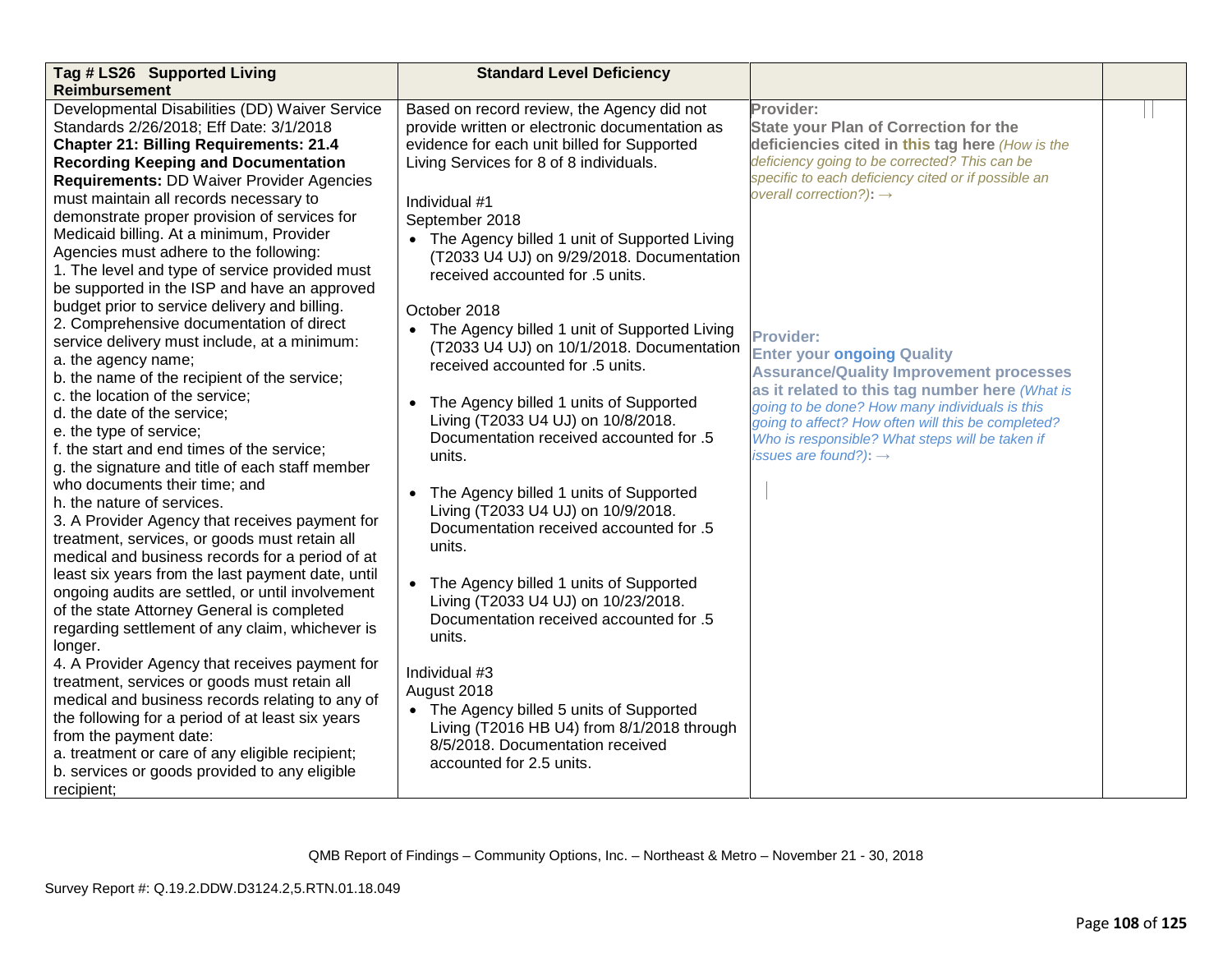| c. amounts paid by MAD on behalf of any<br>eligible recipient; and<br>d. any records required by MAD for the<br>administration of Medicaid.<br>21.9 Billable Units: The unit of billing depends                                                                             | • The Agency billed 7 units of Supported<br>Living (T2016 HB U4) from 8/2/2018 through<br>8/12/2018. Documentation received<br>accounted for 5 units.                     |  |
|-----------------------------------------------------------------------------------------------------------------------------------------------------------------------------------------------------------------------------------------------------------------------------|---------------------------------------------------------------------------------------------------------------------------------------------------------------------------|--|
| on the service type. The unit may be a 15-<br>minute interval, a daily unit, a monthly unit or a<br>dollar amount. The unit of billing is identified in<br>the current DD Waiver Rate Table. Provider<br>Agencies must correctly report service units.                      | • The Agency billed 7 units of Supported<br>Living (T2016 HB U4) from 8/13/2018<br>through 8/18/2018. Documentation received<br>accounted for 4 units.                    |  |
| 21.9.1 Requirements for Daily Units: For<br>services billed in daily units, Provider Agencies<br>must adhere to the following:<br>1. A day is considered 24 hours from midnight to<br>midnight.                                                                             | • The Agency billed 7 units of Supported<br>Living (T2016 HB U4) from 8/19/2018<br>through 8/26/2018. Documentation received<br>accounted for 6.5 units.                  |  |
| 2. If 12 or fewer hours of service are provided,<br>then one-half unit shall be billed. A whole unit<br>can be billed if more than 12 hours of service is<br>provided during a 24-hour period.<br>3. The maximum allowable billable units cannot                            | • The Agency billed 5 units of Supported<br>Living (T2016 HB U4) from 8/27/2018<br>through 8/31/2018. Documentation received<br>accounted for 3.5 units.                  |  |
| exceed 340 calendar days per ISP year or 170<br>calendar days per six months.<br>4. When a person transitions from one Provider<br>Agency to another during the ISP year, a<br>standard formula to calculate the units billed by<br>each Provider Agency must be applied as | September 2018<br>• The Agency billed 7 units of Supported<br>Living (T2016 HB U4) from 9/3/2018 through<br>9/9/2018. Documentation received<br>accounted for 5.5 units.  |  |
| follows:<br>a. The discharging Provider Agency bills the<br>number of calendar days that services were<br>provided multiplied by .93 (93%).<br>b. The receiving Provider Agency bills the                                                                                   | The Agency billed 7 units of Supported<br>Living (T2016 HB U4) from 9/10/2018<br>through 9/16/2018. Documentation received<br>accounted for 3.5 units.                    |  |
| remaining days up to 340 for the ISP year.<br>21.9.2 Requirements for Monthly Units: For<br>services billed in monthly units, a Provider<br>Agency must adhere to the following:<br>1. A month is considered a period of 30 calendar<br>days.                               | October 2018<br>• The Agency billed 29 units of Supported<br>Living (T2016 HB U4) from 10/1/2018<br>through 10/29/2018. Documentation received<br>accounted for 21 units. |  |
| 2. At least one hour of face-to-face billable<br>services shall be provided during a calendar<br>month where any portion of a monthly unit is<br>billed.                                                                                                                    | Individual #4<br>August 2018                                                                                                                                              |  |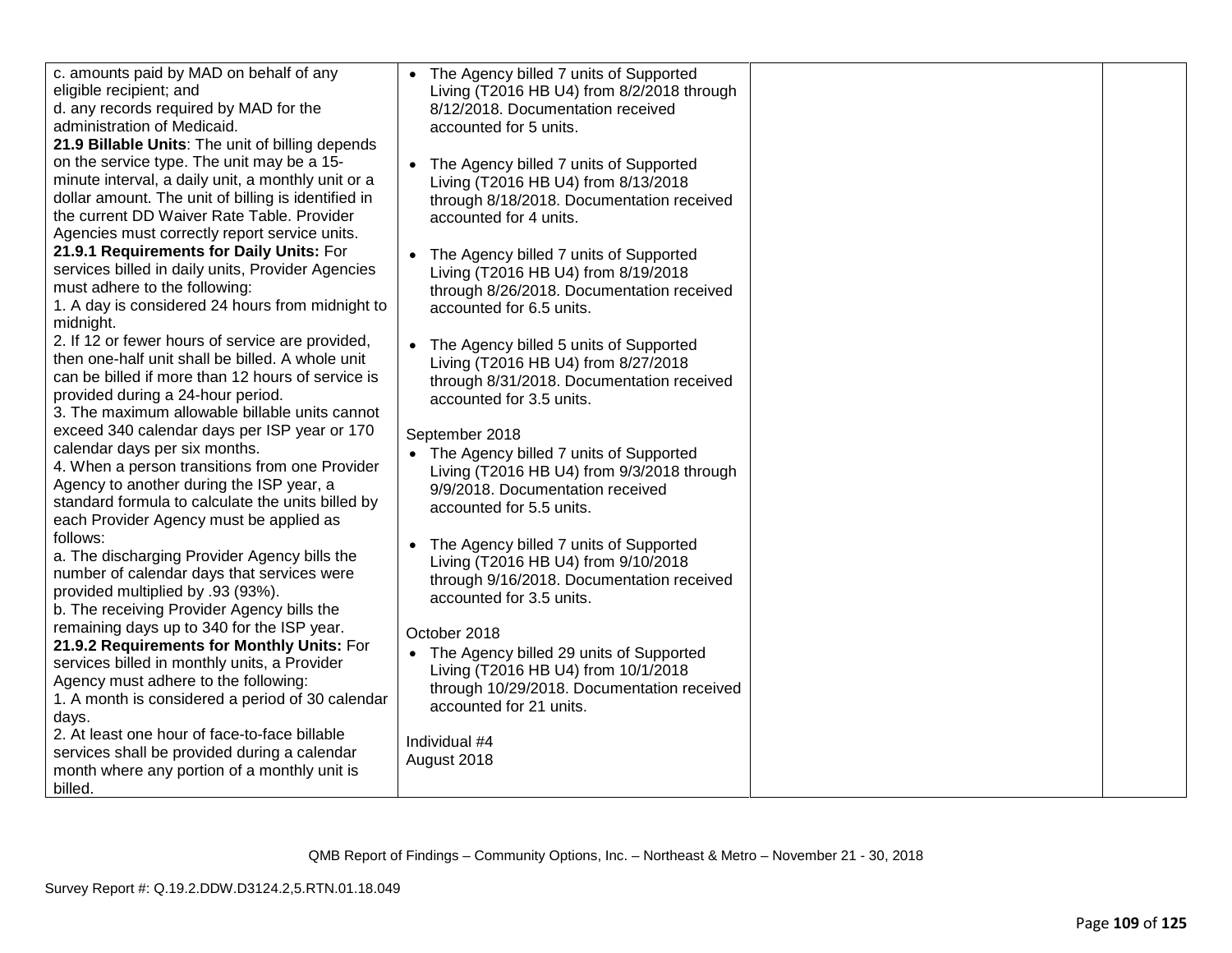| 3. Monthly units can be prorated by a half unit.<br>4. Agency transfers not occurring at the<br>beginning of the 30-day interval are required to<br>be coordinated in the middle of the 30-day<br>interval so that the discharging and receiving<br>agency receive a half unit.<br>21.9.3 Requirements for 15-minute and<br>hourly units: For services billed in 15-minute or<br>hourly intervals, Provider Agencies must adhere<br>to the following:<br>1. When time spent providing the service is not<br>exactly 15 minutes or one hour, Provider<br>Agencies are responsible for reporting time<br>correctly following NMAC 8.302.2.<br>2. Services that last in their entirety less than | • The Agency billed 5 units of Supported<br>Living (T2016 HB U6) from 8/1/2018 through<br>8/5/2018. Documentation received<br>accounted for 2.5 units.<br>• The Agency billed 7 units of Supported<br>Living (T2016 HB U6) from 8/6/2018 through<br>8/12/2018. Documentation received<br>accounted for 4.5 units.<br>• The Agency billed 7 units of Supported<br>Living (T2016 HB U6) from 8/13/2018<br>through 8/19/2018. Documentation received<br>accounted for 4.5 units. |  |
|-----------------------------------------------------------------------------------------------------------------------------------------------------------------------------------------------------------------------------------------------------------------------------------------------------------------------------------------------------------------------------------------------------------------------------------------------------------------------------------------------------------------------------------------------------------------------------------------------------------------------------------------------------------------------------------------------|-------------------------------------------------------------------------------------------------------------------------------------------------------------------------------------------------------------------------------------------------------------------------------------------------------------------------------------------------------------------------------------------------------------------------------------------------------------------------------|--|
| eight minutes cannot be billed.                                                                                                                                                                                                                                                                                                                                                                                                                                                                                                                                                                                                                                                               | • The Agency billed 5 units of Supported<br>Living (T2016 HB U6) from 8/20/2018<br>through 8/24/2018. Documentation received<br>accounted for 3.5 units.<br>• The Agency billed 5 units of Supported<br>Living (T2016 HB U6) from 8/27/2018<br>through 8/31/2018. Documentation received<br>accounted for 2.5 units.                                                                                                                                                          |  |
|                                                                                                                                                                                                                                                                                                                                                                                                                                                                                                                                                                                                                                                                                               | September 2018<br>• The Agency billed 7 units of Supported<br>Living (T2016 HB U6) from 10/1/2018<br>through 10/7/2018. Documentation received<br>accounted for 4 units.                                                                                                                                                                                                                                                                                                      |  |
|                                                                                                                                                                                                                                                                                                                                                                                                                                                                                                                                                                                                                                                                                               | • The Agency billed 7 units of Supported<br>Living (T2016 HB U6) from 9/3/2018 through<br>9/9/2018. Documentation received<br>accounted for 5 units.                                                                                                                                                                                                                                                                                                                          |  |
|                                                                                                                                                                                                                                                                                                                                                                                                                                                                                                                                                                                                                                                                                               | • The Agency billed 5 units of Supported<br>Living (T2016 HB U6) from 9/12/2018<br>through 9/16/2018. Documentation received<br>accounted for 3.5 units.                                                                                                                                                                                                                                                                                                                      |  |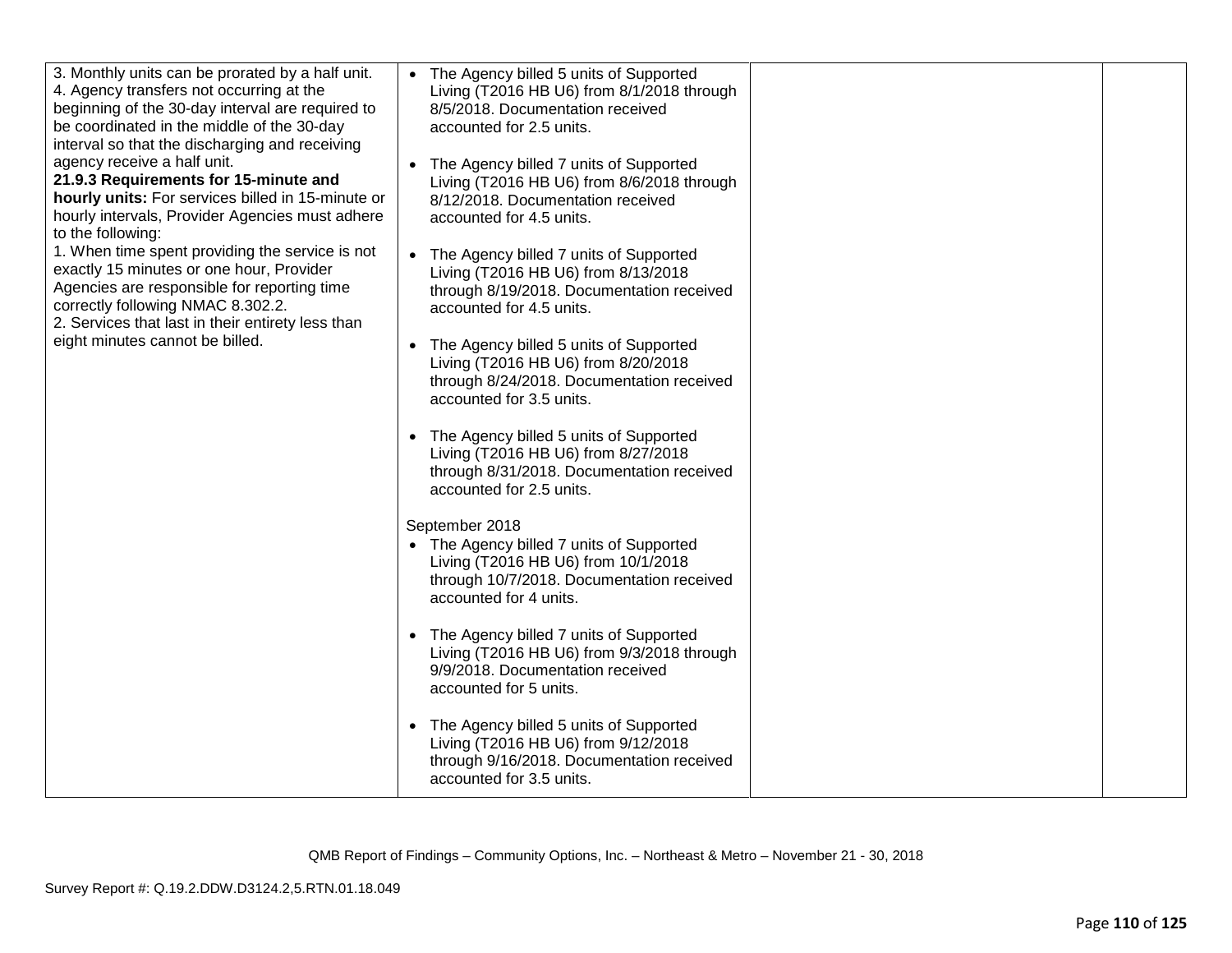| • The Agency billed 7 units of Supported<br>Living (T2016 HB U6) from 9/17/2018<br>through 9/23/2018. Documentation received<br>accounted for 4.5 units.                             |  |
|--------------------------------------------------------------------------------------------------------------------------------------------------------------------------------------|--|
| • The Agency billed 5 units of Supported<br>Living (T2016 HB U6) from 9/24/2018<br>through 9/28/2018. Documentation received<br>accounted for 2 units.                               |  |
| Individual #5<br>August 2018<br>• The Agency billed 7 units of Supported<br>Living (T2016 HB U6) from 8/6/2018 through<br>8/12/2018. Documentation received<br>accounted for 6units. |  |
| • The Agency billed 7 units of Supported<br>Living (T2016 HB U6) from 8/12/2018<br>through 8/19/2018. Documentation received<br>accounted for 6.5 units.                             |  |
| September 2018<br>• The Agency billed 1 unit of Supported Living<br>(T2016 HB U6) on 9/1/2018. No<br>documentation was found on 9/1/2018 to<br>justify the 1 unit billed.            |  |
| • The Agency billed 1 unit of Supported Living<br>(T2016 HB U6) on 9/29/2018. No<br>documentation was found on 9/29/2018 to<br>justify the 1 unit billed.                            |  |
| • The Agency billed 1 unit of Supported Living<br>(T2016 HB U6) on 9/29/2018. No<br>documentation was found on 9/30/2018 to<br>justify the 1 unit billed.                            |  |
| October 2018                                                                                                                                                                         |  |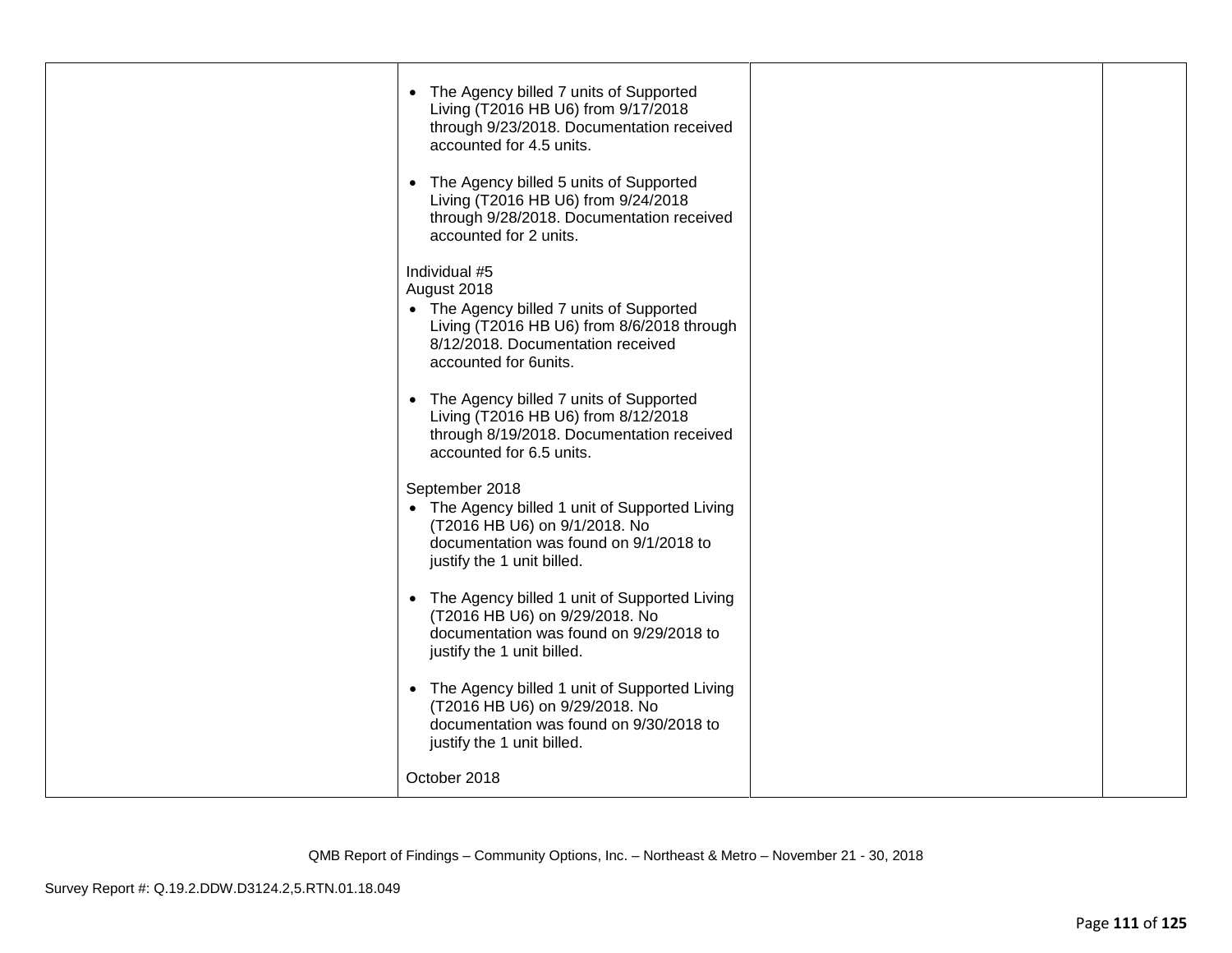| • The Agency billed 1 units of Supported<br>Living (T2016 HB U6) on 10/3/2018. No<br>documentation was found on 10/3/2018 to<br>justify the 1 unit billed.  |  |
|-------------------------------------------------------------------------------------------------------------------------------------------------------------|--|
| • The Agency billed 1 units of Supported<br>Living (T2016 HB U6) on 10/7/2018. No<br>documentation was found on 10/7/2018 to<br>justify the 1 unit billed.  |  |
| • The Agency billed 1 unit of Supported Living<br>(T2016 HB U6) on 10/8/2018. No<br>documentation was found on 10/8/2018 to<br>justify the 1 unit billed.   |  |
| • The Agency billed 1 unit of Supported Living<br>(T2016 HB U6) on 10/9/2018. No<br>documentation was found on 10/9/2018 to<br>justify the 1 unit billed.   |  |
| • The Agency billed 1 unit of Supported Living<br>(T2016 HB U6) on 10/10/2018. No<br>documentation was found on 10/10/2018 to<br>justify the 1 unit billed. |  |
| • The Agency billed 1 unit of Supported Living<br>(T2016 HB U6) on 10/11/2018. No<br>documentation was found on 10/11/2018 to<br>justify the 1 unit billed. |  |
| • The Agency billed 1 unit of Supported Living<br>(T2016 HB U6) on 10/12/2018. No<br>documentation was found on 10/12/2018 to<br>justify the 1 unit billed. |  |
| • The Agency billed 1 unit of Supported Living<br>(T2016 HB U6) on 10/13/2018.<br>Documentation received accounted for .5<br>units.                         |  |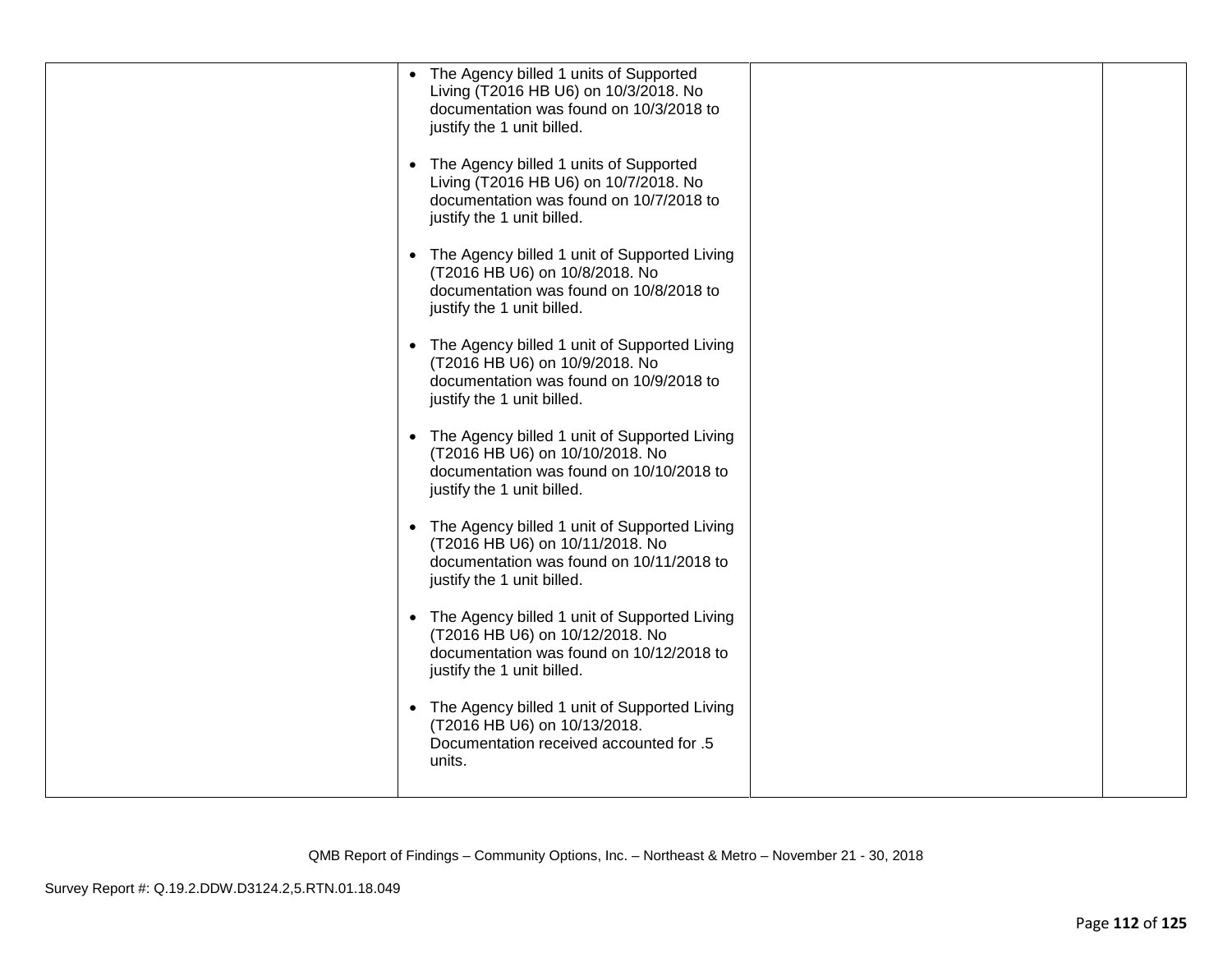| • The Agency billed 1 units of Supported<br>Living (T2016 HB U6) on 10/27/2018.<br>Documentation received accounted for.5<br>units.<br>• The Agency billed 1 units of Supported<br>Living (T2016 HB U6) on 10/28/2018.<br>Documentation received accounted for .5<br>units. |  |
|-----------------------------------------------------------------------------------------------------------------------------------------------------------------------------------------------------------------------------------------------------------------------------|--|
| Individual #6<br>August 2018<br>• The Agency billed 7 units of Supported<br>Living (T2016 HB U6) from 8/13/2018<br>through 8/19/2018. Documentation received<br>accounted for 6 units.                                                                                      |  |
| September 2018<br>• The Agency billed 7 units of Supported<br>Living (T2016 HB U6) from 9/3/2018 through<br>9/9/2018. Documentation received<br>accounted for 5.5 units.                                                                                                    |  |
| • The Agency billed 7 units of Supported<br>Living (T2016 HB U6) from 9/10/2018<br>through 9/16/2018. Documentation received<br>accounted for 6 units.                                                                                                                      |  |
| • The Agency billed 1 units of Supported<br>Living (T2016 HB U6) on 9/19/2018.<br>Documentation received accounted for .5<br>units.                                                                                                                                         |  |
| October 2018<br>• The Agency billed 1 units of Supported<br>Living (T2016 HB U6) on 10/4/2018.<br>Documentation received accounted for .5<br>units.                                                                                                                         |  |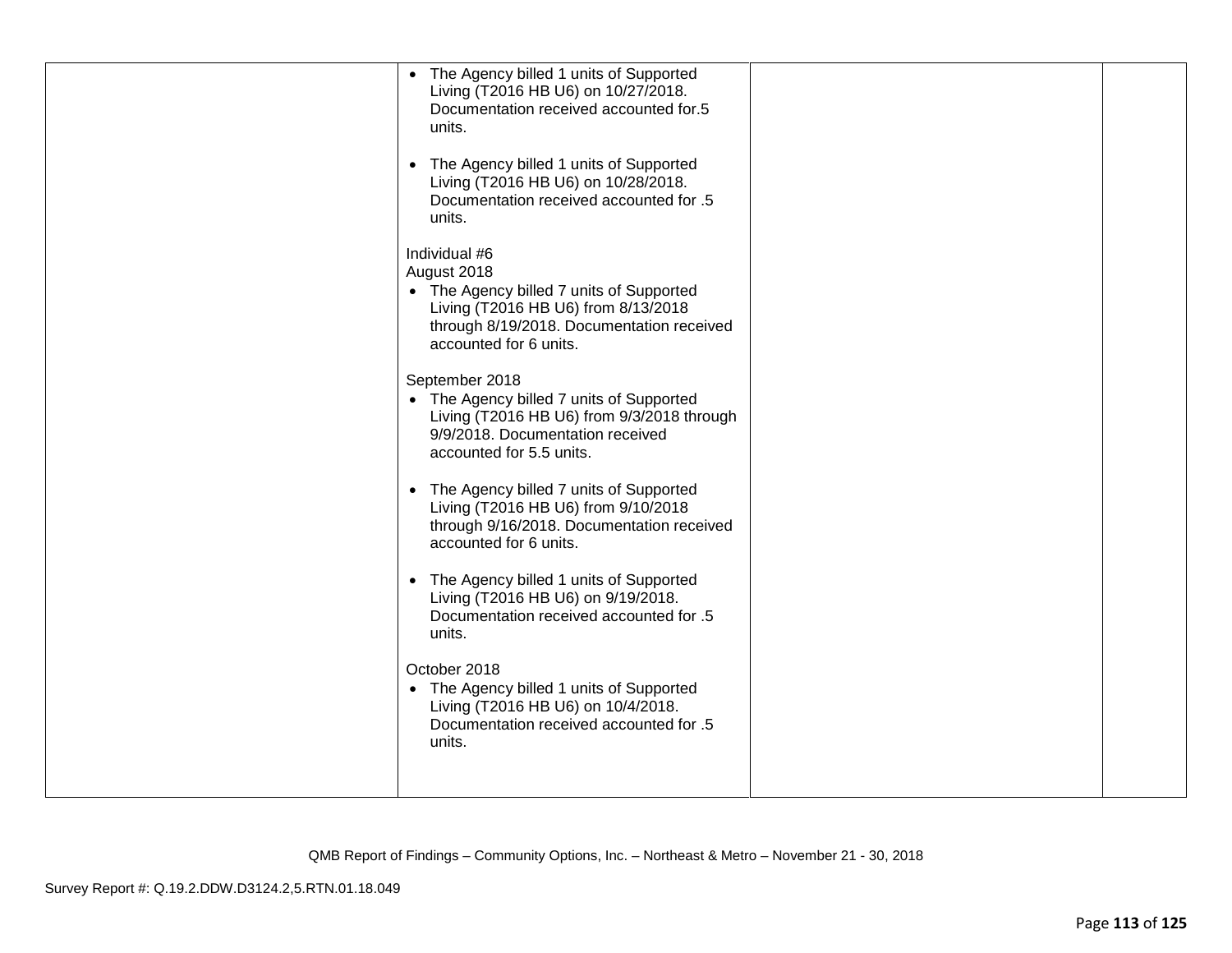| • The Agency billed 1 units of Supported<br>Living (T2016 HB U6) on 10/10/2018.<br>Documentation received accounted for .5<br>units.<br>• The Agency billed 1 unit of Supported Living<br>(T2016 HB U6) on 10/20/2018. No<br>documentation was found on 10/20/2018 to<br>justify the 1 unit billed. |  |
|-----------------------------------------------------------------------------------------------------------------------------------------------------------------------------------------------------------------------------------------------------------------------------------------------------|--|
| • The Agency billed 1 units of Supported<br>Living (T2016 HB U6) on 10/24/2018.<br>Documentation received accounted for .5<br>units.                                                                                                                                                                |  |
| • The Agency billed 1 units of Supported<br>Living (T2016 HB U6) on 10/27/2018.<br>Documentation received accounted for .5<br>units.                                                                                                                                                                |  |
| Individual #8<br>August 2018<br>• The Agency billed 7 units of Supported<br>Living (T2016 HB U6) from 8/6/2018 through<br>8/12/2018. Documentation received<br>accounted for 6 units.                                                                                                               |  |
| • The Agency billed 5 units of Supported<br>Living (T2016 HB U6) from 8/24/2018<br>through 8/28/2018. Documentation received<br>accounted for 4.5 units.                                                                                                                                            |  |
| • The Agency billed 7 units of Supported<br>Living (T2016 HB U6) from 8/13/2018<br>through 8/19/2018. Documentation received<br>accounted for 6.5 units.                                                                                                                                            |  |
| September 2018                                                                                                                                                                                                                                                                                      |  |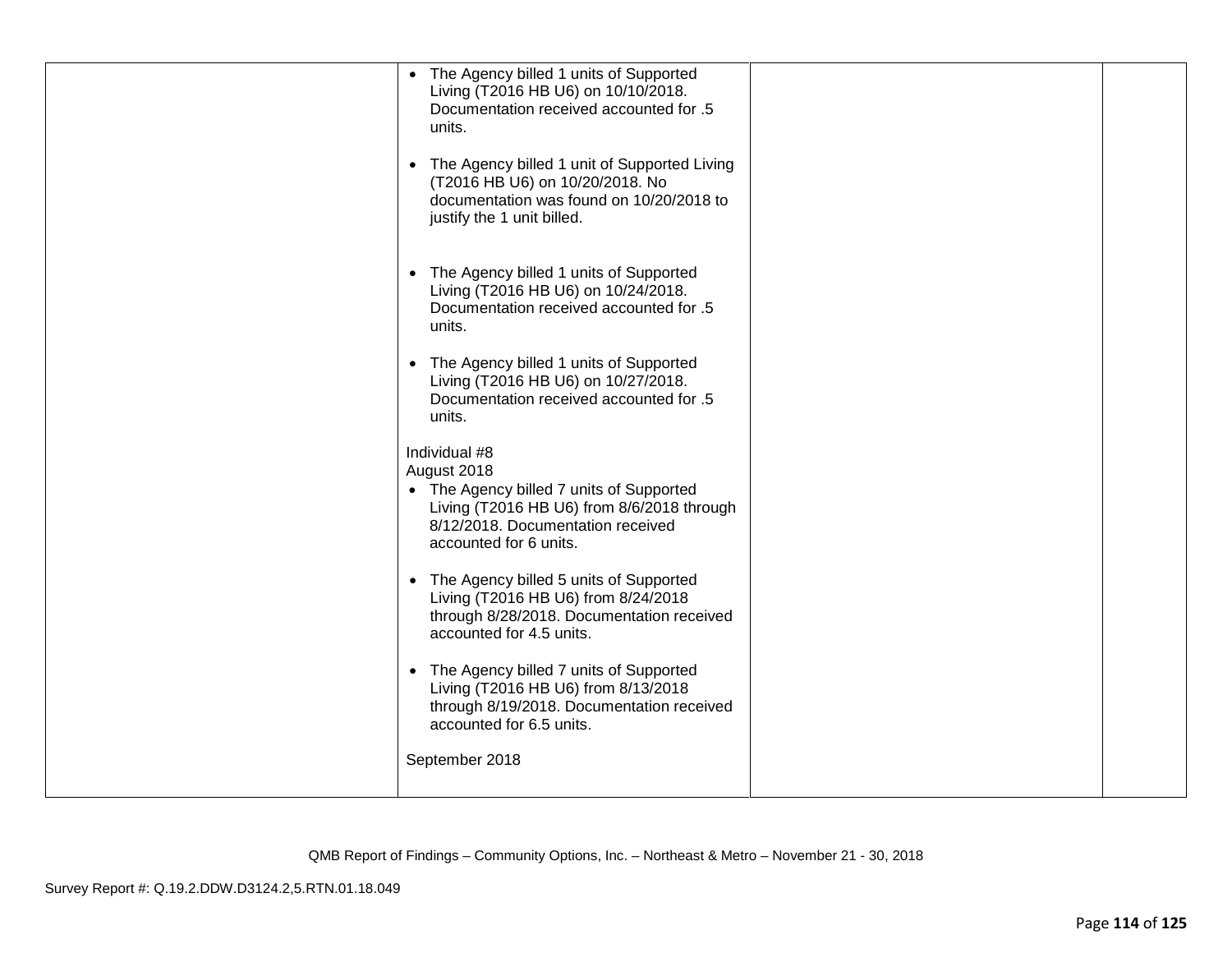| • The Agency billed 7 units of Supported<br>Living (T2016 HB U6) from 9/10/2018<br>through 9/16/2018. Documentation received<br>accounted for 6.5 units.                              |  |
|---------------------------------------------------------------------------------------------------------------------------------------------------------------------------------------|--|
| • The Agency billed 7 units of Supported<br>Living (T2016 HB U6) from 9/17/2018<br>through 9/23/2018. Documentation received<br>accounted for 6 units.                                |  |
| October 2018<br>• The Agency billed 7 units of Supported<br>Living (T2016 HB U6) from 10/1/2018<br>through 10/7/2018. Documentation received<br>accounted for 6.5 units.              |  |
| Individual #11<br>August 2018<br>• The Agency billed 5 units of Supported<br>Living (T2016 HB U5) from 8/1/2018 through<br>8/5/2018. Documentation received<br>accounted for 2 units. |  |
| • The Agency billed 7 units of Supported<br>Living (T2016 HB U5) from 8/6/2018 through<br>8/12/2018. Documentation received<br>accounted for 4 units.                                 |  |
| • The Agency billed 7 units of Supported<br>Living (T2016 HB U5) from 8/13/2018<br>through 8/19/2018. Documentation received<br>accounted for 6 units.                                |  |
| • The Agency billed 7 units of Supported<br>Living (T2016 HB U5) from 8/20/2018<br>through 8/26/2018. Documentation received<br>accounted for 6.5 units.                              |  |
| • The Agency billed 5 units of Supported<br>Living (T2016 HB U5) from 8/27/2018                                                                                                       |  |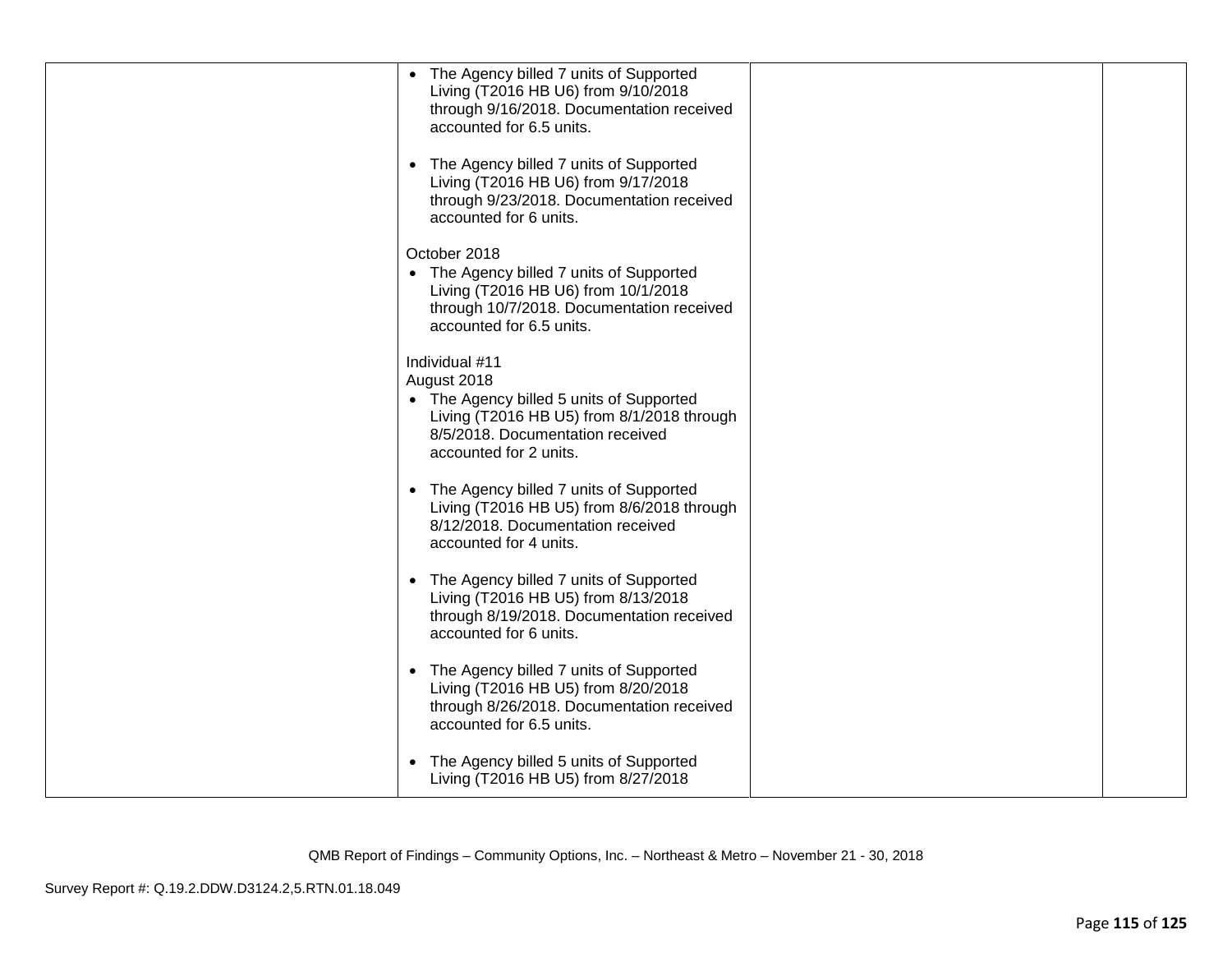| through 8/31/2018. Documentation received<br>accounted for 4.5 units.                                                                                                     |  |
|---------------------------------------------------------------------------------------------------------------------------------------------------------------------------|--|
| September 2018<br>• The Agency billed 1 unit of Supported Living<br>(T2016 HB U5) on 9/1/2018. No<br>documentation was found on 9/1/2018 to<br>justify the 1 unit billed. |  |
| The Agency billed 7 units of Supported<br>$\bullet$<br>Living (T2016 HB U5) from 9/3/2018 through<br>9/9/2018. Documentation received<br>accounted for 4.5 units.         |  |
| The Agency billed 7 units of Supported<br>$\bullet$<br>Living (T2016 HB U5) from 9/10/2018<br>through 9/16/2018. Documentation received<br>accounted for 5.5 units.       |  |
| The Agency billed 1 unit of Supported Living<br>$\bullet$<br>(T2016 HB U5) on 9/22/2018.<br>Documentation received accounted for .5<br>unit.                              |  |
| October 2018<br>The Agency billed 1 unit of Supported Living<br>$\bullet$<br>(T2016 HB U5) on 10/20/2018.<br>Documentation received accounted for .5<br>unit.             |  |
| • The Agency billed 1 unit of Supported Living<br>(T2016 HB U5) on 10/22/2018. No<br>documentation was found on 10/21/2018 to<br>justify the 1 unit billed.               |  |
| • The Agency billed 1 unit of Supported Living<br>(T2016 HB U5) on 10/28/2018.<br>Documentation received accounted for .5<br>unit.                                        |  |
| Individual #12                                                                                                                                                            |  |

QMB Report of Findings – Community Options, Inc. – Northeast & Metro – November 21 - 30, 2018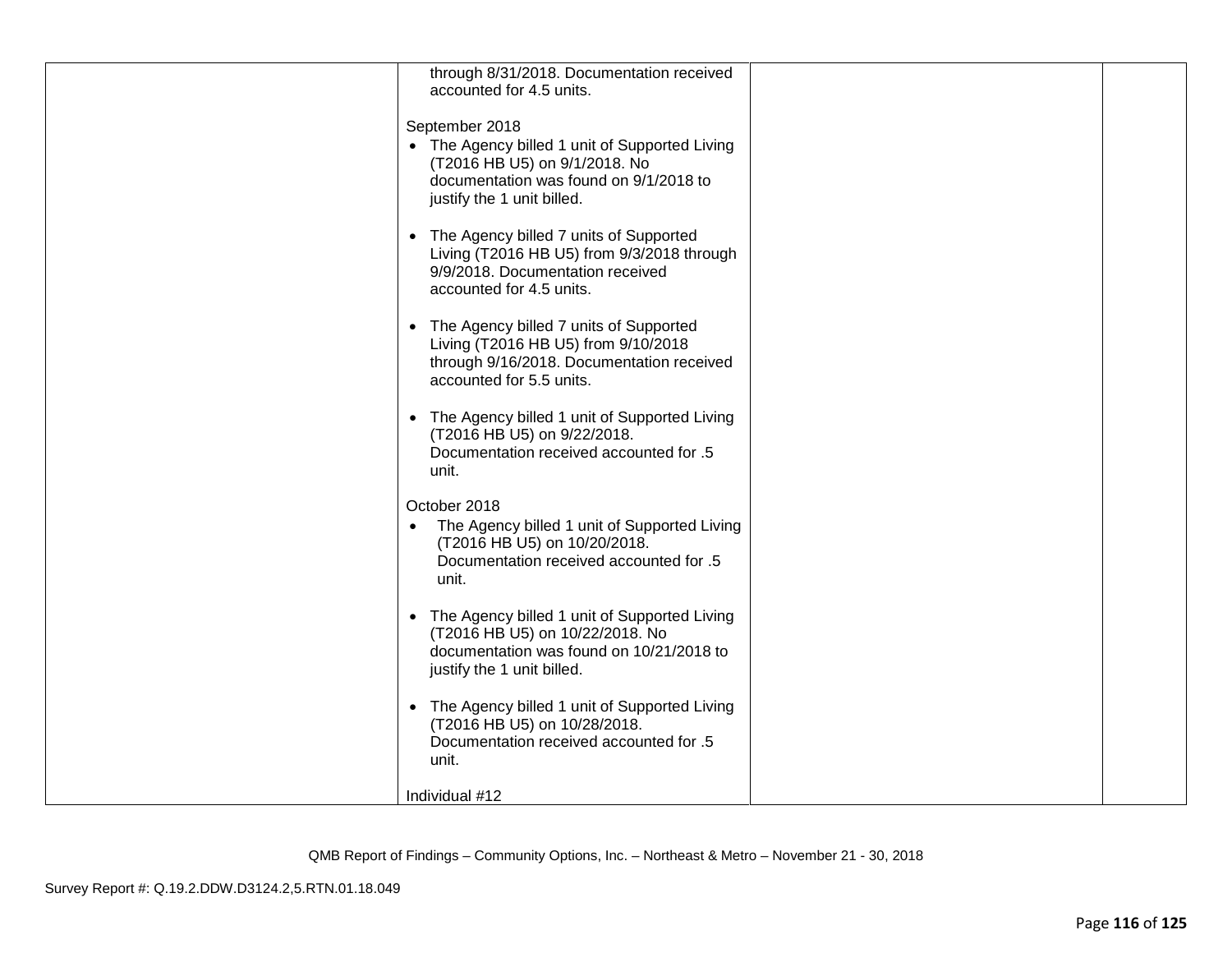| September 2018                                                                                                                                                         |  |
|------------------------------------------------------------------------------------------------------------------------------------------------------------------------|--|
| • The Agency billed 7 units of Supported<br>Living (T2016 HB U7) from 9/17/2018<br>through 9/23/2018. Documentation received<br>accounted for 6.5 units.               |  |
| The Agency billed 5 units of Supported<br>$\bullet$<br>Living (T2016 HB U7) from 9/24/2018<br>through 9/28/2018. Documentation received<br>accounted for 4.5 units.    |  |
| October 2018<br>• The Agency billed 1 unit of Supported Living<br>(T2016 HB U7) on 10/9/2018.<br>Documentation received accounted for .5<br>units.                     |  |
| The Agency billed 1 unit of Supported Living<br>$\bullet$<br>(T2016 HB U7) on 10/12/2018.<br>Documentation received accounted for .5<br>units                          |  |
| The Agency billed 1 unit of Supported Living<br>$\bullet$<br>(T2016 HB U7) on 10/20.2018. No<br>documentation was found on 10/20/2018 to<br>justify the 1 unit billed. |  |
| • The Agency billed 1 unit of Supported Living<br>(T2016 HB U7) on 10/22/2018.<br>Documentation received accounted for .5<br>units                                     |  |
| • The Agency billed 1 unit of Supported Living<br>(T2016 HB U7) on 10/23/2018.<br>Documentation received accounted for .5<br>units.                                    |  |
| The Agency billed 1 unit of Supported Living<br>$\bullet$<br>(T2016 HB U7) on 10/24/2018.                                                                              |  |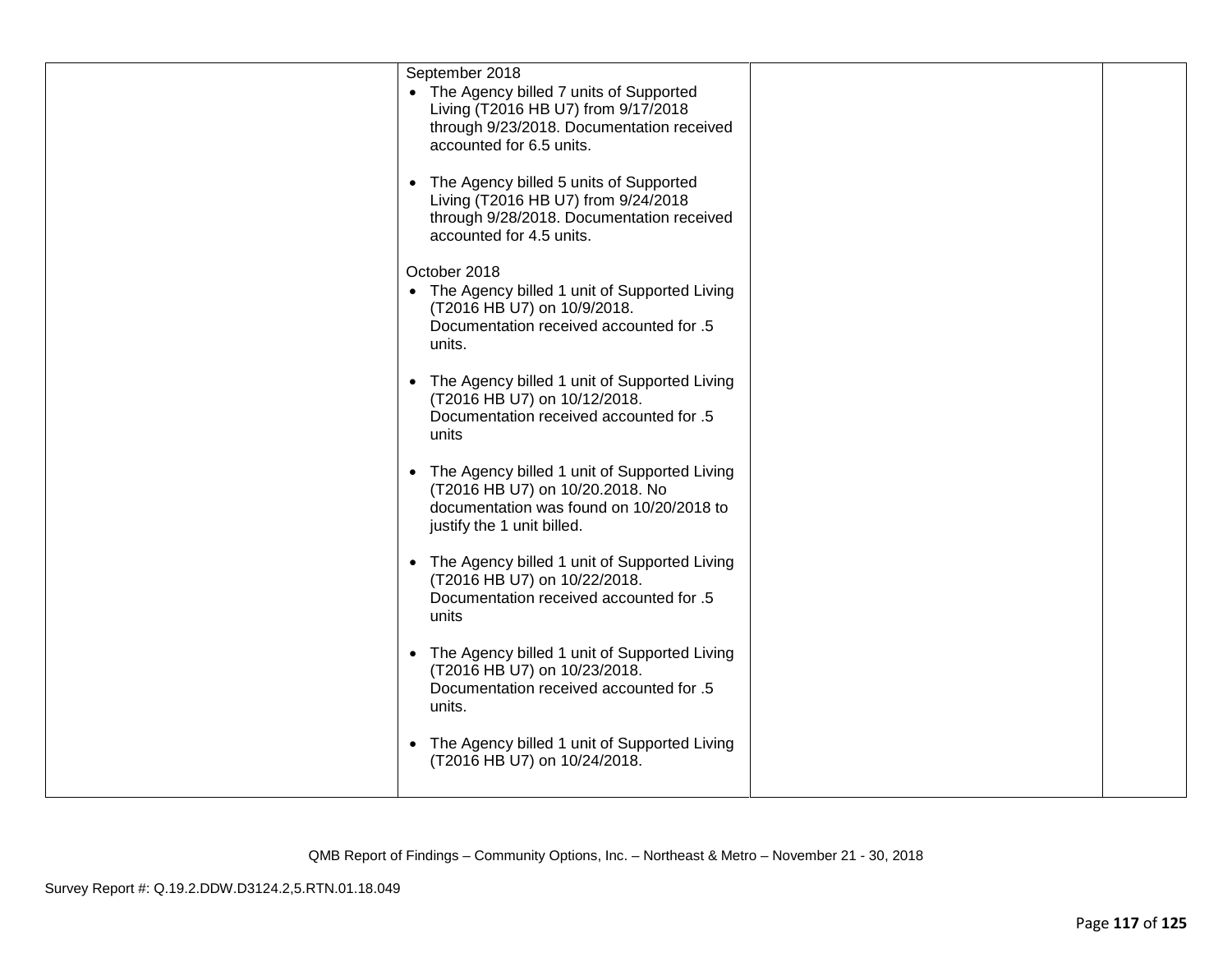| Documentation received accounted for .5<br>units<br>• The Agency billed 1 unit of Supported Living<br>(T2016 HB U7) on 10/25/2018.<br>Documentation received accounted for .5<br>units<br>• The Agency billed 1 unit of Supported Living<br>(T2016 HB U7) on 10/30/2018.<br>Documentation received accounted for .5<br>units |  |
|------------------------------------------------------------------------------------------------------------------------------------------------------------------------------------------------------------------------------------------------------------------------------------------------------------------------------|--|
|                                                                                                                                                                                                                                                                                                                              |  |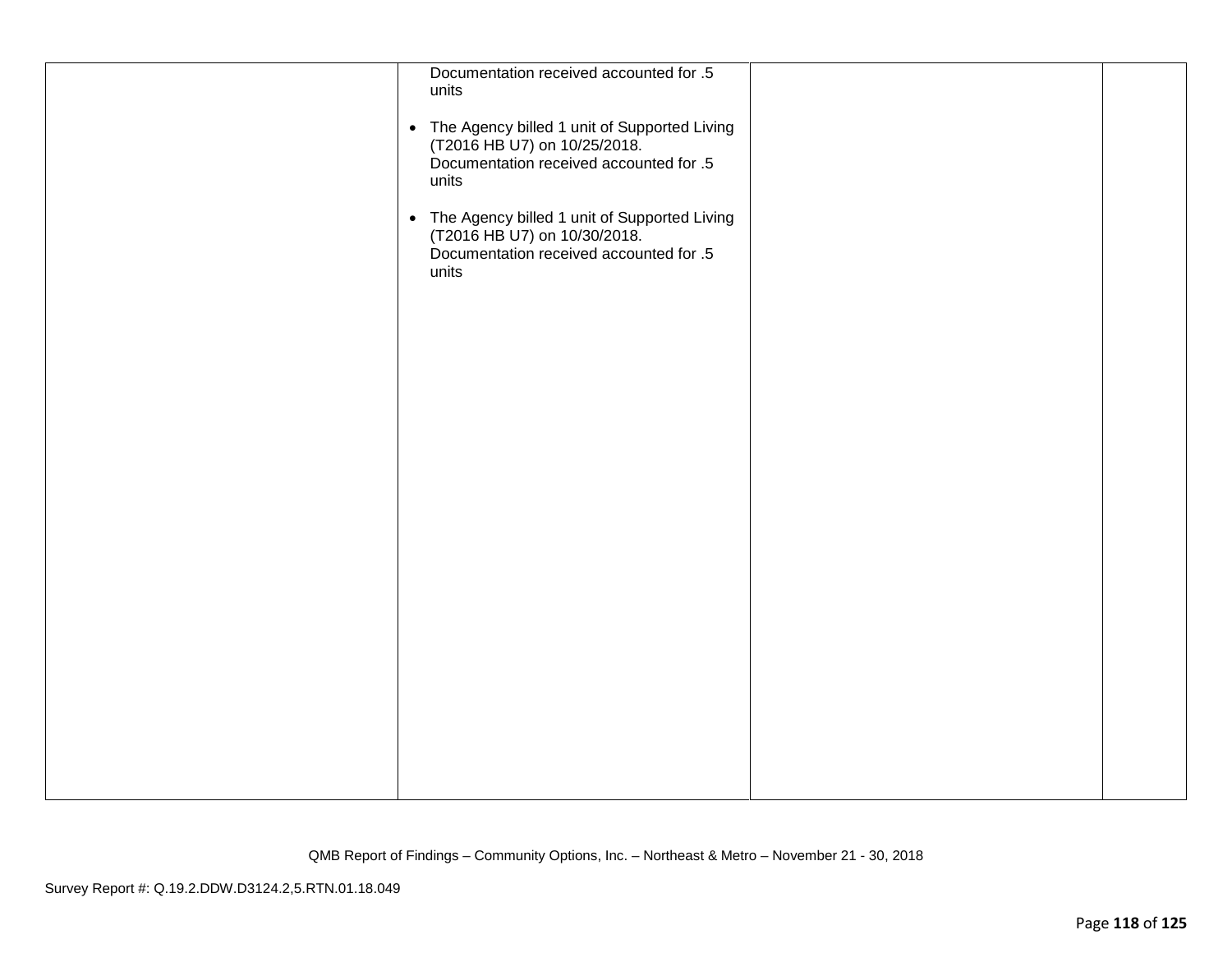| Tag # LS27 Family Living Reimbursement            | <b>Standard Level Deficiency</b>                |                                                                                                  |  |
|---------------------------------------------------|-------------------------------------------------|--------------------------------------------------------------------------------------------------|--|
| Developmental Disabilities (DD) Waiver Service    | Based on record review, the Agency did not      | Provider:                                                                                        |  |
| Standards 2/26/2018; Eff Date: 3/1/2018           | provide written or electronic documentation as  | State your Plan of Correction for the                                                            |  |
| <b>Chapter 21: Billing Requirements: 21.4</b>     | evidence for each unit billed for Family Living | deficiencies cited in this tag here (How is the                                                  |  |
| <b>Recording Keeping and Documentation</b>        | Services for 1 of 1 individuals.                | deficiency going to be corrected? This can be                                                    |  |
| <b>Requirements: DD Waiver Provider Agencies</b>  |                                                 | specific to each deficiency cited or if possible an                                              |  |
| must maintain all records necessary to            | Individual #7                                   | overall correction?): $\rightarrow$                                                              |  |
| demonstrate proper provision of services for      | August 2018                                     |                                                                                                  |  |
| Medicaid billing. At a minimum, Provider          |                                                 |                                                                                                  |  |
| Agencies must adhere to the following:            | • The Agency billed 31 units of Family Living   |                                                                                                  |  |
| 1. The level and type of service provided must    | (T2033 HB) from 8/1/2018 through 8/31/2018.     |                                                                                                  |  |
| be supported in the ISP and have an approved      | No documentation was found on 8/19/2018.        |                                                                                                  |  |
| budget prior to service delivery and billing.     | Documentation received accounted for 30         |                                                                                                  |  |
| 2. Comprehensive documentation of direct          | units.                                          |                                                                                                  |  |
| service delivery must include, at a minimum:      |                                                 | <b>Provider:</b>                                                                                 |  |
| a. the agency name;                               | October 2018                                    | <b>Enter your ongoing Quality</b>                                                                |  |
| b. the name of the recipient of the service;      | • The Agency billed 28 units of Family Living   | <b>Assurance/Quality Improvement processes</b>                                                   |  |
| c. the location of the service;                   | (T2033 HB) from 10/1/2018 through               | as it related to this tag number here (What is<br>going to be done? How many individuals is this |  |
| d. the date of the service;                       | 10/31/2018. No documentation was found for      | going to affect? How often will this be completed?                                               |  |
| e. the type of service;                           | 10/1/2018 through 10/31/2018 to justify the 28  | Who is responsible? What steps will be taken if                                                  |  |
| f. the start and end times of the service;        | units billed.                                   | issues are found?): $\rightarrow$                                                                |  |
| g. the signature and title of each staff member   |                                                 |                                                                                                  |  |
| who documents their time; and                     |                                                 |                                                                                                  |  |
| h. the nature of services.                        |                                                 |                                                                                                  |  |
| 3. A Provider Agency that receives payment for    |                                                 |                                                                                                  |  |
| treatment, services, or goods must retain all     |                                                 |                                                                                                  |  |
| medical and business records for a period of at   |                                                 |                                                                                                  |  |
| least six years from the last payment date, until |                                                 |                                                                                                  |  |
| ongoing audits are settled, or until involvement  |                                                 |                                                                                                  |  |
| of the state Attorney General is completed        |                                                 |                                                                                                  |  |
| regarding settlement of any claim, whichever is   |                                                 |                                                                                                  |  |
| longer.                                           |                                                 |                                                                                                  |  |
| 4. A Provider Agency that receives payment for    |                                                 |                                                                                                  |  |
| treatment, services or goods must retain all      |                                                 |                                                                                                  |  |
| medical and business records relating to any of   |                                                 |                                                                                                  |  |
| the following for a period of at least six years  |                                                 |                                                                                                  |  |
| from the payment date:                            |                                                 |                                                                                                  |  |
| a. treatment or care of any eligible recipient;   |                                                 |                                                                                                  |  |
| b. services or goods provided to any eligible     |                                                 |                                                                                                  |  |
| recipient;                                        |                                                 |                                                                                                  |  |
| c. amounts paid by MAD on behalf of any           |                                                 |                                                                                                  |  |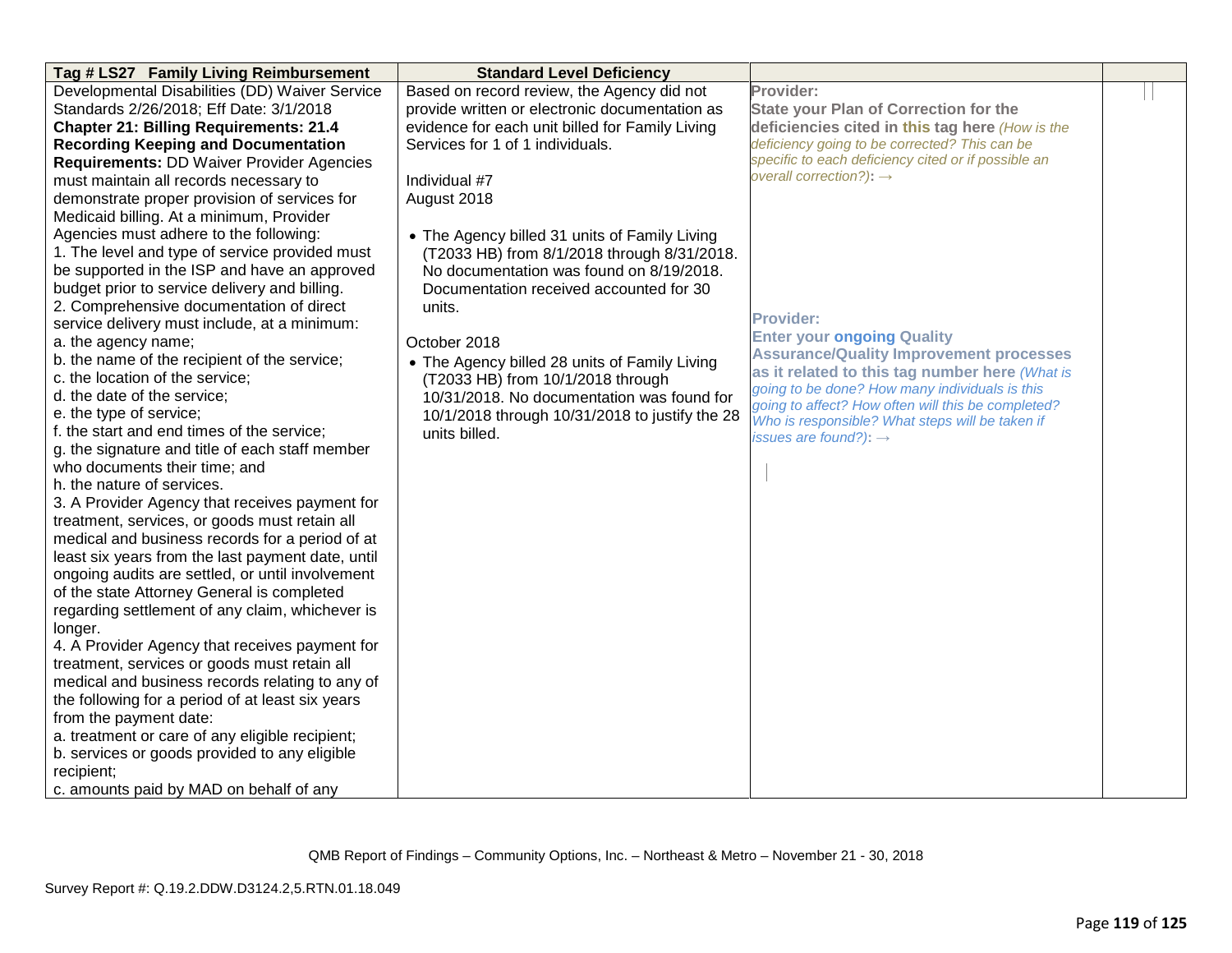| eligible recipient; and<br>d. any records required by MAD for the<br>administration of Medicaid. |  |  |
|--------------------------------------------------------------------------------------------------|--|--|
| 21.9 Billable Units: The unit of billing depends                                                 |  |  |
| on the service type. The unit may be a 15-                                                       |  |  |
| minute interval, a daily unit, a monthly unit or a                                               |  |  |
| dollar amount. The unit of billing is identified in                                              |  |  |
| the current DD Waiver Rate Table. Provider                                                       |  |  |
| Agencies must correctly report service units.                                                    |  |  |
| 21.9.1 Requirements for Daily Units: For                                                         |  |  |
| services billed in daily units, Provider Agencies                                                |  |  |
| must adhere to the following:                                                                    |  |  |
| 1. A day is considered 24 hours from midnight to                                                 |  |  |
| midnight.                                                                                        |  |  |
| 2. If 12 or fewer hours of service are provided,                                                 |  |  |
| then one-half unit shall be billed. A whole unit                                                 |  |  |
| can be billed if more than 12 hours of service is<br>provided during a 24-hour period.           |  |  |
| 3. The maximum allowable billable units cannot                                                   |  |  |
| exceed 340 calendar days per ISP year or 170                                                     |  |  |
| calendar days per six months.                                                                    |  |  |
| 4. When a person transitions from one Provider                                                   |  |  |
| Agency to another during the ISP year, a                                                         |  |  |
| standard formula to calculate the units billed by                                                |  |  |
| each Provider Agency must be applied as<br>follows:                                              |  |  |
| a. The discharging Provider Agency bills the                                                     |  |  |
| number of calendar days that services were                                                       |  |  |
| provided multiplied by .93 (93%).                                                                |  |  |
| b. The receiving Provider Agency bills the                                                       |  |  |
| remaining days up to 340 for the ISP year.                                                       |  |  |
| 21.9.2 Requirements for Monthly Units: For                                                       |  |  |
| services billed in monthly units, a Provider                                                     |  |  |
| Agency must adhere to the following:                                                             |  |  |
| 1. A month is considered a period of 30 calendar                                                 |  |  |
| days.                                                                                            |  |  |
| 2. At least one hour of face-to-face billable                                                    |  |  |
| services shall be provided during a calendar                                                     |  |  |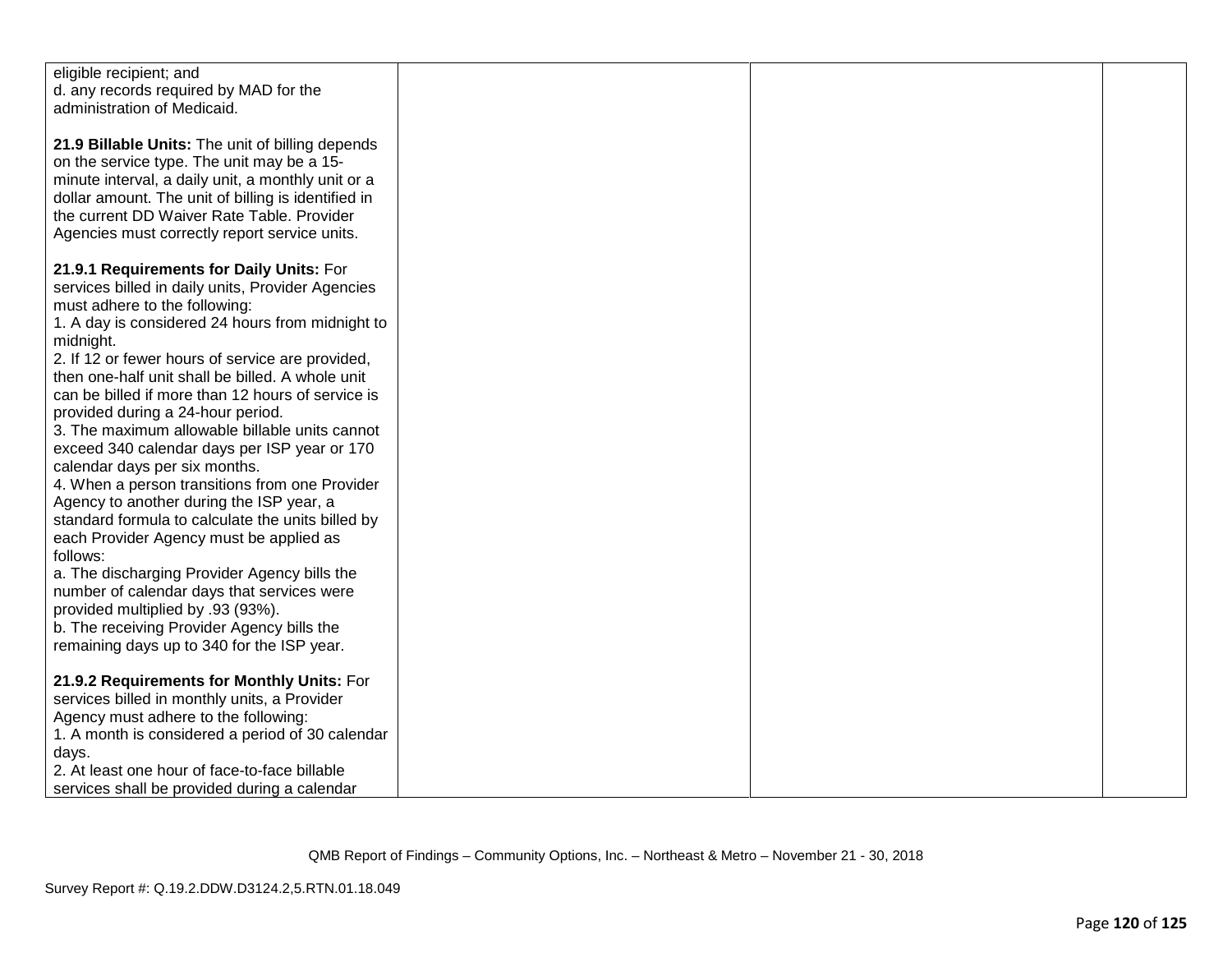| month where any portion of a monthly unit is<br>billed.                                              |  |  |
|------------------------------------------------------------------------------------------------------|--|--|
| 3. Monthly units can be prorated by a half unit.                                                     |  |  |
| 4. Agency transfers not occurring at the                                                             |  |  |
| beginning of the 30-day interval are required to                                                     |  |  |
| be coordinated in the middle of the 30-day                                                           |  |  |
| interval so that the discharging and receiving                                                       |  |  |
| agency receive a half unit.                                                                          |  |  |
| 21.9.3 Requirements for 15-minute and                                                                |  |  |
| hourly units: For services billed in 15-minute or                                                    |  |  |
| hourly intervals, Provider Agencies must adhere                                                      |  |  |
| to the following:                                                                                    |  |  |
| 1. When time spent providing the service is not                                                      |  |  |
| exactly 15 minutes or one hour, Provider                                                             |  |  |
| Agencies are responsible for reporting time                                                          |  |  |
| correctly following NMAC 8.302.2.                                                                    |  |  |
| 2. Services that last in their entirety less than<br>eight minutes cannot be billed.                 |  |  |
|                                                                                                      |  |  |
| Developmental Disabilities (DD) Waiver Service                                                       |  |  |
| Standards effective 11/1/2012 revised                                                                |  |  |
| 4/23/2013; 6/15/2015                                                                                 |  |  |
| <b>CHAPTER 11 (FL) 5. REIMBURSEMENT</b>                                                              |  |  |
| A. Family Living Services Provider Agencies                                                          |  |  |
| must maintain all records necessary to fully                                                         |  |  |
| disclose the type, quality, quantity and clinical                                                    |  |  |
| necessity of services furnished to individuals                                                       |  |  |
| who are currently receiving services. The Family                                                     |  |  |
| Living Services Provider Agency records must                                                         |  |  |
| be sufficiently detailed to substantiate the date,                                                   |  |  |
| time, individual name, servicing provider, nature<br>of services, and length of a session of service |  |  |
| billed. Providers are required to comply with the                                                    |  |  |
| New Mexico Human Services Department Billing                                                         |  |  |
| Regulations                                                                                          |  |  |
|                                                                                                      |  |  |
| 1. From the payments received for Family Living                                                      |  |  |
| services, the Family Living Agency must:                                                             |  |  |
| a. Provide a minimum payment to the contracted                                                       |  |  |
| primary caregiver of \$2,051 per month; and                                                          |  |  |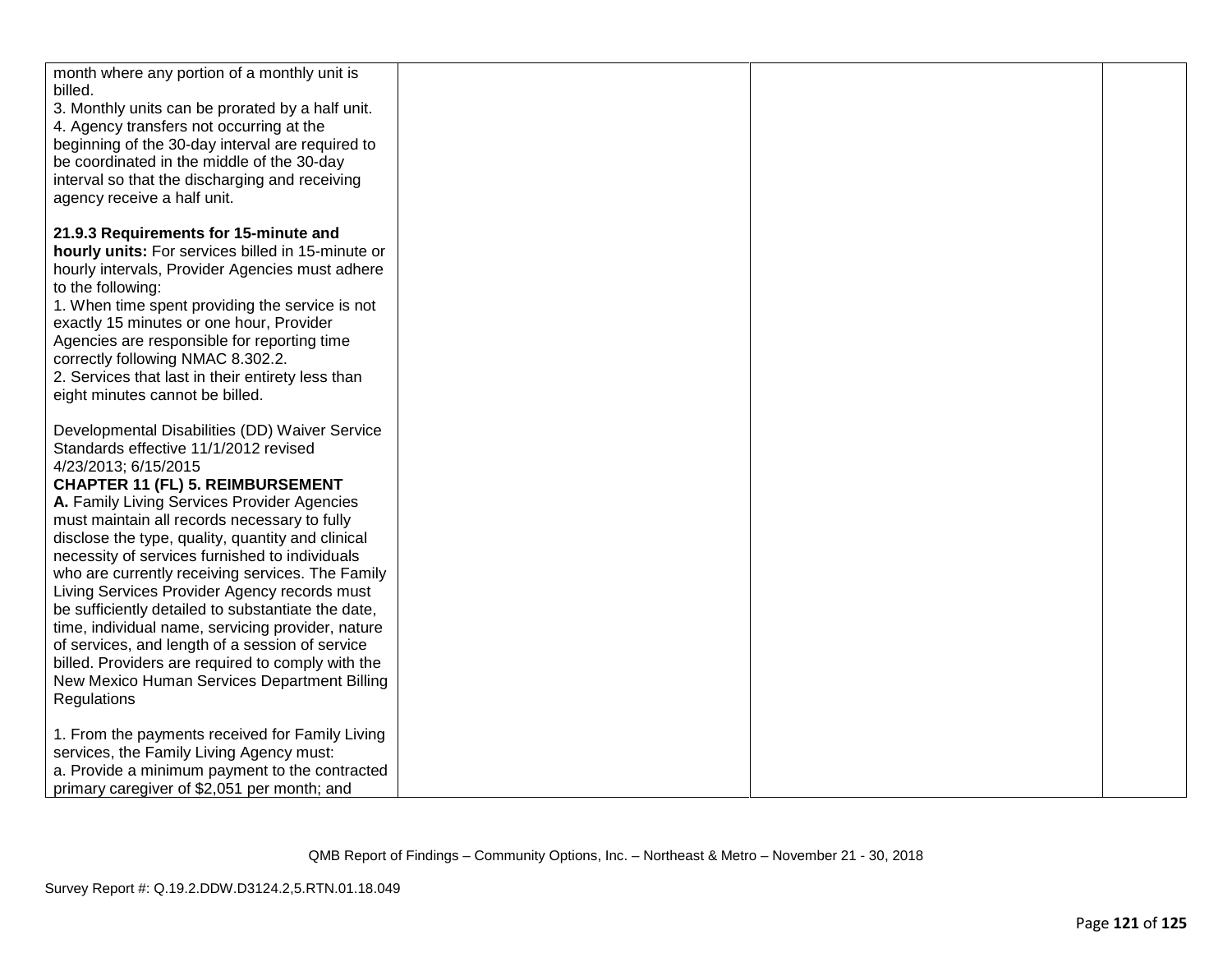| b. Provide or arrange up to seven hundred fifty        |  |  |
|--------------------------------------------------------|--|--|
| (750) hours of substitute care as sick leave or        |  |  |
| relief for the primary caregiver. Under no             |  |  |
| circumstances can the Family Living Provider           |  |  |
| agency limit how these hours will be used over         |  |  |
| the course of the ISP year. It is not allowed to       |  |  |
| limit the number of substitute care hours used in      |  |  |
| a given time period, other than an ISP year.           |  |  |
|                                                        |  |  |
| <b>B. Billable Units:</b>                              |  |  |
| 1. The billable unit for Family Living is based on     |  |  |
| a daily rate. A day is considered 24 hours from        |  |  |
| midnight to midnight. If 12 or less hours of           |  |  |
| service, are provided then one half unit shall be      |  |  |
| billed. A whole unit can be billed if more than 12     |  |  |
| hours of service is provided during a 24 hour          |  |  |
| period.                                                |  |  |
| 2. The maximum allowable billable units cannot         |  |  |
| exceed three hundred forty (340) days per ISP          |  |  |
| year or one hundred seventy (170) days per six         |  |  |
| (6) months.                                            |  |  |
| Developmental Disabilities (DD) Waiver                 |  |  |
| Service Standards effective 4/1/2007                   |  |  |
| <b>CHAPTER 6. IX. REIMBURSEMENT FOR</b>                |  |  |
| <b>COMMUNITY LIVING SERVICES</b>                       |  |  |
| D. Reimbursement for Independent Living                |  |  |
| Services: The billable unit for Independent            |  |  |
| Living Services is a monthly rate with a               |  |  |
| maximum of 12 units a year. Independent                |  |  |
| Living Services is reimbursed at two levels            |  |  |
| based on the number of hours of service                |  |  |
| needed by the individual as specified in the           |  |  |
| ISP. An individual receiving at least 20 hours         |  |  |
| but less than 100 hours of direct service per          |  |  |
| month will be reimbursed at Level II rate. An          |  |  |
| individual receiving 100 or more hours of direct       |  |  |
| service per month will be reimbursed at the            |  |  |
| Level I rate.                                          |  |  |
| NMAC 8.302.1.17 Effective Date 9-15-08                 |  |  |
| <b>Record Keeping and Documentation</b>                |  |  |
| <b>Requirements - A provider must maintain all the</b> |  |  |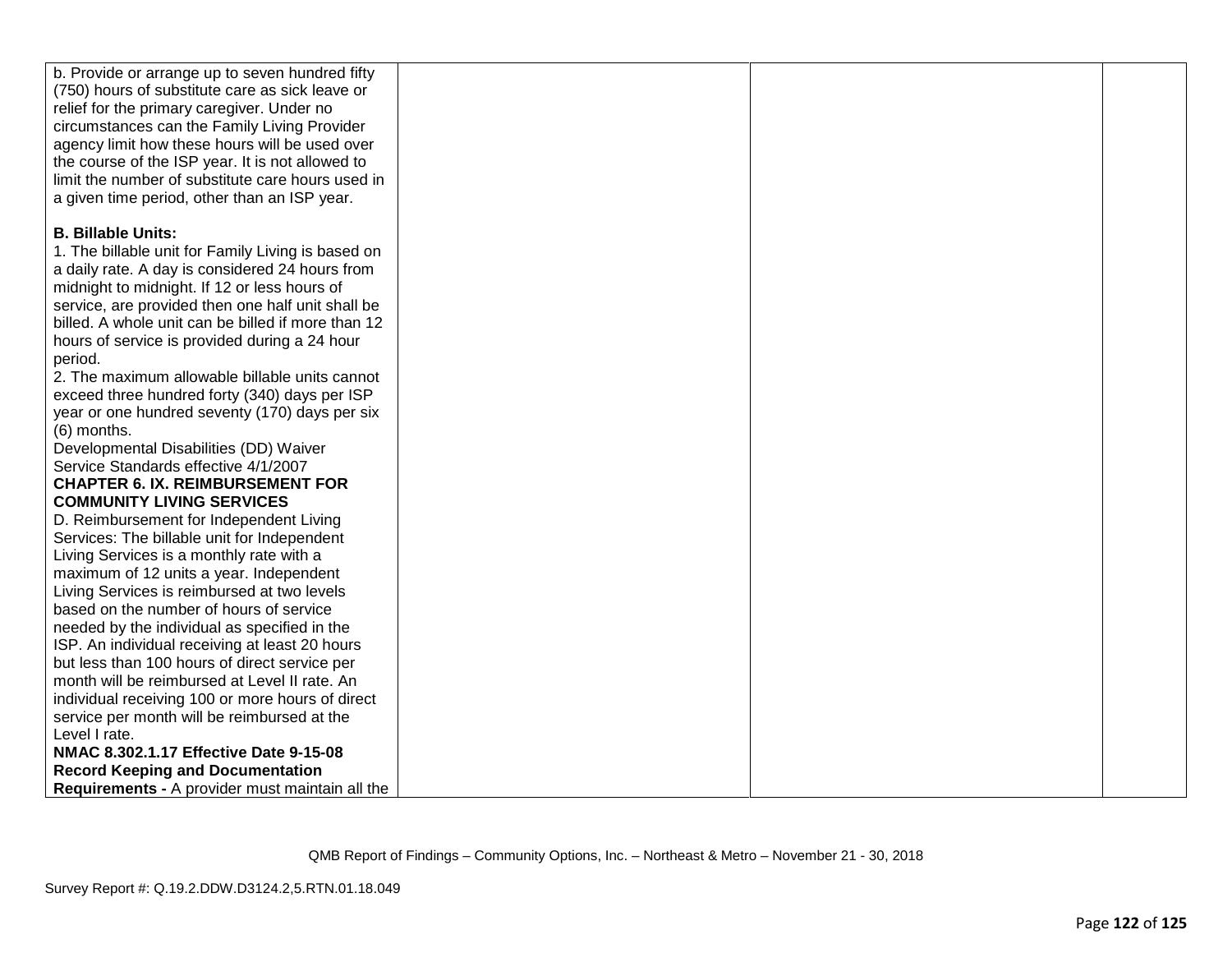| records necessary to fully disclose the nature,      |  |  |
|------------------------------------------------------|--|--|
| quality, amount and medical necessity of             |  |  |
| services furnished to an eligible recipient who is   |  |  |
| currently receiving or who has received services     |  |  |
| in the past.                                         |  |  |
| Detail Required in Records - Provider Records        |  |  |
| must be sufficiently detailed to substantiate the    |  |  |
| date, time, eligible recipient name, rendering,      |  |  |
| attending, ordering or prescribing provider; level   |  |  |
| and quantity of services, length of a session of     |  |  |
| service billed, diagnosis and medical necessity      |  |  |
| of any service Treatment plans or other              |  |  |
| plans of care must be sufficiently detailed to       |  |  |
| substantiate the level of need, supervision, and     |  |  |
| direction and service(s) needed by the eligible      |  |  |
| recipient.                                           |  |  |
| <b>Services Billed by Units of Time -</b>            |  |  |
| Services billed on the basis of time units spent     |  |  |
| with an eligible recipient must be sufficiently      |  |  |
| detailed to document the actual time spent with      |  |  |
| the eligible recipient and the services provided     |  |  |
| during that time unit.                               |  |  |
| Records Retention - A provider who receives          |  |  |
| payment for treatment, services or goods must        |  |  |
| retain all medical and business records relating     |  |  |
| to any of the following for a period of at least six |  |  |
| years from the payment date:                         |  |  |
| (1) treatment or care of any eligible recipient      |  |  |
| (2) services or goods provided to any eligible       |  |  |
| recipient                                            |  |  |
| (3) amounts paid by MAD on behalf of any             |  |  |
| eligible recipient; and                              |  |  |
| (4) any records required by MAD for the              |  |  |
| administration of Medicaid                           |  |  |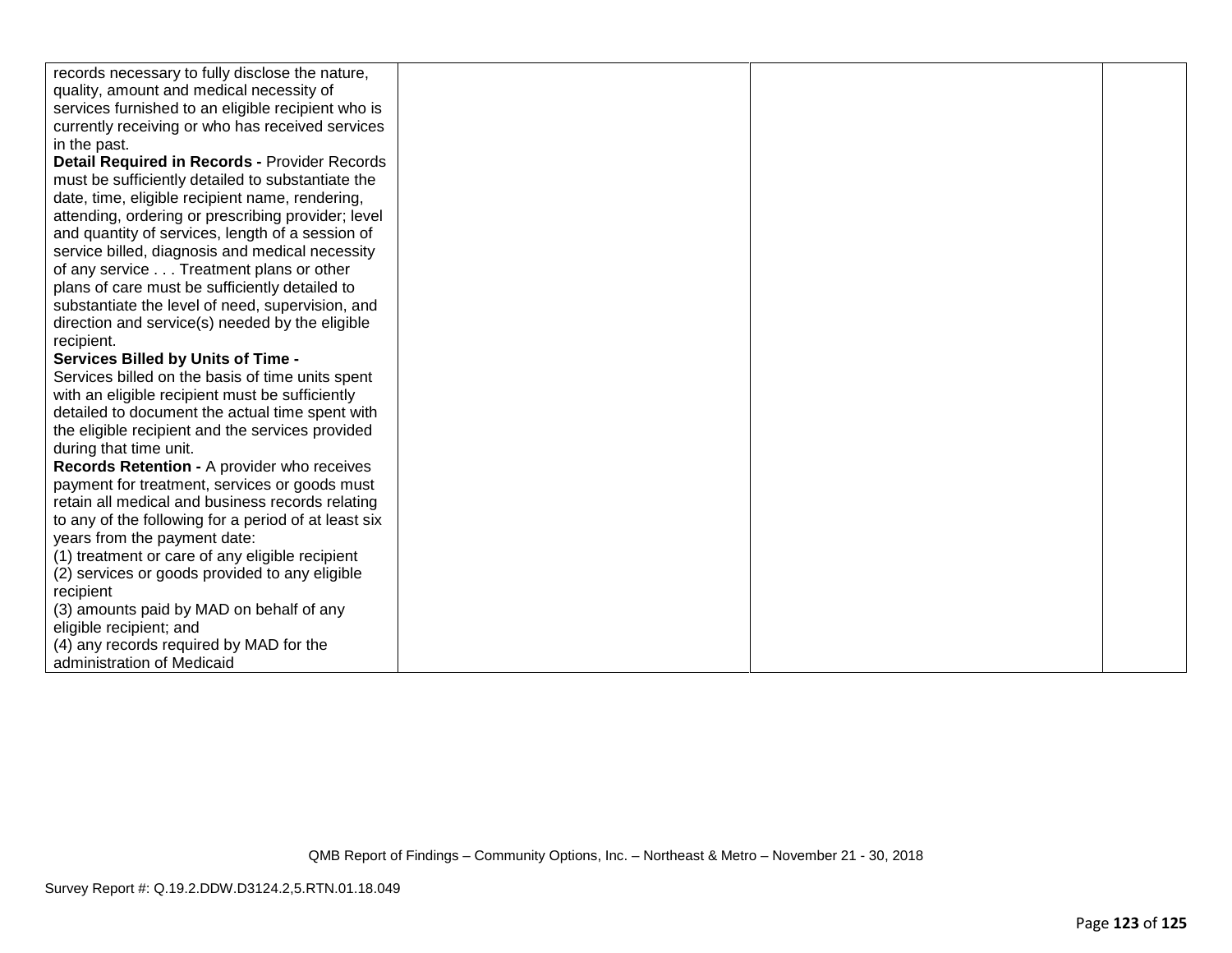MICHELLE LUJAN GRISHAM **GOVERNOR** 



KATHYLEEN M. KUNKEL **CABINET SECRETARY** 

Date: April 3, 2019

| To:<br>Provider:<br>Address:<br>City, State, Zip: | Hector Johnson, State Director<br>Community Options, Inc.<br>2720 San Pedro NE<br>Albuquerque, New Mexico 87110                                                     |
|---------------------------------------------------|---------------------------------------------------------------------------------------------------------------------------------------------------------------------|
| E-mail Address:                                   | Hector.Johnson@comop.org;                                                                                                                                           |
| Region:<br>Survey Date:                           | Northeast & Metro<br>November 21 - 30, 2018                                                                                                                         |
| Program Surveyed:                                 | Developmental Disabilities Waiver                                                                                                                                   |
| Service Surveyed:                                 | 2007: Supported Living, Adult Habilitation, Supported Employment<br>2012, 2018: Supported Living, Family Living, Community Integrated<br><b>Employment Services</b> |
| Survey Type:                                      | Routine                                                                                                                                                             |

Dear Mr. Franco & Mr. Johnson;

The Division of Health Improvement Quality Management Bureau received and reviewed the documents you submitted for your Plan of Correction. Your Plan of Correction is not closed.

## **Your Plan of Correction will be considered for closure when a Verification survey confirms that you have corrected all survey deficiencies and sustained all corrections.**

The Quality Management Bureau will need to conduct a verification survey to ensure previously cited deficiencies have been corrected and that systemic Quality Improvement and Quality Assurance processes have been effective at sustaining corrections.

If the Verification survey determines survey deficiencies have been corrected and corrective measures have effectively maintained compliance with DDW Standards, your Plan of Correction will be considered for closure.

If the Verification survey identifies repeat deficiencies, the Plan of Correction process will continue and your case may be referred to the Internal Review Committee for discussion of possible civil monetary penalties possible monetary fines and/or other sanctions.

Thank you for your cooperation with the Plan of Correction process.

Sincerely,

Amanda Castañeda

Amanda Castañeda